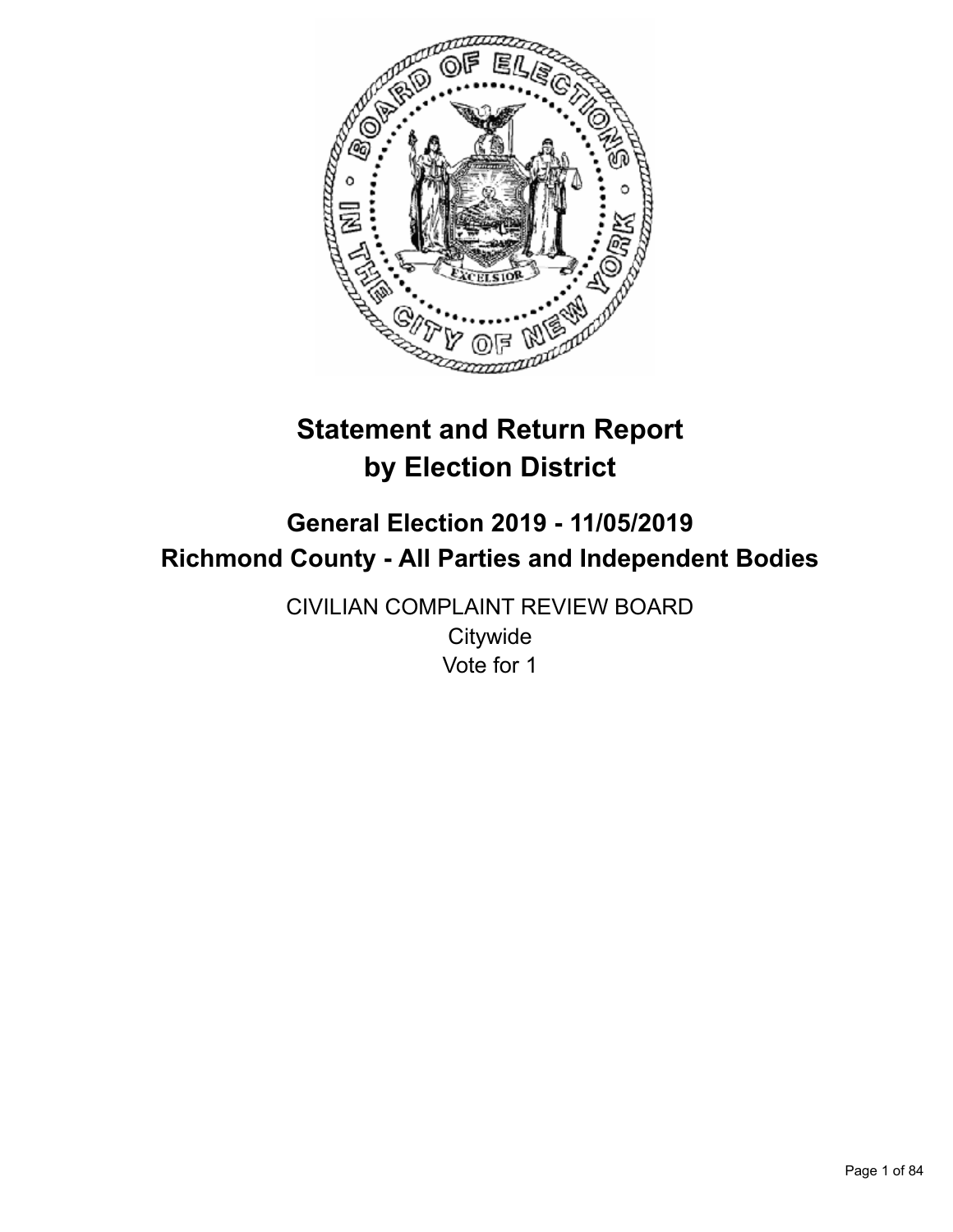

| PUBLIC COUNTER                                           | 255          |
|----------------------------------------------------------|--------------|
| MANUALLY COUNTED EMERGENCY                               | 0            |
| ABSENTEE / MILITARY                                      | 8            |
| AFFIDAVIT                                                | $\mathbf{0}$ |
| Total Ballots                                            | 263          |
| Less - Inapplicable Federal/Special Presidential Ballots | $\mathbf{0}$ |
| <b>Total Applicable Ballots</b>                          | 263          |
| YES                                                      | 169          |
| NO.                                                      | 53           |
| <b>Total Votes</b>                                       | 222          |
| Unrecorded                                               | 41           |

## **002/61**

| <b>PUBLIC COUNTER</b>                                    | 268 |
|----------------------------------------------------------|-----|
| <b>MANUALLY COUNTED EMERGENCY</b>                        | 0   |
| ABSENTEE / MILITARY                                      | 9   |
| AFFIDAVIT                                                | 0   |
| <b>Total Ballots</b>                                     | 277 |
| Less - Inapplicable Federal/Special Presidential Ballots | 0   |
| <b>Total Applicable Ballots</b>                          | 277 |
| <b>YES</b>                                               | 201 |
| <b>NO</b>                                                | 47  |
| <b>Total Votes</b>                                       | 248 |
| Unrecorded                                               | 29  |

| <b>PUBLIC COUNTER</b>                                    | 308      |
|----------------------------------------------------------|----------|
| <b>MANUALLY COUNTED EMERGENCY</b>                        | 0        |
| ABSENTEE / MILITARY                                      | 6        |
| AFFIDAVIT                                                | 0        |
| <b>Total Ballots</b>                                     | 314      |
| Less - Inapplicable Federal/Special Presidential Ballots | $\Omega$ |
| <b>Total Applicable Ballots</b>                          | 314      |
| <b>YES</b>                                               | 231      |
| NO.                                                      | 71       |
| <b>Total Votes</b>                                       | 302      |
| Unrecorded                                               | 12       |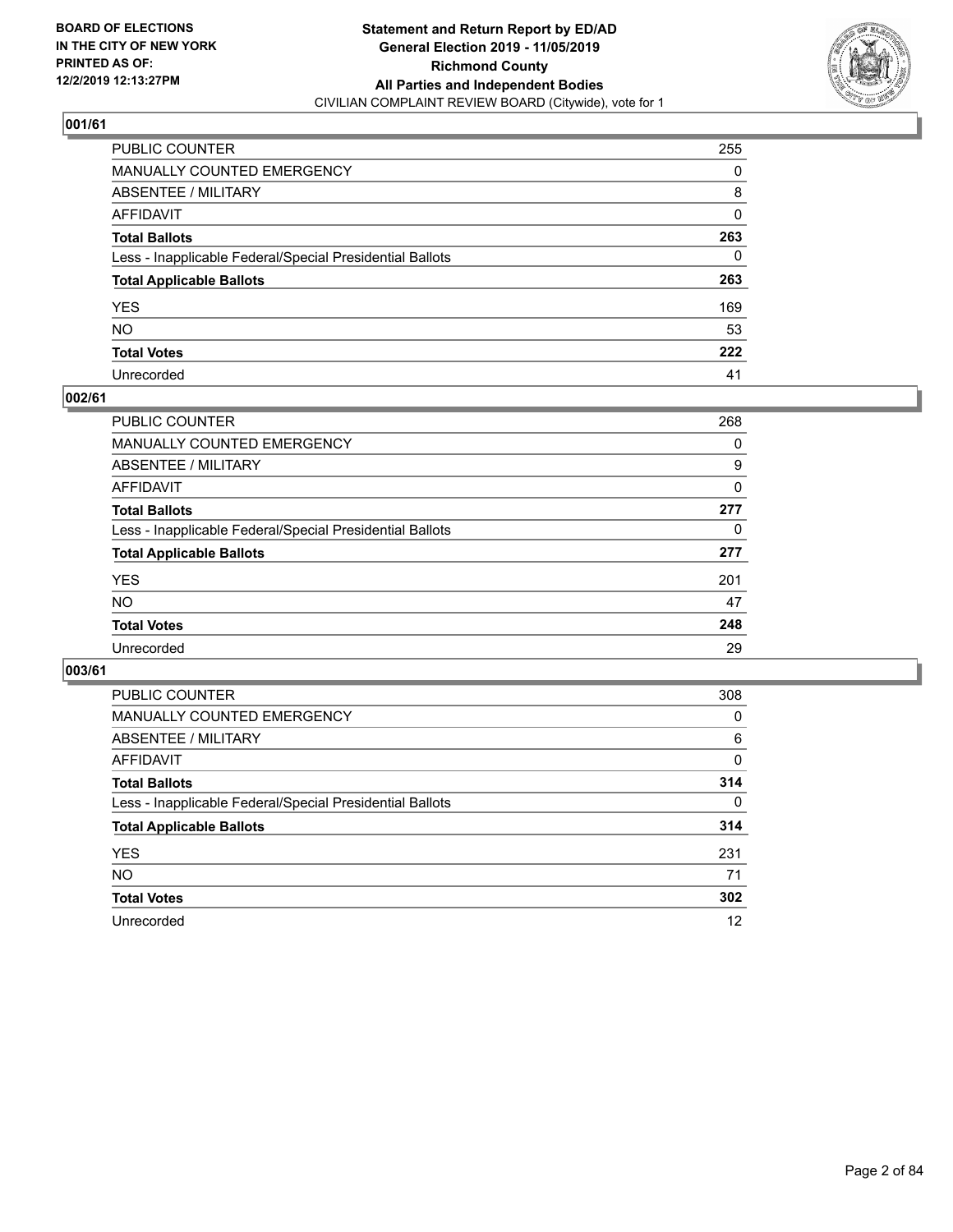

| PUBLIC COUNTER                                           | 319 |
|----------------------------------------------------------|-----|
| <b>MANUALLY COUNTED EMERGENCY</b>                        | 0   |
| ABSENTEE / MILITARY                                      | 11  |
| <b>AFFIDAVIT</b>                                         |     |
| <b>Total Ballots</b>                                     | 331 |
| Less - Inapplicable Federal/Special Presidential Ballots | 0   |
| <b>Total Applicable Ballots</b>                          | 331 |
| <b>YES</b>                                               | 240 |
| <b>NO</b>                                                | 69  |
| <b>Total Votes</b>                                       | 309 |
| Unrecorded                                               | 22  |

## **005/61 COMBINED into: 004/61**

#### **006/61**

| <b>PUBLIC COUNTER</b>                                    | 172      |
|----------------------------------------------------------|----------|
| MANUALLY COUNTED EMERGENCY                               | 0        |
| ABSENTEE / MILITARY                                      | 31       |
| AFFIDAVIT                                                | 3        |
| <b>Total Ballots</b>                                     | 206      |
| Less - Inapplicable Federal/Special Presidential Ballots | $\Omega$ |
| <b>Total Applicable Ballots</b>                          | 206      |
| <b>YES</b>                                               | 110      |
| <b>NO</b>                                                | 65       |
| <b>Total Votes</b>                                       | 175      |
| Unrecorded                                               | 31       |

| <b>PUBLIC COUNTER</b>                                    | 157      |
|----------------------------------------------------------|----------|
| MANUALLY COUNTED EMERGENCY                               | 0        |
| ABSENTEE / MILITARY                                      | 4        |
| AFFIDAVIT                                                | $\Omega$ |
| <b>Total Ballots</b>                                     | 161      |
| Less - Inapplicable Federal/Special Presidential Ballots | 0        |
| <b>Total Applicable Ballots</b>                          | 161      |
| <b>YES</b>                                               | 98       |
| <b>NO</b>                                                | 14       |
| <b>Total Votes</b>                                       | $112$    |
| Unrecorded                                               | 49       |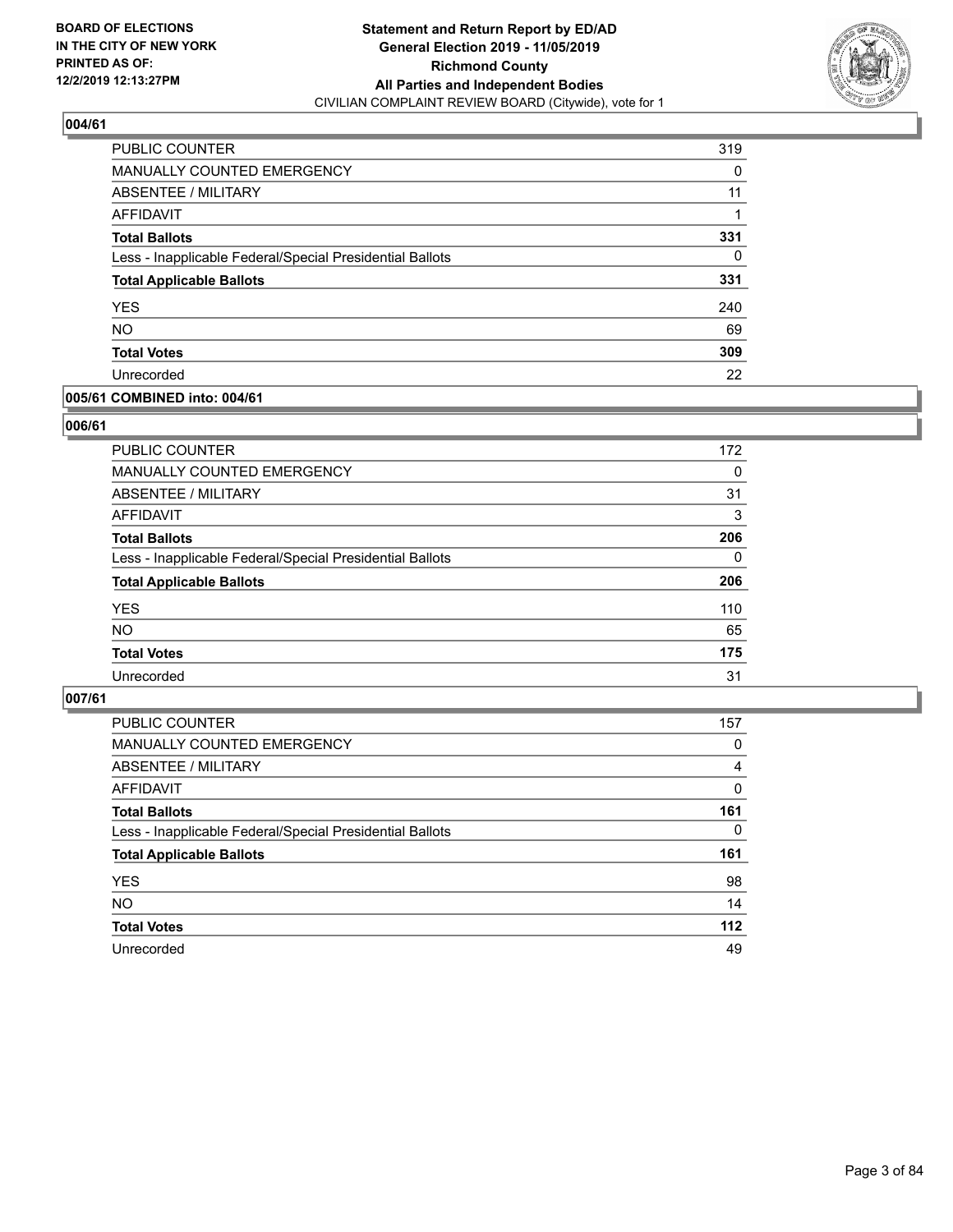

| PUBLIC COUNTER                                           | 227      |
|----------------------------------------------------------|----------|
| MANUALLY COUNTED EMERGENCY                               | 0        |
| ABSENTEE / MILITARY                                      | 7        |
| AFFIDAVIT                                                | 0        |
| Total Ballots                                            | 234      |
| Less - Inapplicable Federal/Special Presidential Ballots | $\Omega$ |
| <b>Total Applicable Ballots</b>                          | 234      |
| YES                                                      | 178      |
| NO.                                                      | 27       |
| <b>Total Votes</b>                                       | 205      |
| Unrecorded                                               | 29       |

#### **009/61**

| <b>PUBLIC COUNTER</b>                                    | 505 |
|----------------------------------------------------------|-----|
| <b>MANUALLY COUNTED EMERGENCY</b>                        | 0   |
| ABSENTEE / MILITARY                                      | 26  |
| <b>AFFIDAVIT</b>                                         | 0   |
| <b>Total Ballots</b>                                     | 531 |
| Less - Inapplicable Federal/Special Presidential Ballots | 0   |
| <b>Total Applicable Ballots</b>                          | 531 |
| <b>YES</b>                                               | 327 |
| <b>NO</b>                                                | 158 |
| <b>Total Votes</b>                                       | 485 |
| Unrecorded                                               | 46  |

| <b>PUBLIC COUNTER</b>                                    | 230 |
|----------------------------------------------------------|-----|
| <b>MANUALLY COUNTED EMERGENCY</b>                        | 0   |
| ABSENTEE / MILITARY                                      | 9   |
| AFFIDAVIT                                                | 0   |
| <b>Total Ballots</b>                                     | 239 |
| Less - Inapplicable Federal/Special Presidential Ballots | 0   |
| <b>Total Applicable Ballots</b>                          | 239 |
| <b>YES</b>                                               | 126 |
| NO.                                                      | 52  |
| <b>Total Votes</b>                                       | 178 |
| Unrecorded                                               | 61  |
| 011/61 COMBINED into: 009/61                             |     |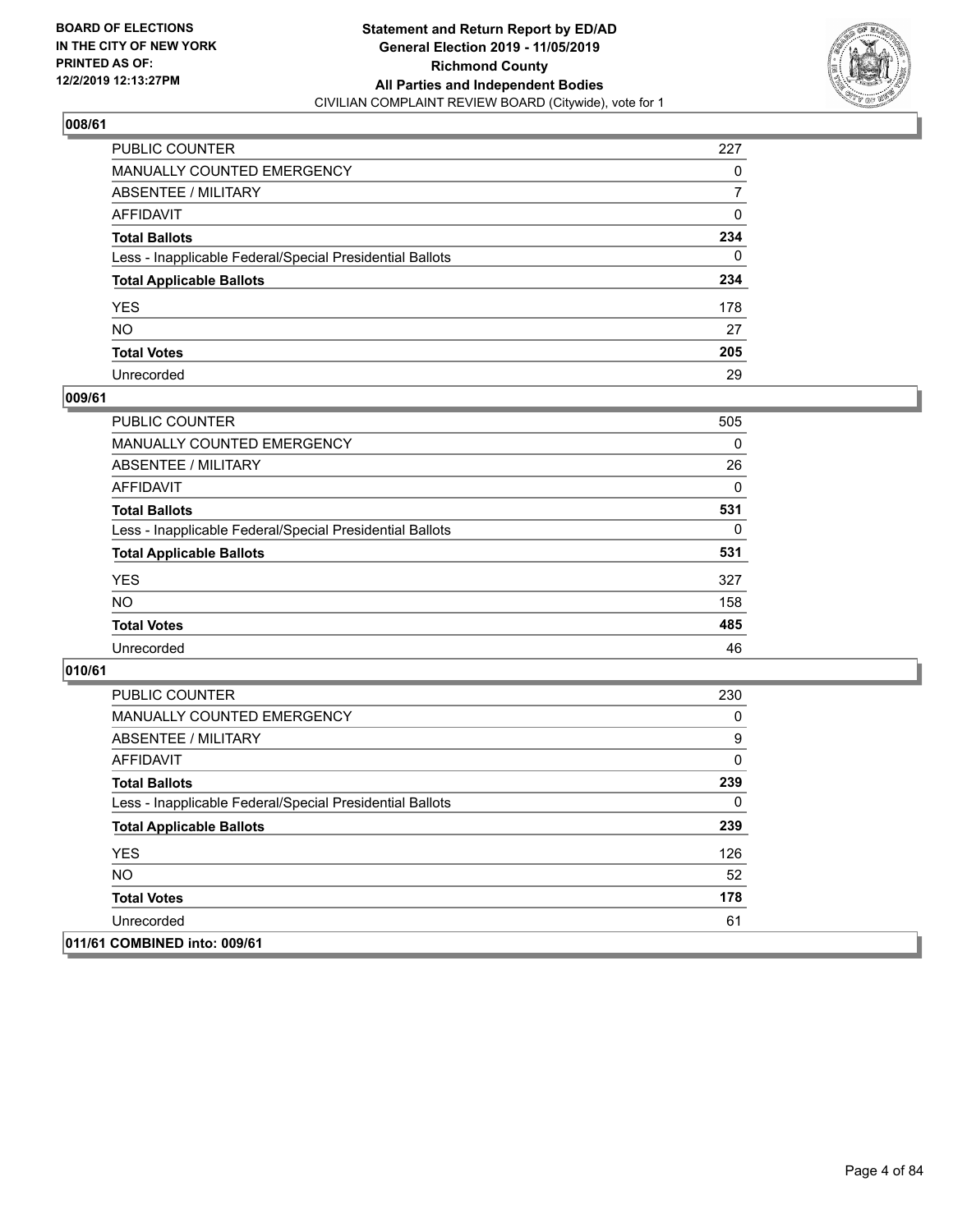

| PUBLIC COUNTER                                           | 417          |
|----------------------------------------------------------|--------------|
| MANUALLY COUNTED EMERGENCY                               | $\mathbf{0}$ |
| ABSENTEE / MILITARY                                      | 8            |
| AFFIDAVIT                                                |              |
| Total Ballots                                            | 426          |
| Less - Inapplicable Federal/Special Presidential Ballots | $\mathbf{0}$ |
| <b>Total Applicable Ballots</b>                          | 426          |
| YES                                                      | 200          |
| NO.                                                      | 203          |
| <b>Total Votes</b>                                       | 403          |
| Unrecorded                                               | 23           |

## **013/61**

| <b>PUBLIC COUNTER</b>                                    | 201      |
|----------------------------------------------------------|----------|
| MANUALLY COUNTED EMERGENCY                               | 0        |
| ABSENTEE / MILITARY                                      | 8        |
| AFFIDAVIT                                                | 0        |
| <b>Total Ballots</b>                                     | 209      |
| Less - Inapplicable Federal/Special Presidential Ballots | $\Omega$ |
| <b>Total Applicable Ballots</b>                          | 209      |
| <b>YES</b>                                               | 120      |
| <b>NO</b>                                                | 65       |
| <b>Total Votes</b>                                       | 185      |
| Unrecorded                                               | 24       |

| <b>PUBLIC COUNTER</b>                                    | 242 |
|----------------------------------------------------------|-----|
| <b>MANUALLY COUNTED EMERGENCY</b>                        | 0   |
| ABSENTEE / MILITARY                                      | 10  |
| AFFIDAVIT                                                |     |
| <b>Total Ballots</b>                                     | 253 |
| Less - Inapplicable Federal/Special Presidential Ballots | 0   |
| <b>Total Applicable Ballots</b>                          | 253 |
| <b>YES</b>                                               | 110 |
| <b>NO</b>                                                | 124 |
| <b>Total Votes</b>                                       | 234 |
| Unrecorded                                               | 19  |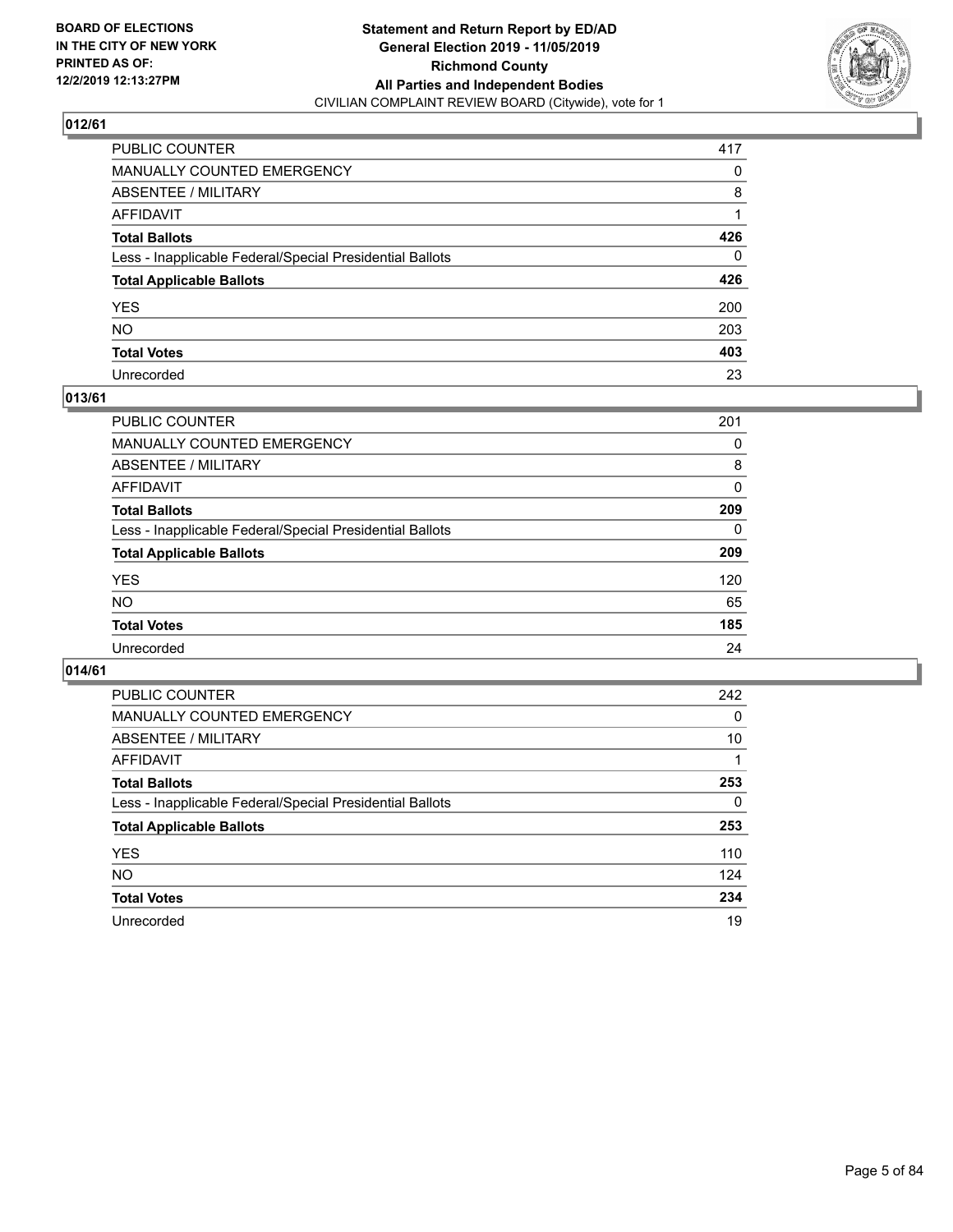

| PUBLIC COUNTER                                           | 179      |
|----------------------------------------------------------|----------|
| MANUALLY COUNTED EMERGENCY                               | 0        |
| ABSENTEE / MILITARY                                      | 5        |
| AFFIDAVIT                                                | 0        |
| Total Ballots                                            | 184      |
| Less - Inapplicable Federal/Special Presidential Ballots | $\Omega$ |
| <b>Total Applicable Ballots</b>                          | 184      |
| YES                                                      | 84       |
| NO.                                                      | 82       |
| <b>Total Votes</b>                                       | 166      |
| Unrecorded                                               | 18       |

## **016/61**

| PUBLIC COUNTER                                           | 164      |
|----------------------------------------------------------|----------|
| MANUALLY COUNTED EMERGENCY                               | 0        |
| ABSENTEE / MILITARY                                      | 11       |
| AFFIDAVIT                                                |          |
| <b>Total Ballots</b>                                     | 176      |
| Less - Inapplicable Federal/Special Presidential Ballots | $\Omega$ |
| <b>Total Applicable Ballots</b>                          | 176      |
| <b>YES</b>                                               | 106      |
| <b>NO</b>                                                | 25       |
| <b>Total Votes</b>                                       | 131      |
| Unrecorded                                               | 45       |

| <b>PUBLIC COUNTER</b>                                    | 149 |
|----------------------------------------------------------|-----|
| MANUALLY COUNTED EMERGENCY                               | 0   |
| ABSENTEE / MILITARY                                      | 10  |
| AFFIDAVIT                                                | 3   |
| <b>Total Ballots</b>                                     | 162 |
| Less - Inapplicable Federal/Special Presidential Ballots | 0   |
| <b>Total Applicable Ballots</b>                          | 162 |
| <b>YES</b>                                               | 107 |
| NO.                                                      | 35  |
| <b>Total Votes</b>                                       | 142 |
| Unrecorded                                               | 20  |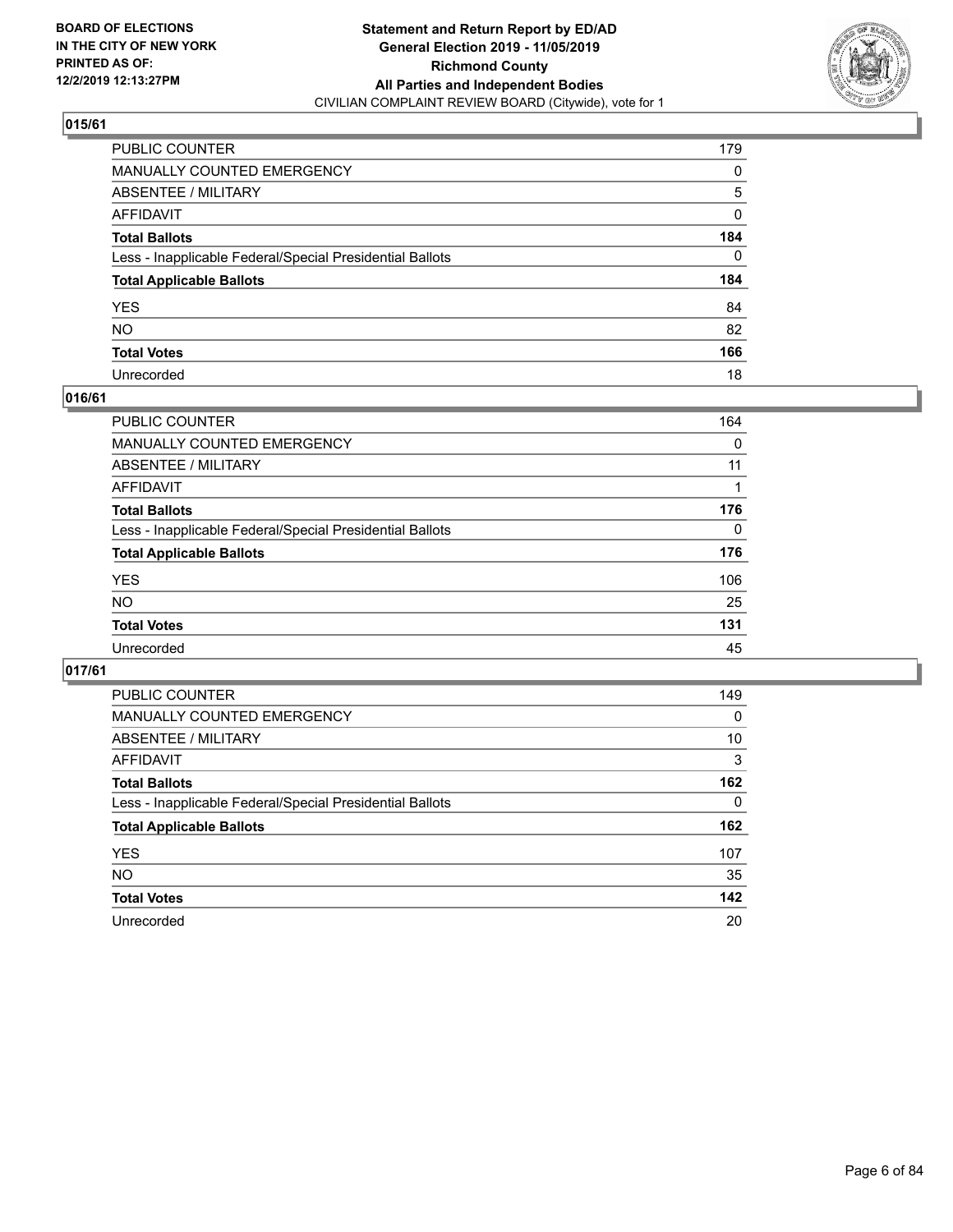

| PUBLIC COUNTER                                           | 445      |
|----------------------------------------------------------|----------|
| MANUALLY COUNTED EMERGENCY                               | 0        |
| ABSENTEE / MILITARY                                      | 17       |
| AFFIDAVIT                                                |          |
| Total Ballots                                            | 463      |
| Less - Inapplicable Federal/Special Presidential Ballots | $\Omega$ |
| <b>Total Applicable Ballots</b>                          | 463      |
| YES                                                      | 144      |
| NO.                                                      | 260      |
| <b>Total Votes</b>                                       | 404      |
| Unrecorded                                               | 59       |

## **019/61**

| <b>PUBLIC COUNTER</b>                                    | 216 |
|----------------------------------------------------------|-----|
| MANUALLY COUNTED EMERGENCY                               | 0   |
| ABSENTEE / MILITARY                                      | 11  |
| AFFIDAVIT                                                | 0   |
| <b>Total Ballots</b>                                     | 227 |
| Less - Inapplicable Federal/Special Presidential Ballots | 0   |
| <b>Total Applicable Ballots</b>                          | 227 |
| <b>YES</b>                                               | 118 |
| <b>NO</b>                                                | 87  |
| <b>Total Votes</b>                                       | 205 |
| Unrecorded                                               | 22  |

| <b>PUBLIC COUNTER</b>                                    | 205      |
|----------------------------------------------------------|----------|
| MANUALLY COUNTED EMERGENCY                               | $\Omega$ |
| ABSENTEE / MILITARY                                      | 5        |
| AFFIDAVIT                                                |          |
| <b>Total Ballots</b>                                     | 211      |
| Less - Inapplicable Federal/Special Presidential Ballots | 0        |
| <b>Total Applicable Ballots</b>                          | 211      |
| <b>YES</b>                                               | 94       |
| NO.                                                      | 92       |
| <b>Total Votes</b>                                       | 186      |
| Unrecorded                                               | 25       |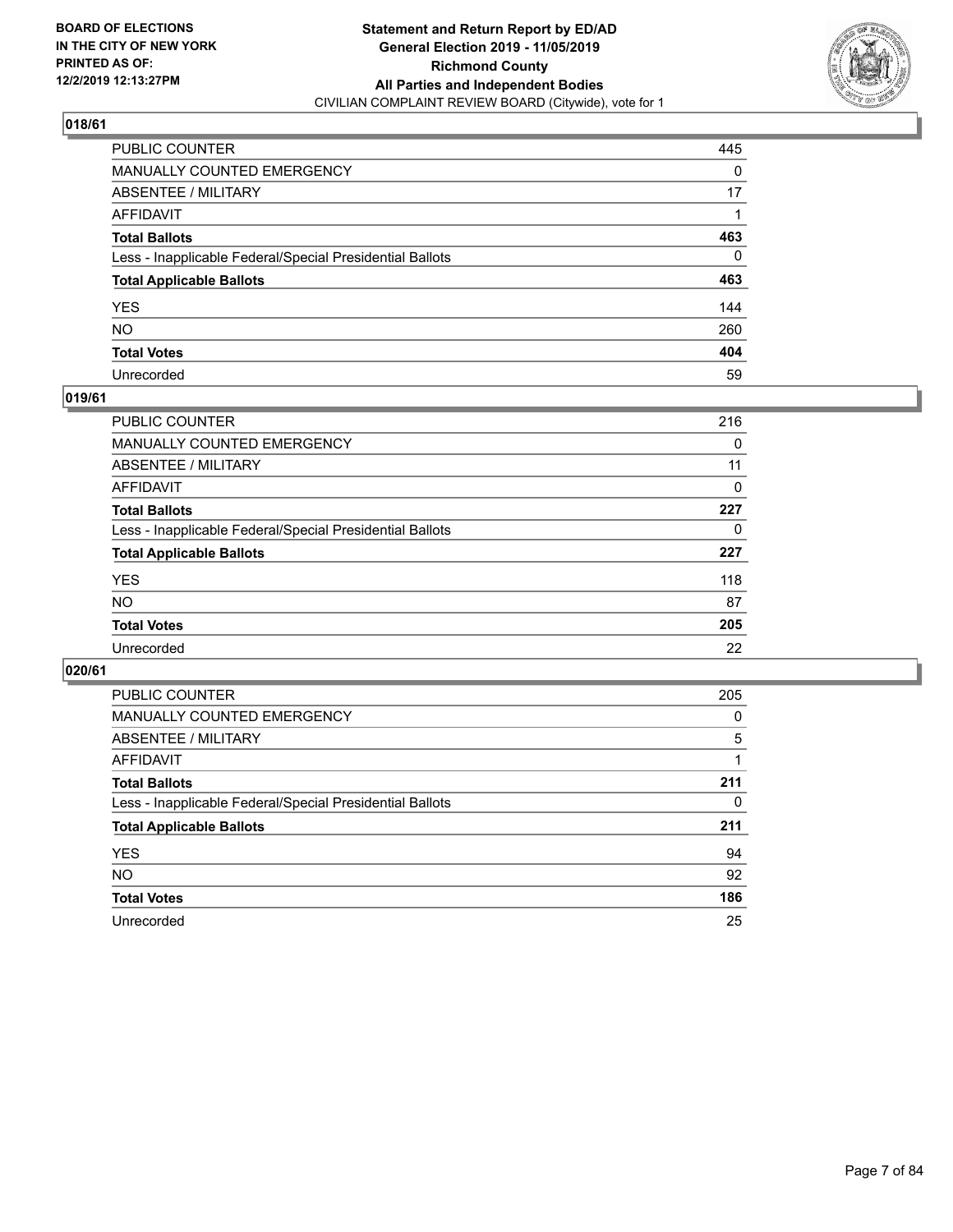

| PUBLIC COUNTER                                           | 185      |
|----------------------------------------------------------|----------|
| MANUALLY COUNTED EMERGENCY                               | 0        |
| ABSENTEE / MILITARY                                      | 3        |
| AFFIDAVIT                                                | $\Omega$ |
| Total Ballots                                            | 188      |
| Less - Inapplicable Federal/Special Presidential Ballots | 0        |
| <b>Total Applicable Ballots</b>                          | 188      |
| YES                                                      | 124      |
| NO.                                                      | 35       |
| <b>Total Votes</b>                                       | 159      |
| Unrecorded                                               | 29       |

## **022/61**

| PUBLIC COUNTER                                           | 189      |
|----------------------------------------------------------|----------|
| MANUALLY COUNTED EMERGENCY                               | 0        |
| ABSENTEE / MILITARY                                      | 5        |
| AFFIDAVIT                                                | $\Omega$ |
| <b>Total Ballots</b>                                     | 194      |
| Less - Inapplicable Federal/Special Presidential Ballots | $\Omega$ |
| <b>Total Applicable Ballots</b>                          | 194      |
| <b>YES</b>                                               | 112      |
| <b>NO</b>                                                | 56       |
| <b>Total Votes</b>                                       | 168      |
| Unrecorded                                               | 26       |

| PUBLIC COUNTER                                           | 157      |
|----------------------------------------------------------|----------|
| <b>MANUALLY COUNTED EMERGENCY</b>                        | 0        |
| <b>ABSENTEE / MILITARY</b>                               | 6        |
| <b>AFFIDAVIT</b>                                         | $\Omega$ |
| <b>Total Ballots</b>                                     | 163      |
| Less - Inapplicable Federal/Special Presidential Ballots | $\Omega$ |
| <b>Total Applicable Ballots</b>                          | 163      |
| <b>YES</b>                                               | 85       |
| <b>NO</b>                                                | 60       |
| <b>Total Votes</b>                                       | 145      |
| Unrecorded                                               | 18       |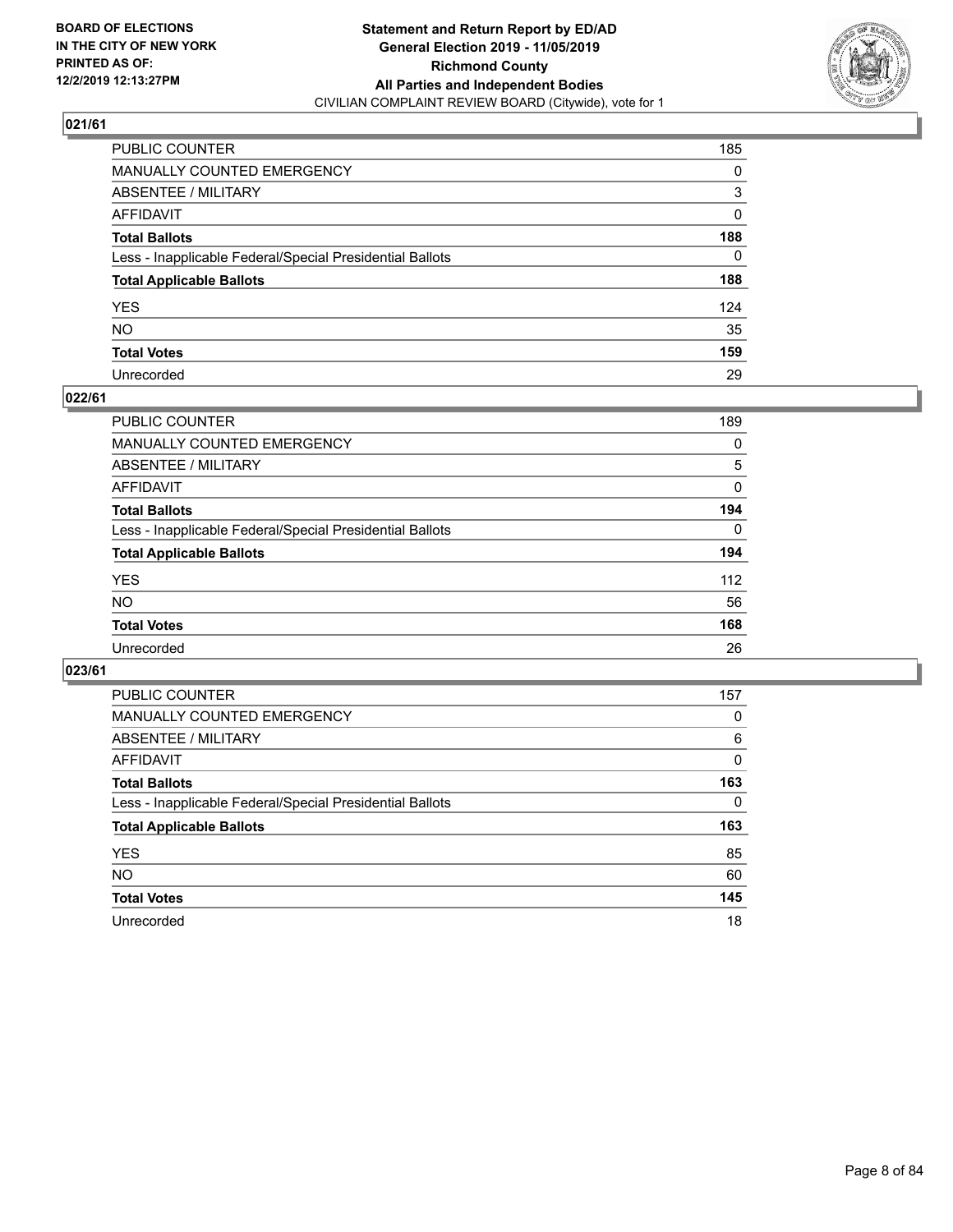

| PUBLIC COUNTER                                           | 201 |
|----------------------------------------------------------|-----|
| MANUALLY COUNTED EMERGENCY                               | 0   |
| ABSENTEE / MILITARY                                      | 5   |
| AFFIDAVIT                                                |     |
| Total Ballots                                            | 207 |
| Less - Inapplicable Federal/Special Presidential Ballots | 0   |
| <b>Total Applicable Ballots</b>                          | 207 |
| YES                                                      | 74  |
| NO.                                                      | 111 |
| <b>Total Votes</b>                                       | 185 |
| Unrecorded                                               | 22  |

#### **025/61**

| PUBLIC COUNTER                                           | 187      |
|----------------------------------------------------------|----------|
| MANUALLY COUNTED EMERGENCY                               | 0        |
| ABSENTEE / MILITARY                                      | 3        |
| AFFIDAVIT                                                | 3        |
| <b>Total Ballots</b>                                     | 193      |
| Less - Inapplicable Federal/Special Presidential Ballots | $\Omega$ |
| <b>Total Applicable Ballots</b>                          | 193      |
| <b>YES</b>                                               | 89       |
| <b>NO</b>                                                | 73       |
| <b>Total Votes</b>                                       | 162      |
| Unrecorded                                               | 31       |

| <b>PUBLIC COUNTER</b>                                    | 161 |
|----------------------------------------------------------|-----|
| MANUALLY COUNTED EMERGENCY                               | 0   |
| ABSENTEE / MILITARY                                      | 8   |
| AFFIDAVIT                                                | 2   |
| <b>Total Ballots</b>                                     | 171 |
| Less - Inapplicable Federal/Special Presidential Ballots | 0   |
| <b>Total Applicable Ballots</b>                          | 171 |
| <b>YES</b>                                               | 101 |
| <b>NO</b>                                                | 43  |
| <b>Total Votes</b>                                       | 144 |
| Unrecorded                                               | 27  |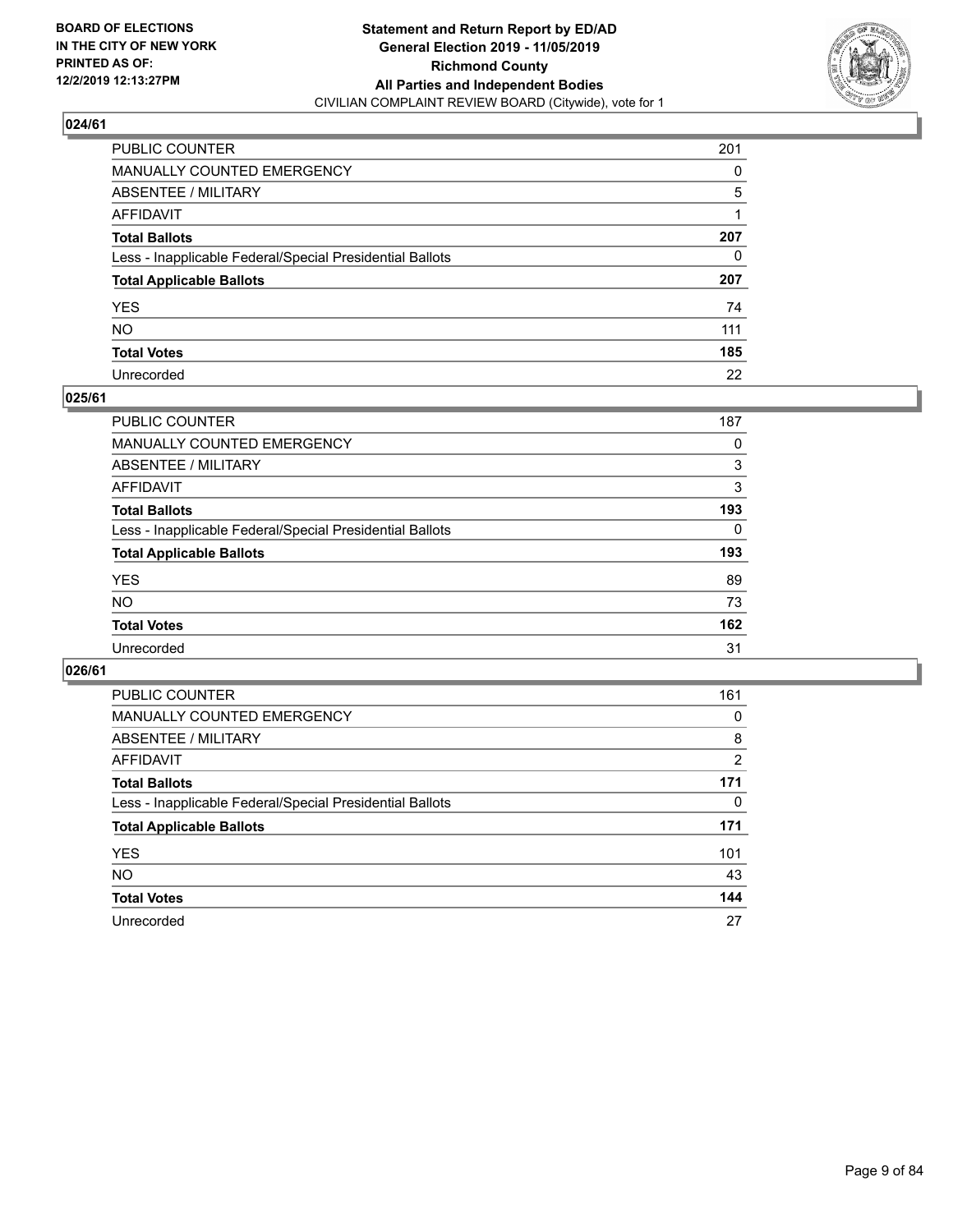

| PUBLIC COUNTER                                           | 155          |
|----------------------------------------------------------|--------------|
| MANUALLY COUNTED EMERGENCY                               | 0            |
| ABSENTEE / MILITARY                                      | 6            |
| AFFIDAVIT                                                |              |
| Total Ballots                                            | 162          |
| Less - Inapplicable Federal/Special Presidential Ballots | $\mathbf{0}$ |
| <b>Total Applicable Ballots</b>                          | 162          |
| YES                                                      | 97           |
| NO.                                                      | 45           |
| <b>Total Votes</b>                                       | 142          |
| Unrecorded                                               | 20           |

#### **028/61**

| <b>PUBLIC COUNTER</b>                                    | 283      |
|----------------------------------------------------------|----------|
| <b>MANUALLY COUNTED EMERGENCY</b>                        | 0        |
| ABSENTEE / MILITARY                                      | 7        |
| AFFIDAVIT                                                | $\Omega$ |
| <b>Total Ballots</b>                                     | 290      |
| Less - Inapplicable Federal/Special Presidential Ballots | $\Omega$ |
| <b>Total Applicable Ballots</b>                          | 290      |
| <b>YES</b>                                               | 154      |
| <b>NO</b>                                                | 101      |
| <b>Total Votes</b>                                       | 255      |
| Unrecorded                                               | 35       |
|                                                          |          |

#### **029/61 COMBINED into: 028/61**

| <b>PUBLIC COUNTER</b>                                    | 176 |
|----------------------------------------------------------|-----|
| <b>MANUALLY COUNTED EMERGENCY</b>                        | 0   |
| ABSENTEE / MILITARY                                      | 5   |
| <b>AFFIDAVIT</b>                                         | 0   |
| <b>Total Ballots</b>                                     | 181 |
| Less - Inapplicable Federal/Special Presidential Ballots | 0   |
| <b>Total Applicable Ballots</b>                          | 181 |
| <b>YES</b>                                               | 90  |
| <b>NO</b>                                                | 80  |
| <b>Total Votes</b>                                       | 170 |
| Unrecorded                                               | 11  |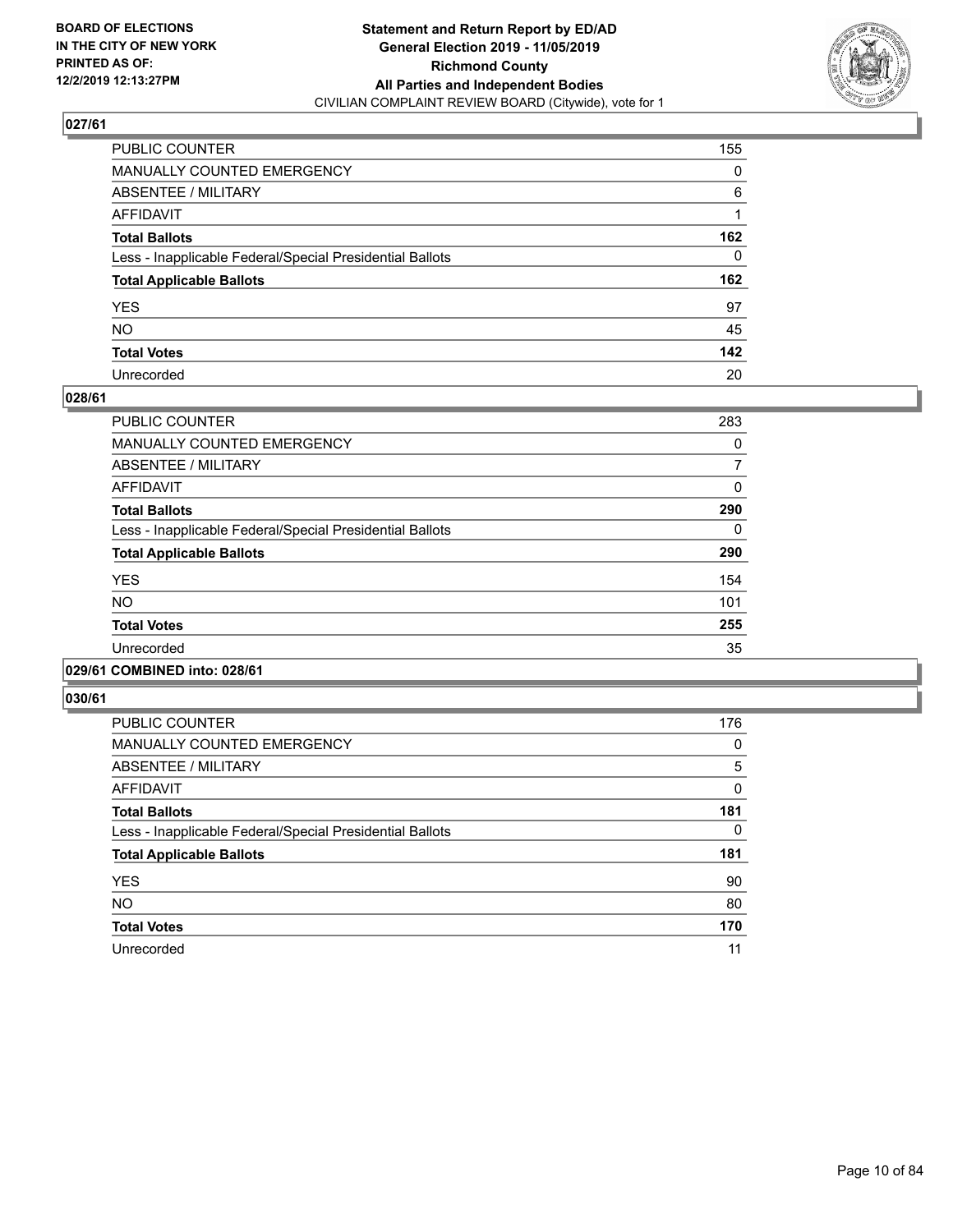

| PUBLIC COUNTER                                           | 150      |
|----------------------------------------------------------|----------|
| MANUALLY COUNTED EMERGENCY                               | 0        |
| ABSENTEE / MILITARY                                      | 6        |
| AFFIDAVIT                                                | 0        |
| Total Ballots                                            | 156      |
| Less - Inapplicable Federal/Special Presidential Ballots | $\Omega$ |
| <b>Total Applicable Ballots</b>                          | 156      |
| YES                                                      | 86       |
| NO.                                                      | 40       |
| <b>Total Votes</b>                                       | 126      |
| Unrecorded                                               | 30       |

## **032/61**

| <b>PUBLIC COUNTER</b>                                    | 136      |
|----------------------------------------------------------|----------|
| <b>MANUALLY COUNTED EMERGENCY</b>                        | 0        |
| ABSENTEE / MILITARY                                      | 27       |
| AFFIDAVIT                                                | 0        |
| <b>Total Ballots</b>                                     | 163      |
| Less - Inapplicable Federal/Special Presidential Ballots | $\Omega$ |
| <b>Total Applicable Ballots</b>                          | 163      |
| <b>YES</b>                                               | 88       |
| <b>NO</b>                                                | 28       |
| <b>Total Votes</b>                                       | 116      |
| Unrecorded                                               | 47       |

| <b>PUBLIC COUNTER</b>                                    | 155      |
|----------------------------------------------------------|----------|
| MANUALLY COUNTED EMERGENCY                               | 0        |
| ABSENTEE / MILITARY                                      | 6        |
| AFFIDAVIT                                                | $\Omega$ |
| <b>Total Ballots</b>                                     | 161      |
| Less - Inapplicable Federal/Special Presidential Ballots | $\Omega$ |
| <b>Total Applicable Ballots</b>                          | 161      |
| <b>YES</b>                                               | 113      |
| <b>NO</b>                                                | 30       |
| <b>Total Votes</b>                                       | 143      |
| Unrecorded                                               | 18       |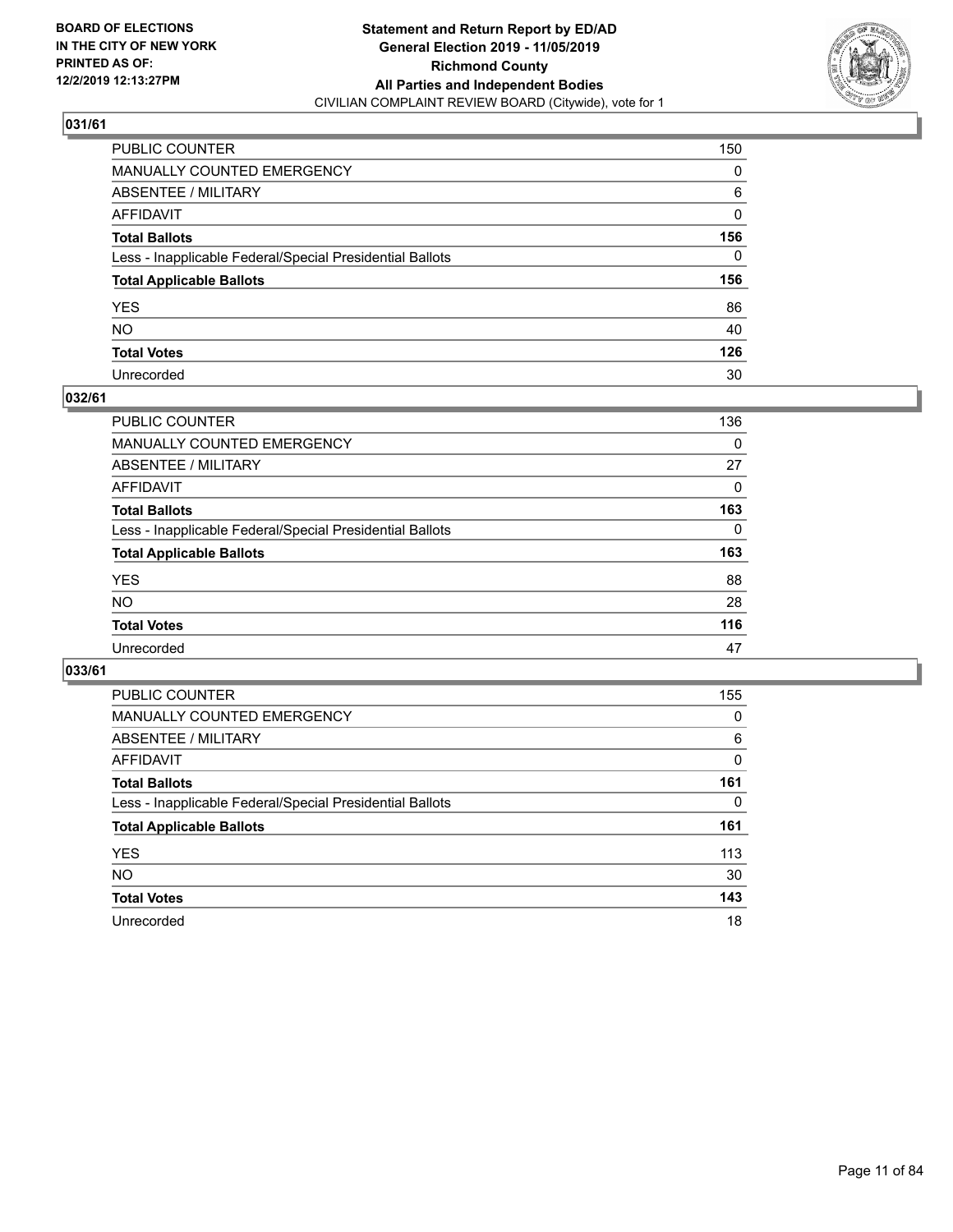

| PUBLIC COUNTER                                           | 479            |
|----------------------------------------------------------|----------------|
| MANUALLY COUNTED EMERGENCY                               | 0              |
| ABSENTEE / MILITARY                                      | 28             |
| AFFIDAVIT                                                | $\overline{2}$ |
| Total Ballots                                            | 509            |
| Less - Inapplicable Federal/Special Presidential Ballots | $\Omega$       |
| <b>Total Applicable Ballots</b>                          | 509            |
| YES                                                      | 134            |
| NO.                                                      | 346            |
| <b>Total Votes</b>                                       | 480            |
| Unrecorded                                               | 29             |

## **035/61**

| <b>PUBLIC COUNTER</b>                                    | 351 |
|----------------------------------------------------------|-----|
| <b>MANUALLY COUNTED EMERGENCY</b>                        | 0   |
| ABSENTEE / MILITARY                                      | 5   |
| <b>AFFIDAVIT</b>                                         |     |
| <b>Total Ballots</b>                                     | 357 |
| Less - Inapplicable Federal/Special Presidential Ballots | 0   |
| <b>Total Applicable Ballots</b>                          | 357 |
| <b>YES</b>                                               | 104 |
| NO                                                       | 226 |
| <b>Total Votes</b>                                       | 330 |
| Unrecorded                                               | 27  |
|                                                          |     |

## **036/61 COMBINED into: 035/61**

| <b>PUBLIC COUNTER</b>                                    | 517      |
|----------------------------------------------------------|----------|
| <b>MANUALLY COUNTED EMERGENCY</b>                        | 0        |
| ABSENTEE / MILITARY                                      | 15       |
| AFFIDAVIT                                                | 3        |
| <b>Total Ballots</b>                                     | 535      |
| Less - Inapplicable Federal/Special Presidential Ballots | $\Omega$ |
| <b>Total Applicable Ballots</b>                          | 535      |
| <b>YES</b>                                               | 227      |
| <b>NO</b>                                                | 261      |
| <b>Total Votes</b>                                       | 488      |
| Unrecorded                                               | 47       |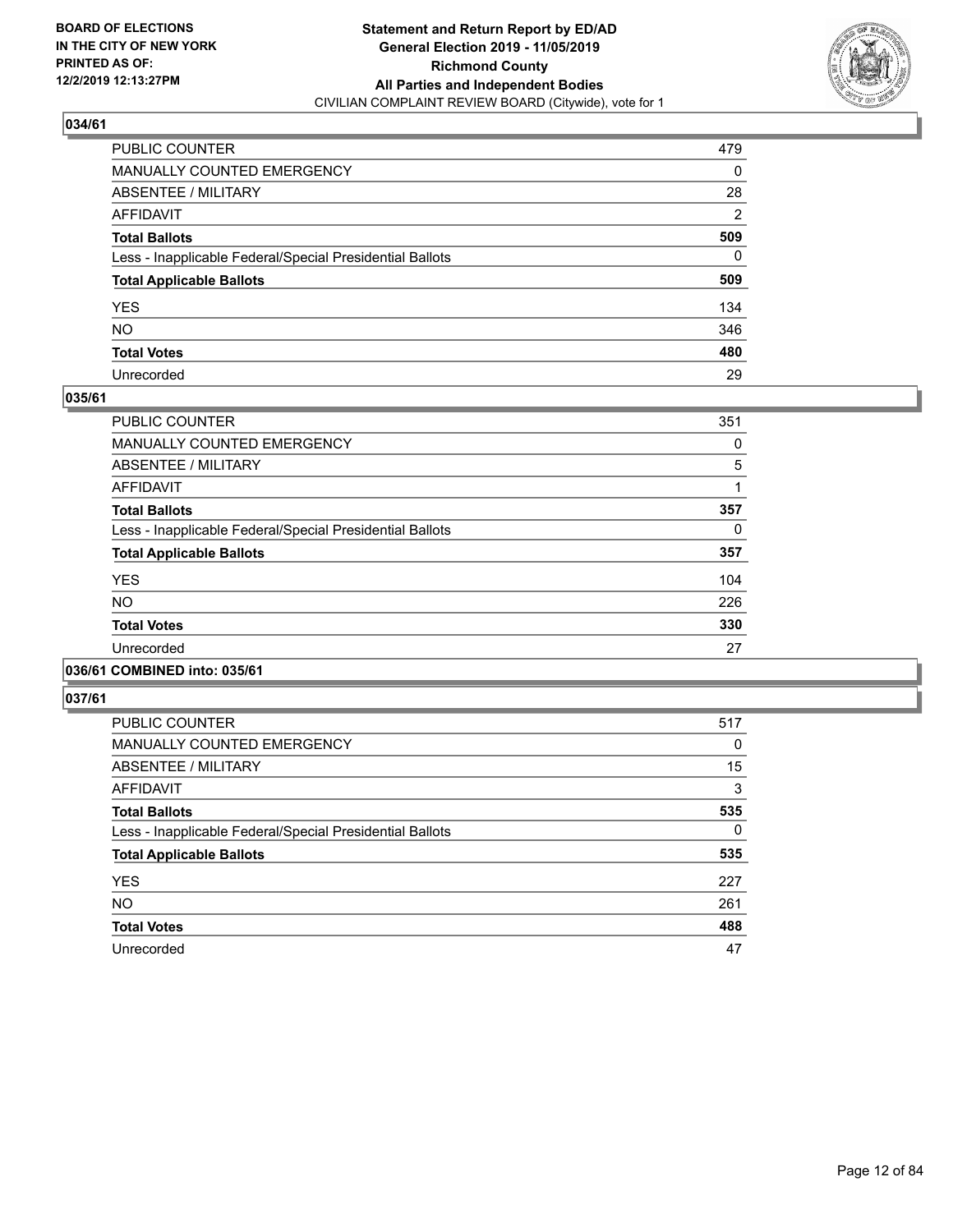

| PUBLIC COUNTER                                           | 337            |
|----------------------------------------------------------|----------------|
| MANUALLY COUNTED EMERGENCY                               | $\Omega$       |
| <b>ABSENTEE / MILITARY</b>                               | 13             |
| AFFIDAVIT                                                | $\overline{2}$ |
| <b>Total Ballots</b>                                     | 352            |
| Less - Inapplicable Federal/Special Presidential Ballots | 0              |
| <b>Total Applicable Ballots</b>                          | 352            |
| <b>YES</b>                                               | 116            |
| <b>NO</b>                                                | 213            |
| <b>Total Votes</b>                                       | 329            |
| Unrecorded                                               | 23             |

## **039/61 COMBINED into: 037/61**

#### **040/61**

| <b>PUBLIC COUNTER</b>                                    | 501 |
|----------------------------------------------------------|-----|
| <b>MANUALLY COUNTED EMERGENCY</b>                        | 0   |
| ABSENTEE / MILITARY                                      | 15  |
| AFFIDAVIT                                                | 0   |
| <b>Total Ballots</b>                                     | 516 |
| Less - Inapplicable Federal/Special Presidential Ballots | 0   |
| <b>Total Applicable Ballots</b>                          | 516 |
| <b>YES</b>                                               | 175 |
| <b>NO</b>                                                | 300 |
| <b>Total Votes</b>                                       | 475 |
| Unrecorded                                               | 41  |
|                                                          |     |

# **041/61 COMBINED into: 018/61**

| <b>PUBLIC COUNTER</b>                                    | 363      |
|----------------------------------------------------------|----------|
| <b>MANUALLY COUNTED EMERGENCY</b>                        | 7        |
| ABSENTEE / MILITARY                                      | 6        |
| AFFIDAVIT                                                | 0        |
| <b>Total Ballots</b>                                     | 376      |
| Less - Inapplicable Federal/Special Presidential Ballots | $\Omega$ |
| <b>Total Applicable Ballots</b>                          | 376      |
| <b>YES</b>                                               | 120      |
| <b>NO</b>                                                | 227      |
| <b>Total Votes</b>                                       | 347      |
| Unrecorded                                               | 29       |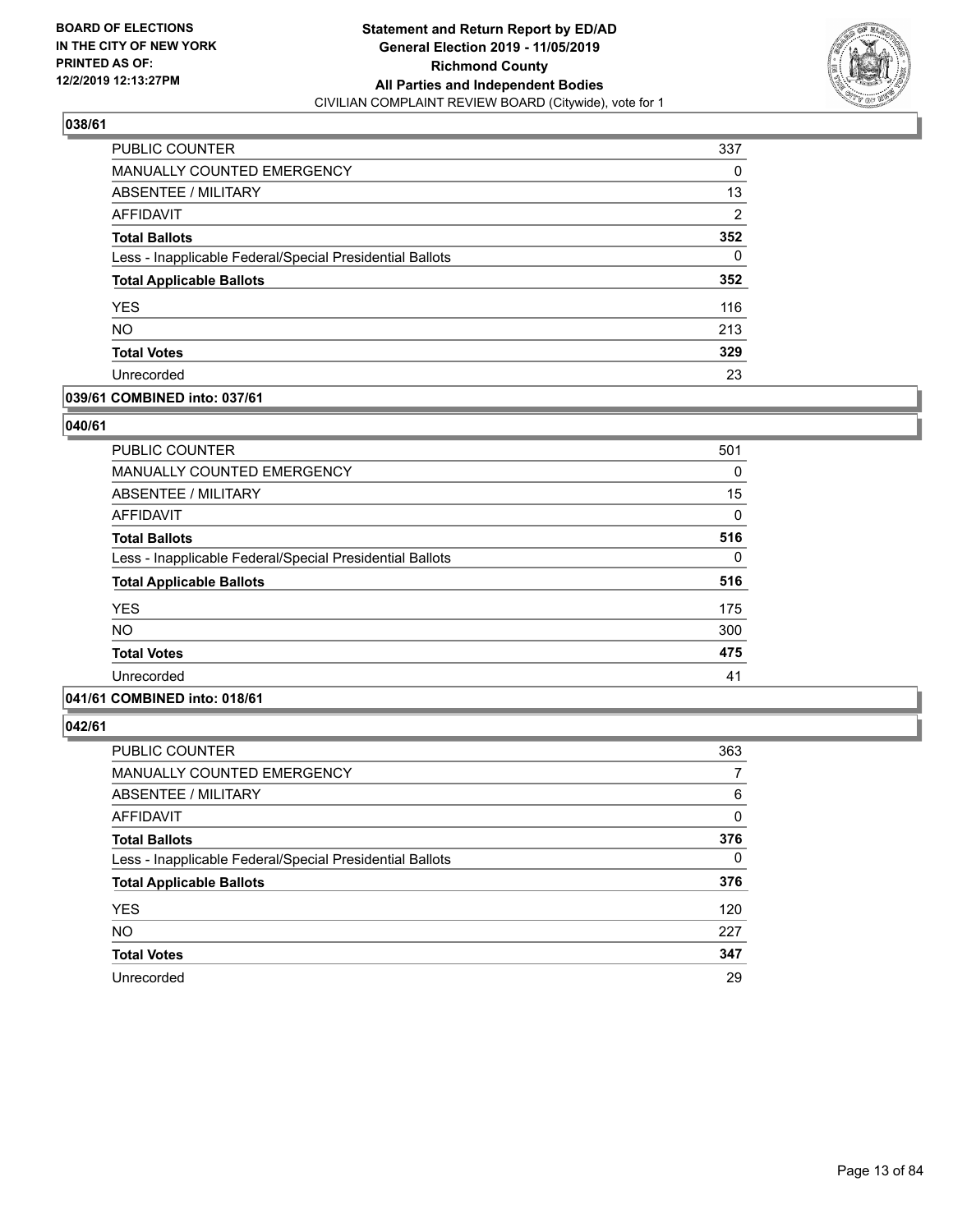

| PUBLIC COUNTER                                           | 496             |
|----------------------------------------------------------|-----------------|
| MANUALLY COUNTED EMERGENCY                               | 0               |
| ABSENTEE / MILITARY                                      | 12 <sup>2</sup> |
| AFFIDAVIT                                                | $\Omega$        |
| Total Ballots                                            | 508             |
| Less - Inapplicable Federal/Special Presidential Ballots | $\mathbf{0}$    |
| <b>Total Applicable Ballots</b>                          | 508             |
| YES                                                      | 128             |
| NO.                                                      | 334             |
| <b>Total Votes</b>                                       | 462             |
| Unrecorded                                               | 46              |

## **044/61**

| <b>PUBLIC COUNTER</b>                                    | 456      |
|----------------------------------------------------------|----------|
| <b>MANUALLY COUNTED EMERGENCY</b>                        | 0        |
| ABSENTEE / MILITARY                                      | 22       |
| AFFIDAVIT                                                | $\Omega$ |
| <b>Total Ballots</b>                                     | 478      |
| Less - Inapplicable Federal/Special Presidential Ballots | $\Omega$ |
| <b>Total Applicable Ballots</b>                          | 478      |
| <b>YES</b>                                               | 129      |
| <b>NO</b>                                                | 320      |
| <b>Total Votes</b>                                       | 449      |
| Unrecorded                                               | 29       |

#### **045/61 COMBINED into: 044/61**

#### **046/61 COMBINED into: 048/61**

#### **047/61 COMBINED into: 034/61**

| <b>PUBLIC COUNTER</b>                                    | 464 |
|----------------------------------------------------------|-----|
| <b>MANUALLY COUNTED EMERGENCY</b>                        | 0   |
| ABSENTEE / MILITARY                                      | 22  |
| AFFIDAVIT                                                | 0   |
| <b>Total Ballots</b>                                     | 486 |
| Less - Inapplicable Federal/Special Presidential Ballots | 0   |
| <b>Total Applicable Ballots</b>                          | 486 |
| <b>YES</b>                                               | 105 |
| <b>NO</b>                                                | 347 |
| <b>Total Votes</b>                                       | 452 |
| Unrecorded                                               | 34  |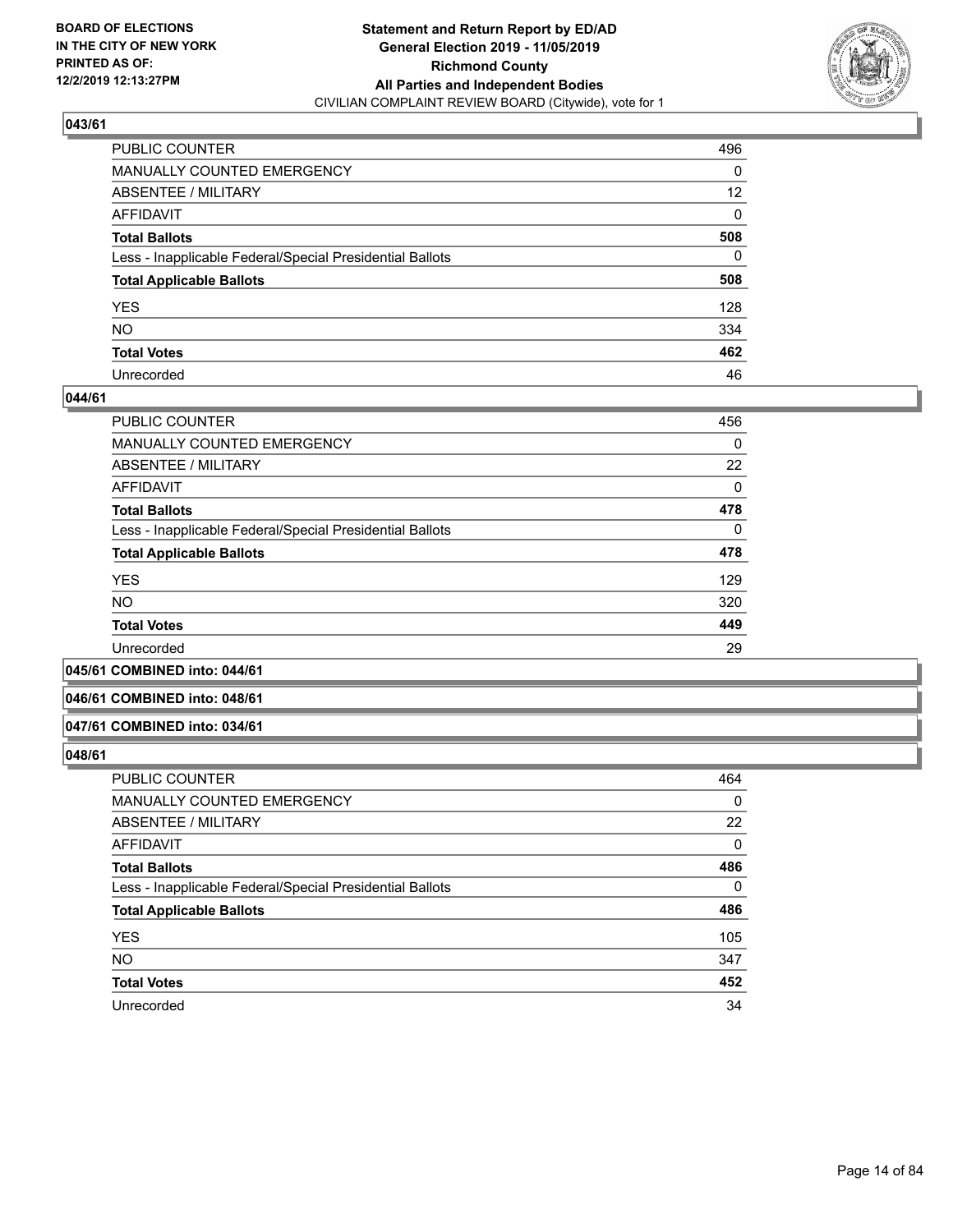

| PUBLIC COUNTER                                           | 279      |
|----------------------------------------------------------|----------|
| MANUALLY COUNTED EMERGENCY                               | $\Omega$ |
| ABSENTEE / MILITARY                                      | 21       |
| AFFIDAVIT                                                |          |
| Total Ballots                                            | 301      |
| Less - Inapplicable Federal/Special Presidential Ballots | 0        |
| <b>Total Applicable Ballots</b>                          | 301      |
| YES                                                      | 194      |
| NO.                                                      | 66       |
| <b>Total Votes</b>                                       | 260      |
| Unrecorded                                               | 41       |

## **050/61**

| <b>PUBLIC COUNTER</b>                                    | 226      |
|----------------------------------------------------------|----------|
| <b>MANUALLY COUNTED EMERGENCY</b>                        | 0        |
| ABSENTEE / MILITARY                                      | 9        |
| <b>AFFIDAVIT</b>                                         | $\Omega$ |
| <b>Total Ballots</b>                                     | 235      |
| Less - Inapplicable Federal/Special Presidential Ballots | 0        |
| <b>Total Applicable Ballots</b>                          | 235      |
| <b>YES</b>                                               | 163      |
| <b>NO</b>                                                | 44       |
| <b>Total Votes</b>                                       | 207      |
| Unrecorded                                               | 28       |
|                                                          |          |

## **051/61 COMBINED into: 049/61**

| <b>PUBLIC COUNTER</b>                                    | 215 |
|----------------------------------------------------------|-----|
| <b>MANUALLY COUNTED EMERGENCY</b>                        | 0   |
| ABSENTEE / MILITARY                                      | 7   |
| AFFIDAVIT                                                | 0   |
| <b>Total Ballots</b>                                     | 222 |
| Less - Inapplicable Federal/Special Presidential Ballots | 0   |
| <b>Total Applicable Ballots</b>                          | 222 |
| <b>YES</b>                                               | 137 |
| <b>NO</b>                                                | 76  |
| <b>Total Votes</b>                                       | 213 |
| Unrecorded                                               | 9   |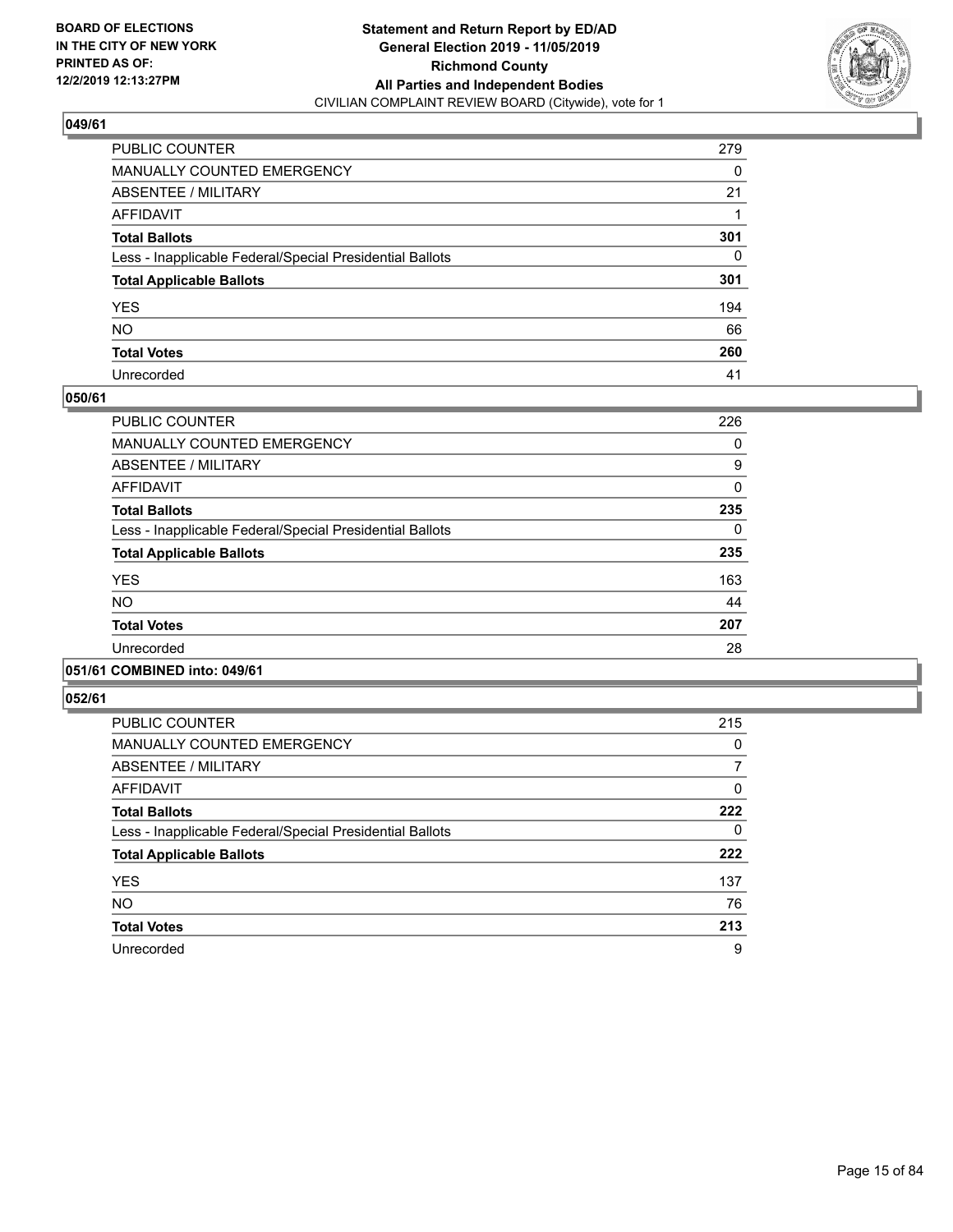

| PUBLIC COUNTER                                           | 161 |
|----------------------------------------------------------|-----|
| MANUALLY COUNTED EMERGENCY                               | 0   |
| ABSENTEE / MILITARY                                      | 7   |
| AFFIDAVIT                                                |     |
| Total Ballots                                            | 169 |
| Less - Inapplicable Federal/Special Presidential Ballots | 0   |
| <b>Total Applicable Ballots</b>                          | 169 |
| YES                                                      | 103 |
| NO.                                                      | 21  |
| <b>Total Votes</b>                                       | 124 |
| Unrecorded                                               | 45  |

## **054/61**

| PUBLIC COUNTER                                           | 103 |
|----------------------------------------------------------|-----|
| MANUALLY COUNTED EMERGENCY                               | 0   |
| ABSENTEE / MILITARY                                      | 48  |
| AFFIDAVIT                                                |     |
| <b>Total Ballots</b>                                     | 152 |
| Less - Inapplicable Federal/Special Presidential Ballots | 0   |
| <b>Total Applicable Ballots</b>                          | 152 |
| <b>YES</b>                                               | 75  |
| <b>NO</b>                                                | 23  |
| <b>Total Votes</b>                                       | 98  |
| Unrecorded                                               | 54  |

| <b>PUBLIC COUNTER</b>                                    | 164      |
|----------------------------------------------------------|----------|
| MANUALLY COUNTED EMERGENCY                               | 0        |
| ABSENTEE / MILITARY                                      | 8        |
| AFFIDAVIT                                                | 0        |
| <b>Total Ballots</b>                                     | 172      |
| Less - Inapplicable Federal/Special Presidential Ballots | $\Omega$ |
| <b>Total Applicable Ballots</b>                          | 172      |
| <b>YES</b>                                               | 118      |
| <b>NO</b>                                                | 19       |
| <b>Total Votes</b>                                       | 137      |
| Unrecorded                                               | 35       |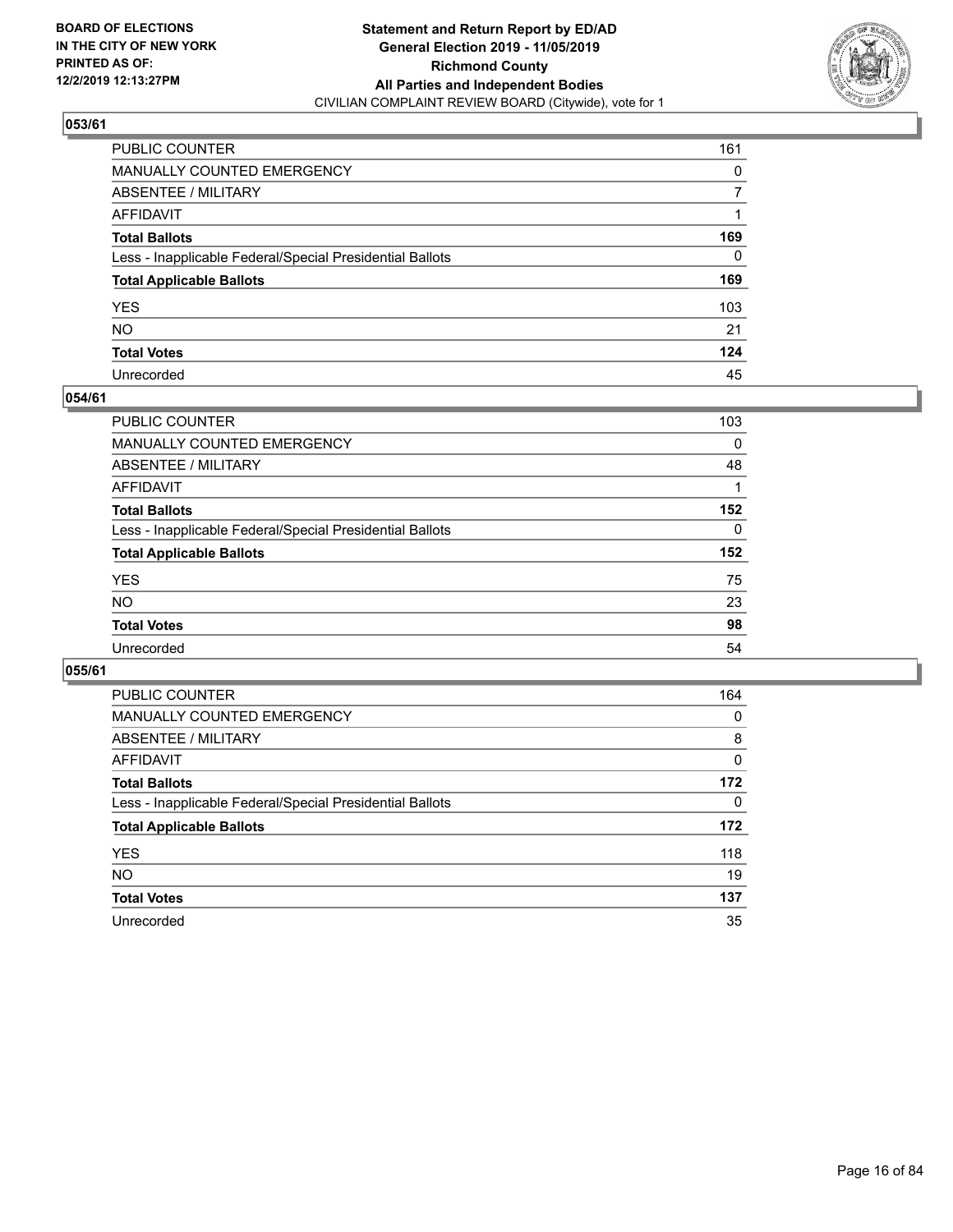

| PUBLIC COUNTER                                           | 132      |
|----------------------------------------------------------|----------|
| MANUALLY COUNTED EMERGENCY                               | 0        |
| ABSENTEE / MILITARY                                      | 10       |
| AFFIDAVIT                                                | 2        |
| Total Ballots                                            | 144      |
| Less - Inapplicable Federal/Special Presidential Ballots | $\Omega$ |
| <b>Total Applicable Ballots</b>                          | 144      |
| YES                                                      | 98       |
| NO.                                                      | 30       |
| <b>Total Votes</b>                                       | 128      |
| Unrecorded                                               | 16       |

## **057/61**

| <b>PUBLIC COUNTER</b>                                    | 184      |
|----------------------------------------------------------|----------|
| <b>MANUALLY COUNTED EMERGENCY</b>                        | $\Omega$ |
| ABSENTEE / MILITARY                                      | 8        |
| AFFIDAVIT                                                | $\Omega$ |
| <b>Total Ballots</b>                                     | 192      |
| Less - Inapplicable Federal/Special Presidential Ballots | $\Omega$ |
| <b>Total Applicable Ballots</b>                          | 192      |
| <b>YES</b>                                               | 110      |
| <b>NO</b>                                                | 76       |
| <b>Total Votes</b>                                       | 186      |
| Unrecorded                                               | 6        |

| <b>PUBLIC COUNTER</b>                                    | 238 |
|----------------------------------------------------------|-----|
| <b>MANUALLY COUNTED EMERGENCY</b>                        | 0   |
| ABSENTEE / MILITARY                                      | 11  |
| AFFIDAVIT                                                | 0   |
| <b>Total Ballots</b>                                     | 249 |
| Less - Inapplicable Federal/Special Presidential Ballots | 0   |
| <b>Total Applicable Ballots</b>                          | 249 |
| <b>YES</b>                                               | 173 |
| NO.                                                      | 22  |
| <b>Total Votes</b>                                       | 195 |
| Unrecorded                                               | 54  |
| 059/61 COMBINED into: 058/61                             |     |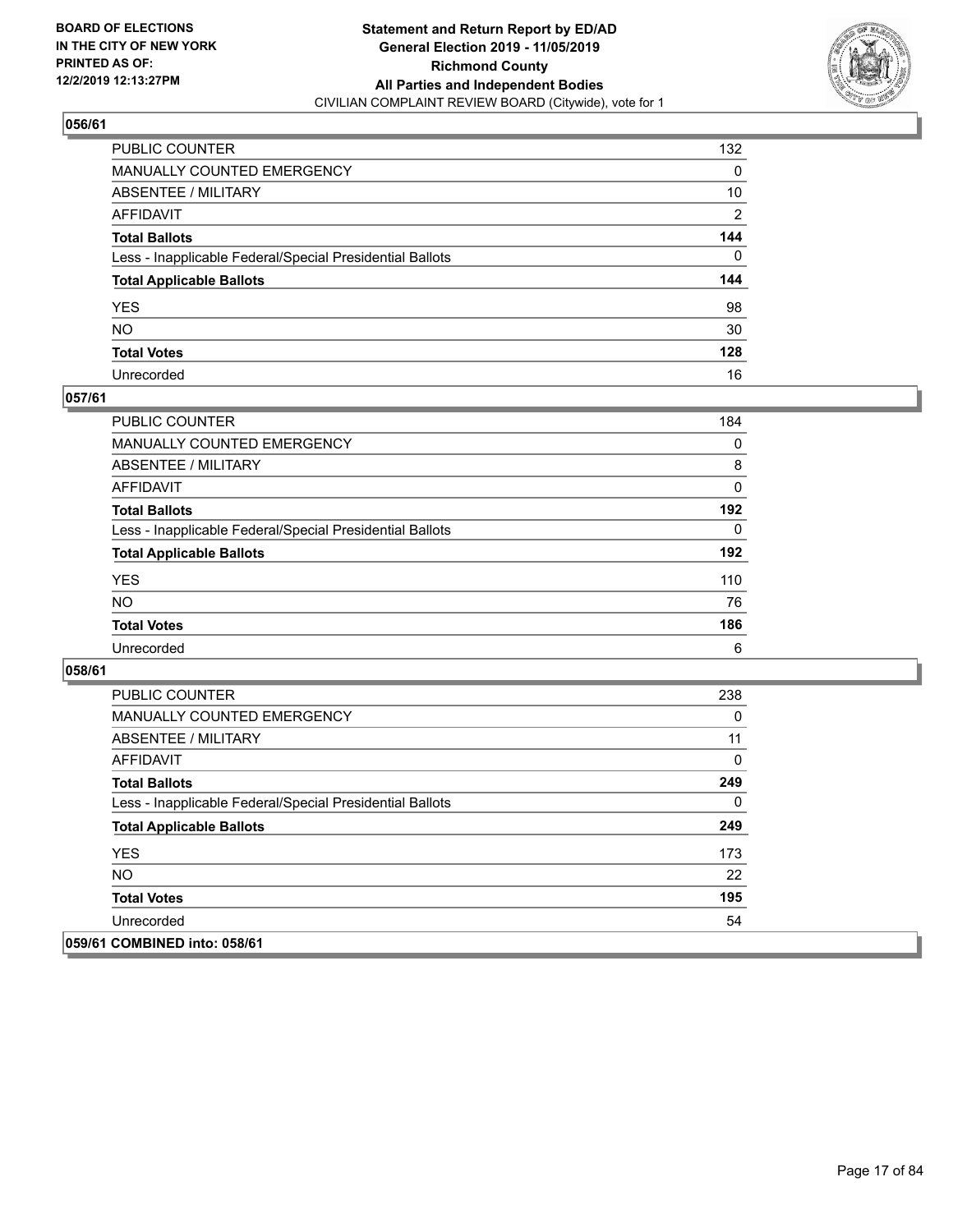

| PUBLIC COUNTER                                           | 144          |
|----------------------------------------------------------|--------------|
| MANUALLY COUNTED EMERGENCY                               | 0            |
| ABSENTEE / MILITARY                                      | 4            |
| AFFIDAVIT                                                |              |
| Total Ballots                                            | 149          |
| Less - Inapplicable Federal/Special Presidential Ballots | $\mathbf{0}$ |
| <b>Total Applicable Ballots</b>                          | 149          |
| YES                                                      | 93           |
| NO.                                                      | 45           |
| <b>Total Votes</b>                                       | 138          |
| Unrecorded                                               | 11           |

## **061/61**

| PUBLIC COUNTER                                           | 120      |
|----------------------------------------------------------|----------|
| MANUALLY COUNTED EMERGENCY                               | 0        |
| ABSENTEE / MILITARY                                      | 4        |
| AFFIDAVIT                                                | $\Omega$ |
| <b>Total Ballots</b>                                     | 124      |
| Less - Inapplicable Federal/Special Presidential Ballots | $\Omega$ |
| <b>Total Applicable Ballots</b>                          | 124      |
| <b>YES</b>                                               | 91       |
| <b>NO</b>                                                | 14       |
| <b>Total Votes</b>                                       | 105      |
| Unrecorded                                               | 19       |

| <b>PUBLIC COUNTER</b>                                    | 178 |
|----------------------------------------------------------|-----|
| MANUALLY COUNTED EMERGENCY                               | 0   |
| ABSENTEE / MILITARY                                      | 5   |
| AFFIDAVIT                                                |     |
| <b>Total Ballots</b>                                     | 184 |
| Less - Inapplicable Federal/Special Presidential Ballots | 0   |
| <b>Total Applicable Ballots</b>                          | 184 |
| <b>YES</b>                                               | 69  |
| NO.                                                      | 103 |
| <b>Total Votes</b>                                       | 172 |
| Unrecorded                                               | 12  |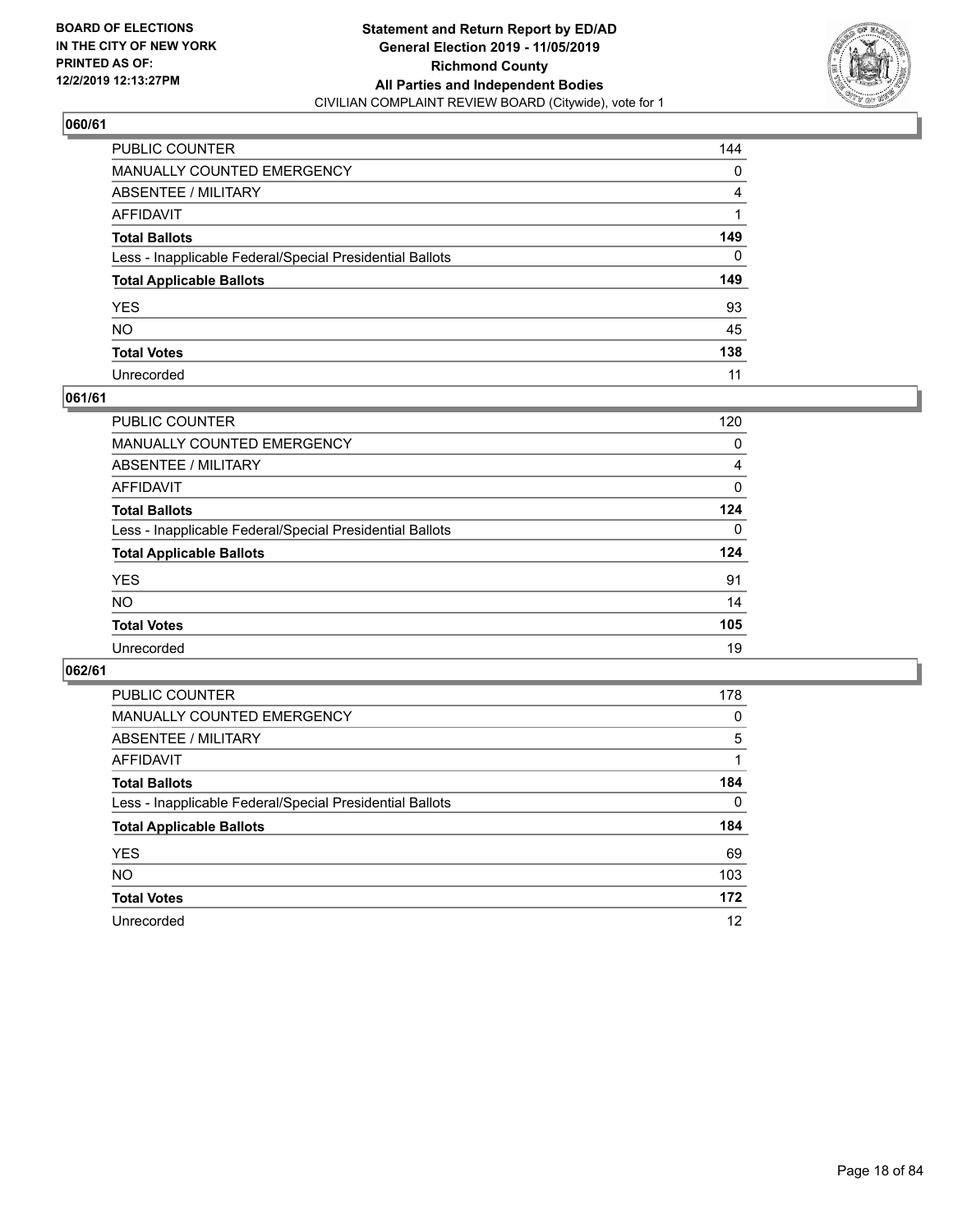

| PUBLIC COUNTER                                           | 52       |
|----------------------------------------------------------|----------|
| MANUALLY COUNTED EMERGENCY                               | 0        |
| ABSENTEE / MILITARY                                      | 3        |
| <b>AFFIDAVIT</b>                                         | 0        |
| <b>Total Ballots</b>                                     | 55       |
| Less - Inapplicable Federal/Special Presidential Ballots | $\Omega$ |
| <b>Total Applicable Ballots</b>                          | 55       |
| <b>YES</b>                                               | 20       |
| <b>NO</b>                                                | 26       |
| <b>Total Votes</b>                                       | 46       |
| Unrecorded                                               | 9        |

## **064/61 COMBINED into: 052/61**

#### **065/61**

| <b>PUBLIC COUNTER</b>                                    | 192            |
|----------------------------------------------------------|----------------|
| <b>MANUALLY COUNTED EMERGENCY</b>                        | $\Omega$       |
| ABSENTEE / MILITARY                                      | 12             |
| AFFIDAVIT                                                | $\overline{2}$ |
| <b>Total Ballots</b>                                     | 206            |
| Less - Inapplicable Federal/Special Presidential Ballots | 0              |
| <b>Total Applicable Ballots</b>                          | 206            |
| <b>YES</b>                                               | 132            |
| <b>NO</b>                                                | 39             |
| <b>Total Votes</b>                                       | 171            |
| Unrecorded                                               | 35             |

| <b>PUBLIC COUNTER</b>                                    | 202      |
|----------------------------------------------------------|----------|
| MANUALLY COUNTED EMERGENCY                               | $\Omega$ |
| ABSENTEE / MILITARY                                      | 13       |
| AFFIDAVIT                                                | 2        |
| <b>Total Ballots</b>                                     | 217      |
| Less - Inapplicable Federal/Special Presidential Ballots | 0        |
| <b>Total Applicable Ballots</b>                          | 217      |
| <b>YES</b>                                               | 130      |
| <b>NO</b>                                                | 77       |
| <b>Total Votes</b>                                       | 207      |
| Unrecorded                                               | 10       |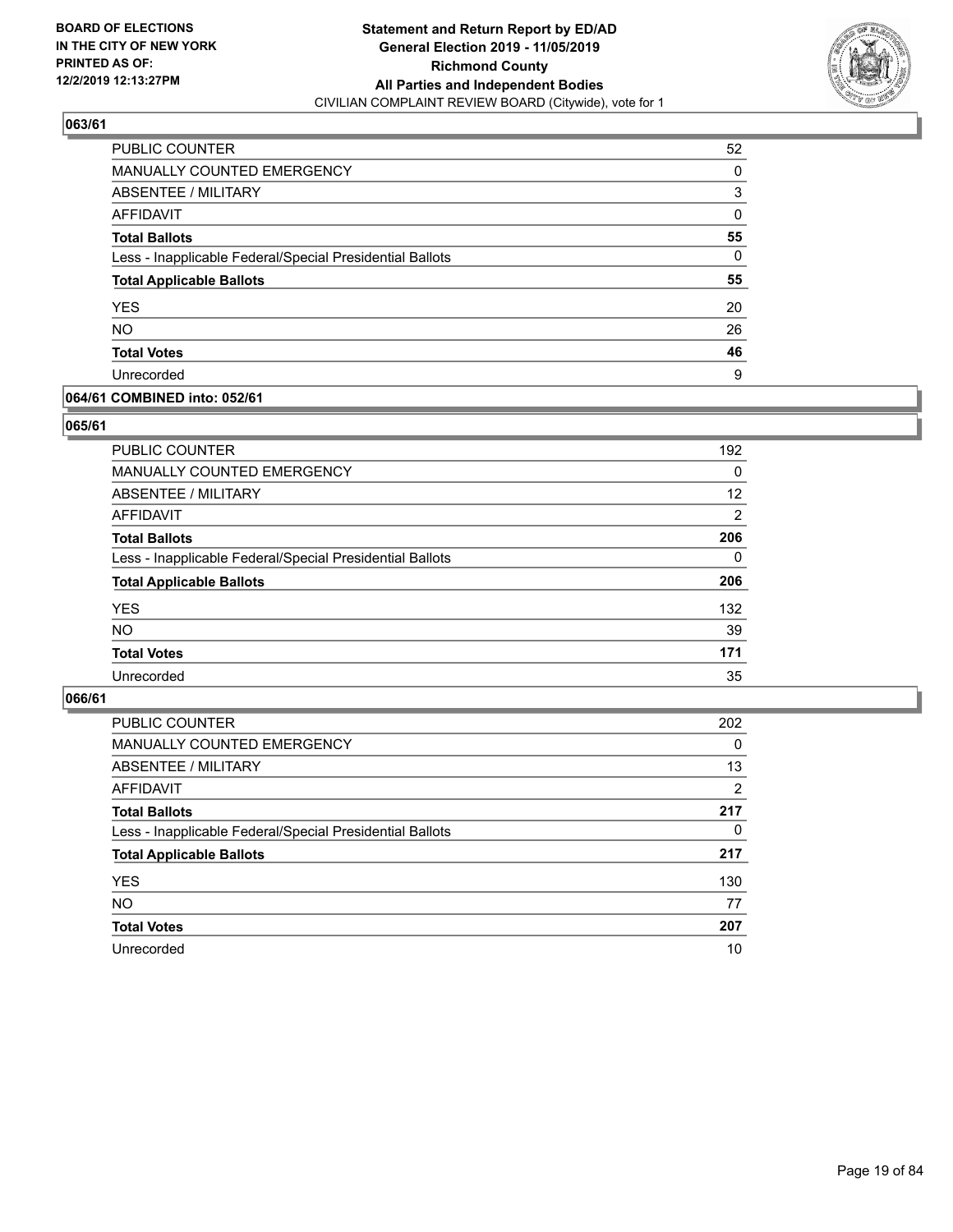

| PUBLIC COUNTER                                           | 178      |
|----------------------------------------------------------|----------|
| MANUALLY COUNTED EMERGENCY                               | 0        |
| ABSENTEE / MILITARY                                      | 10       |
| AFFIDAVIT                                                | $\Omega$ |
| Total Ballots                                            | 188      |
| Less - Inapplicable Federal/Special Presidential Ballots | 0        |
| <b>Total Applicable Ballots</b>                          | 188      |
| YES                                                      | 105      |
| NO.                                                      | 51       |
| <b>Total Votes</b>                                       | 156      |
| Unrecorded                                               | 32       |

## **068/61**

| <b>PUBLIC COUNTER</b>                                    | 154      |
|----------------------------------------------------------|----------|
| <b>MANUALLY COUNTED EMERGENCY</b>                        | 0        |
| ABSENTEE / MILITARY                                      | 11       |
| AFFIDAVIT                                                | 0        |
| <b>Total Ballots</b>                                     | 165      |
| Less - Inapplicable Federal/Special Presidential Ballots | $\Omega$ |
| <b>Total Applicable Ballots</b>                          | 165      |
| <b>YES</b>                                               | 101      |
| <b>NO</b>                                                | 43       |
| <b>Total Votes</b>                                       | 144      |
| Unrecorded                                               | 21       |

| <b>PUBLIC COUNTER</b>                                    | 126      |
|----------------------------------------------------------|----------|
| MANUALLY COUNTED EMERGENCY                               | 0        |
| ABSENTEE / MILITARY                                      | 3        |
| AFFIDAVIT                                                | $\Omega$ |
| <b>Total Ballots</b>                                     | 129      |
| Less - Inapplicable Federal/Special Presidential Ballots | $\Omega$ |
| <b>Total Applicable Ballots</b>                          | 129      |
| <b>YES</b>                                               | 83       |
| <b>NO</b>                                                | 25       |
| <b>Total Votes</b>                                       | 108      |
| Unrecorded                                               | 21       |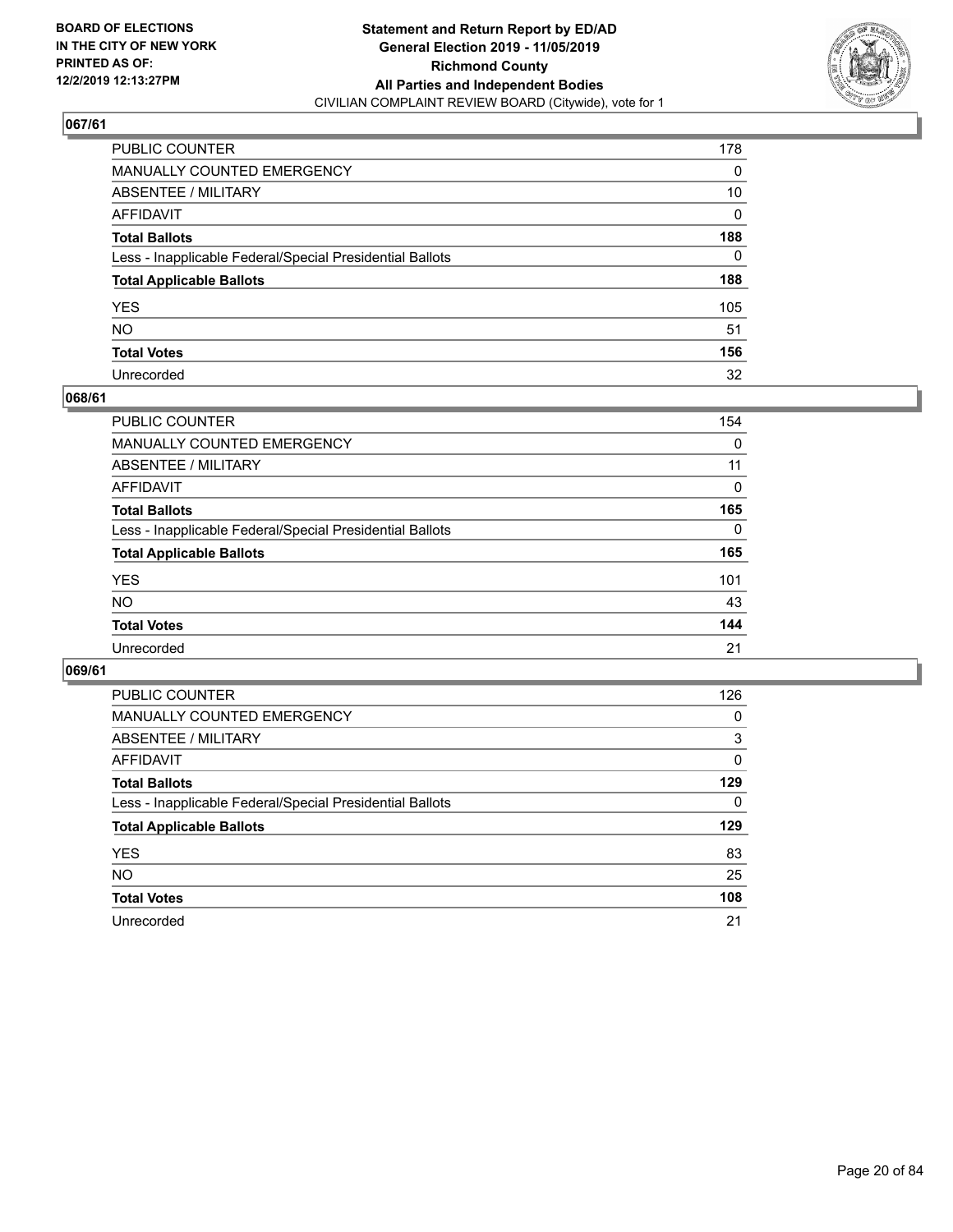

| PUBLIC COUNTER                                           | 112 |
|----------------------------------------------------------|-----|
| <b>MANUALLY COUNTED EMERGENCY</b>                        | 0   |
| ABSENTEE / MILITARY                                      | 6   |
| AFFIDAVIT                                                |     |
| <b>Total Ballots</b>                                     | 119 |
| Less - Inapplicable Federal/Special Presidential Ballots | 0   |
| <b>Total Applicable Ballots</b>                          | 119 |
| <b>YES</b>                                               | 93  |
| <b>NO</b>                                                | 10  |
| <b>Total Votes</b>                                       | 103 |
| Unrecorded                                               | 16  |

## **071/61 COMBINED into: 043/61**

#### **072/61 COMBINED into: 040/61**

## **073/61**

| PUBLIC COUNTER                                           | 163      |
|----------------------------------------------------------|----------|
| <b>MANUALLY COUNTED EMERGENCY</b>                        | 0        |
| ABSENTEE / MILITARY                                      |          |
| AFFIDAVIT                                                | 0        |
| <b>Total Ballots</b>                                     | 164      |
| Less - Inapplicable Federal/Special Presidential Ballots | $\Omega$ |
| <b>Total Applicable Ballots</b>                          | 164      |
| <b>YES</b>                                               | 85       |
| <b>NO</b>                                                | 22       |
| <b>Total Votes</b>                                       | 107      |
| Unrecorded                                               | 57       |

#### **074/61 COMBINED into: 050/61**

| <b>PUBLIC COUNTER</b>                                    | 123 |
|----------------------------------------------------------|-----|
| MANUALLY COUNTED EMERGENCY                               | 0   |
| <b>ABSENTEE / MILITARY</b>                               | 6   |
| AFFIDAVIT                                                | 2   |
| <b>Total Ballots</b>                                     | 131 |
| Less - Inapplicable Federal/Special Presidential Ballots | 0   |
| <b>Total Applicable Ballots</b>                          | 131 |
| <b>YES</b>                                               | 73  |
| <b>NO</b>                                                | 45  |
| <b>Total Votes</b>                                       | 118 |
| Unrecorded                                               | 13  |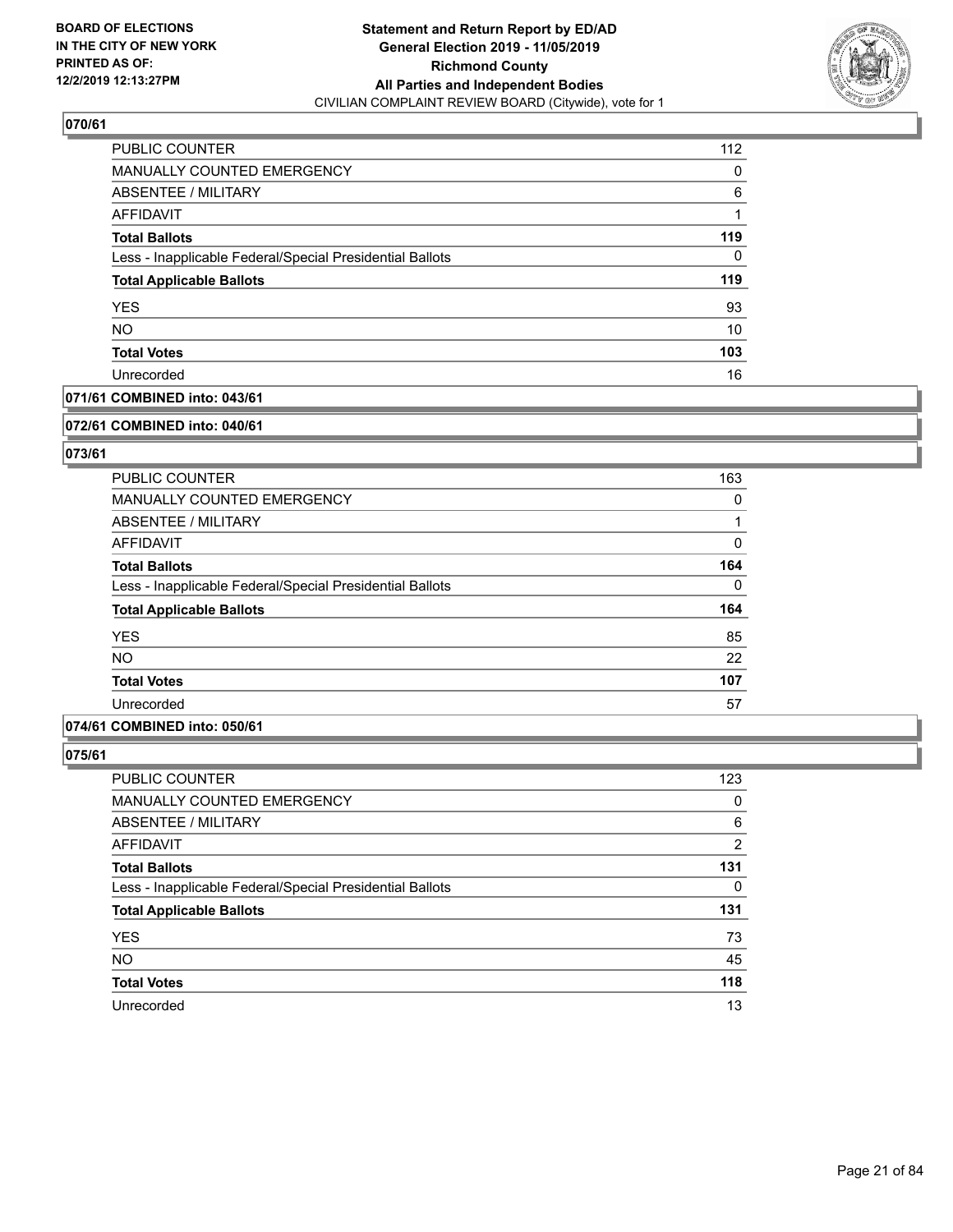

| <b>PUBLIC COUNTER</b>                                    | 224 |
|----------------------------------------------------------|-----|
| MANUALLY COUNTED EMERGENCY                               | 0   |
| ABSENTEE / MILITARY                                      | 5   |
| <b>AFFIDAVIT</b>                                         | 0   |
| <b>Total Ballots</b>                                     | 229 |
| Less - Inapplicable Federal/Special Presidential Ballots | 0   |
| <b>Total Applicable Ballots</b>                          | 229 |
| <b>YES</b>                                               | 113 |
| <b>NO</b>                                                | 78  |
| <b>Total Votes</b>                                       | 191 |
| Unrecorded                                               | 38  |
| 077/61 COMBINED into: 008/61                             |     |
| 078/61 COMBINED into: 006/61                             |     |
| 079/61 COMBINED into: 001/61                             |     |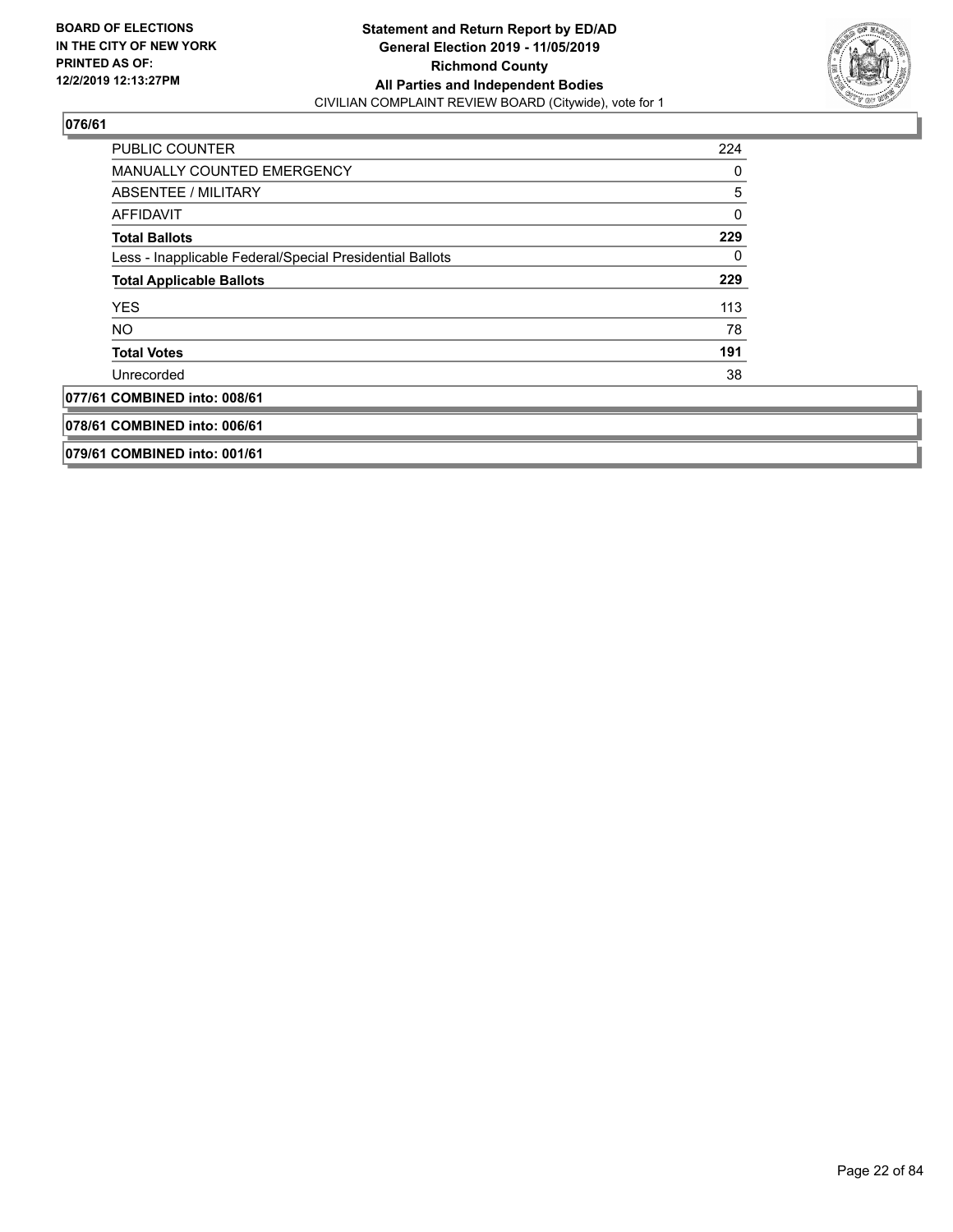

| PUBLIC COUNTER                                           | 217 |
|----------------------------------------------------------|-----|
| MANUALLY COUNTED EMERGENCY                               | 0   |
| ABSENTEE / MILITARY                                      | 6   |
| AFFIDAVIT                                                | 2   |
| Total Ballots                                            | 225 |
| Less - Inapplicable Federal/Special Presidential Ballots | 0   |
| <b>Total Applicable Ballots</b>                          | 225 |
| YES                                                      | 45  |
| NO.                                                      | 166 |
| <b>Total Votes</b>                                       | 211 |
| Unrecorded                                               | 14  |

#### **002/62**

| PUBLIC COUNTER                                           | 316      |
|----------------------------------------------------------|----------|
| MANUALLY COUNTED EMERGENCY                               | 0        |
| ABSENTEE / MILITARY                                      | 6        |
| AFFIDAVIT                                                | 4        |
| <b>Total Ballots</b>                                     | 326      |
| Less - Inapplicable Federal/Special Presidential Ballots | $\Omega$ |
| <b>Total Applicable Ballots</b>                          | 326      |
| <b>YES</b>                                               | 54       |
| <b>NO</b>                                                | 247      |
| <b>Total Votes</b>                                       | 301      |
| Unrecorded                                               | 25       |

| <b>PUBLIC COUNTER</b>                                    | 320 |
|----------------------------------------------------------|-----|
| <b>MANUALLY COUNTED EMERGENCY</b>                        | 0   |
| ABSENTEE / MILITARY                                      | 0   |
| AFFIDAVIT                                                | 0   |
| <b>Total Ballots</b>                                     | 320 |
| Less - Inapplicable Federal/Special Presidential Ballots | 0   |
| <b>Total Applicable Ballots</b>                          | 320 |
| <b>YES</b>                                               | 59  |
| NO.                                                      | 236 |
| <b>Total Votes</b>                                       | 295 |
| Unrecorded                                               | 25  |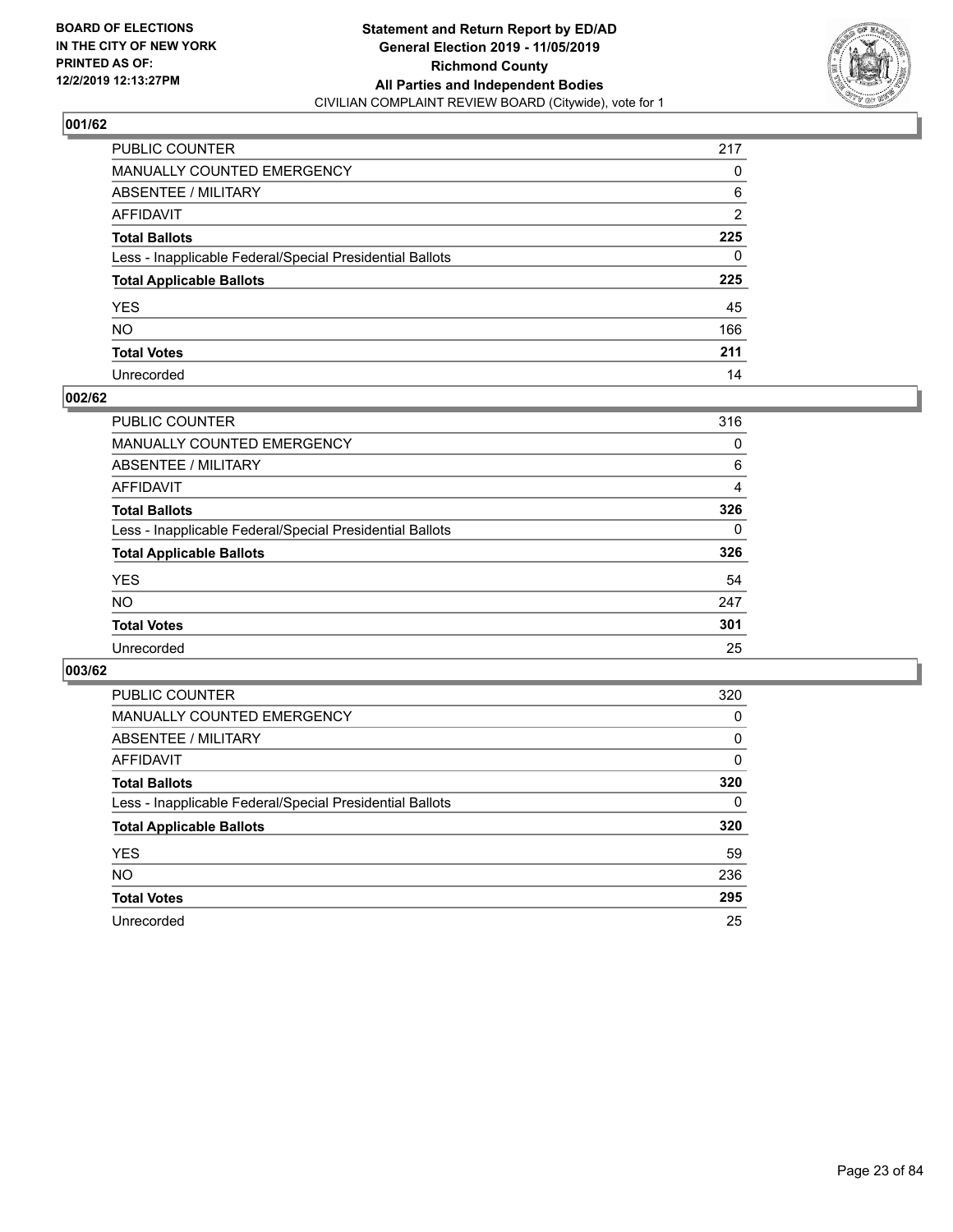

| PUBLIC COUNTER                                           | 229 |
|----------------------------------------------------------|-----|
| MANUALLY COUNTED EMERGENCY                               | 0   |
| ABSENTEE / MILITARY                                      | 5   |
| AFFIDAVIT                                                |     |
| Total Ballots                                            | 235 |
| Less - Inapplicable Federal/Special Presidential Ballots | 0   |
| <b>Total Applicable Ballots</b>                          | 235 |
| YES                                                      | 44  |
| NO.                                                      | 180 |
| <b>Total Votes</b>                                       | 224 |
| Unrecorded                                               | 11  |

#### **005/62**

| PUBLIC COUNTER                                           | 204 |
|----------------------------------------------------------|-----|
| <b>MANUALLY COUNTED EMERGENCY</b>                        | 0   |
| ABSENTEE / MILITARY                                      | 3   |
| AFFIDAVIT                                                | 2   |
| <b>Total Ballots</b>                                     | 209 |
| Less - Inapplicable Federal/Special Presidential Ballots | 0   |
| <b>Total Applicable Ballots</b>                          | 209 |
| <b>YES</b>                                               | 27  |
| <b>NO</b>                                                | 154 |
| <b>Total Votes</b>                                       | 181 |
| Unrecorded                                               | 28  |

| <b>PUBLIC COUNTER</b>                                    | 216 |
|----------------------------------------------------------|-----|
| MANUALLY COUNTED EMERGENCY                               | 0   |
| ABSENTEE / MILITARY                                      | 6   |
| AFFIDAVIT                                                |     |
| <b>Total Ballots</b>                                     | 223 |
| Less - Inapplicable Federal/Special Presidential Ballots | 0   |
| <b>Total Applicable Ballots</b>                          | 223 |
| <b>YES</b>                                               | 52  |
| NO.                                                      | 161 |
| <b>Total Votes</b>                                       | 213 |
| Unrecorded                                               | 10  |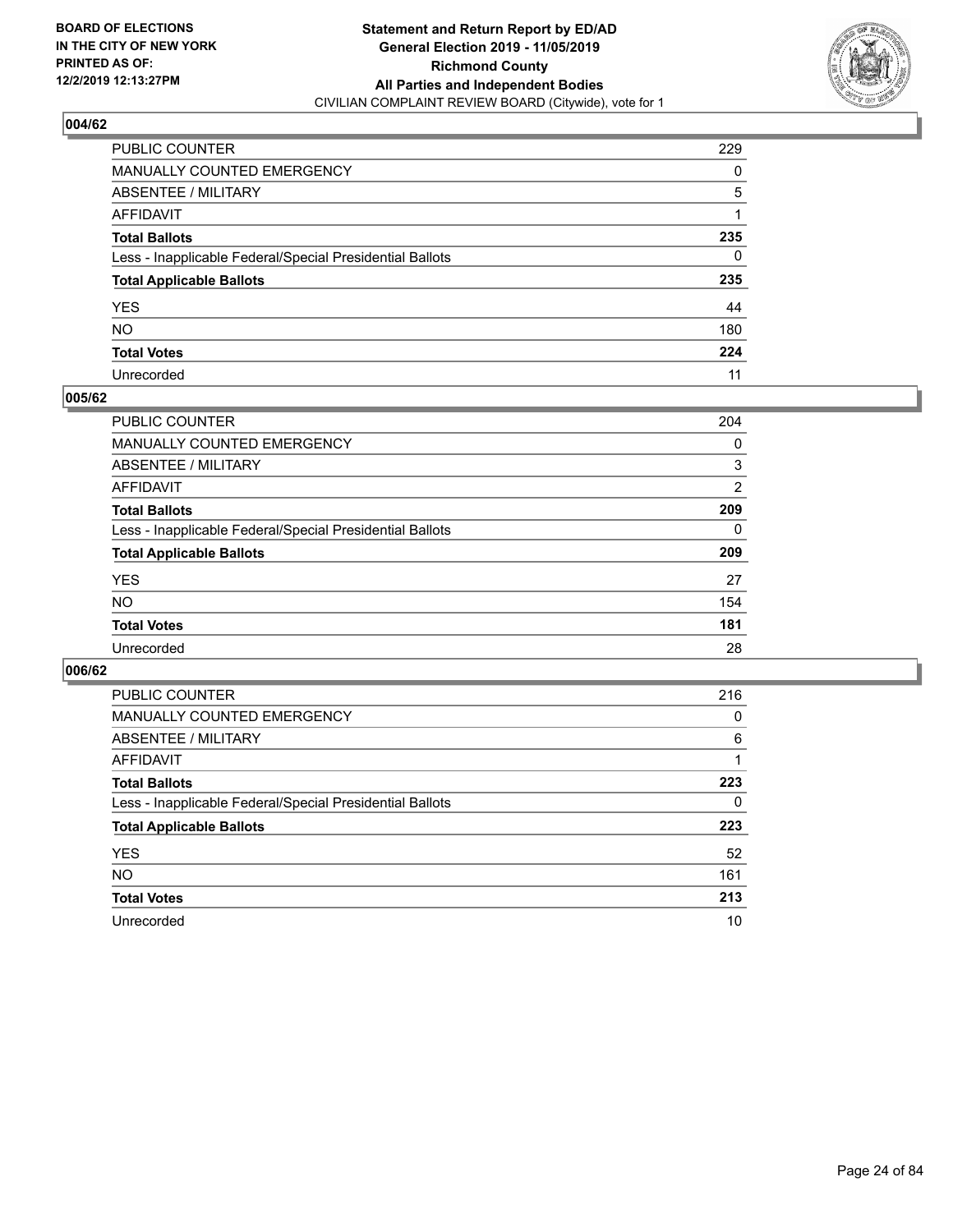

| PUBLIC COUNTER                                           | 229 |
|----------------------------------------------------------|-----|
| MANUALLY COUNTED EMERGENCY                               | 0   |
| ABSENTEE / MILITARY                                      | 7   |
| AFFIDAVIT                                                | 0   |
| Total Ballots                                            | 236 |
| Less - Inapplicable Federal/Special Presidential Ballots | 0   |
| <b>Total Applicable Ballots</b>                          | 236 |
| YES                                                      | 33  |
| NO.                                                      | 195 |
| <b>Total Votes</b>                                       | 228 |
| Unrecorded                                               | 8   |

#### **008/62**

| <b>PUBLIC COUNTER</b>                                    | 178      |
|----------------------------------------------------------|----------|
| <b>MANUALLY COUNTED EMERGENCY</b>                        | $\Omega$ |
| ABSENTEE / MILITARY                                      | 3        |
| AFFIDAVIT                                                | 4        |
| <b>Total Ballots</b>                                     | 185      |
| Less - Inapplicable Federal/Special Presidential Ballots | $\Omega$ |
| <b>Total Applicable Ballots</b>                          | 185      |
| <b>YES</b>                                               | 28       |
| <b>NO</b>                                                | 146      |
| <b>Total Votes</b>                                       | 174      |
| Unrecorded                                               | 11       |

| <b>PUBLIC COUNTER</b>                                    | 146 |
|----------------------------------------------------------|-----|
| <b>MANUALLY COUNTED EMERGENCY</b>                        | 0   |
| ABSENTEE / MILITARY                                      | 3   |
| AFFIDAVIT                                                | 0   |
| <b>Total Ballots</b>                                     | 149 |
| Less - Inapplicable Federal/Special Presidential Ballots | 0   |
| <b>Total Applicable Ballots</b>                          | 149 |
| <b>YES</b>                                               | 37  |
| NO.                                                      | 92  |
| <b>Total Votes</b>                                       | 129 |
| Unrecorded                                               | 20  |
| 010/62 COMBINED into: 003/62                             |     |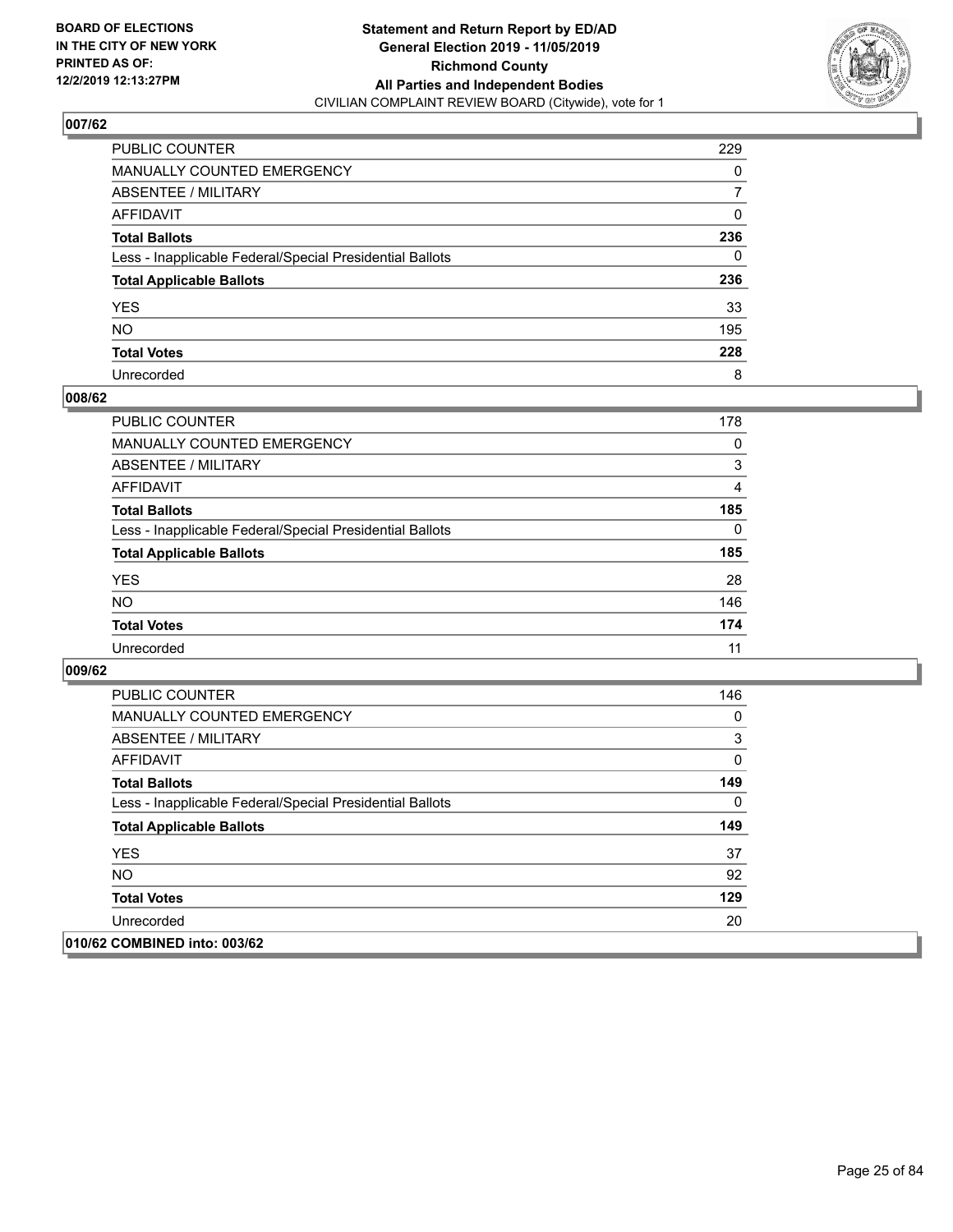

| PUBLIC COUNTER                                           | 222          |
|----------------------------------------------------------|--------------|
| MANUALLY COUNTED EMERGENCY                               | 0            |
| ABSENTEE / MILITARY                                      | 3            |
| AFFIDAVIT                                                |              |
| Total Ballots                                            | 226          |
| Less - Inapplicable Federal/Special Presidential Ballots | $\mathbf{0}$ |
| <b>Total Applicable Ballots</b>                          | 226          |
| YES                                                      | 38           |
| NO.                                                      | 169          |
| <b>Total Votes</b>                                       | 207          |
| Unrecorded                                               | 19           |

## **012/62**

| <b>PUBLIC COUNTER</b>                                    | 268      |
|----------------------------------------------------------|----------|
| <b>MANUALLY COUNTED EMERGENCY</b>                        | $\Omega$ |
| ABSENTEE / MILITARY                                      | 4        |
| AFFIDAVIT                                                |          |
| <b>Total Ballots</b>                                     | 273      |
| Less - Inapplicable Federal/Special Presidential Ballots | $\Omega$ |
| <b>Total Applicable Ballots</b>                          | 273      |
| <b>YES</b>                                               | 53       |
| <b>NO</b>                                                | 207      |
| <b>Total Votes</b>                                       | 260      |
| Unrecorded                                               | 13       |

| <b>PUBLIC COUNTER</b>                                    | 312 |
|----------------------------------------------------------|-----|
| <b>MANUALLY COUNTED EMERGENCY</b>                        | 0   |
| ABSENTEE / MILITARY                                      | 7   |
| AFFIDAVIT                                                | 5   |
| <b>Total Ballots</b>                                     | 324 |
| Less - Inapplicable Federal/Special Presidential Ballots | 0   |
| <b>Total Applicable Ballots</b>                          | 324 |
| <b>YES</b>                                               | 81  |
| <b>NO</b>                                                | 221 |
| <b>Total Votes</b>                                       | 302 |
| Unrecorded                                               | 22  |
| 014/62 COMBINED into: 013/62                             |     |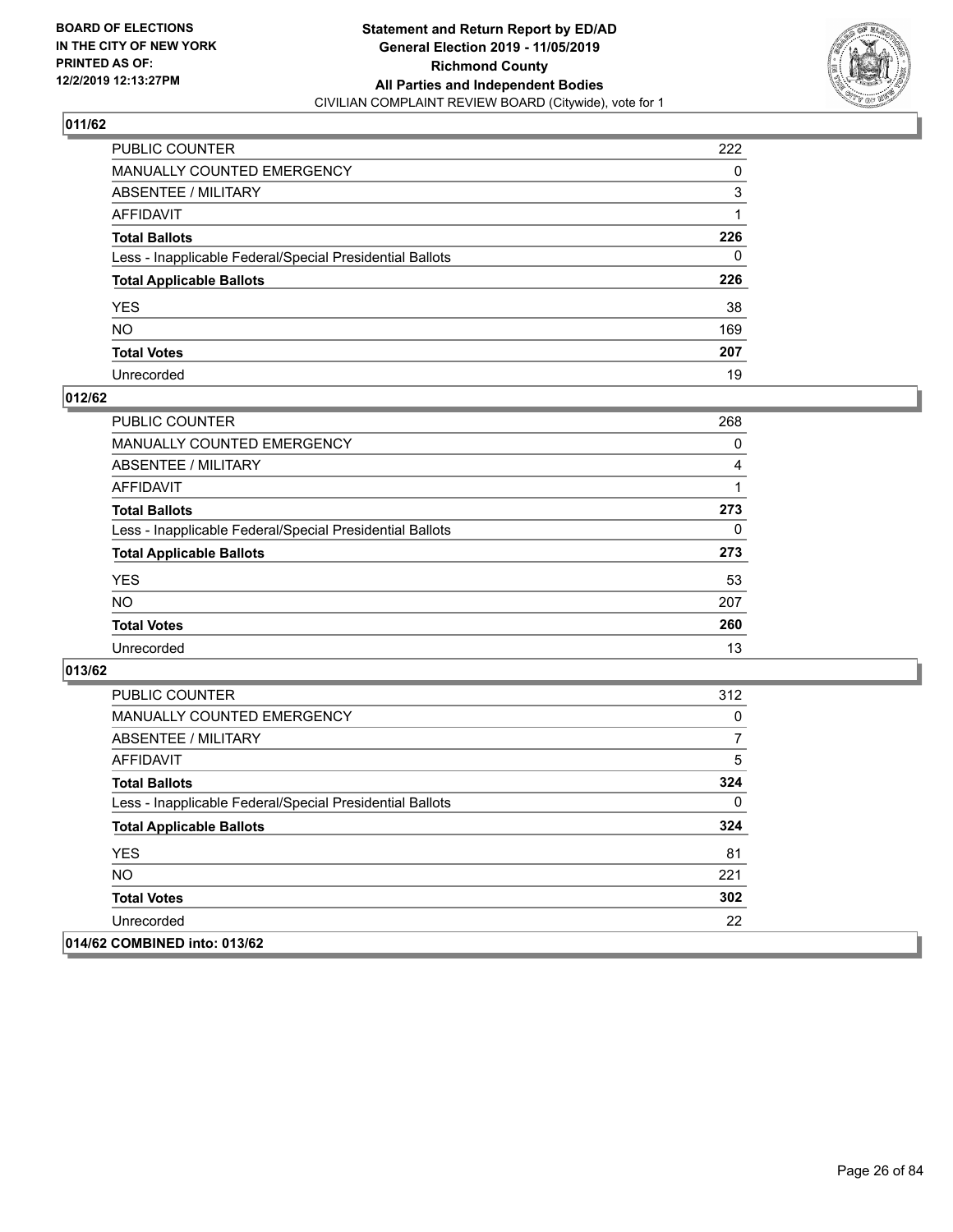

| PUBLIC COUNTER                                           | 323      |
|----------------------------------------------------------|----------|
| MANUALLY COUNTED EMERGENCY                               | 0        |
| ABSENTEE / MILITARY                                      | 6        |
| AFFIDAVIT                                                | 3        |
| Total Ballots                                            | 332      |
| Less - Inapplicable Federal/Special Presidential Ballots | $\Omega$ |
| <b>Total Applicable Ballots</b>                          | 332      |
| YES                                                      | 75       |
| NO.                                                      | 241      |
| <b>Total Votes</b>                                       | 316      |
| Unrecorded                                               | 16       |

#### **016/62**

| PUBLIC COUNTER                                           | 313 |
|----------------------------------------------------------|-----|
| <b>MANUALLY COUNTED EMERGENCY</b>                        | 0   |
| ABSENTEE / MILITARY                                      | 5   |
| <b>AFFIDAVIT</b>                                         | 3   |
| <b>Total Ballots</b>                                     | 321 |
| Less - Inapplicable Federal/Special Presidential Ballots | 0   |
| <b>Total Applicable Ballots</b>                          | 321 |
| <b>YES</b>                                               | 79  |
| <b>NO</b>                                                | 227 |
| <b>Total Votes</b>                                       | 306 |
| Unrecorded                                               | 15  |
|                                                          |     |

## **017/62 COMBINED into: 015/62**

#### **018/62 COMBINED into: 016/62**

#### **019/62 COMBINED into: 012/62**

| <b>PUBLIC COUNTER</b>                                    | 366 |
|----------------------------------------------------------|-----|
| <b>MANUALLY COUNTED EMERGENCY</b>                        | 0   |
| ABSENTEE / MILITARY                                      | 10  |
| AFFIDAVIT                                                |     |
| <b>Total Ballots</b>                                     | 377 |
| Less - Inapplicable Federal/Special Presidential Ballots | 0   |
| <b>Total Applicable Ballots</b>                          | 377 |
| <b>YES</b>                                               | 61  |
| <b>NO</b>                                                | 294 |
| <b>Total Votes</b>                                       | 355 |
| Unrecorded                                               | 22  |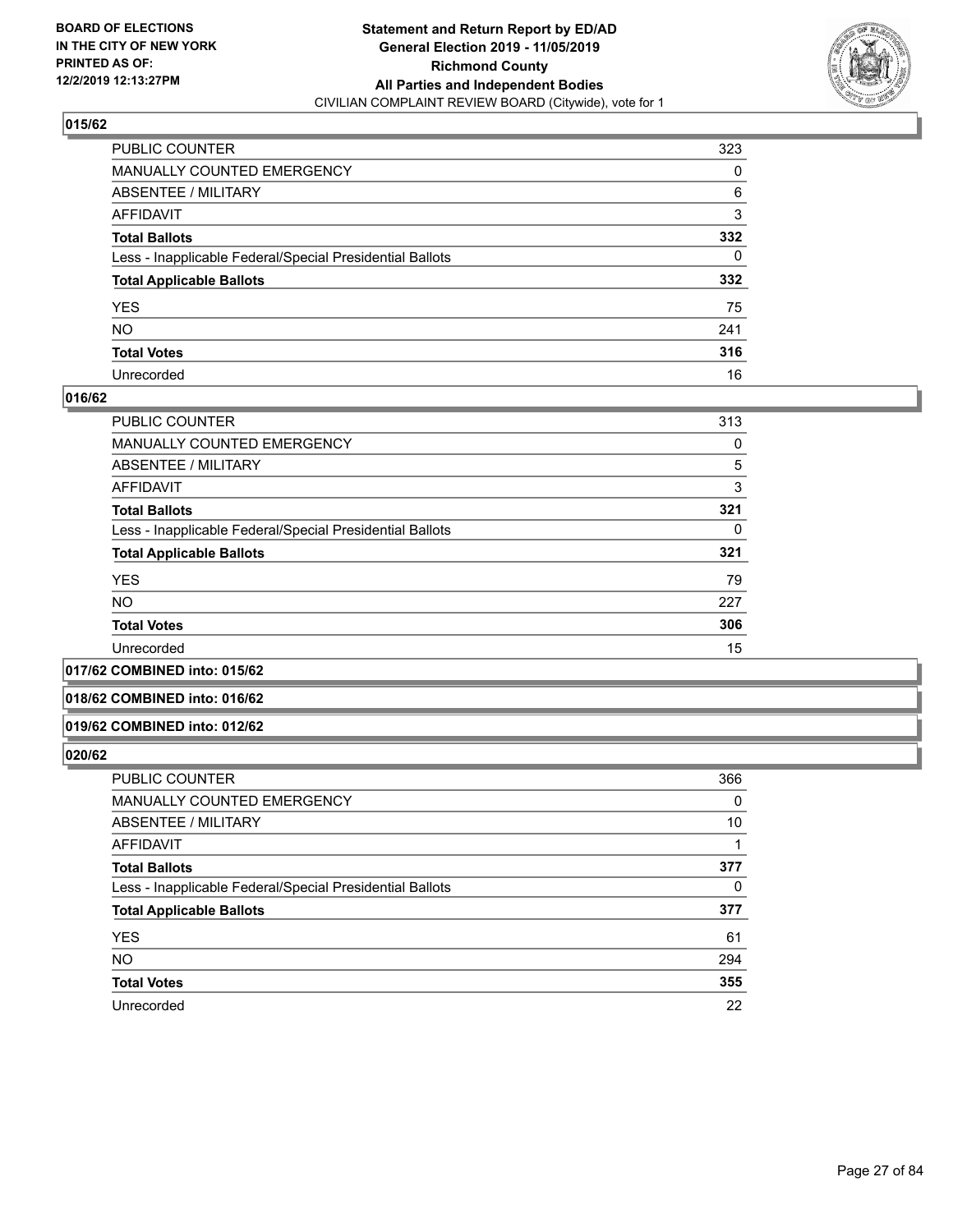

| PUBLIC COUNTER                                           | 330      |
|----------------------------------------------------------|----------|
| MANUALLY COUNTED EMERGENCY                               | 0        |
| ABSENTEE / MILITARY                                      | 14       |
| AFFIDAVIT                                                | 2        |
| Total Ballots                                            | 346      |
| Less - Inapplicable Federal/Special Presidential Ballots | $\Omega$ |
| <b>Total Applicable Ballots</b>                          | 346      |
| YES                                                      | 72       |
| NO.                                                      | 239      |
| <b>Total Votes</b>                                       | 311      |
| Unrecorded                                               | 35       |

#### **022/62**

| <b>PUBLIC COUNTER</b>                                    | 397            |
|----------------------------------------------------------|----------------|
| MANUALLY COUNTED EMERGENCY                               |                |
| ABSENTEE / MILITARY                                      | 21             |
| AFFIDAVIT                                                | $\overline{2}$ |
| <b>Total Ballots</b>                                     | 421            |
| Less - Inapplicable Federal/Special Presidential Ballots | 0              |
| <b>Total Applicable Ballots</b>                          | 421            |
| <b>YES</b>                                               | 64             |
| <b>NO</b>                                                | 336            |
| <b>Total Votes</b>                                       | 400            |
| Unrecorded                                               | 21             |
|                                                          |                |

**023/62 COMBINED into: 020/62**

#### **024/62 COMBINED into: 021/62**

## **025/62 COMBINED into: 022/62**

| <b>PUBLIC COUNTER</b>                                    | 184      |
|----------------------------------------------------------|----------|
| MANUALLY COUNTED EMERGENCY                               | $\Omega$ |
| ABSENTEE / MILITARY                                      | 10       |
| AFFIDAVIT                                                | 3        |
| <b>Total Ballots</b>                                     | 197      |
| Less - Inapplicable Federal/Special Presidential Ballots | 0        |
| <b>Total Applicable Ballots</b>                          | 197      |
| <b>YES</b>                                               | 70       |
| <b>NO</b>                                                | 119      |
| <b>Total Votes</b>                                       | 189      |
| Unrecorded                                               | 8        |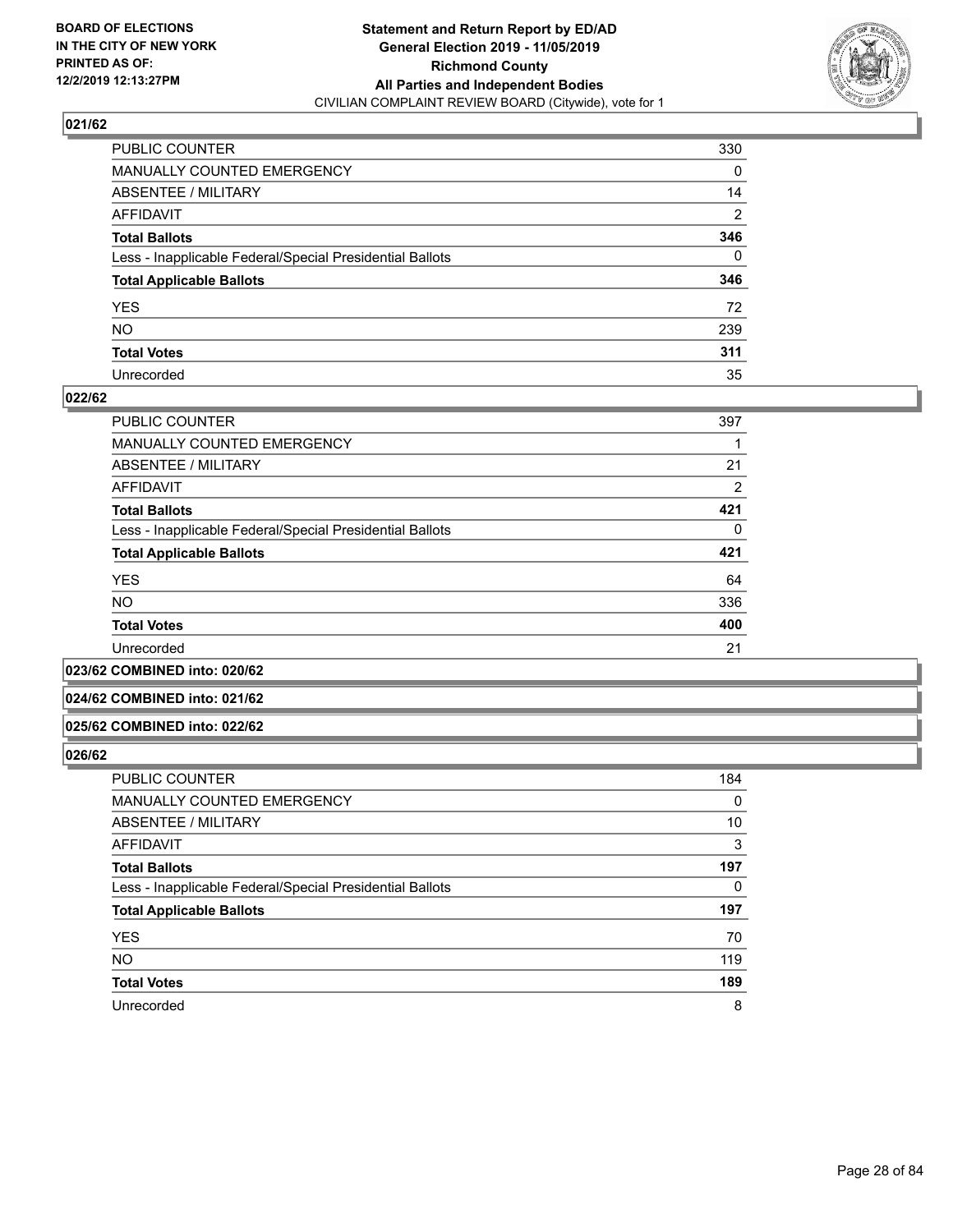

| PUBLIC COUNTER                                           | 237 |
|----------------------------------------------------------|-----|
| MANUALLY COUNTED EMERGENCY                               | 0   |
| ABSENTEE / MILITARY                                      | 4   |
| AFFIDAVIT                                                | 0   |
| Total Ballots                                            | 241 |
| Less - Inapplicable Federal/Special Presidential Ballots | 0   |
| <b>Total Applicable Ballots</b>                          | 241 |
| YES                                                      | 37  |
| NO.                                                      | 189 |
| <b>Total Votes</b>                                       | 226 |
| Unrecorded                                               | 15  |

#### **028/62**

| PUBLIC COUNTER                                           | 194      |
|----------------------------------------------------------|----------|
| MANUALLY COUNTED EMERGENCY                               | 0        |
| ABSENTEE / MILITARY                                      | 5        |
| AFFIDAVIT                                                | $\Omega$ |
| <b>Total Ballots</b>                                     | 199      |
| Less - Inapplicable Federal/Special Presidential Ballots | $\Omega$ |
| <b>Total Applicable Ballots</b>                          | 199      |
| <b>YES</b>                                               | 28       |
| <b>NO</b>                                                | 149      |
| <b>Total Votes</b>                                       | 177      |
| Unrecorded                                               | 22       |

| <b>PUBLIC COUNTER</b>                                    | 123 |
|----------------------------------------------------------|-----|
| MANUALLY COUNTED EMERGENCY                               | 0   |
| ABSENTEE / MILITARY                                      | 4   |
| AFFIDAVIT                                                | 0   |
| <b>Total Ballots</b>                                     | 127 |
| Less - Inapplicable Federal/Special Presidential Ballots | 0   |
| <b>Total Applicable Ballots</b>                          | 127 |
| <b>YES</b>                                               | 31  |
| NO.                                                      | 82  |
| <b>Total Votes</b>                                       | 113 |
| Unrecorded                                               | 14  |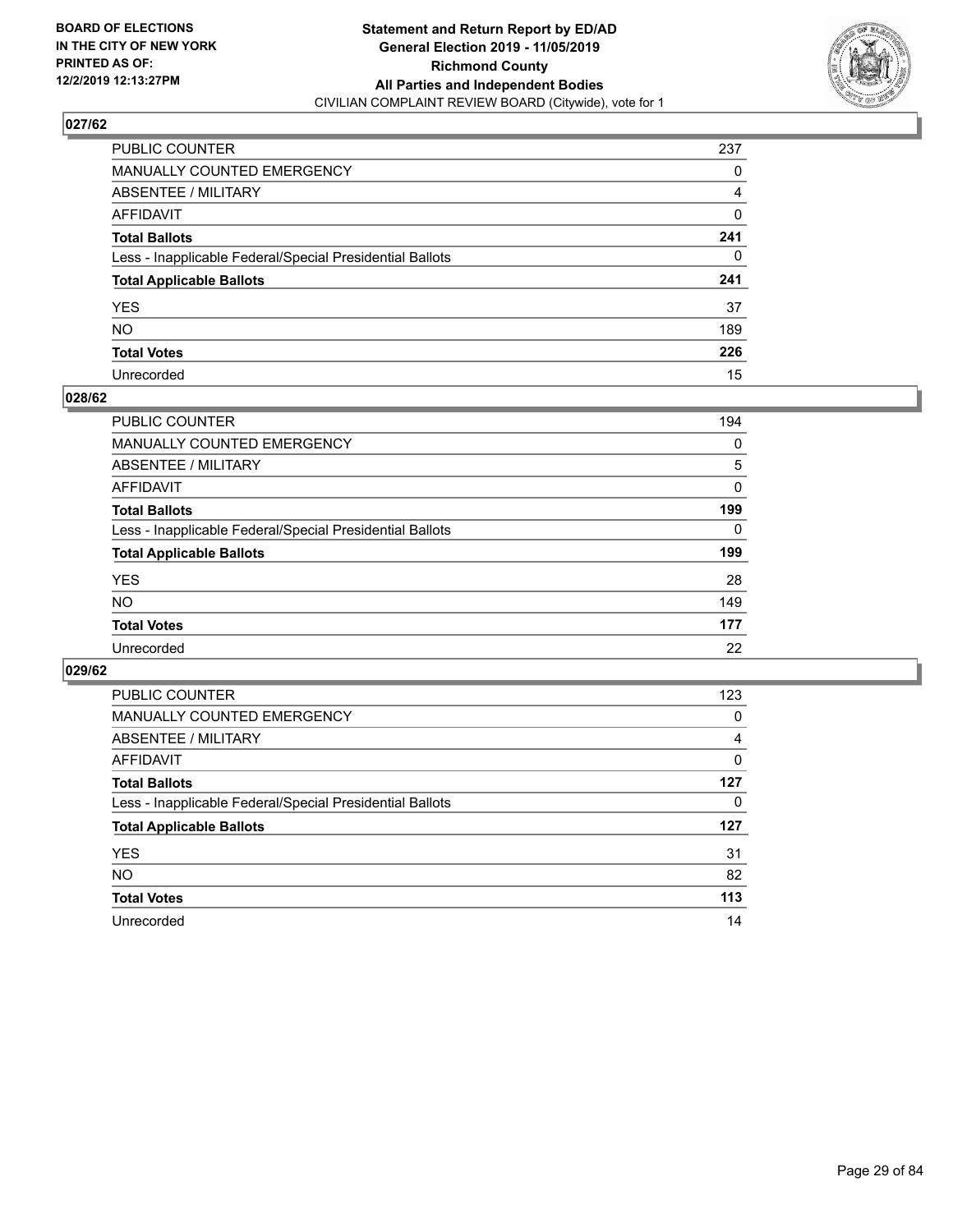

| PUBLIC COUNTER                                           | 210 |
|----------------------------------------------------------|-----|
| MANUALLY COUNTED EMERGENCY                               | 0   |
| ABSENTEE / MILITARY                                      | 5   |
| AFFIDAVIT                                                | 2   |
| Total Ballots                                            | 217 |
| Less - Inapplicable Federal/Special Presidential Ballots | 0   |
| <b>Total Applicable Ballots</b>                          | 217 |
| YES                                                      | 43  |
| NO.                                                      | 150 |
| <b>Total Votes</b>                                       | 193 |
| Unrecorded                                               | 24  |

## **031/62**

| PUBLIC COUNTER                                           | 222      |
|----------------------------------------------------------|----------|
| MANUALLY COUNTED EMERGENCY                               | 0        |
| ABSENTEE / MILITARY                                      | 9        |
| AFFIDAVIT                                                |          |
| <b>Total Ballots</b>                                     | 232      |
| Less - Inapplicable Federal/Special Presidential Ballots | $\Omega$ |
| <b>Total Applicable Ballots</b>                          | 232      |
| <b>YES</b>                                               | 59       |
| <b>NO</b>                                                | 161      |
| <b>Total Votes</b>                                       | 220      |
| Unrecorded                                               | 12       |

| <b>PUBLIC COUNTER</b>                                    | 192      |
|----------------------------------------------------------|----------|
| MANUALLY COUNTED EMERGENCY                               | 0        |
| ABSENTEE / MILITARY                                      | 11       |
| AFFIDAVIT                                                | $\Omega$ |
| <b>Total Ballots</b>                                     | 203      |
| Less - Inapplicable Federal/Special Presidential Ballots | 0        |
| <b>Total Applicable Ballots</b>                          | 203      |
| <b>YES</b>                                               | 35       |
| <b>NO</b>                                                | 158      |
| <b>Total Votes</b>                                       | 193      |
| Unrecorded                                               | 10       |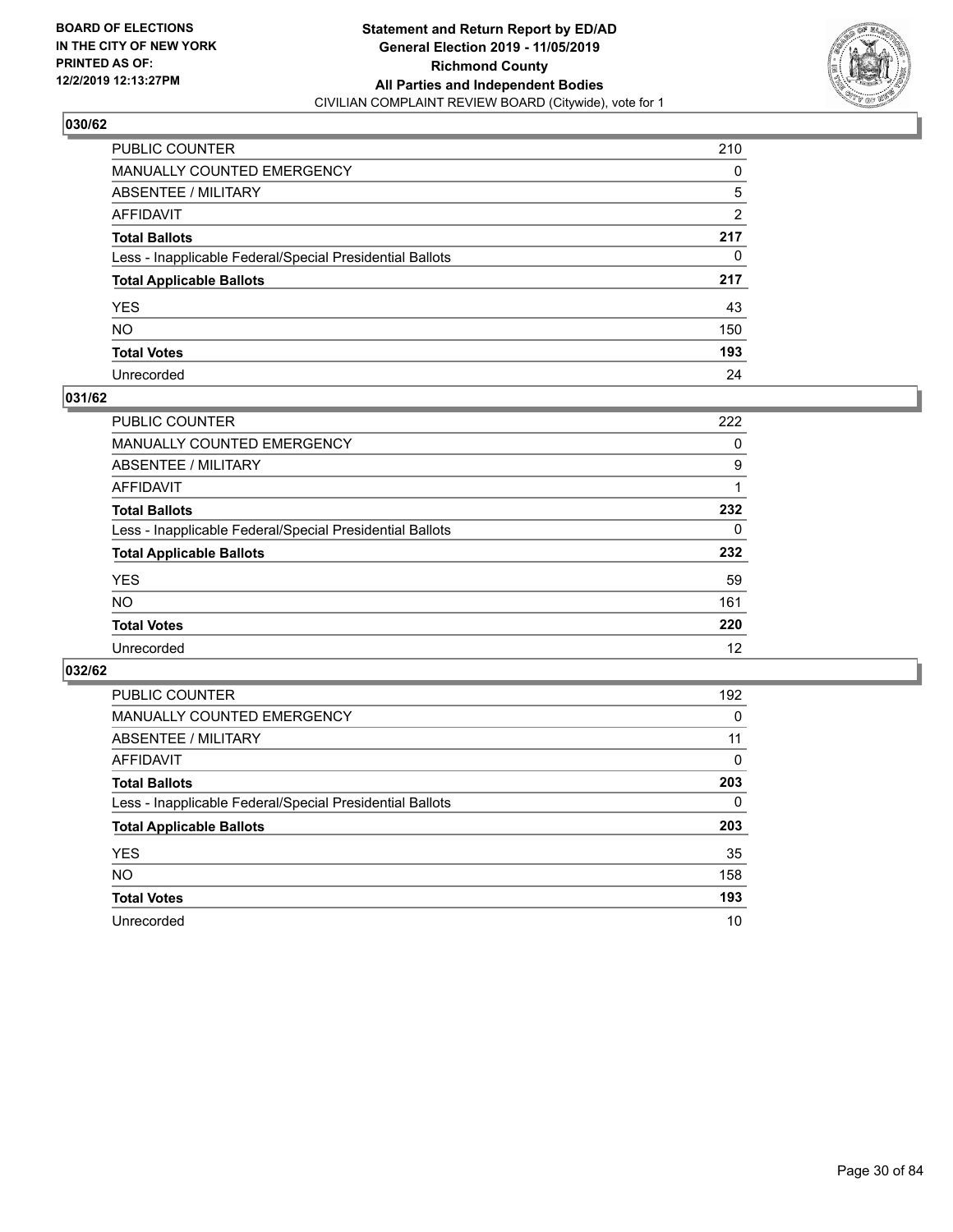

| PUBLIC COUNTER                                           | 193          |
|----------------------------------------------------------|--------------|
| MANUALLY COUNTED EMERGENCY                               | 0            |
| ABSENTEE / MILITARY                                      | 3            |
| AFFIDAVIT                                                | $\Omega$     |
| Total Ballots                                            | 196          |
| Less - Inapplicable Federal/Special Presidential Ballots | $\mathbf{0}$ |
| <b>Total Applicable Ballots</b>                          | 196          |
| YES                                                      | 44           |
| NO.                                                      | 133          |
| <b>Total Votes</b>                                       | 177          |
| Unrecorded                                               | 19           |

## **034/62**

| <b>PUBLIC COUNTER</b>                                    | 205      |
|----------------------------------------------------------|----------|
| <b>MANUALLY COUNTED EMERGENCY</b>                        | 0        |
| ABSENTEE / MILITARY                                      |          |
| AFFIDAVIT                                                | $\Omega$ |
| <b>Total Ballots</b>                                     | 206      |
| Less - Inapplicable Federal/Special Presidential Ballots | $\Omega$ |
| <b>Total Applicable Ballots</b>                          | 206      |
| <b>YES</b>                                               | 34       |
| <b>NO</b>                                                | 155      |
| <b>Total Votes</b>                                       | 189      |
| Unrecorded                                               | 17       |

| <b>PUBLIC COUNTER</b>                                    | 421 |
|----------------------------------------------------------|-----|
| <b>MANUALLY COUNTED EMERGENCY</b>                        | 0   |
| ABSENTEE / MILITARY                                      | 5   |
| AFFIDAVIT                                                | 1   |
| <b>Total Ballots</b>                                     | 427 |
| Less - Inapplicable Federal/Special Presidential Ballots | 0   |
| <b>Total Applicable Ballots</b>                          | 427 |
| <b>YES</b>                                               | 87  |
| NO.                                                      | 301 |
| <b>Total Votes</b>                                       | 388 |
| Unrecorded                                               | 39  |
| 036/62 COMBINED into: 035/62                             |     |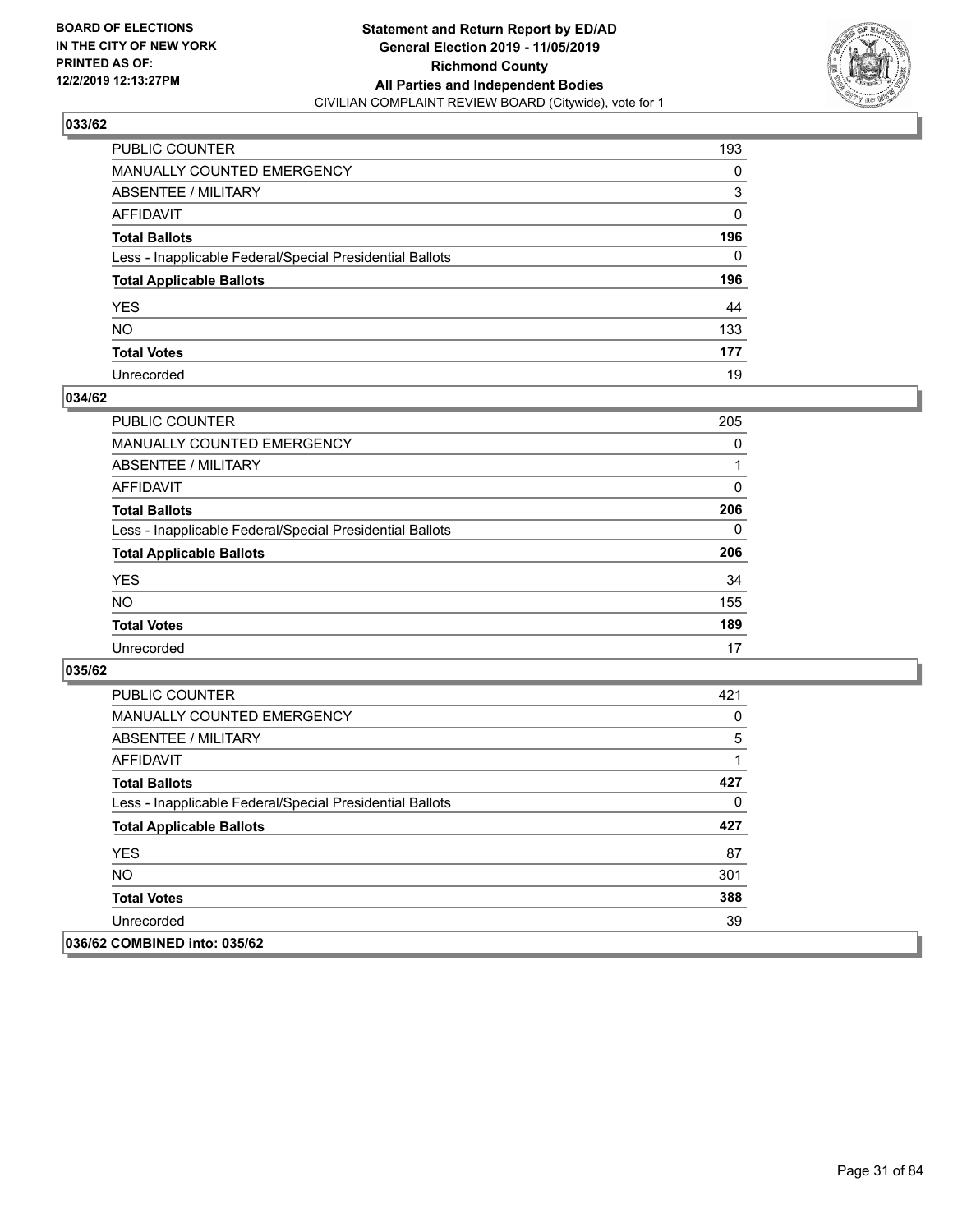

| PUBLIC COUNTER                                           | 263 |
|----------------------------------------------------------|-----|
| MANUALLY COUNTED EMERGENCY                               | 0   |
| ABSENTEE / MILITARY                                      | 5   |
| AFFIDAVIT                                                | 0   |
| Total Ballots                                            | 268 |
| Less - Inapplicable Federal/Special Presidential Ballots | 0   |
| <b>Total Applicable Ballots</b>                          | 268 |
| YES                                                      | 41  |
| NO.                                                      | 207 |
| <b>Total Votes</b>                                       | 248 |
| Unrecorded                                               | 20  |

#### **038/62**

| <b>PUBLIC COUNTER</b>                                    | 275      |
|----------------------------------------------------------|----------|
| <b>MANUALLY COUNTED EMERGENCY</b>                        | 0        |
| ABSENTEE / MILITARY                                      | 5        |
| AFFIDAVIT                                                | $\Omega$ |
| <b>Total Ballots</b>                                     | 280      |
| Less - Inapplicable Federal/Special Presidential Ballots | $\Omega$ |
| <b>Total Applicable Ballots</b>                          | 280      |
| <b>YES</b>                                               | 68       |
| <b>NO</b>                                                | 205      |
| <b>Total Votes</b>                                       | 273      |
| Unrecorded                                               |          |

| <b>PUBLIC COUNTER</b>                                    | 261      |
|----------------------------------------------------------|----------|
| MANUALLY COUNTED EMERGENCY                               | 0        |
| ABSENTEE / MILITARY                                      | $\Omega$ |
| AFFIDAVIT                                                |          |
| <b>Total Ballots</b>                                     | 262      |
| Less - Inapplicable Federal/Special Presidential Ballots | 0        |
| <b>Total Applicable Ballots</b>                          | 262      |
| <b>YES</b>                                               | 39       |
| NO.                                                      | 213      |
| <b>Total Votes</b>                                       | 252      |
| Unrecorded                                               | 10       |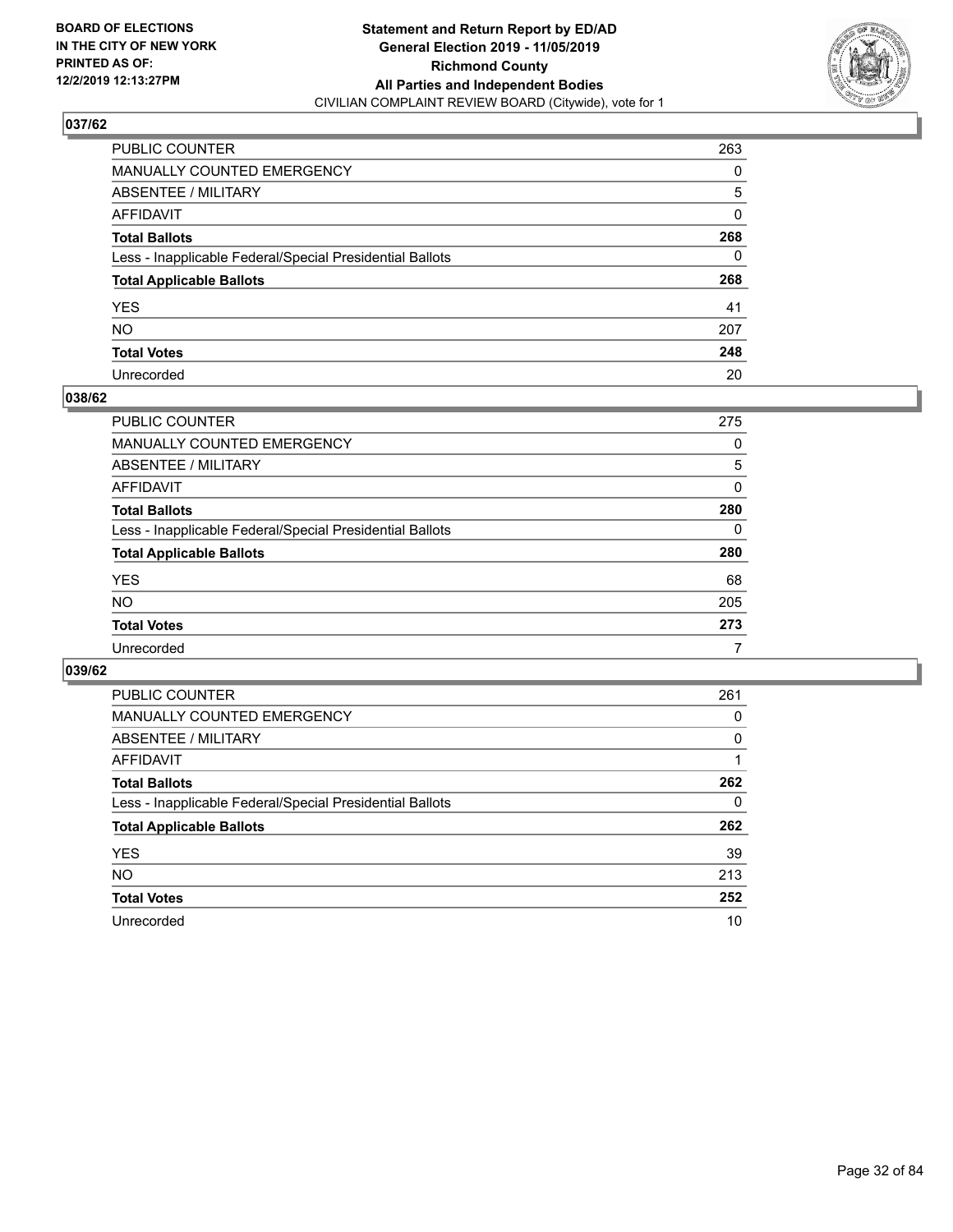

| PUBLIC COUNTER                                           | 207 |
|----------------------------------------------------------|-----|
| MANUALLY COUNTED EMERGENCY                               | 0   |
| ABSENTEE / MILITARY                                      | 3   |
| AFFIDAVIT                                                |     |
| Total Ballots                                            | 211 |
| Less - Inapplicable Federal/Special Presidential Ballots | 0   |
| <b>Total Applicable Ballots</b>                          | 211 |
| YES                                                      | 33  |
| NO.                                                      | 169 |
| <b>Total Votes</b>                                       | 202 |
| Unrecorded                                               | 9   |

#### **041/62**

| PUBLIC COUNTER                                           | 219      |
|----------------------------------------------------------|----------|
| MANUALLY COUNTED EMERGENCY                               | 0        |
| ABSENTEE / MILITARY                                      | 10       |
| AFFIDAVIT                                                | 0        |
| <b>Total Ballots</b>                                     | 229      |
| Less - Inapplicable Federal/Special Presidential Ballots | $\Omega$ |
| <b>Total Applicable Ballots</b>                          | 229      |
| <b>YES</b>                                               | 50       |
| <b>NO</b>                                                | 171      |
| <b>Total Votes</b>                                       | 221      |
| Unrecorded                                               | 8        |

| <b>PUBLIC COUNTER</b>                                    | 231      |
|----------------------------------------------------------|----------|
| MANUALLY COUNTED EMERGENCY                               | 0        |
| ABSENTEE / MILITARY                                      | 12       |
| AFFIDAVIT                                                |          |
| <b>Total Ballots</b>                                     | 244      |
| Less - Inapplicable Federal/Special Presidential Ballots | $\Omega$ |
| <b>Total Applicable Ballots</b>                          | 244      |
| <b>YES</b>                                               | 68       |
| <b>NO</b>                                                | 165      |
| <b>Total Votes</b>                                       | 233      |
| Unrecorded                                               | 11       |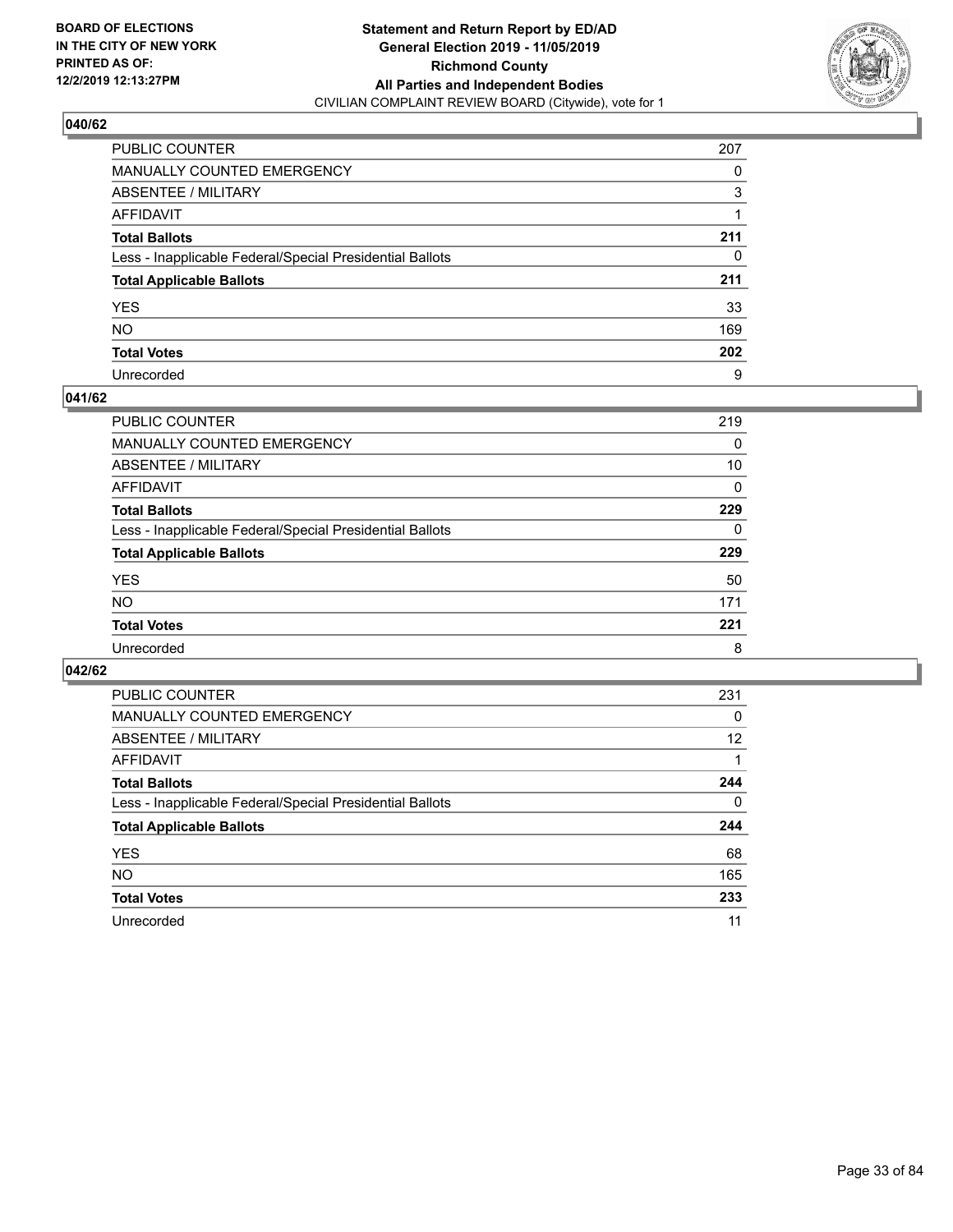

| PUBLIC COUNTER                                           | 233 |
|----------------------------------------------------------|-----|
| MANUALLY COUNTED EMERGENCY                               | 0   |
| ABSENTEE / MILITARY                                      | 3   |
| AFFIDAVIT                                                | 3   |
| Total Ballots                                            | 239 |
| Less - Inapplicable Federal/Special Presidential Ballots | 0   |
| <b>Total Applicable Ballots</b>                          | 239 |
| YES                                                      | 45  |
| NO.                                                      | 180 |
| <b>Total Votes</b>                                       | 225 |
| Unrecorded                                               | 14  |

## **044/62**

| <b>PUBLIC COUNTER</b>                                    | 370      |
|----------------------------------------------------------|----------|
| <b>MANUALLY COUNTED EMERGENCY</b>                        | 0        |
| ABSENTEE / MILITARY                                      | 11       |
| <b>AFFIDAVIT</b>                                         | 3        |
| <b>Total Ballots</b>                                     | 384      |
| Less - Inapplicable Federal/Special Presidential Ballots | $\Omega$ |
| <b>Total Applicable Ballots</b>                          | 384      |
| <b>YES</b>                                               | 79       |
| <b>NO</b>                                                | 262      |
| <b>Total Votes</b>                                       | 341      |
| Unrecorded                                               | 43       |
|                                                          |          |

#### **045/62 COMBINED into: 044/62**

| <b>PUBLIC COUNTER</b>                                    | 238 |
|----------------------------------------------------------|-----|
| MANUALLY COUNTED EMERGENCY                               | 0   |
| ABSENTEE / MILITARY                                      | 11  |
| AFFIDAVIT                                                |     |
| <b>Total Ballots</b>                                     | 250 |
| Less - Inapplicable Federal/Special Presidential Ballots | 0   |
| <b>Total Applicable Ballots</b>                          | 250 |
| <b>YES</b>                                               | 42  |
| <b>NO</b>                                                | 180 |
| <b>Total Votes</b>                                       | 222 |
| Unrecorded                                               | 28  |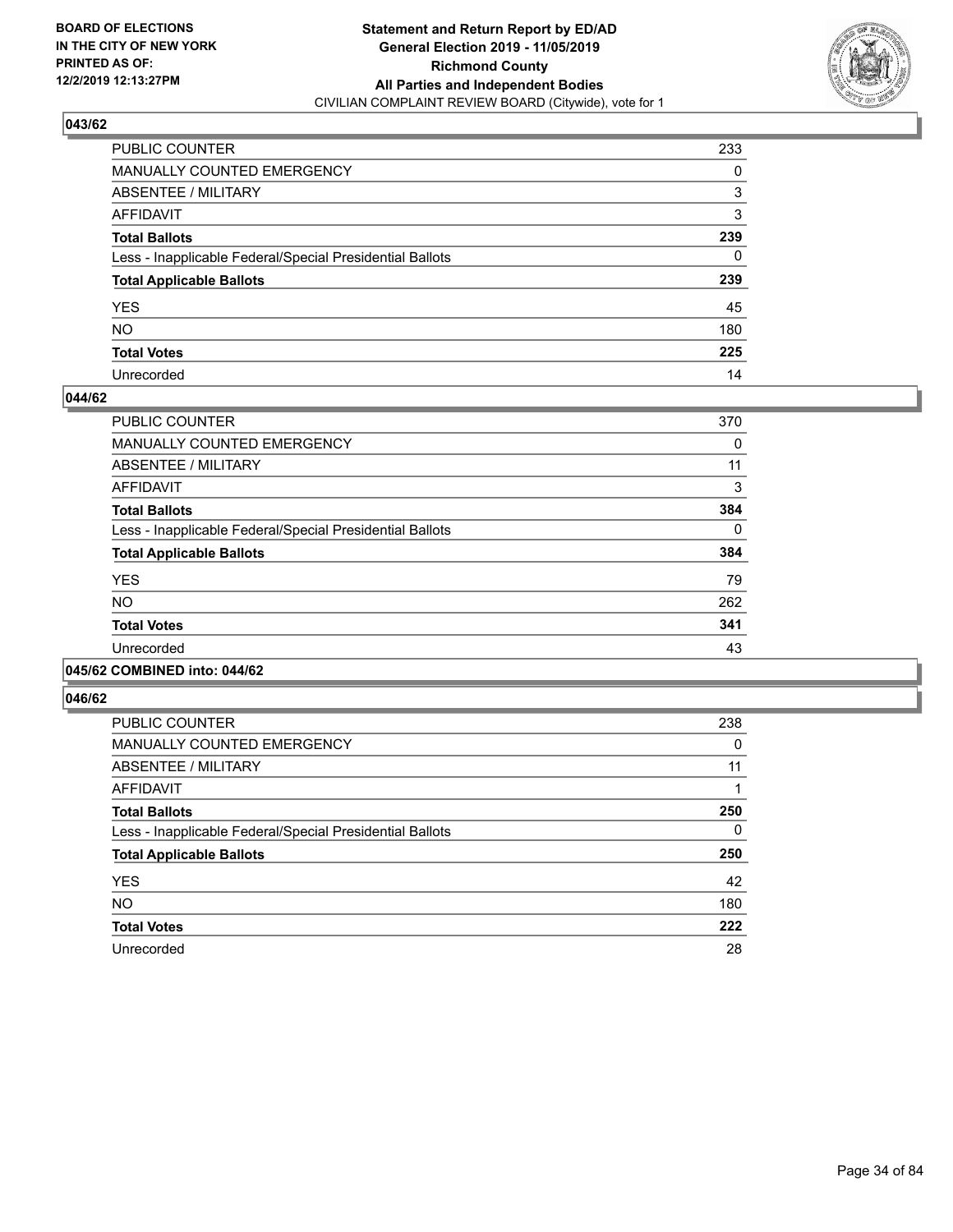

| PUBLIC COUNTER                                           | 365            |
|----------------------------------------------------------|----------------|
| MANUALLY COUNTED EMERGENCY                               | 0              |
| ABSENTEE / MILITARY                                      | 13             |
| AFFIDAVIT                                                | $\overline{2}$ |
| Total Ballots                                            | 380            |
| Less - Inapplicable Federal/Special Presidential Ballots | $\mathbf{0}$   |
| <b>Total Applicable Ballots</b>                          | 380            |
| YES                                                      | 65             |
| NO.                                                      | 284            |
| <b>Total Votes</b>                                       | 349            |
| Unrecorded                                               | 31             |

#### **048/62**

| PUBLIC COUNTER                                           | 170            |
|----------------------------------------------------------|----------------|
| MANUALLY COUNTED EMERGENCY                               | $\Omega$       |
| ABSENTEE / MILITARY                                      | $\overline{2}$ |
| AFFIDAVIT                                                | 0              |
| <b>Total Ballots</b>                                     | 172            |
| Less - Inapplicable Federal/Special Presidential Ballots | $\Omega$       |
| <b>Total Applicable Ballots</b>                          | 172            |
| <b>YES</b>                                               | 44             |
| <b>NO</b>                                                | 122            |
| <b>Total Votes</b>                                       | 166            |
| Unrecorded                                               | 6              |

| <b>PUBLIC COUNTER</b>                                    | 250      |
|----------------------------------------------------------|----------|
| MANUALLY COUNTED EMERGENCY                               | $\Omega$ |
| ABSENTEE / MILITARY                                      | 9        |
| AFFIDAVIT                                                | 2        |
| <b>Total Ballots</b>                                     | 261      |
| Less - Inapplicable Federal/Special Presidential Ballots | 0        |
| <b>Total Applicable Ballots</b>                          | 261      |
| <b>YES</b>                                               | 73       |
| NO.                                                      | 175      |
| <b>Total Votes</b>                                       | 248      |
| Unrecorded                                               | 13       |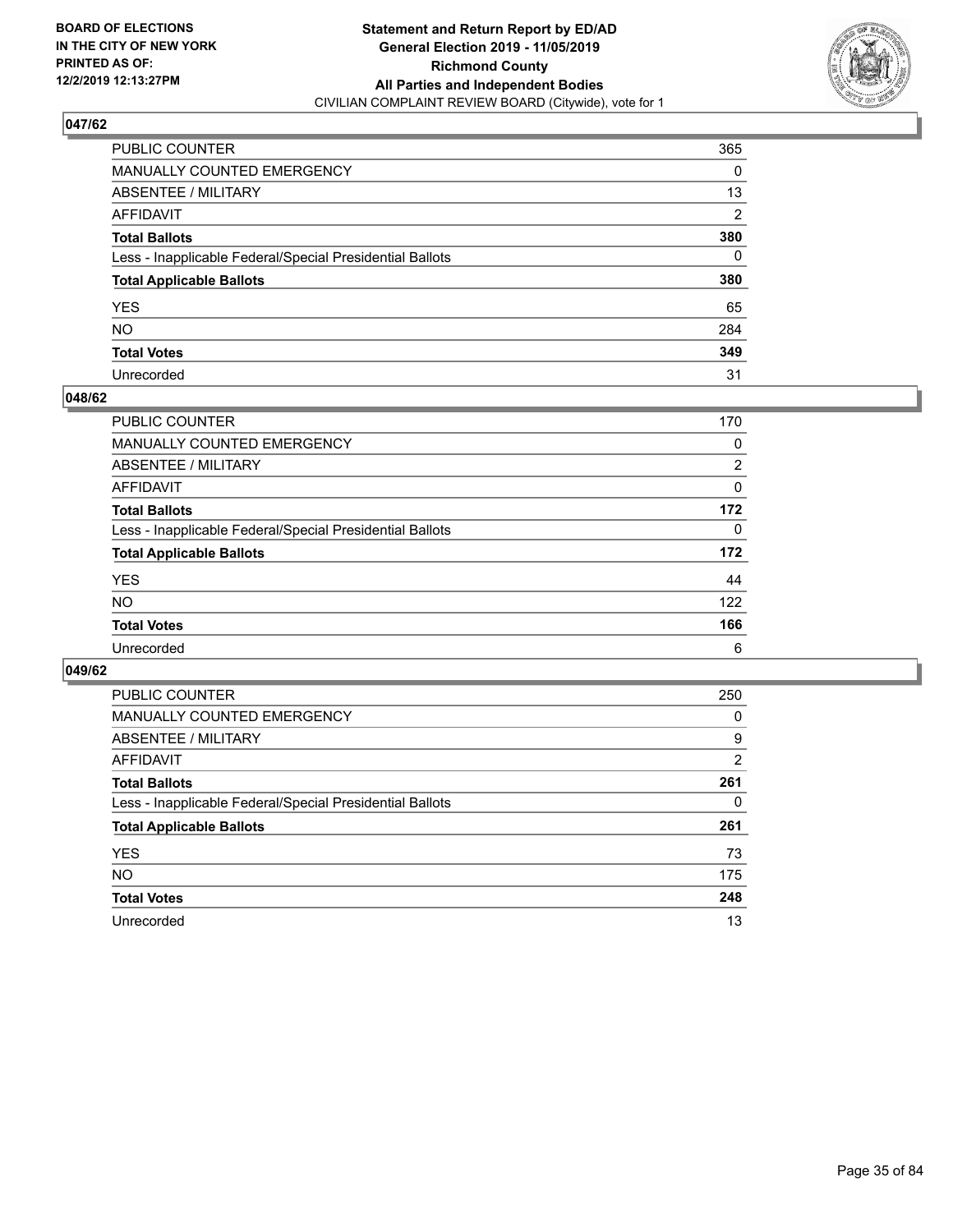

| PUBLIC COUNTER                                           | 267          |
|----------------------------------------------------------|--------------|
| MANUALLY COUNTED EMERGENCY                               | $\Omega$     |
| ABSENTEE / MILITARY                                      |              |
| AFFIDAVIT                                                | $\Omega$     |
| Total Ballots                                            | 268          |
| Less - Inapplicable Federal/Special Presidential Ballots | $\mathbf{0}$ |
| <b>Total Applicable Ballots</b>                          | 268          |
| YES                                                      | 51           |
| NO.                                                      | 205          |
| <b>Total Votes</b>                                       | 256          |
| Unrecorded                                               | 12           |

## **051/62**

| <b>PUBLIC COUNTER</b>                                    | 190      |
|----------------------------------------------------------|----------|
| <b>MANUALLY COUNTED EMERGENCY</b>                        | 0        |
| ABSENTEE / MILITARY                                      | 11       |
| AFFIDAVIT                                                | $\Omega$ |
| <b>Total Ballots</b>                                     | 201      |
| Less - Inapplicable Federal/Special Presidential Ballots | $\Omega$ |
| <b>Total Applicable Ballots</b>                          | 201      |
| <b>YES</b>                                               | 57       |
| <b>NO</b>                                                | 139      |
| <b>Total Votes</b>                                       | 196      |
| Unrecorded                                               | 5        |

| <b>PUBLIC COUNTER</b>                                    | 229 |
|----------------------------------------------------------|-----|
| MANUALLY COUNTED EMERGENCY                               | 0   |
| ABSENTEE / MILITARY                                      | 10  |
| AFFIDAVIT                                                |     |
| <b>Total Ballots</b>                                     | 240 |
| Less - Inapplicable Federal/Special Presidential Ballots | 0   |
| <b>Total Applicable Ballots</b>                          | 240 |
| <b>YES</b>                                               | 48  |
| <b>NO</b>                                                | 182 |
| <b>Total Votes</b>                                       | 230 |
| Unrecorded                                               | 10  |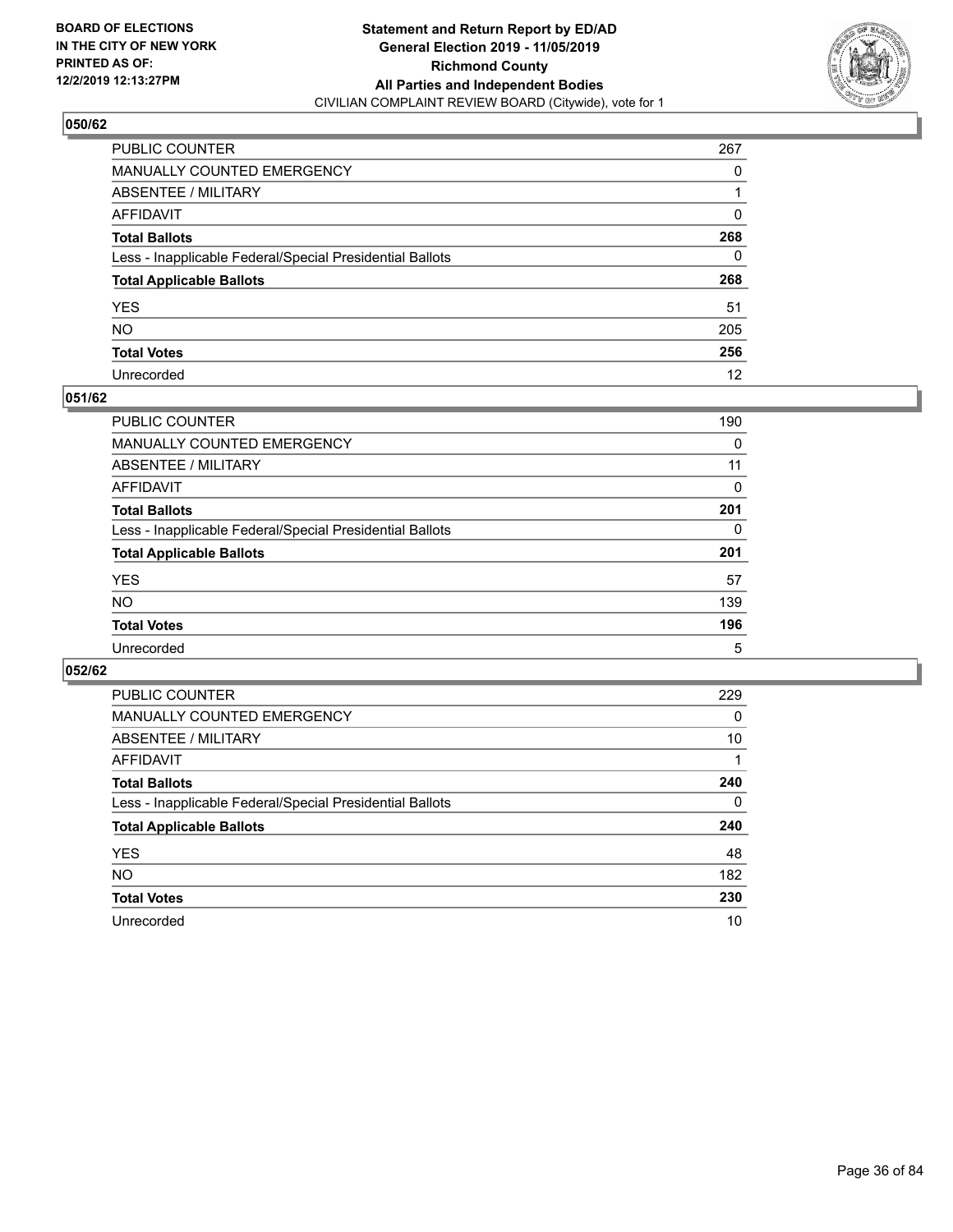

| PUBLIC COUNTER                                           | 228 |
|----------------------------------------------------------|-----|
| MANUALLY COUNTED EMERGENCY                               | 0   |
| ABSENTEE / MILITARY                                      | 2   |
| AFFIDAVIT                                                |     |
| Total Ballots                                            | 231 |
| Less - Inapplicable Federal/Special Presidential Ballots | 0   |
| <b>Total Applicable Ballots</b>                          | 231 |
| YES                                                      | 46  |
| NO.                                                      | 174 |
| <b>Total Votes</b>                                       | 220 |
| Unrecorded                                               | 11  |

#### **054/62**

| <b>PUBLIC COUNTER</b>                                    | 180      |
|----------------------------------------------------------|----------|
| <b>MANUALLY COUNTED EMERGENCY</b>                        | 0        |
| ABSENTEE / MILITARY                                      | 9        |
| AFFIDAVIT                                                | $\Omega$ |
| <b>Total Ballots</b>                                     | 189      |
| Less - Inapplicable Federal/Special Presidential Ballots | $\Omega$ |
| <b>Total Applicable Ballots</b>                          | 189      |
| <b>YES</b>                                               | 49       |
| <b>NO</b>                                                | 134      |
| <b>Total Votes</b>                                       | 183      |
| Unrecorded                                               | 6        |

| <b>PUBLIC COUNTER</b>                                    | 221      |
|----------------------------------------------------------|----------|
| <b>MANUALLY COUNTED EMERGENCY</b>                        | 0        |
| ABSENTEE / MILITARY                                      |          |
| AFFIDAVIT                                                | $\Omega$ |
| <b>Total Ballots</b>                                     | 228      |
| Less - Inapplicable Federal/Special Presidential Ballots | 0        |
| <b>Total Applicable Ballots</b>                          | 228      |
| <b>YES</b>                                               | 42       |
| <b>NO</b>                                                | 178      |
| <b>Total Votes</b>                                       | 220      |
| Unrecorded                                               | 8        |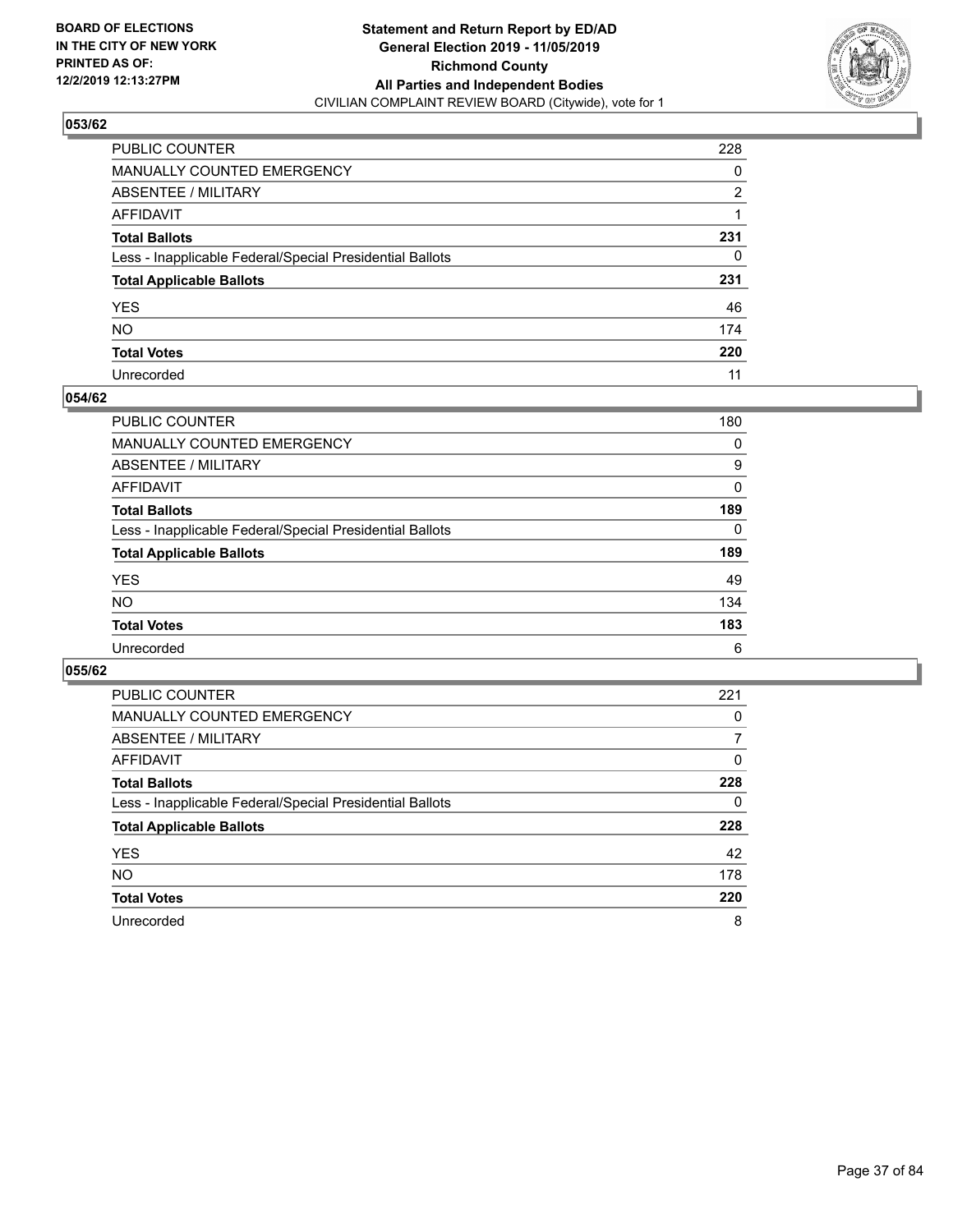

| PUBLIC COUNTER                                           | 197          |
|----------------------------------------------------------|--------------|
| MANUALLY COUNTED EMERGENCY                               | 0            |
| ABSENTEE / MILITARY                                      | 3            |
| AFFIDAVIT                                                | 2            |
| Total Ballots                                            | 202          |
| Less - Inapplicable Federal/Special Presidential Ballots | $\mathbf{0}$ |
| <b>Total Applicable Ballots</b>                          | 202          |
| YES                                                      | 51           |
| NO.                                                      | 132          |
| <b>Total Votes</b>                                       | 183          |
| Unrecorded                                               | 19           |

### **057/62**

| <b>PUBLIC COUNTER</b>                                    | 192      |
|----------------------------------------------------------|----------|
| <b>MANUALLY COUNTED EMERGENCY</b>                        | 0        |
| ABSENTEE / MILITARY                                      | 7        |
| AFFIDAVIT                                                | $\Omega$ |
| <b>Total Ballots</b>                                     | 199      |
| Less - Inapplicable Federal/Special Presidential Ballots | $\Omega$ |
| <b>Total Applicable Ballots</b>                          | 199      |
| <b>YES</b>                                               | 26       |
| <b>NO</b>                                                | 167      |
| <b>Total Votes</b>                                       | 193      |
| Unrecorded                                               | 6        |

| <b>PUBLIC COUNTER</b>                                    | 217      |
|----------------------------------------------------------|----------|
| MANUALLY COUNTED EMERGENCY                               | 0        |
| ABSENTEE / MILITARY                                      | 6        |
| AFFIDAVIT                                                | $\Omega$ |
| <b>Total Ballots</b>                                     | 223      |
| Less - Inapplicable Federal/Special Presidential Ballots | 0        |
| <b>Total Applicable Ballots</b>                          | 223      |
| <b>YES</b>                                               | 46       |
| <b>NO</b>                                                | 160      |
| <b>Total Votes</b>                                       | 206      |
| Unrecorded                                               | 17       |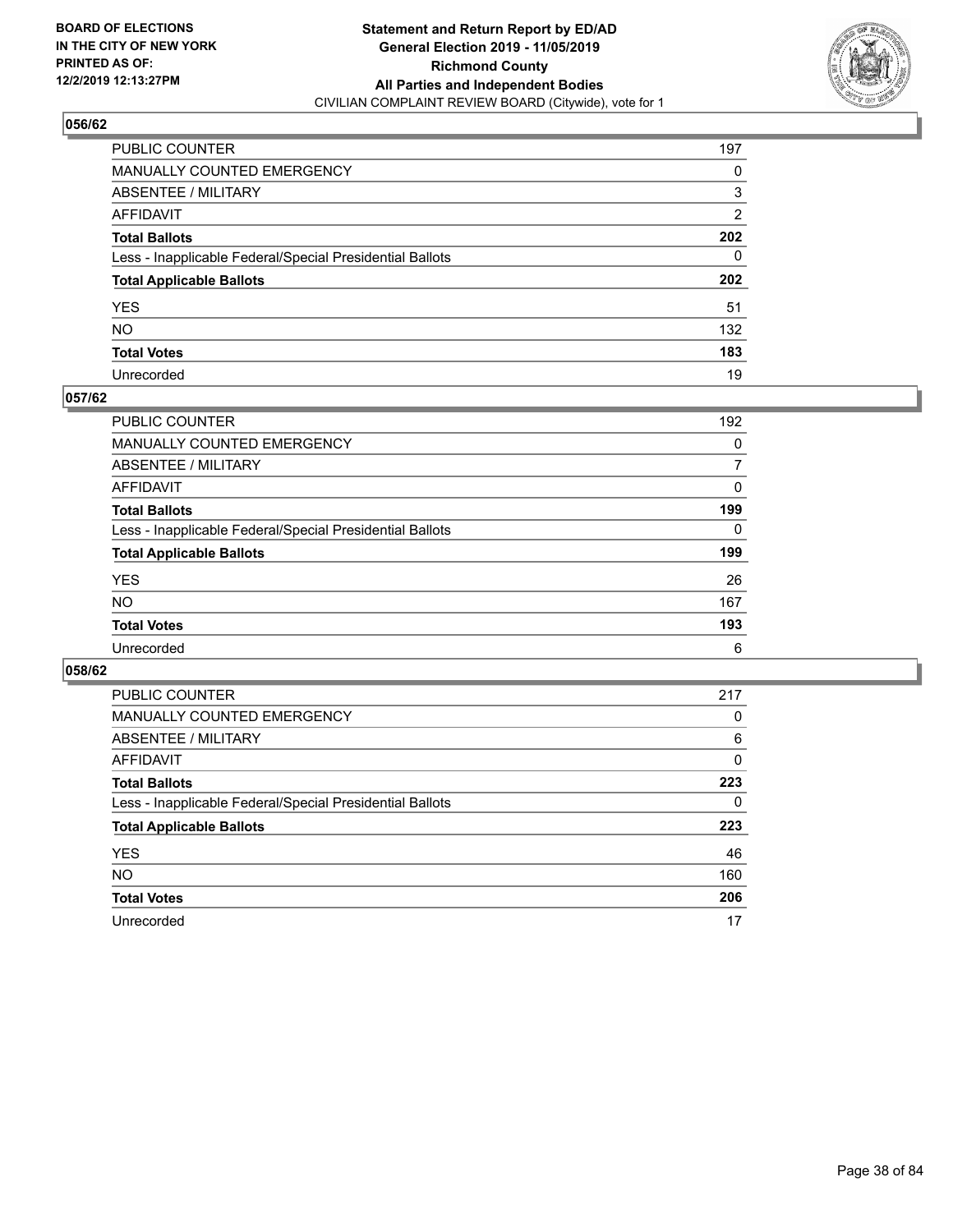

| PUBLIC COUNTER                                           | 175          |
|----------------------------------------------------------|--------------|
| MANUALLY COUNTED EMERGENCY                               | $\mathbf{0}$ |
| ABSENTEE / MILITARY                                      | 17           |
| AFFIDAVIT                                                | 2            |
| Total Ballots                                            | 194          |
| Less - Inapplicable Federal/Special Presidential Ballots | $\Omega$     |
| <b>Total Applicable Ballots</b>                          | 194          |
| YES                                                      | 46           |
| NO.                                                      | 134          |
| <b>Total Votes</b>                                       | 180          |
| Unrecorded                                               | 14           |

#### **060/62**

| <b>PUBLIC COUNTER</b>                                    | 249      |
|----------------------------------------------------------|----------|
| MANUALLY COUNTED EMERGENCY                               | 0        |
| ABSENTEE / MILITARY                                      | 8        |
| AFFIDAVIT                                                | 0        |
| <b>Total Ballots</b>                                     | 257      |
| Less - Inapplicable Federal/Special Presidential Ballots | $\Omega$ |
| <b>Total Applicable Ballots</b>                          | 257      |
| <b>YES</b>                                               | 67       |
| <b>NO</b>                                                | 166      |
| <b>Total Votes</b>                                       | 233      |
| Unrecorded                                               | 24       |

| <b>PUBLIC COUNTER</b>                                    | 253      |
|----------------------------------------------------------|----------|
| MANUALLY COUNTED EMERGENCY                               | 0        |
| ABSENTEE / MILITARY                                      |          |
| AFFIDAVIT                                                | $\Omega$ |
| <b>Total Ballots</b>                                     | 254      |
| Less - Inapplicable Federal/Special Presidential Ballots | $\Omega$ |
| <b>Total Applicable Ballots</b>                          | 254      |
| <b>YES</b>                                               | 66       |
| <b>NO</b>                                                | 175      |
| <b>Total Votes</b>                                       | 241      |
|                                                          |          |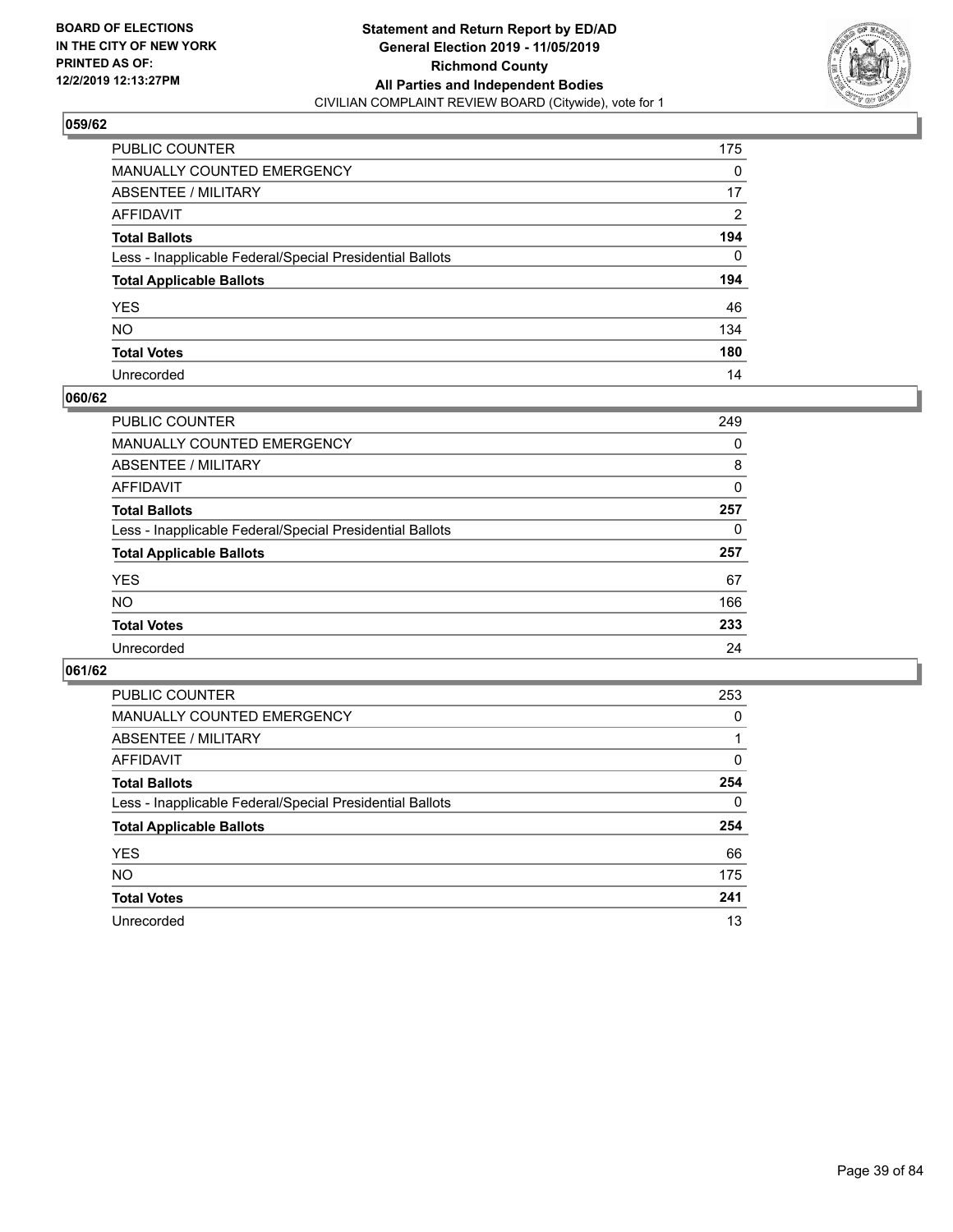

| PUBLIC COUNTER                                           | 213 |
|----------------------------------------------------------|-----|
| MANUALLY COUNTED EMERGENCY                               | 0   |
| ABSENTEE / MILITARY                                      | 7   |
| AFFIDAVIT                                                | 2   |
| Total Ballots                                            | 222 |
| Less - Inapplicable Federal/Special Presidential Ballots | 0   |
| <b>Total Applicable Ballots</b>                          | 222 |
| YES                                                      | 44  |
| NO.                                                      | 164 |
| <b>Total Votes</b>                                       | 208 |
| Unrecorded                                               | 14  |

#### **063/62**

| <b>PUBLIC COUNTER</b>                                    | 388            |
|----------------------------------------------------------|----------------|
| <b>MANUALLY COUNTED EMERGENCY</b>                        | 0              |
| <b>ABSENTEE / MILITARY</b>                               | 12             |
| AFFIDAVIT                                                | $\overline{2}$ |
| <b>Total Ballots</b>                                     | 402            |
| Less - Inapplicable Federal/Special Presidential Ballots | $\Omega$       |
| <b>Total Applicable Ballots</b>                          | 402            |
| <b>YES</b>                                               | 98             |
| NO                                                       | 261            |
| <b>Total Votes</b>                                       | 359            |
| Unrecorded                                               | 43             |

| <b>PUBLIC COUNTER</b>                                    | 116      |
|----------------------------------------------------------|----------|
| <b>MANUALLY COUNTED EMERGENCY</b>                        | 0        |
| ABSENTEE / MILITARY                                      | 9        |
| AFFIDAVIT                                                |          |
| <b>Total Ballots</b>                                     | 126      |
| Less - Inapplicable Federal/Special Presidential Ballots | $\Omega$ |
|                                                          |          |
| <b>Total Applicable Ballots</b>                          | 126      |
| <b>YES</b>                                               | 38       |
| <b>NO</b>                                                | 85       |
| <b>Total Votes</b>                                       | 123      |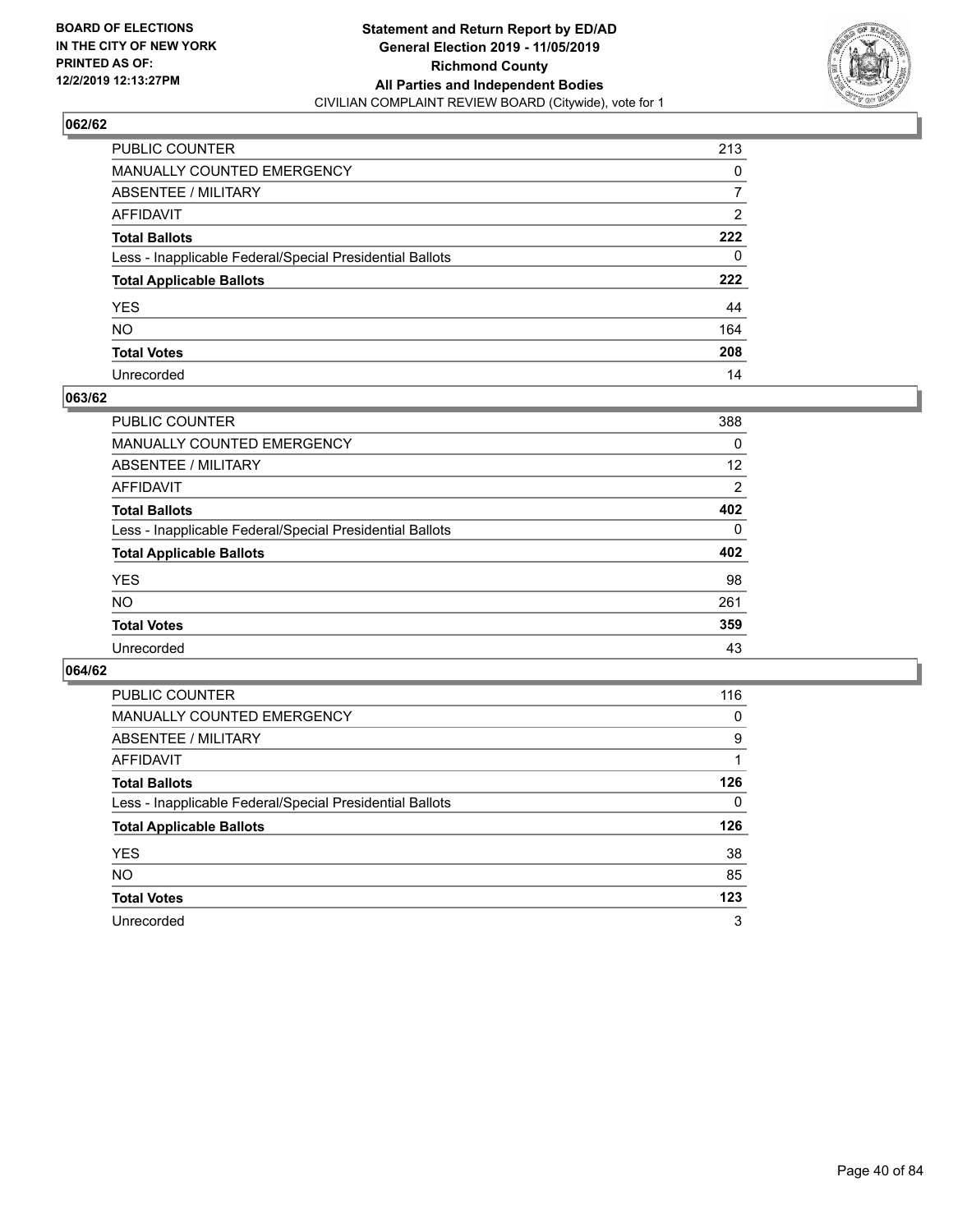

| PUBLIC COUNTER                                           | 286          |
|----------------------------------------------------------|--------------|
| MANUALLY COUNTED EMERGENCY                               | 0            |
| ABSENTEE / MILITARY                                      | $\mathbf{7}$ |
| AFFIDAVIT                                                |              |
| Total Ballots                                            | 294          |
| Less - Inapplicable Federal/Special Presidential Ballots | $\mathbf{0}$ |
| <b>Total Applicable Ballots</b>                          | 294          |
| YES                                                      | 45           |
| NO.                                                      | 215          |
| <b>Total Votes</b>                                       | 260          |
| Unrecorded                                               | 34           |

#### **066/62**

| <b>PUBLIC COUNTER</b>                                    | 427      |
|----------------------------------------------------------|----------|
| MANUALLY COUNTED EMERGENCY                               | 0        |
| ABSENTEE / MILITARY                                      | 11       |
| AFFIDAVIT                                                | $\Omega$ |
| <b>Total Ballots</b>                                     | 438      |
| Less - Inapplicable Federal/Special Presidential Ballots | $\Omega$ |
| <b>Total Applicable Ballots</b>                          | 438      |
| <b>YES</b>                                               | 93       |
| <b>NO</b>                                                | 321      |
| <b>Total Votes</b>                                       | 414      |
| Unrecorded                                               | 24       |

| <b>PUBLIC COUNTER</b>                                    | 403      |
|----------------------------------------------------------|----------|
| <b>MANUALLY COUNTED EMERGENCY</b>                        | $\Omega$ |
| ABSENTEE / MILITARY                                      | 15       |
| AFFIDAVIT                                                | 0        |
| <b>Total Ballots</b>                                     | 418      |
| Less - Inapplicable Federal/Special Presidential Ballots | $\Omega$ |
| <b>Total Applicable Ballots</b>                          | 418      |
| <b>YES</b>                                               | 98       |
| NO.                                                      | 301      |
| <b>Total Votes</b>                                       | 399      |
| Unrecorded                                               | 19       |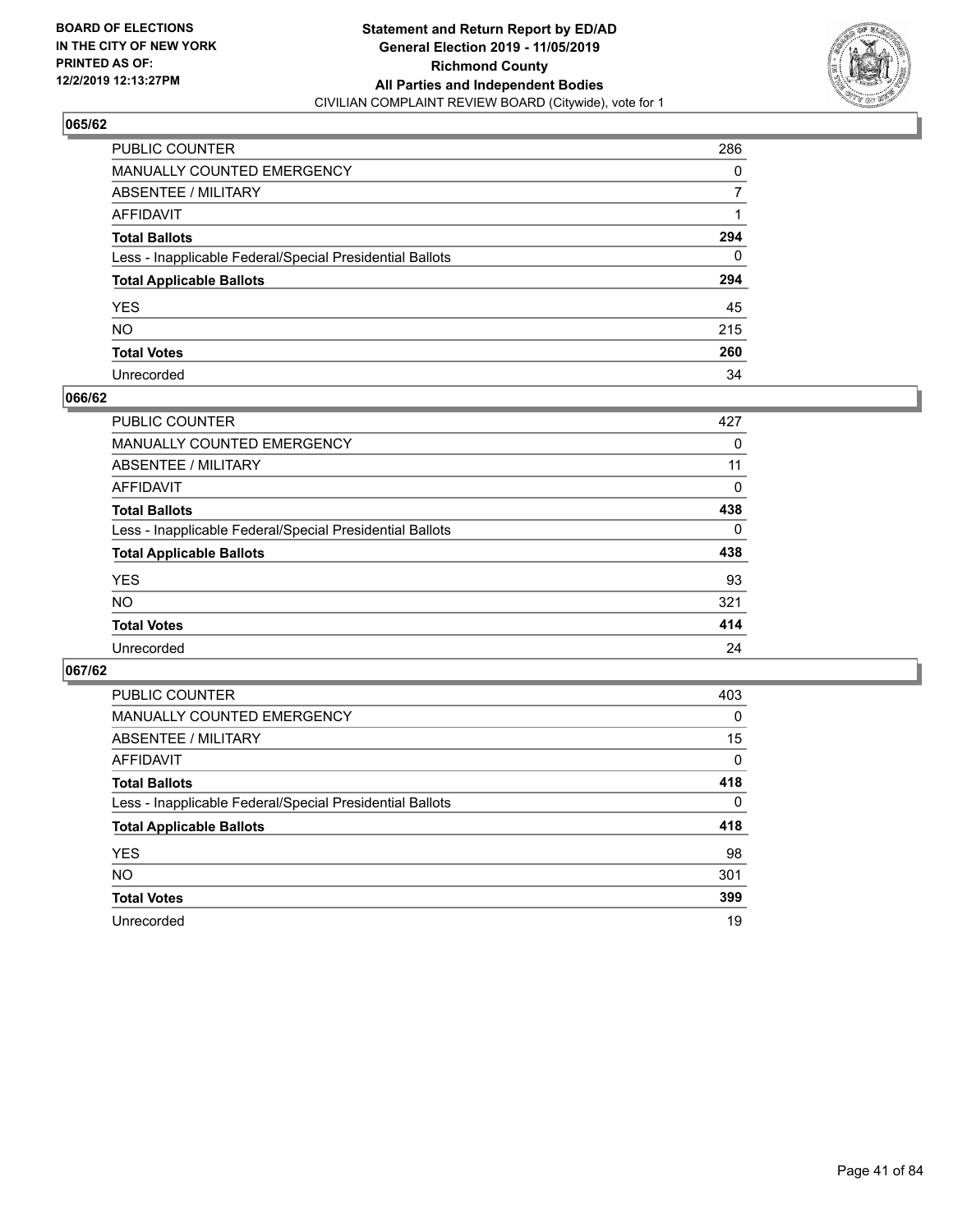

| PUBLIC COUNTER                                           | 392 |
|----------------------------------------------------------|-----|
| <b>MANUALLY COUNTED EMERGENCY</b>                        | 5   |
| ABSENTEE / MILITARY                                      | 11  |
| AFFIDAVIT                                                |     |
| <b>Total Ballots</b>                                     | 409 |
| Less - Inapplicable Federal/Special Presidential Ballots | 0   |
| <b>Total Applicable Ballots</b>                          | 409 |
| <b>YES</b>                                               | 107 |
| <b>NO</b>                                                | 285 |
| <b>Total Votes</b>                                       | 392 |
| Unrecorded                                               | 17  |

### **069/62 COMBINED into: 066/62**

#### **070/62**

| PUBLIC COUNTER                                           | 111            |
|----------------------------------------------------------|----------------|
| <b>MANUALLY COUNTED EMERGENCY</b>                        | 0              |
| ABSENTEE / MILITARY                                      | 4              |
| AFFIDAVIT                                                | $\overline{2}$ |
| <b>Total Ballots</b>                                     | 117            |
| Less - Inapplicable Federal/Special Presidential Ballots | 0              |
| <b>Total Applicable Ballots</b>                          | 117            |
| <b>YES</b>                                               | 25             |
| <b>NO</b>                                                | 79             |
| <b>Total Votes</b>                                       | 104            |
| Unrecorded                                               | 13             |
|                                                          |                |

### **071/62 COMBINED into: 063/62**

| <b>PUBLIC COUNTER</b>                                    | 159 |
|----------------------------------------------------------|-----|
| <b>MANUALLY COUNTED EMERGENCY</b>                        | 0   |
| ABSENTEE / MILITARY                                      |     |
| AFFIDAVIT                                                |     |
| <b>Total Ballots</b>                                     | 161 |
| Less - Inapplicable Federal/Special Presidential Ballots | 0   |
| <b>Total Applicable Ballots</b>                          | 161 |
| <b>YES</b>                                               | 49  |
| NO.                                                      | 101 |
| <b>Total Votes</b>                                       | 150 |
| Unrecorded                                               | 11  |
| 073/62 COMBINED into: 068/62                             |     |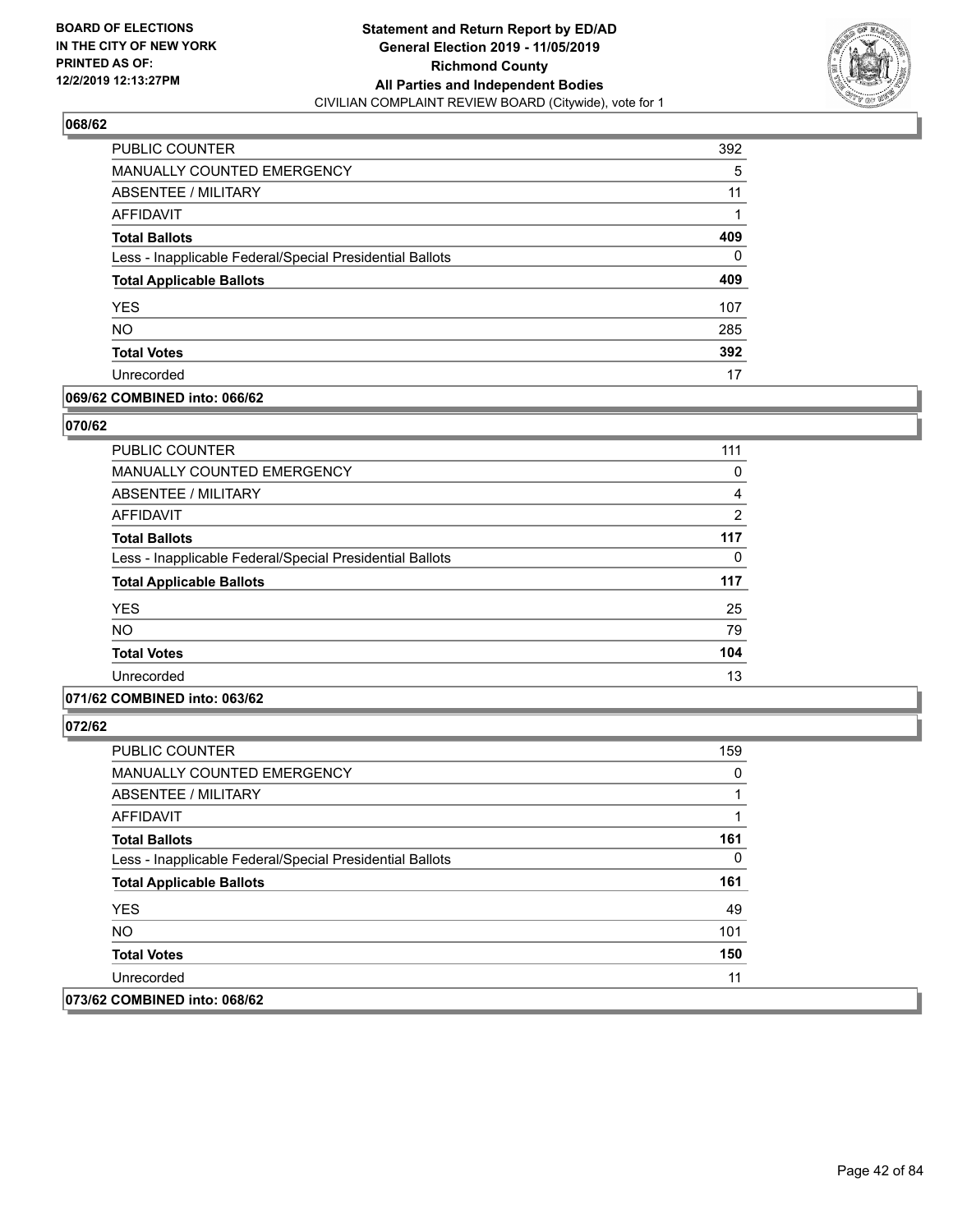

| PUBLIC COUNTER                                           | 285          |
|----------------------------------------------------------|--------------|
| MANUALLY COUNTED EMERGENCY                               | $\Omega$     |
| ABSENTEE / MILITARY                                      | 15           |
| AFFIDAVIT                                                | $\mathbf{0}$ |
| Total Ballots                                            | 300          |
| Less - Inapplicable Federal/Special Presidential Ballots | $\mathbf{0}$ |
| <b>Total Applicable Ballots</b>                          | 300          |
| YES                                                      | 42           |
| NO.                                                      | 229          |
| <b>Total Votes</b>                                       | 271          |
| Unrecorded                                               | 29           |

#### **075/62**

| <b>PUBLIC COUNTER</b>                                    | 177      |
|----------------------------------------------------------|----------|
| <b>MANUALLY COUNTED EMERGENCY</b>                        | 0        |
| ABSENTEE / MILITARY                                      | 8        |
| AFFIDAVIT                                                |          |
| <b>Total Ballots</b>                                     | 186      |
| Less - Inapplicable Federal/Special Presidential Ballots | $\Omega$ |
| <b>Total Applicable Ballots</b>                          | 186      |
| <b>YES</b>                                               | 47       |
| <b>NO</b>                                                | 123      |
| <b>Total Votes</b>                                       | 170      |
| Unrecorded                                               | 16       |

| <b>PUBLIC COUNTER</b>                                    | 200      |
|----------------------------------------------------------|----------|
| <b>MANUALLY COUNTED EMERGENCY</b>                        | $\Omega$ |
| ABSENTEE / MILITARY                                      |          |
| AFFIDAVIT                                                |          |
| <b>Total Ballots</b>                                     | 202      |
| Less - Inapplicable Federal/Special Presidential Ballots | 0        |
| <b>Total Applicable Ballots</b>                          | 202      |
| <b>YES</b>                                               | 38       |
| <b>NO</b>                                                | 150      |
| <b>Total Votes</b>                                       | 188      |
| Unrecorded                                               | 14       |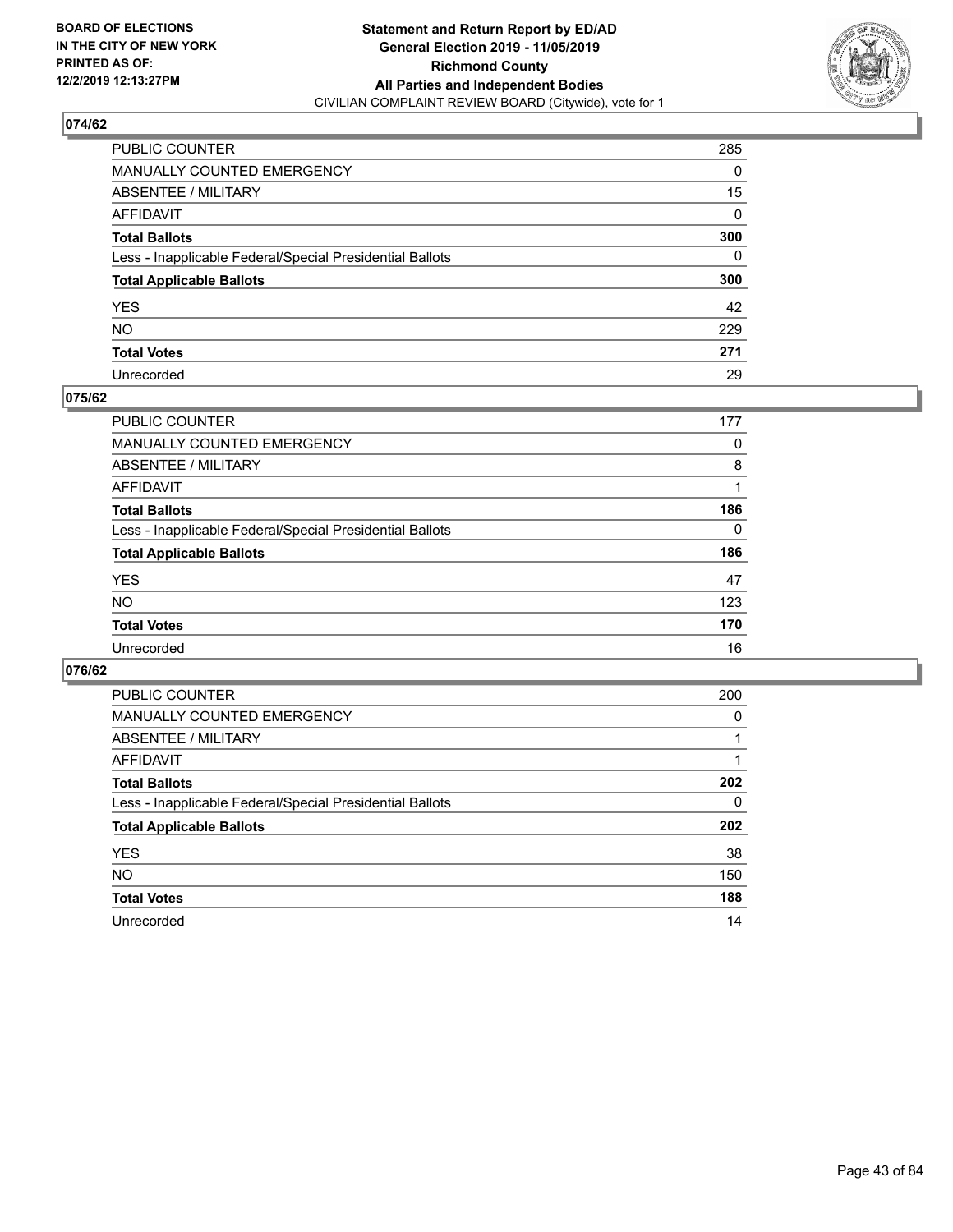

| PUBLIC COUNTER                                           | 234             |
|----------------------------------------------------------|-----------------|
| MANUALLY COUNTED EMERGENCY                               | 0               |
| ABSENTEE / MILITARY                                      | 12 <sup>2</sup> |
| AFFIDAVIT                                                |                 |
| Total Ballots                                            | 247             |
| Less - Inapplicable Federal/Special Presidential Ballots | 0               |
| <b>Total Applicable Ballots</b>                          | 247             |
| YES                                                      | 28              |
| NO.                                                      | 190             |
| <b>Total Votes</b>                                       | 218             |
| Unrecorded                                               | 29              |

### **078/62**

| PUBLIC COUNTER                                           | 219      |
|----------------------------------------------------------|----------|
| MANUALLY COUNTED EMERGENCY                               | 0        |
| ABSENTEE / MILITARY                                      |          |
| AFFIDAVIT                                                | 4        |
| <b>Total Ballots</b>                                     | 230      |
| Less - Inapplicable Federal/Special Presidential Ballots | $\Omega$ |
| <b>Total Applicable Ballots</b>                          | 230      |
| <b>YES</b>                                               | 40       |
| <b>NO</b>                                                | 174      |
| <b>Total Votes</b>                                       | 214      |
| Unrecorded                                               | 16       |

| <b>PUBLIC COUNTER</b>                                    | 308      |
|----------------------------------------------------------|----------|
| MANUALLY COUNTED EMERGENCY                               | 0        |
| ABSENTEE / MILITARY                                      | 11       |
| AFFIDAVIT                                                |          |
| <b>Total Ballots</b>                                     | 320      |
| Less - Inapplicable Federal/Special Presidential Ballots | $\Omega$ |
| <b>Total Applicable Ballots</b>                          | 320      |
| <b>YES</b>                                               | 62       |
| NO.                                                      | 238      |
| <b>Total Votes</b>                                       | 300      |
| Unrecorded                                               | 20       |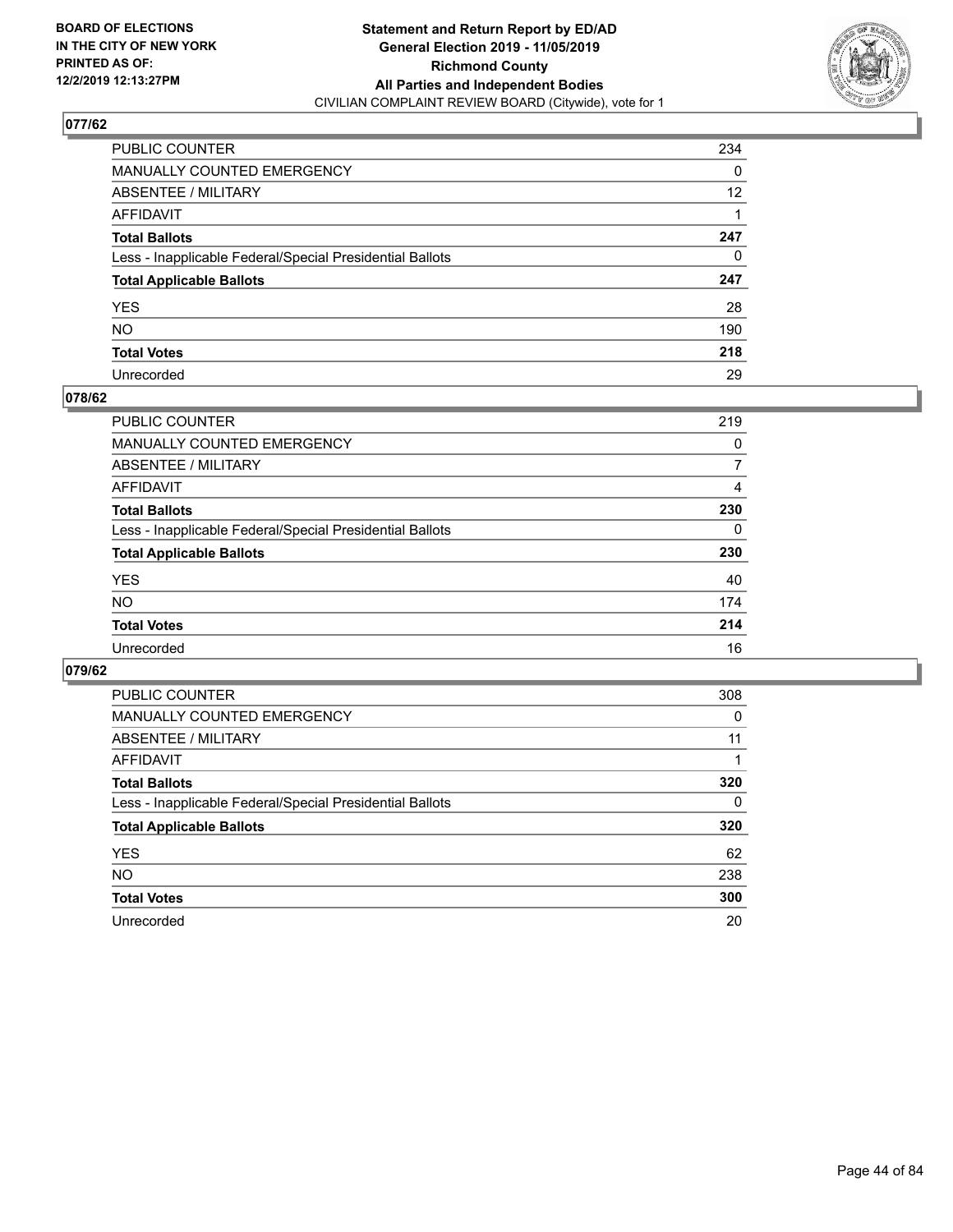

| PUBLIC COUNTER                                           | 155 |
|----------------------------------------------------------|-----|
| MANUALLY COUNTED EMERGENCY                               | 0   |
| ABSENTEE / MILITARY                                      | 4   |
| AFFIDAVIT                                                | 2   |
| Total Ballots                                            | 161 |
| Less - Inapplicable Federal/Special Presidential Ballots | 0   |
| <b>Total Applicable Ballots</b>                          | 161 |
| YES                                                      | 44  |
| NO.                                                      | 106 |
| <b>Total Votes</b>                                       | 150 |
| Unrecorded                                               | 11  |

#### **081/62**

| <b>PUBLIC COUNTER</b>                                    | 167      |
|----------------------------------------------------------|----------|
| <b>MANUALLY COUNTED EMERGENCY</b>                        | 0        |
| ABSENTEE / MILITARY                                      | 11       |
| <b>AFFIDAVIT</b>                                         | 0        |
| <b>Total Ballots</b>                                     | 178      |
| Less - Inapplicable Federal/Special Presidential Ballots | $\Omega$ |
| <b>Total Applicable Ballots</b>                          | 178      |
| <b>YES</b>                                               | 30       |
| <b>NO</b>                                                | 135      |
| <b>Total Votes</b>                                       | 165      |
| Unrecorded                                               | 13       |
|                                                          |          |

#### **082/62 COMBINED into: 079/62**

| <b>PUBLIC COUNTER</b>                                    | 172 |
|----------------------------------------------------------|-----|
| MANUALLY COUNTED EMERGENCY                               | 0   |
| ABSENTEE / MILITARY                                      |     |
| AFFIDAVIT                                                | 0   |
| <b>Total Ballots</b>                                     | 173 |
| Less - Inapplicable Federal/Special Presidential Ballots | 0   |
| <b>Total Applicable Ballots</b>                          | 173 |
| <b>YES</b>                                               | 33  |
| <b>NO</b>                                                | 131 |
| <b>Total Votes</b>                                       | 164 |
| Unrecorded                                               | 9   |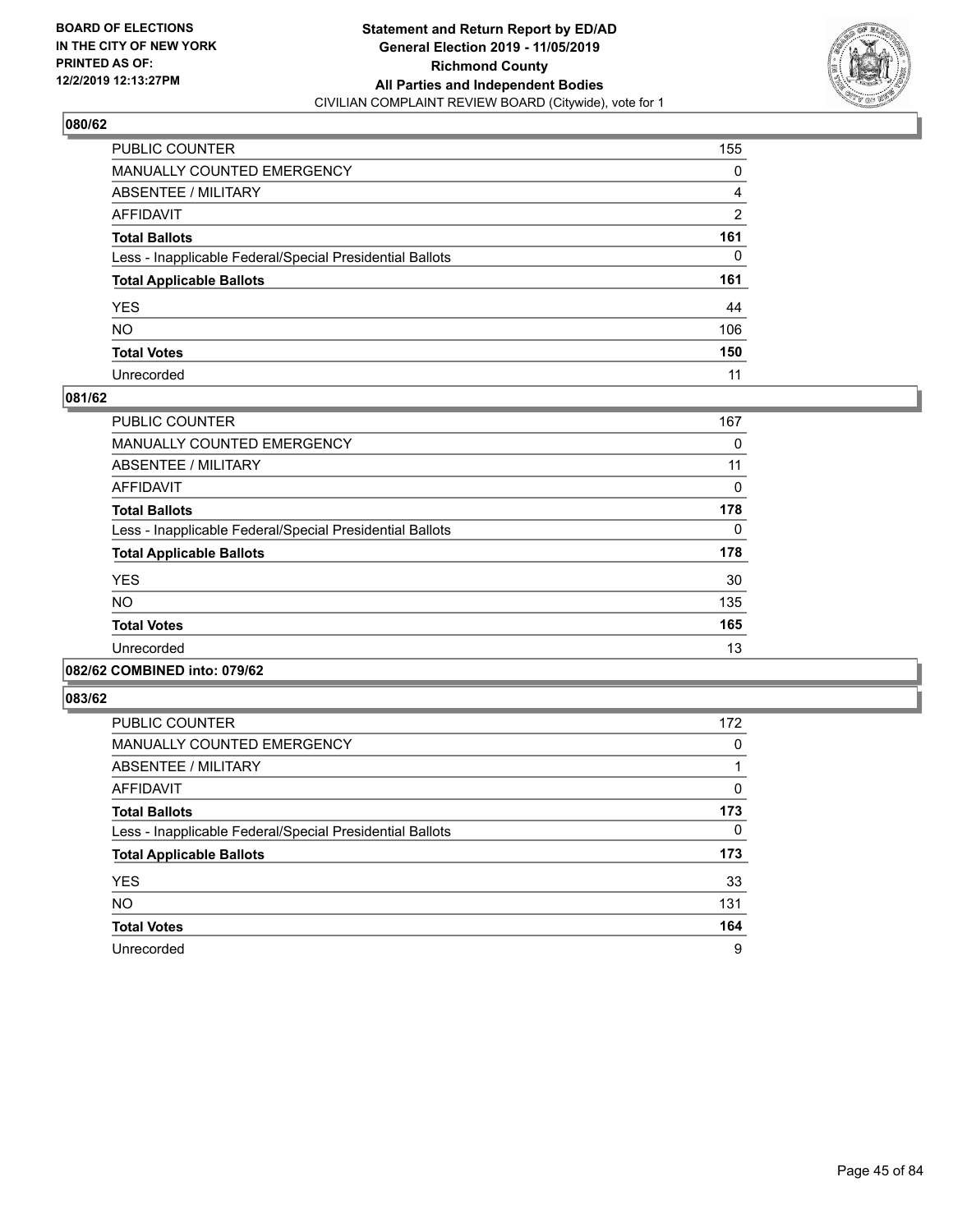

| <b>PUBLIC COUNTER</b>                                    | 227 |
|----------------------------------------------------------|-----|
| <b>MANUALLY COUNTED EMERGENCY</b>                        | 0   |
| ABSENTEE / MILITARY                                      | 3   |
| <b>AFFIDAVIT</b>                                         | 0   |
| <b>Total Ballots</b>                                     | 230 |
| Less - Inapplicable Federal/Special Presidential Ballots | 0   |
| <b>Total Applicable Ballots</b>                          | 230 |
| <b>YES</b>                                               | 43  |
| NO.                                                      | 172 |
| <b>Total Votes</b>                                       | 215 |
| Unrecorded                                               | 15  |
| 085/62 COMBINED into: 067/62                             |     |
| 086/62 COMBINED into: 047/62                             |     |
| 087/62 COMBINED into: 054/62                             |     |
| 088/62 COMBINED into: 054/62                             |     |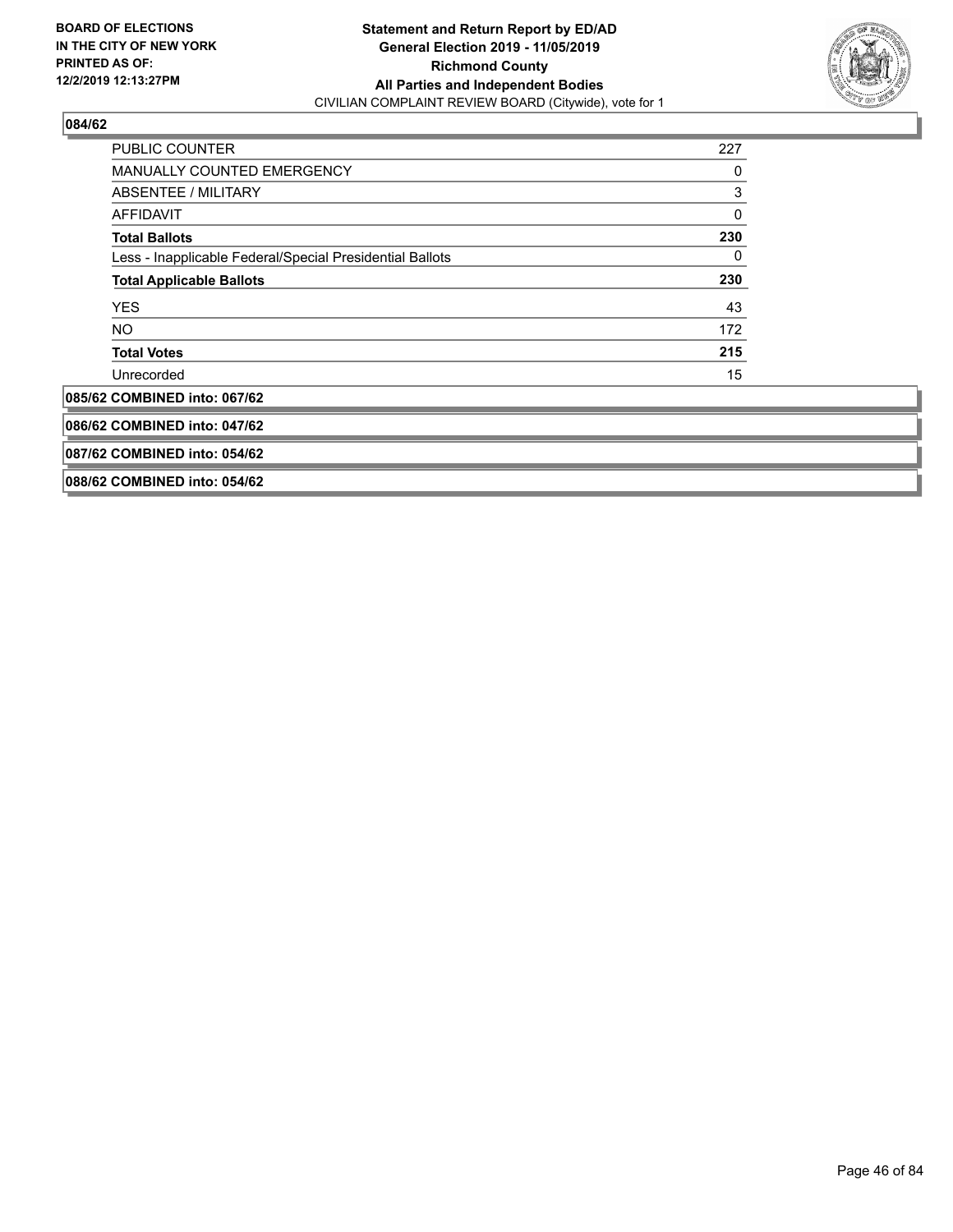

| PUBLIC COUNTER                                           | 355      |
|----------------------------------------------------------|----------|
| MANUALLY COUNTED EMERGENCY                               | 0        |
| ABSENTEE / MILITARY                                      | 9        |
| AFFIDAVIT                                                | 0        |
| Total Ballots                                            | 364      |
| Less - Inapplicable Federal/Special Presidential Ballots | $\Omega$ |
| <b>Total Applicable Ballots</b>                          | 364      |
| YES                                                      | 107      |
| NO.                                                      | 238      |
| <b>Total Votes</b>                                       | 345      |
| Unrecorded                                               | 19       |

### **002/63**

| <b>PUBLIC COUNTER</b>                                    | 176      |
|----------------------------------------------------------|----------|
| <b>MANUALLY COUNTED EMERGENCY</b>                        | 0        |
| ABSENTEE / MILITARY                                      | 8        |
| <b>AFFIDAVIT</b>                                         |          |
| <b>Total Ballots</b>                                     | 185      |
| Less - Inapplicable Federal/Special Presidential Ballots | $\Omega$ |
| <b>Total Applicable Ballots</b>                          | 185      |
| <b>YES</b>                                               | 74       |
| <b>NO</b>                                                | 98       |
| <b>Total Votes</b>                                       | 172      |
| Unrecorded                                               | 13       |
|                                                          |          |

### **003/63 COMBINED into: 001/63**

| <b>PUBLIC COUNTER</b>                                    | 161          |
|----------------------------------------------------------|--------------|
| <b>MANUALLY COUNTED EMERGENCY</b>                        | 0            |
| ABSENTEE / MILITARY                                      | 9            |
| <b>AFFIDAVIT</b>                                         | $\mathbf{0}$ |
| <b>Total Ballots</b>                                     | 170          |
| Less - Inapplicable Federal/Special Presidential Ballots | 0            |
| <b>Total Applicable Ballots</b>                          | 170          |
| <b>YES</b>                                               | 41           |
| <b>NO</b>                                                | 117          |
| <b>Total Votes</b>                                       | 158          |
| Unrecorded                                               | 12           |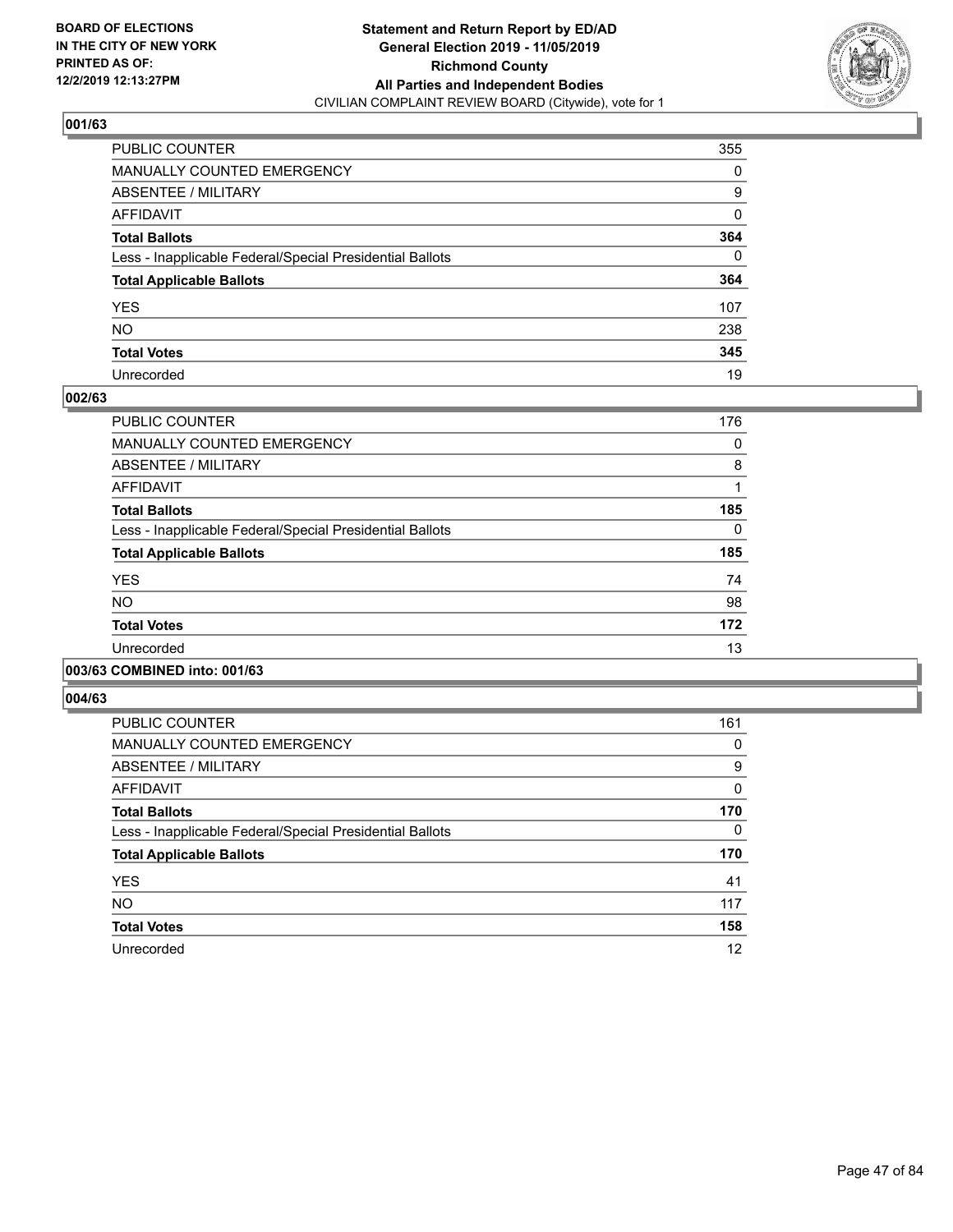

| PUBLIC COUNTER                                           | 317 |
|----------------------------------------------------------|-----|
| <b>MANUALLY COUNTED EMERGENCY</b>                        | 0   |
| ABSENTEE / MILITARY                                      | 14  |
| AFFIDAVIT                                                | 0   |
| <b>Total Ballots</b>                                     | 331 |
| Less - Inapplicable Federal/Special Presidential Ballots | 0   |
| <b>Total Applicable Ballots</b>                          | 331 |
| <b>YES</b>                                               | 79  |
| <b>NO</b>                                                | 237 |
| <b>Total Votes</b>                                       | 316 |
| Unrecorded                                               | 15  |

#### **006/63 COMBINED into: 005/63**

#### **007/63**

| <b>PUBLIC COUNTER</b>                                    | 295      |
|----------------------------------------------------------|----------|
| <b>MANUALLY COUNTED EMERGENCY</b>                        | $\Omega$ |
| ABSENTEE / MILITARY                                      | 6        |
| AFFIDAVIT                                                | 2        |
| <b>Total Ballots</b>                                     | 303      |
| Less - Inapplicable Federal/Special Presidential Ballots | 0        |
| <b>Total Applicable Ballots</b>                          | 303      |
| <b>YES</b>                                               | 101      |
| <b>NO</b>                                                | 177      |
| <b>Total Votes</b>                                       | 278      |
| Unrecorded                                               | 25       |
|                                                          |          |

| <b>PUBLIC COUNTER</b>                                    | 152      |
|----------------------------------------------------------|----------|
| MANUALLY COUNTED EMERGENCY                               | $\Omega$ |
| ABSENTEE / MILITARY                                      | 8        |
| AFFIDAVIT                                                | $\Omega$ |
| <b>Total Ballots</b>                                     | 160      |
| Less - Inapplicable Federal/Special Presidential Ballots | $\Omega$ |
| <b>Total Applicable Ballots</b>                          | 160      |
| <b>YES</b>                                               | 53       |
| <b>NO</b>                                                | 98       |
| <b>Total Votes</b>                                       | 151      |
|                                                          |          |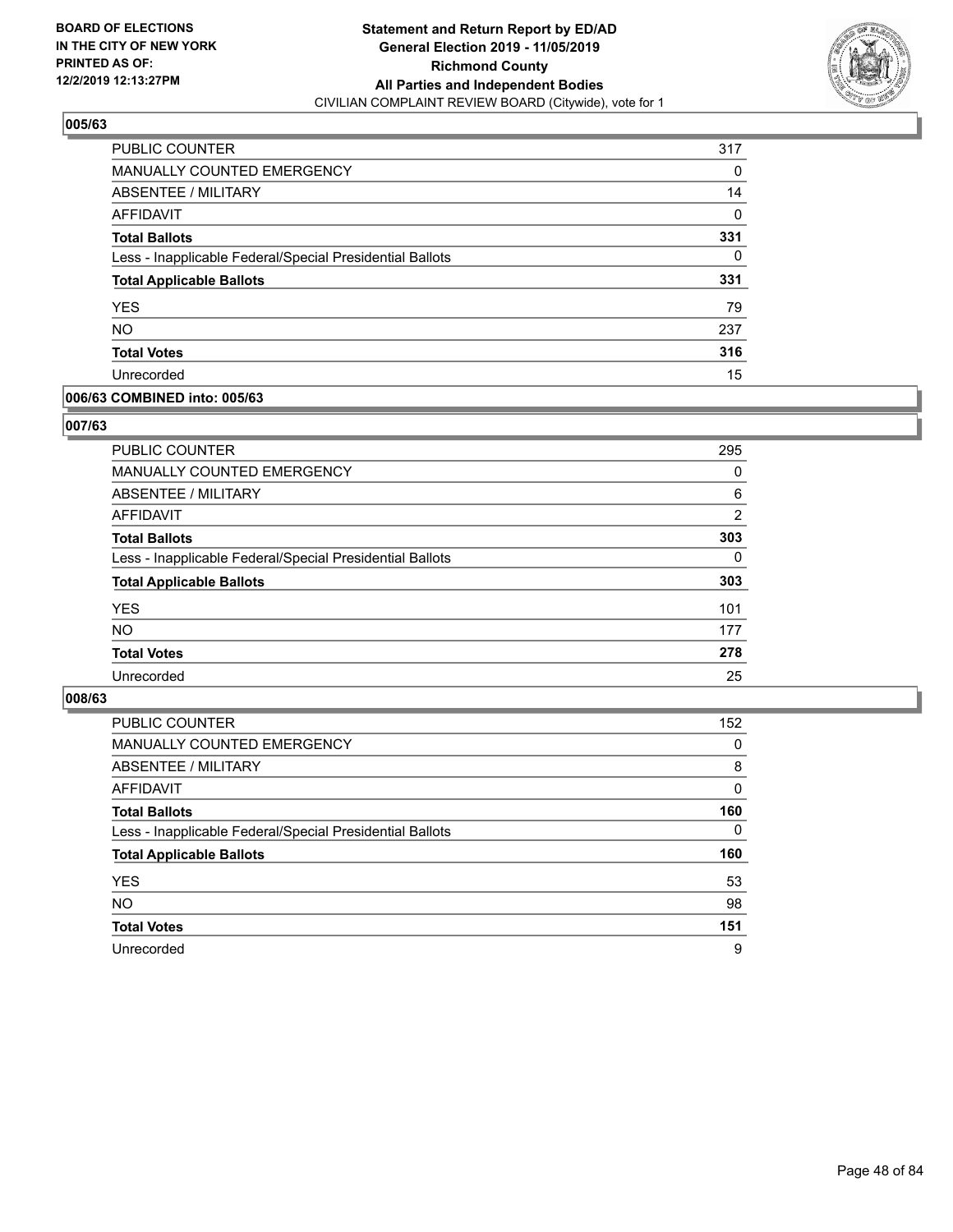

| PUBLIC COUNTER                                           | 14 |
|----------------------------------------------------------|----|
| MANUALLY COUNTED EMERGENCY                               | 0  |
| ABSENTEE / MILITARY                                      | 2  |
| AFFIDAVIT                                                | 0  |
| Total Ballots                                            | 16 |
| Less - Inapplicable Federal/Special Presidential Ballots | 0  |
| <b>Total Applicable Ballots</b>                          | 16 |
| YES                                                      |    |
| NO.                                                      | 8  |
| <b>Total Votes</b>                                       | 15 |
| Unrecorded                                               |    |

### **010/63**

| <b>PUBLIC COUNTER</b>                                    | 187      |
|----------------------------------------------------------|----------|
| MANUALLY COUNTED EMERGENCY                               | 0        |
| ABSENTEE / MILITARY                                      | 21       |
| AFFIDAVIT                                                | $\Omega$ |
| <b>Total Ballots</b>                                     | 208      |
| Less - Inapplicable Federal/Special Presidential Ballots | 0        |
| <b>Total Applicable Ballots</b>                          | 208      |
| <b>YES</b>                                               | 104      |
| <b>NO</b>                                                | 88       |
| <b>Total Votes</b>                                       | 192      |
| Unrecorded                                               | 16       |

| <b>PUBLIC COUNTER</b>                                    | 291 |
|----------------------------------------------------------|-----|
| <b>MANUALLY COUNTED EMERGENCY</b>                        | 0   |
| ABSENTEE / MILITARY                                      | 23  |
| AFFIDAVIT                                                | 2   |
| <b>Total Ballots</b>                                     | 316 |
| Less - Inapplicable Federal/Special Presidential Ballots | 0   |
| <b>Total Applicable Ballots</b>                          | 316 |
| <b>YES</b>                                               | 109 |
| NO.                                                      | 169 |
| <b>Total Votes</b>                                       | 278 |
| Unrecorded                                               | 38  |
| 012/63 COMBINED into: 011/63                             |     |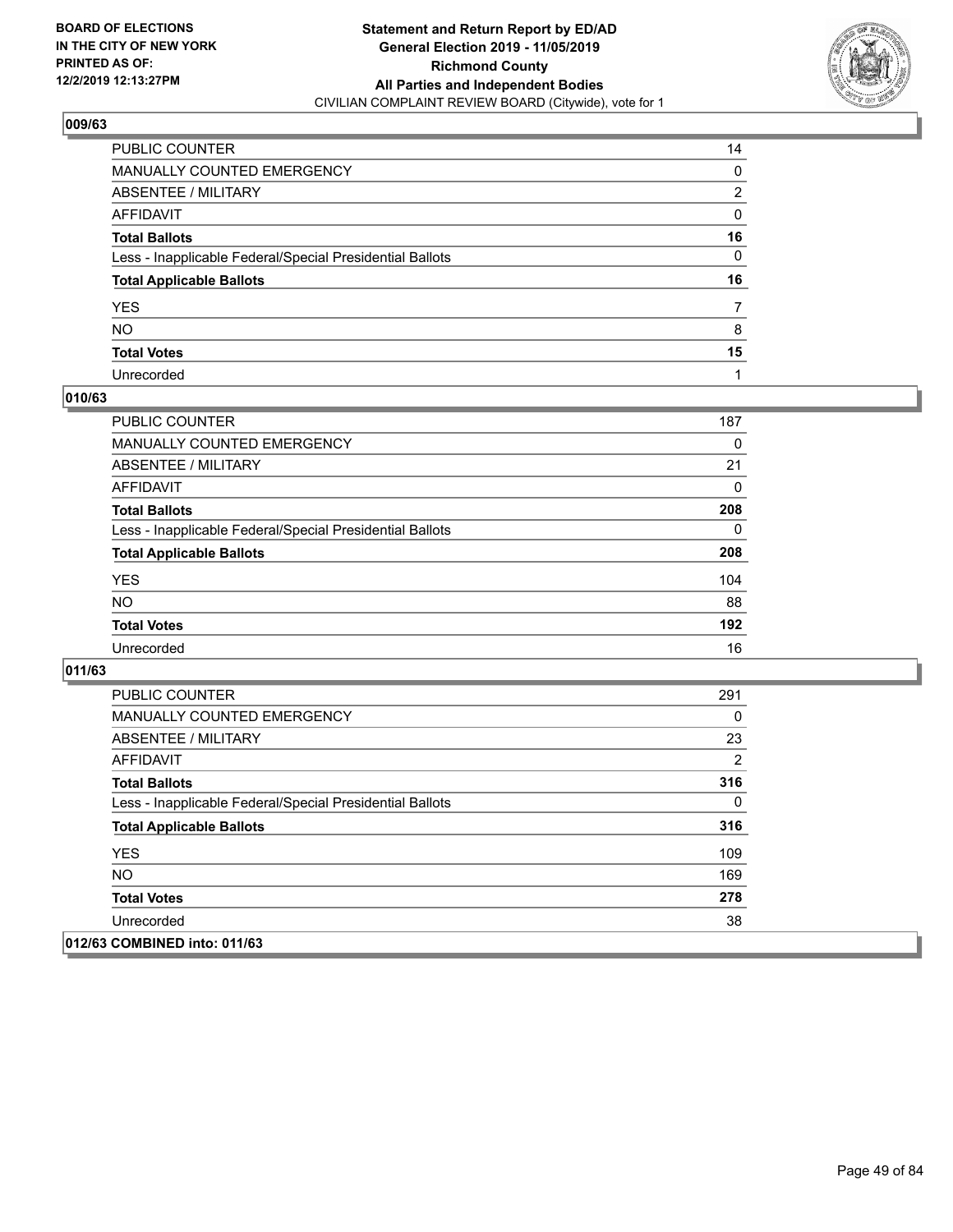

| PUBLIC COUNTER                                           | 209      |
|----------------------------------------------------------|----------|
| MANUALLY COUNTED EMERGENCY                               | 0        |
| ABSENTEE / MILITARY                                      | 6        |
| AFFIDAVIT                                                | 0        |
| Total Ballots                                            | 215      |
| Less - Inapplicable Federal/Special Presidential Ballots | $\Omega$ |
| <b>Total Applicable Ballots</b>                          | 215      |
| YES                                                      | 72       |
| NO.                                                      | 108      |
| <b>Total Votes</b>                                       | 180      |
| Unrecorded                                               | 35       |

#### **014/63**

| PUBLIC COUNTER                                           | 151      |
|----------------------------------------------------------|----------|
| <b>MANUALLY COUNTED EMERGENCY</b>                        | 0        |
| ABSENTEE / MILITARY                                      | 9        |
| AFFIDAVIT                                                | $\Omega$ |
| <b>Total Ballots</b>                                     | 160      |
| Less - Inapplicable Federal/Special Presidential Ballots | 0        |
| <b>Total Applicable Ballots</b>                          | 160      |
| <b>YES</b>                                               | 55       |
| <b>NO</b>                                                | 64       |
| <b>Total Votes</b>                                       | 119      |
| Unrecorded                                               | 41       |

| <b>PUBLIC COUNTER</b>                                    | 188            |
|----------------------------------------------------------|----------------|
| MANUALLY COUNTED EMERGENCY                               | 0              |
| ABSENTEE / MILITARY                                      | 3              |
| AFFIDAVIT                                                | $\overline{2}$ |
| <b>Total Ballots</b>                                     | 193            |
| Less - Inapplicable Federal/Special Presidential Ballots | 0              |
| <b>Total Applicable Ballots</b>                          | 193            |
| <b>YES</b>                                               | 52             |
| NO.                                                      | 106            |
| <b>Total Votes</b>                                       | 158            |
| Unrecorded                                               | 35             |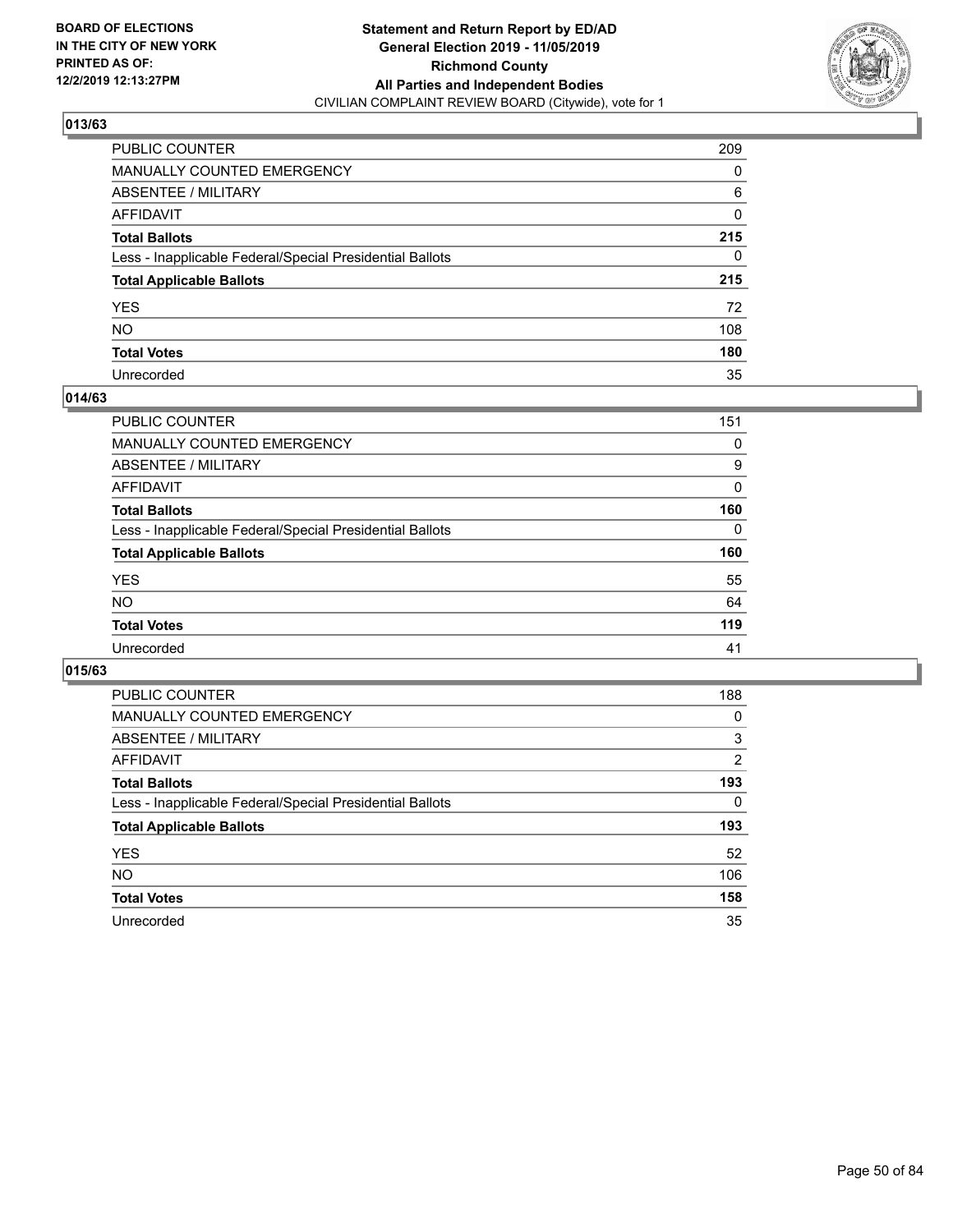

| PUBLIC COUNTER                                           | 255      |
|----------------------------------------------------------|----------|
| <b>MANUALLY COUNTED EMERGENCY</b>                        | 0        |
| ABSENTEE / MILITARY                                      | 10       |
| AFFIDAVIT                                                | $\Omega$ |
| <b>Total Ballots</b>                                     | 265      |
| Less - Inapplicable Federal/Special Presidential Ballots | 0        |
| <b>Total Applicable Ballots</b>                          | 265      |
| <b>YES</b>                                               | 85       |
| <b>NO</b>                                                | 155      |
| <b>Total Votes</b>                                       | 240      |
| Unrecorded                                               | 25       |

### **017/63 COMBINED into: 010/63**

#### **018/63**

| <b>PUBLIC COUNTER</b>                                    | 364 |
|----------------------------------------------------------|-----|
| <b>MANUALLY COUNTED EMERGENCY</b>                        | 0   |
| ABSENTEE / MILITARY                                      | 8   |
| AFFIDAVIT                                                |     |
| <b>Total Ballots</b>                                     | 373 |
| Less - Inapplicable Federal/Special Presidential Ballots | 0   |
| <b>Total Applicable Ballots</b>                          | 373 |
| <b>YES</b>                                               | 86  |
| <b>NO</b>                                                | 267 |
| <b>Total Votes</b>                                       | 353 |
| Unrecorded                                               | 20  |
|                                                          |     |

### **019/63 COMBINED into: 018/63**

| <b>PUBLIC COUNTER</b>                                    | 146      |
|----------------------------------------------------------|----------|
| <b>MANUALLY COUNTED EMERGENCY</b>                        | 0        |
| ABSENTEE / MILITARY                                      | 37       |
| AFFIDAVIT                                                | 0        |
| <b>Total Ballots</b>                                     | 183      |
| Less - Inapplicable Federal/Special Presidential Ballots | $\Omega$ |
| <b>Total Applicable Ballots</b>                          | 183      |
| <b>YES</b>                                               | 44       |
| <b>NO</b>                                                | 104      |
| <b>Total Votes</b>                                       | 148      |
| Unrecorded                                               | 35       |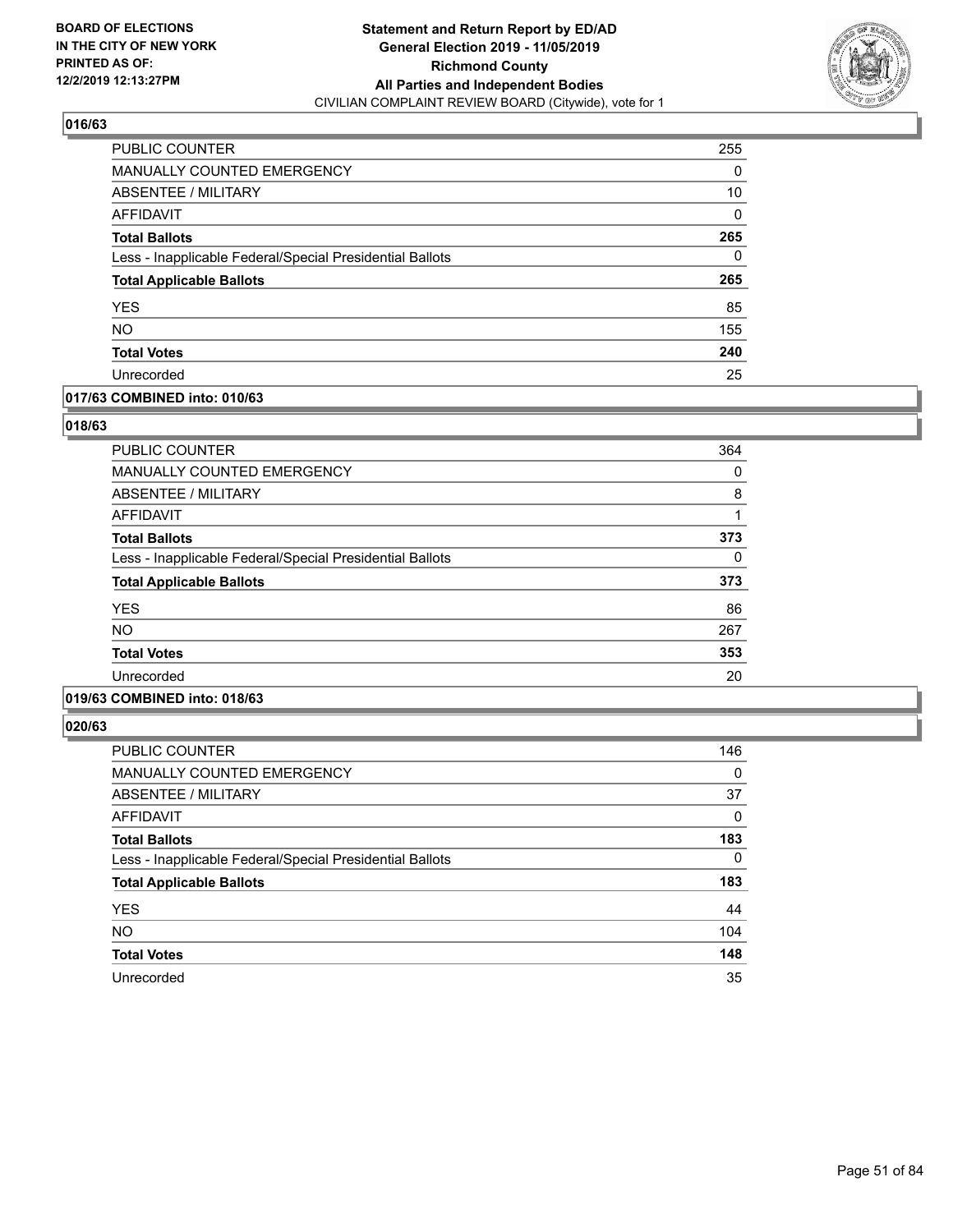

| PUBLIC COUNTER                                           | 131          |
|----------------------------------------------------------|--------------|
| MANUALLY COUNTED EMERGENCY                               | $\mathbf{0}$ |
| ABSENTEE / MILITARY                                      | 7            |
| AFFIDAVIT                                                | 0            |
| Total Ballots                                            | 138          |
| Less - Inapplicable Federal/Special Presidential Ballots | $\mathbf{0}$ |
| <b>Total Applicable Ballots</b>                          | 138          |
| YES                                                      | 36           |
| NO.                                                      | 75           |
| <b>Total Votes</b>                                       | 111          |
| Unrecorded                                               | 27           |

#### **022/63**

| <b>PUBLIC COUNTER</b>                                    | 176      |
|----------------------------------------------------------|----------|
| MANUALLY COUNTED EMERGENCY                               | $\Omega$ |
| ABSENTEE / MILITARY                                      | 8        |
| AFFIDAVIT                                                | $\Omega$ |
| <b>Total Ballots</b>                                     | 184      |
| Less - Inapplicable Federal/Special Presidential Ballots | $\Omega$ |
| <b>Total Applicable Ballots</b>                          | 184      |
| <b>YES</b>                                               | 54       |
| <b>NO</b>                                                | 99       |
| <b>Total Votes</b>                                       | 153      |
| Unrecorded                                               | 31       |

| <b>PUBLIC COUNTER</b>                                    | 148 |
|----------------------------------------------------------|-----|
| MANUALLY COUNTED EMERGENCY                               | 0   |
| ABSENTEE / MILITARY                                      | 2   |
| AFFIDAVIT                                                | 0   |
| <b>Total Ballots</b>                                     | 150 |
| Less - Inapplicable Federal/Special Presidential Ballots | 0   |
| <b>Total Applicable Ballots</b>                          | 150 |
| <b>YES</b>                                               | 41  |
| NO.                                                      | 86  |
| <b>Total Votes</b>                                       | 127 |
|                                                          |     |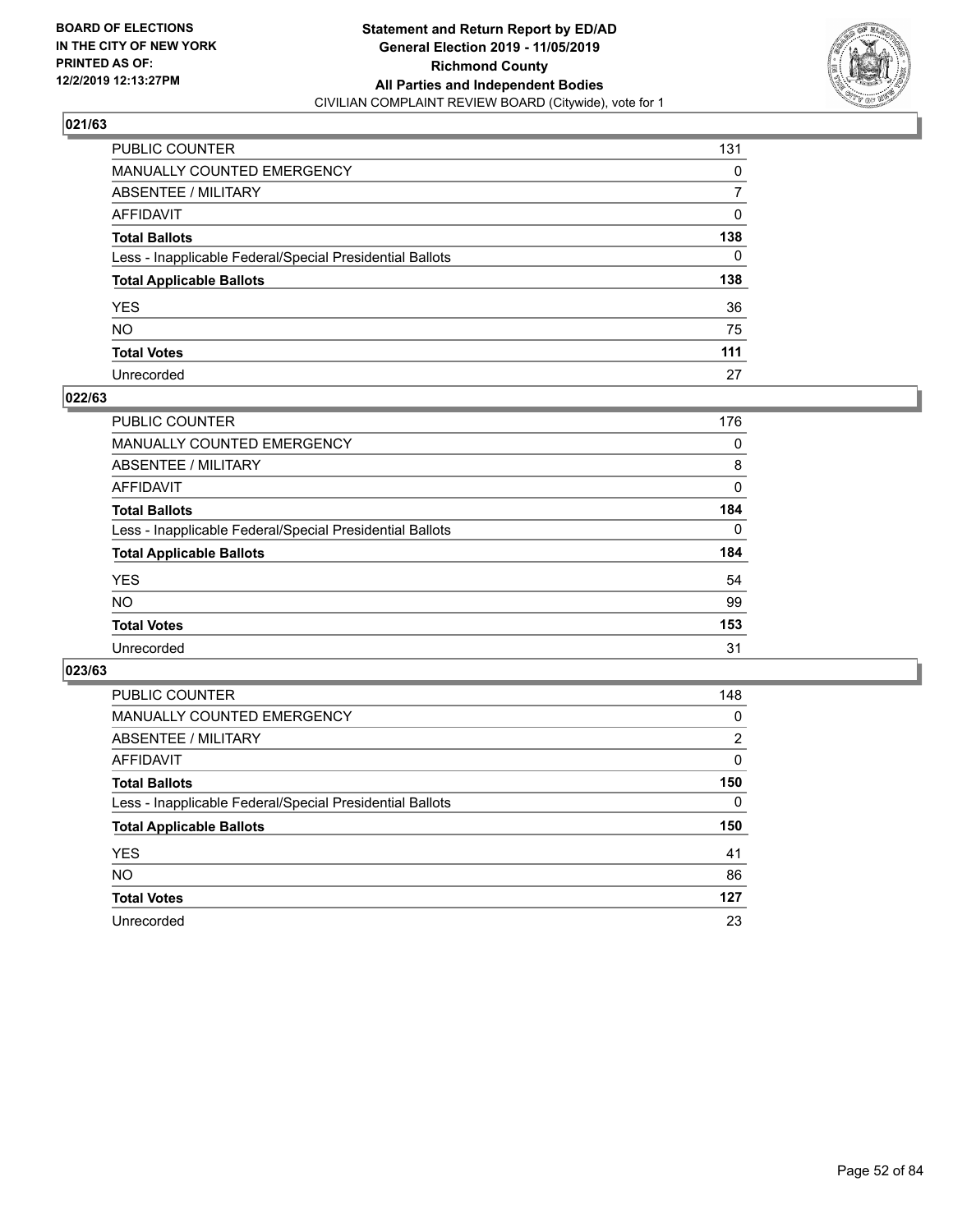

| <b>PUBLIC COUNTER</b>                                    | 314 |
|----------------------------------------------------------|-----|
| <b>MANUALLY COUNTED EMERGENCY</b>                        | 0   |
| ABSENTEE / MILITARY                                      | 4   |
| AFFIDAVIT                                                |     |
| <b>Total Ballots</b>                                     | 319 |
| Less - Inapplicable Federal/Special Presidential Ballots | 0   |
| <b>Total Applicable Ballots</b>                          | 319 |
| <b>YES</b>                                               | 96  |
| <b>NO</b>                                                | 178 |
| <b>Total Votes</b>                                       | 274 |
| Unrecorded                                               | 45  |

### **025/63 COMBINED into: 024/63**

#### **026/63**

| PUBLIC COUNTER                                           | 230      |
|----------------------------------------------------------|----------|
| <b>MANUALLY COUNTED EMERGENCY</b>                        | $\Omega$ |
| ABSENTEE / MILITARY                                      | 5        |
| AFFIDAVIT                                                | 3        |
| <b>Total Ballots</b>                                     | 238      |
| Less - Inapplicable Federal/Special Presidential Ballots | 0        |
| <b>Total Applicable Ballots</b>                          | 238      |
| <b>YES</b>                                               | 52       |
| <b>NO</b>                                                | 148      |
| <b>Total Votes</b>                                       | 200      |
| Unrecorded                                               | 38       |
|                                                          |          |

| PUBLIC COUNTER                                           | 256 |
|----------------------------------------------------------|-----|
| <b>MANUALLY COUNTED EMERGENCY</b>                        | 0   |
| <b>ABSENTEE / MILITARY</b>                               | 15  |
| AFFIDAVIT                                                | 4   |
| <b>Total Ballots</b>                                     | 275 |
| Less - Inapplicable Federal/Special Presidential Ballots | 0   |
| <b>Total Applicable Ballots</b>                          | 275 |
| <b>YES</b>                                               | 76  |
| NO.                                                      | 188 |
| <b>Total Votes</b>                                       | 264 |
| Unrecorded                                               | 11  |
| 028/63 COMBINED into: 016/63                             |     |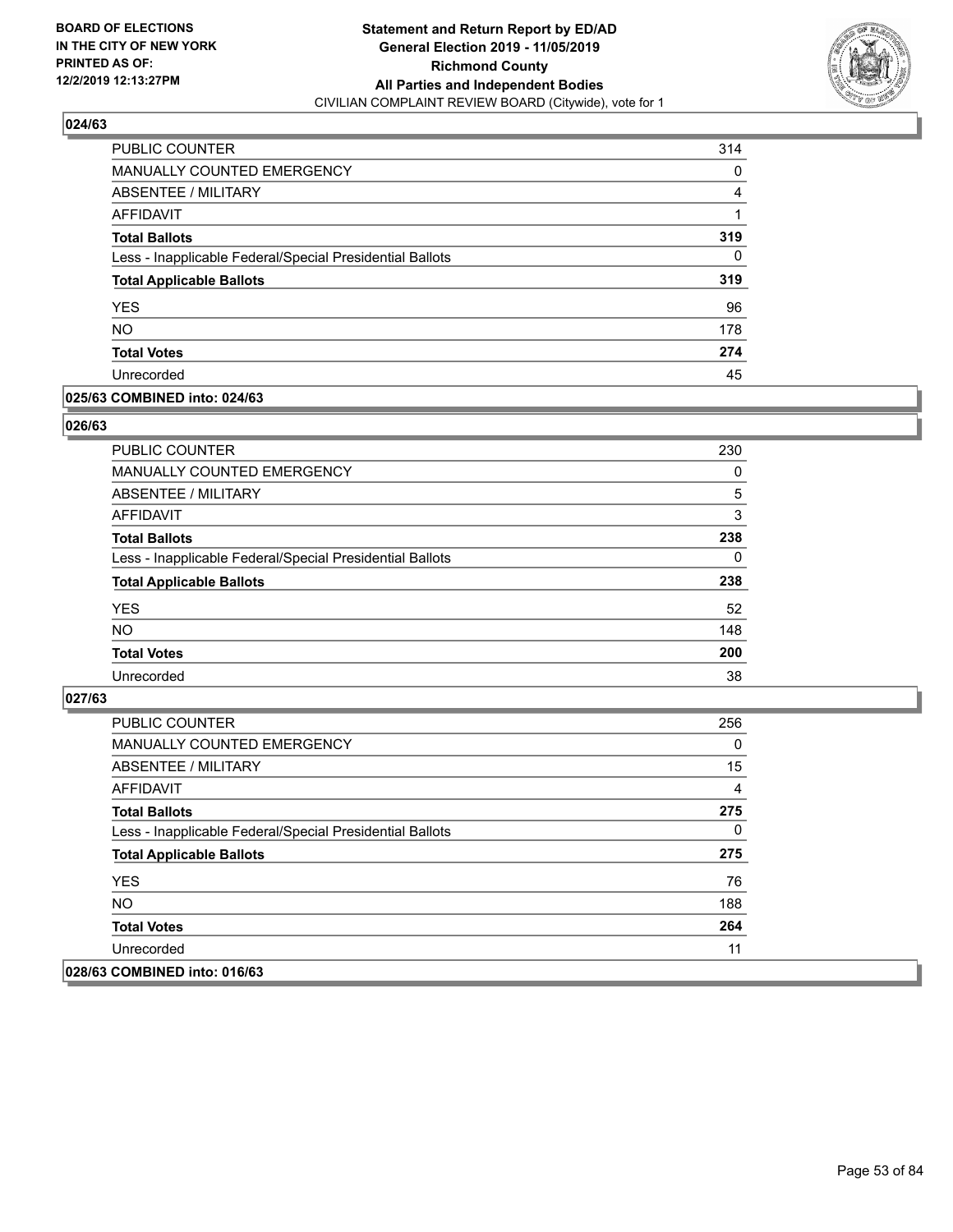

| PUBLIC COUNTER                                           | 347          |
|----------------------------------------------------------|--------------|
| MANUALLY COUNTED EMERGENCY                               | 0            |
| ABSENTEE / MILITARY                                      | 9            |
| AFFIDAVIT                                                | $\mathbf{0}$ |
| Total Ballots                                            | 356          |
| Less - Inapplicable Federal/Special Presidential Ballots | $\mathbf{0}$ |
| <b>Total Applicable Ballots</b>                          | 356          |
| YES                                                      | 101          |
| NO.                                                      | 235          |
| <b>Total Votes</b>                                       | 336          |
| Unrecorded                                               | 20           |

### **030/63**

| <b>PUBLIC COUNTER</b>                                    | 165      |
|----------------------------------------------------------|----------|
| <b>MANUALLY COUNTED EMERGENCY</b>                        | $\Omega$ |
| ABSENTEE / MILITARY                                      | 9        |
| AFFIDAVIT                                                |          |
| <b>Total Ballots</b>                                     | 175      |
| Less - Inapplicable Federal/Special Presidential Ballots | $\Omega$ |
| <b>Total Applicable Ballots</b>                          | 175      |
| <b>YES</b>                                               | 51       |
| <b>NO</b>                                                | 96       |
| <b>Total Votes</b>                                       | 147      |
| Unrecorded                                               | 28       |

| <b>PUBLIC COUNTER</b>                                    | 209 |
|----------------------------------------------------------|-----|
| MANUALLY COUNTED EMERGENCY                               | 0   |
| ABSENTEE / MILITARY                                      | 11  |
| AFFIDAVIT                                                |     |
| <b>Total Ballots</b>                                     | 221 |
| Less - Inapplicable Federal/Special Presidential Ballots | 0   |
| <b>Total Applicable Ballots</b>                          | 221 |
| <b>YES</b>                                               | 108 |
| NO.                                                      | 103 |
| <b>Total Votes</b>                                       | 211 |
| Unrecorded                                               | 10  |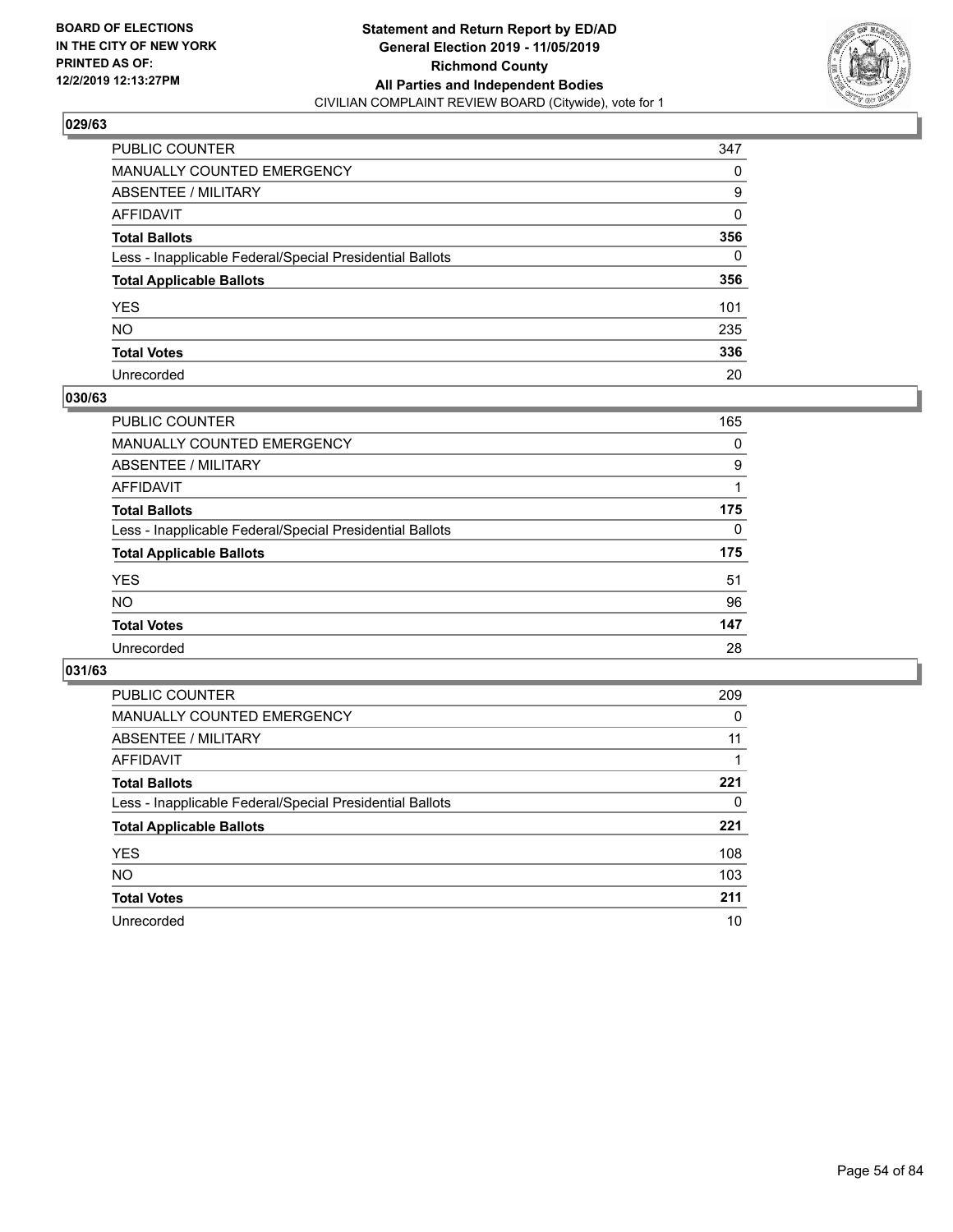

| PUBLIC COUNTER                                           | 165          |
|----------------------------------------------------------|--------------|
| MANUALLY COUNTED EMERGENCY                               | 0            |
| ABSENTEE / MILITARY                                      | 7            |
| AFFIDAVIT                                                | 2            |
| Total Ballots                                            | 174          |
| Less - Inapplicable Federal/Special Presidential Ballots | $\mathbf{0}$ |
| <b>Total Applicable Ballots</b>                          | 174          |
| YES                                                      | 54           |
| NO.                                                      | 102          |
| <b>Total Votes</b>                                       | 156          |
| Unrecorded                                               | 18           |

#### **033/63**

| <b>PUBLIC COUNTER</b>                                    | 249      |
|----------------------------------------------------------|----------|
| MANUALLY COUNTED EMERGENCY                               | 0        |
| ABSENTEE / MILITARY                                      | 9        |
| AFFIDAVIT                                                | $\Omega$ |
| <b>Total Ballots</b>                                     | 258      |
| Less - Inapplicable Federal/Special Presidential Ballots | $\Omega$ |
| <b>Total Applicable Ballots</b>                          | 258      |
| <b>YES</b>                                               | 72       |
| <b>NO</b>                                                | 166      |
| <b>Total Votes</b>                                       | 238      |
| Unrecorded                                               | 20       |

| <b>PUBLIC COUNTER</b>                                    | 195 |
|----------------------------------------------------------|-----|
| MANUALLY COUNTED EMERGENCY                               | 0   |
| ABSENTEE / MILITARY                                      | 10  |
| AFFIDAVIT                                                |     |
| <b>Total Ballots</b>                                     | 206 |
| Less - Inapplicable Federal/Special Presidential Ballots | 0   |
| <b>Total Applicable Ballots</b>                          | 206 |
| <b>YES</b>                                               | 46  |
| NO.                                                      | 137 |
| <b>Total Votes</b>                                       | 183 |
| Unrecorded                                               | 23  |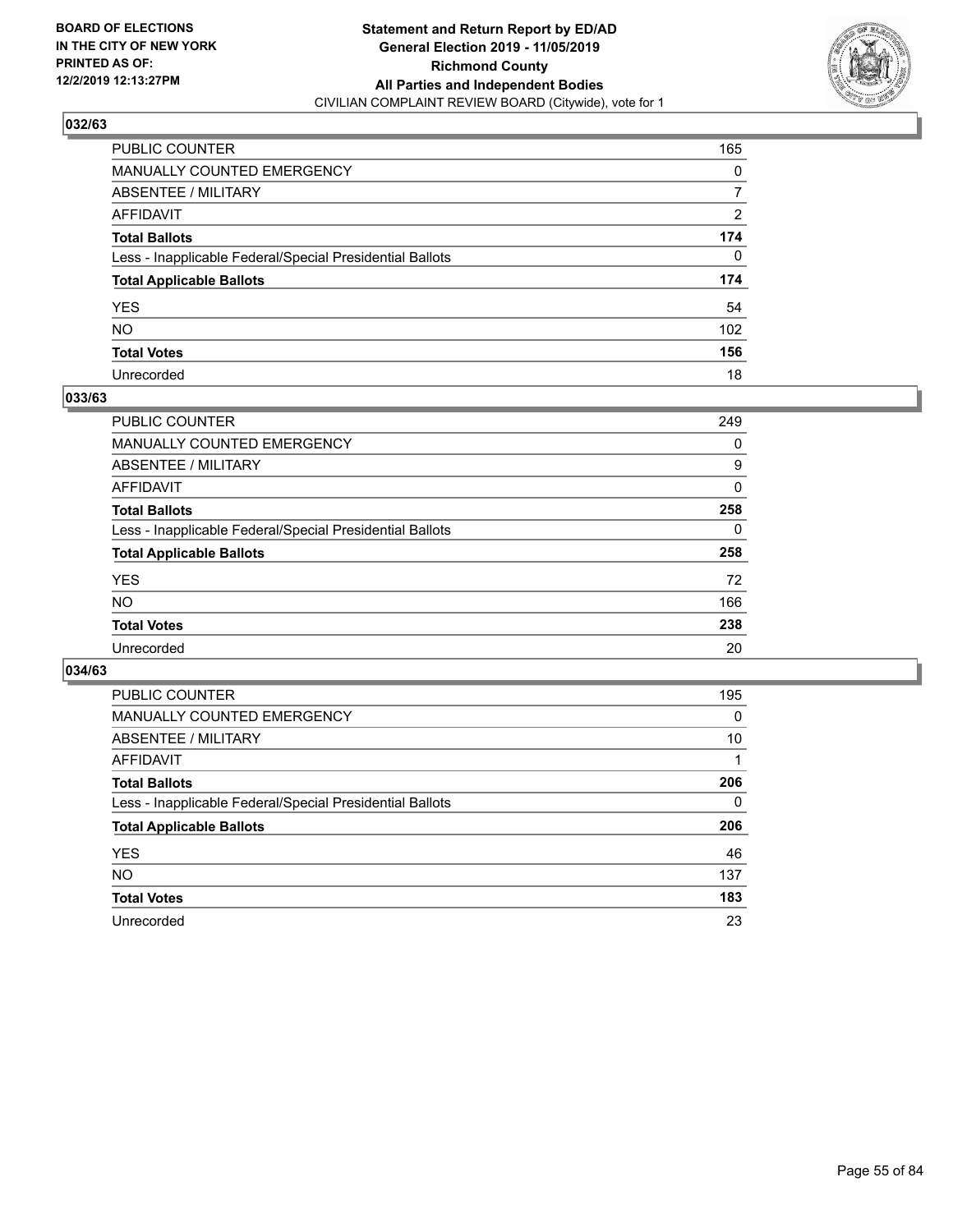

| PUBLIC COUNTER                                           | 262 |
|----------------------------------------------------------|-----|
| MANUALLY COUNTED EMERGENCY                               | 0   |
| ABSENTEE / MILITARY                                      | 15  |
| AFFIDAVIT                                                |     |
| Total Ballots                                            | 278 |
| Less - Inapplicable Federal/Special Presidential Ballots | 0   |
| <b>Total Applicable Ballots</b>                          | 278 |
| YES                                                      | 70  |
| NO.                                                      | 194 |
| <b>Total Votes</b>                                       | 264 |
| Unrecorded                                               | 14  |

#### **036/63**

| <b>PUBLIC COUNTER</b>                                    | 282 |
|----------------------------------------------------------|-----|
| <b>MANUALLY COUNTED EMERGENCY</b>                        | 0   |
| ABSENTEE / MILITARY                                      | 4   |
| AFFIDAVIT                                                |     |
| <b>Total Ballots</b>                                     | 287 |
| Less - Inapplicable Federal/Special Presidential Ballots | 0   |
| <b>Total Applicable Ballots</b>                          | 287 |
| <b>YES</b>                                               | 96  |
| <b>NO</b>                                                | 167 |
| <b>Total Votes</b>                                       | 263 |
| Unrecorded                                               | 24  |

| <b>PUBLIC COUNTER</b>                                    | 229      |
|----------------------------------------------------------|----------|
| MANUALLY COUNTED EMERGENCY                               | 0        |
| ABSENTEE / MILITARY                                      | 14       |
| AFFIDAVIT                                                | 6        |
| <b>Total Ballots</b>                                     | 249      |
| Less - Inapplicable Federal/Special Presidential Ballots | $\Omega$ |
| <b>Total Applicable Ballots</b>                          | 249      |
| <b>YES</b>                                               | 141      |
| NO.                                                      | 77       |
| <b>Total Votes</b>                                       | 218      |
| Unrecorded                                               | 31       |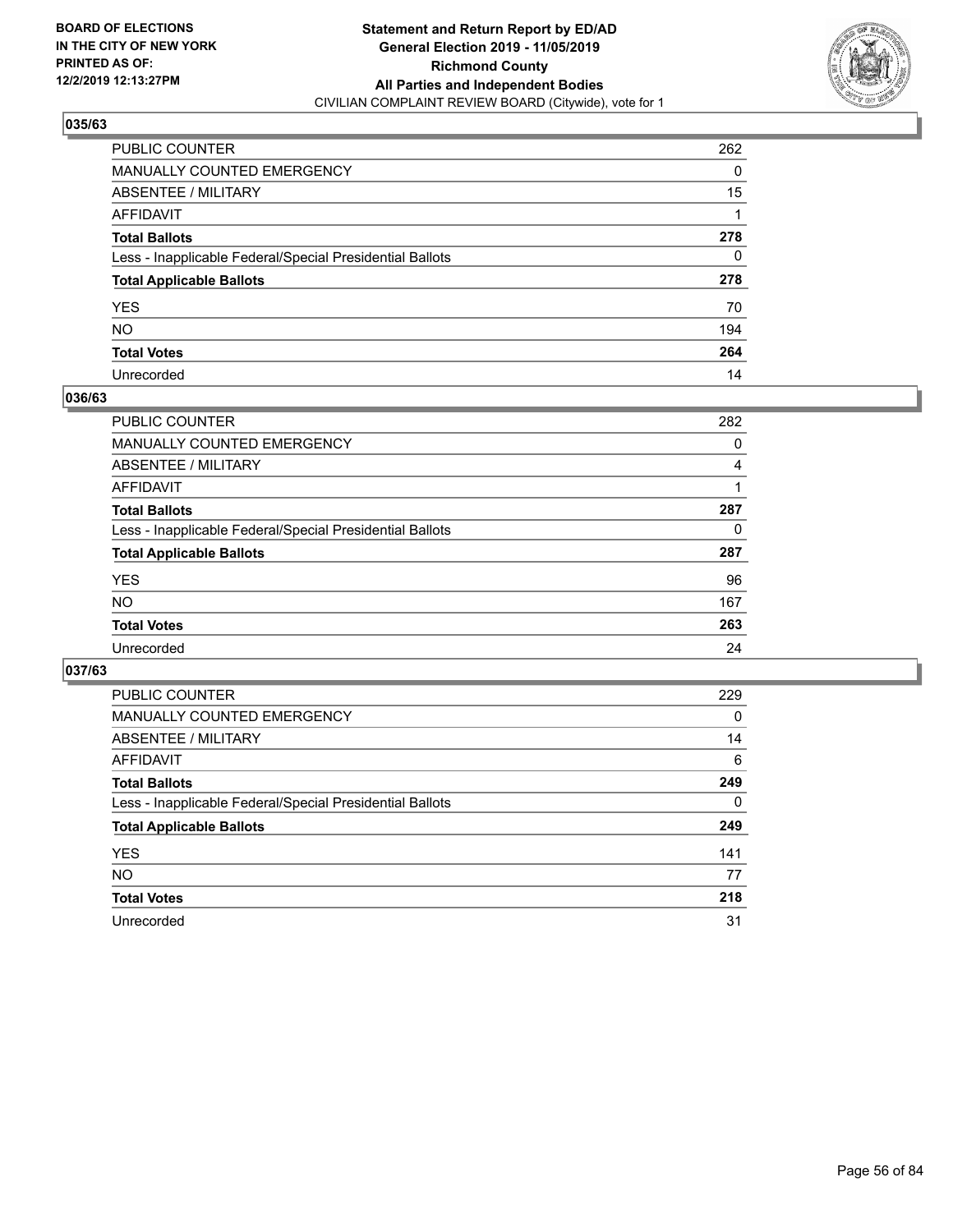

| PUBLIC COUNTER                                           | 186          |
|----------------------------------------------------------|--------------|
| MANUALLY COUNTED EMERGENCY                               | 0            |
| ABSENTEE / MILITARY                                      | 6            |
| AFFIDAVIT                                                | 3            |
| Total Ballots                                            | 195          |
| Less - Inapplicable Federal/Special Presidential Ballots | $\mathbf{0}$ |
| <b>Total Applicable Ballots</b>                          | 195          |
| YES                                                      | 112          |
| NO.                                                      | 60           |
| <b>Total Votes</b>                                       | 172          |
| Unrecorded                                               | 23           |

#### **039/63**

| <b>PUBLIC COUNTER</b>                                    | 103            |
|----------------------------------------------------------|----------------|
| MANUALLY COUNTED EMERGENCY                               | 0              |
| ABSENTEE / MILITARY                                      | $\overline{2}$ |
| AFFIDAVIT                                                | $\Omega$       |
| <b>Total Ballots</b>                                     | 105            |
| Less - Inapplicable Federal/Special Presidential Ballots | $\Omega$       |
| <b>Total Applicable Ballots</b>                          | 105            |
| <b>YES</b>                                               | 60             |
| <b>NO</b>                                                | 34             |
| <b>Total Votes</b>                                       | 94             |
| Unrecorded                                               | 11             |
|                                                          |                |

#### **040/63 COMBINED into: 037/63**

| <b>PUBLIC COUNTER</b>                                    | 79       |
|----------------------------------------------------------|----------|
| <b>MANUALLY COUNTED EMERGENCY</b>                        | $\Omega$ |
| ABSENTEE / MILITARY                                      | 6        |
| <b>AFFIDAVIT</b>                                         | $\Omega$ |
| <b>Total Ballots</b>                                     | 85       |
| Less - Inapplicable Federal/Special Presidential Ballots | $\Omega$ |
| <b>Total Applicable Ballots</b>                          | 85       |
| <b>YES</b>                                               | 69       |
| <b>NO</b>                                                | 10       |
| <b>Total Votes</b>                                       | 79       |
| Unrecorded                                               | 6        |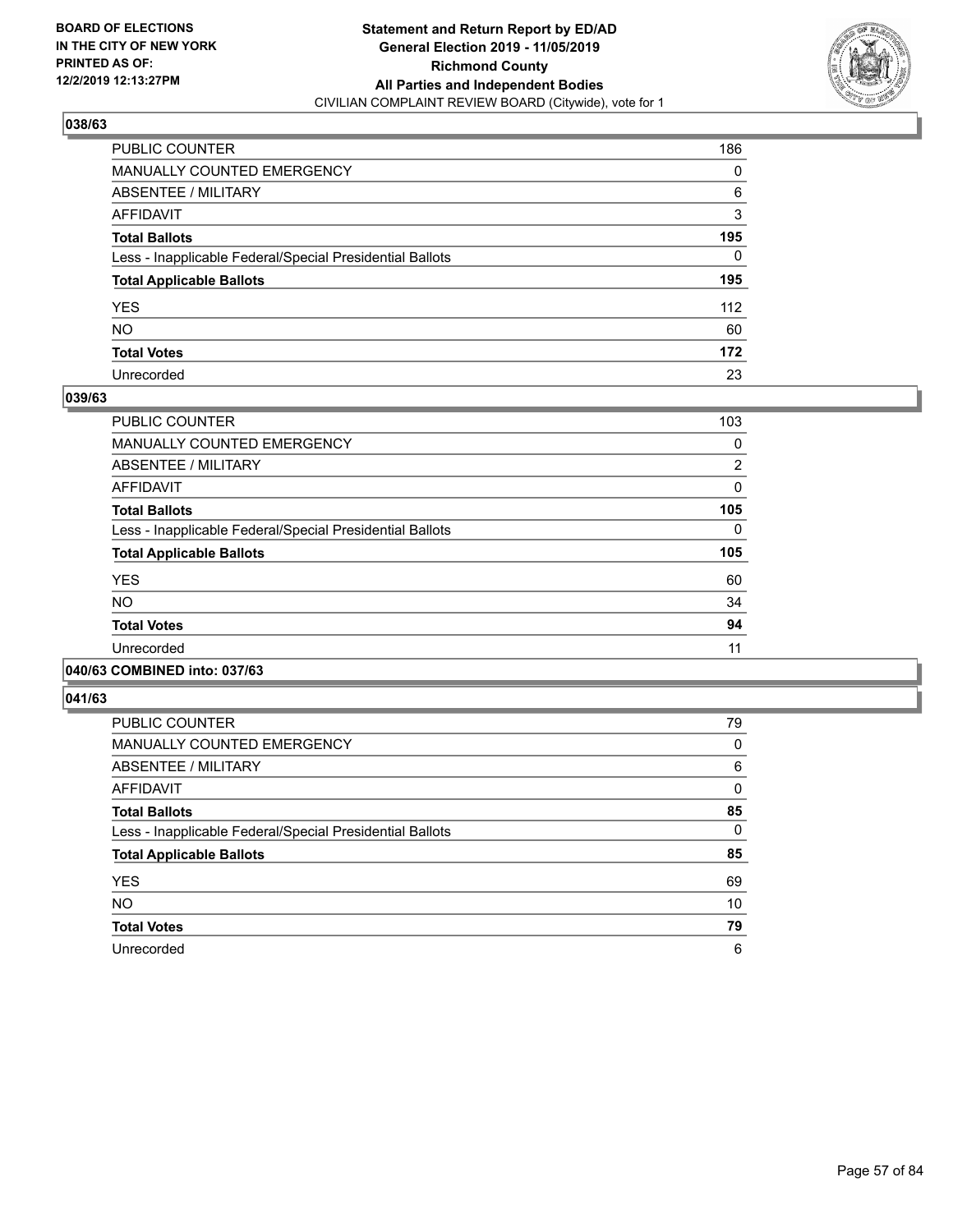

| PUBLIC COUNTER                                           | 108             |
|----------------------------------------------------------|-----------------|
| MANUALLY COUNTED EMERGENCY                               | 0               |
| ABSENTEE / MILITARY                                      | 4               |
| AFFIDAVIT                                                | 0               |
| Total Ballots                                            | 112             |
| Less - Inapplicable Federal/Special Presidential Ballots | $\mathbf{0}$    |
| <b>Total Applicable Ballots</b>                          | 112             |
| YES                                                      | 75              |
| NO.                                                      | 12 <sup>2</sup> |
| <b>Total Votes</b>                                       | 87              |
| Unrecorded                                               | 25              |

#### **043/63**

| <b>PUBLIC COUNTER</b>                                    | 163      |
|----------------------------------------------------------|----------|
| MANUALLY COUNTED EMERGENCY                               | 0        |
| ABSENTEE / MILITARY                                      | 3        |
| AFFIDAVIT                                                |          |
| <b>Total Ballots</b>                                     | 167      |
| Less - Inapplicable Federal/Special Presidential Ballots | $\Omega$ |
| <b>Total Applicable Ballots</b>                          | 167      |
| <b>YES</b>                                               | 108      |
| <b>NO</b>                                                | 29       |
| <b>Total Votes</b>                                       | 137      |
| Unrecorded                                               | 30       |

| <b>PUBLIC COUNTER</b>                                    | 172      |
|----------------------------------------------------------|----------|
| <b>MANUALLY COUNTED EMERGENCY</b>                        | 0        |
| ABSENTEE / MILITARY                                      | 8        |
| AFFIDAVIT                                                | 0        |
| <b>Total Ballots</b>                                     | 180      |
| Less - Inapplicable Federal/Special Presidential Ballots | $\Omega$ |
| <b>Total Applicable Ballots</b>                          | 180      |
| <b>YES</b>                                               | 114      |
| <b>NO</b>                                                | 29       |
| <b>Total Votes</b>                                       | 143      |
| Unrecorded                                               | 37       |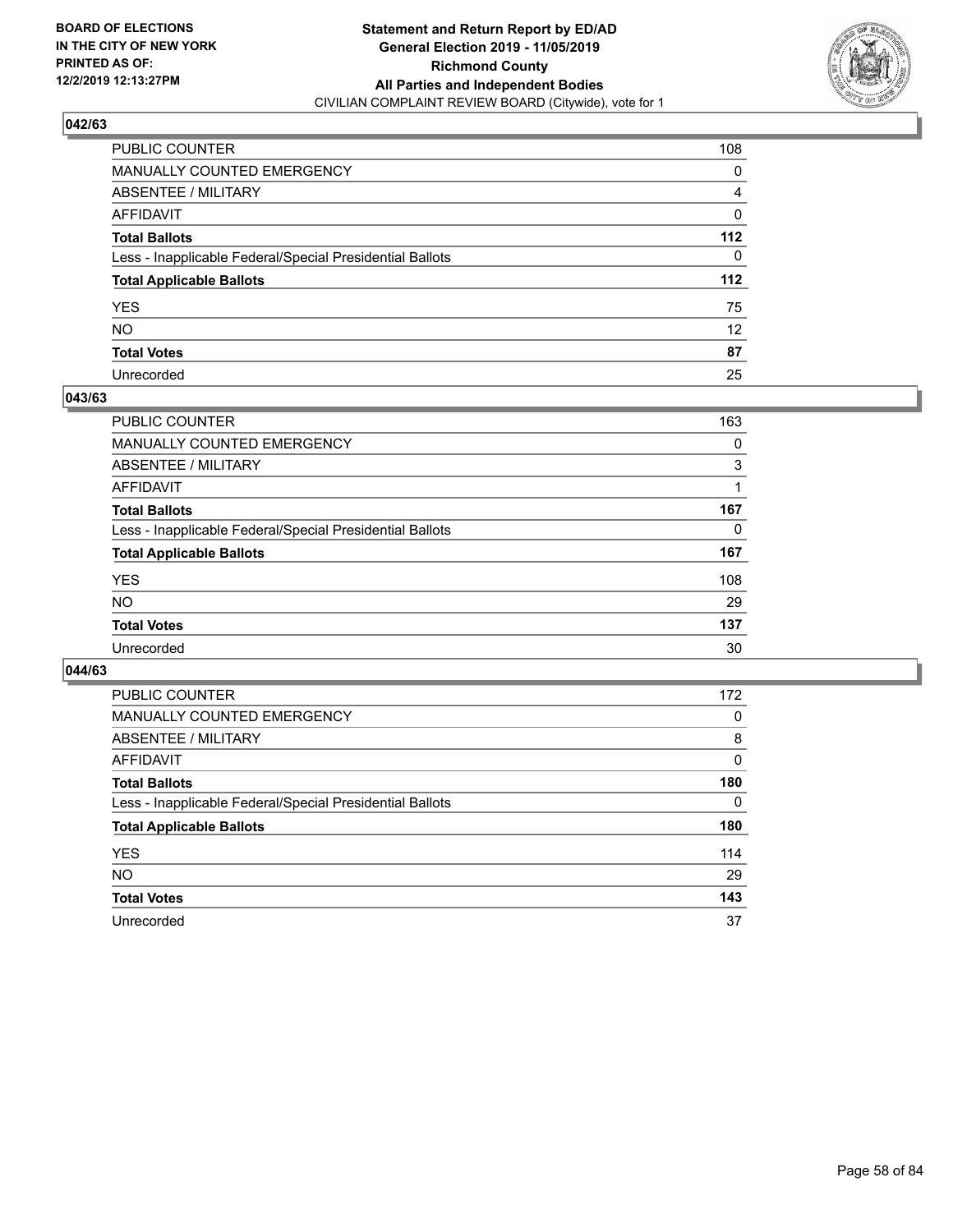

| PUBLIC COUNTER                                           | 126 |
|----------------------------------------------------------|-----|
| MANUALLY COUNTED EMERGENCY                               | 0   |
| ABSENTEE / MILITARY                                      | 11  |
| AFFIDAVIT                                                | 0   |
| Total Ballots                                            | 137 |
| Less - Inapplicable Federal/Special Presidential Ballots | 0   |
| <b>Total Applicable Ballots</b>                          | 137 |
| YES                                                      | 81  |
| NO.                                                      | 24  |
| <b>Total Votes</b>                                       | 105 |
| Unrecorded                                               | 32  |

#### **046/63**

| PUBLIC COUNTER                                           | 387      |
|----------------------------------------------------------|----------|
| <b>MANUALLY COUNTED EMERGENCY</b>                        | 0        |
| <b>ABSENTEE / MILITARY</b>                               | 15       |
| <b>AFFIDAVIT</b>                                         | 2        |
| <b>Total Ballots</b>                                     | 404      |
| Less - Inapplicable Federal/Special Presidential Ballots | $\Omega$ |
| <b>Total Applicable Ballots</b>                          | 404      |
| <b>YES</b>                                               | 116      |
| NO.                                                      | 247      |
| <b>Total Votes</b>                                       | 363      |
| Unrecorded                                               | 41       |
|                                                          |          |

#### **047/63 COMBINED into: 046/63**

| PUBLIC COUNTER                                           | 182            |
|----------------------------------------------------------|----------------|
| <b>MANUALLY COUNTED EMERGENCY</b>                        | 0              |
| <b>ABSENTEE / MILITARY</b>                               | 9              |
| <b>AFFIDAVIT</b>                                         | $\overline{2}$ |
| <b>Total Ballots</b>                                     | 193            |
| Less - Inapplicable Federal/Special Presidential Ballots | 0              |
| <b>Total Applicable Ballots</b>                          | 193            |
| <b>YES</b>                                               | 41             |
| <b>NO</b>                                                | 130            |
| <b>Total Votes</b>                                       | 171            |
| Unrecorded                                               | 22             |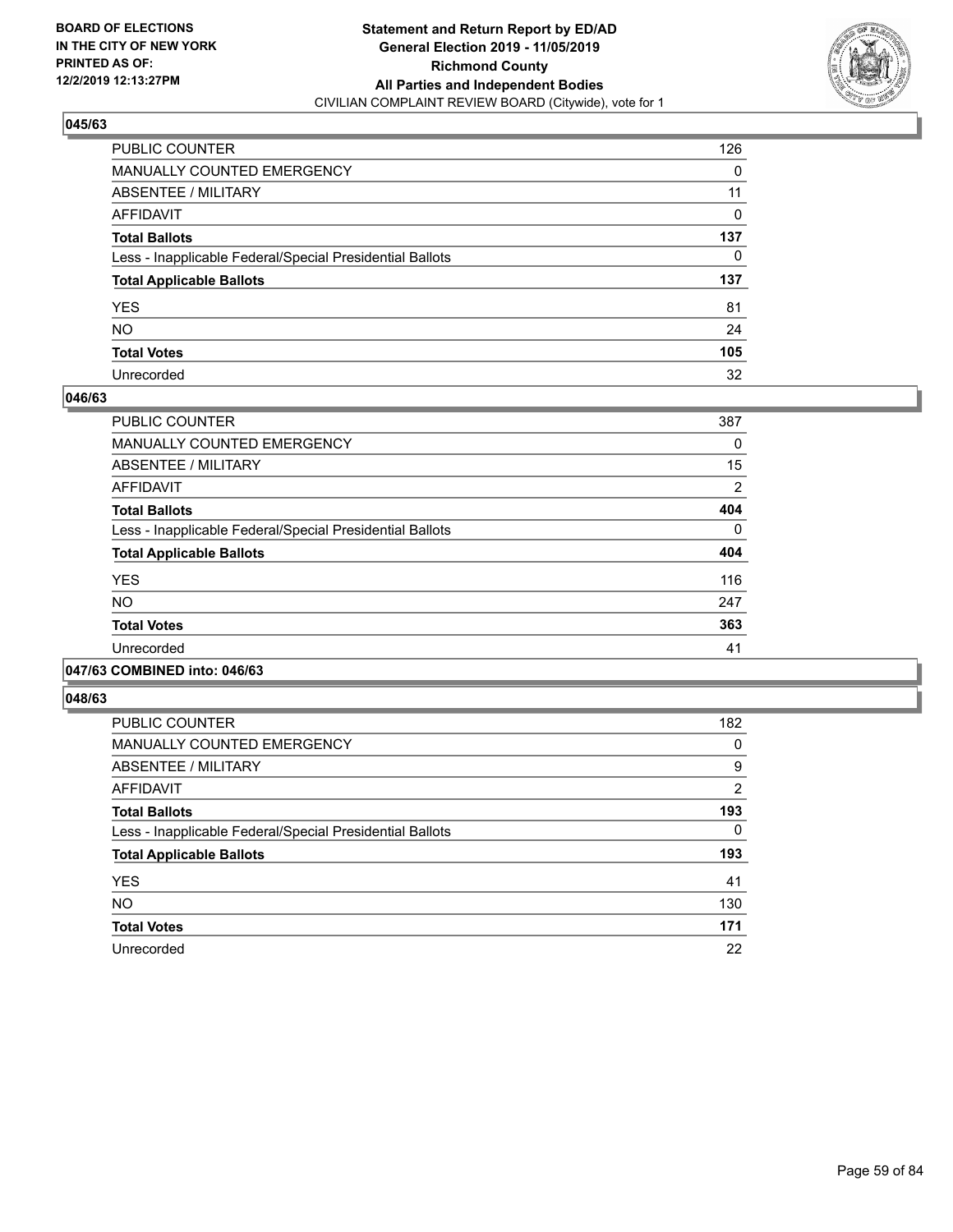

| PUBLIC COUNTER                                           | 385      |
|----------------------------------------------------------|----------|
| MANUALLY COUNTED EMERGENCY                               | 0        |
| ABSENTEE / MILITARY                                      | 24       |
| AFFIDAVIT                                                | 3        |
| Total Ballots                                            | 412      |
| Less - Inapplicable Federal/Special Presidential Ballots | $\Omega$ |
| <b>Total Applicable Ballots</b>                          | 412      |
| YES                                                      | 110      |
| NO.                                                      | 271      |
| <b>Total Votes</b>                                       | 381      |
| Unrecorded                                               | 31       |

#### **050/63**

| <b>PUBLIC COUNTER</b>                                    | 187      |
|----------------------------------------------------------|----------|
| <b>MANUALLY COUNTED EMERGENCY</b>                        | 0        |
| ABSENTEE / MILITARY                                      | 7        |
| <b>AFFIDAVIT</b>                                         |          |
| <b>Total Ballots</b>                                     | 195      |
| Less - Inapplicable Federal/Special Presidential Ballots | $\Omega$ |
| <b>Total Applicable Ballots</b>                          | 195      |
| <b>YES</b>                                               | 59       |
| <b>NO</b>                                                | 106      |
| <b>Total Votes</b>                                       | 165      |
| Unrecorded                                               | 30       |
|                                                          |          |

### **051/63 COMBINED into: 049/63**

| <b>PUBLIC COUNTER</b>                                    | 244 |
|----------------------------------------------------------|-----|
| <b>MANUALLY COUNTED EMERGENCY</b>                        | 0   |
| ABSENTEE / MILITARY                                      | 3   |
| <b>AFFIDAVIT</b>                                         | 0   |
| <b>Total Ballots</b>                                     | 247 |
| Less - Inapplicable Federal/Special Presidential Ballots | 0   |
| <b>Total Applicable Ballots</b>                          | 247 |
| <b>YES</b>                                               | 93  |
| <b>NO</b>                                                | 134 |
| <b>Total Votes</b>                                       | 227 |
| Unrecorded                                               | 20  |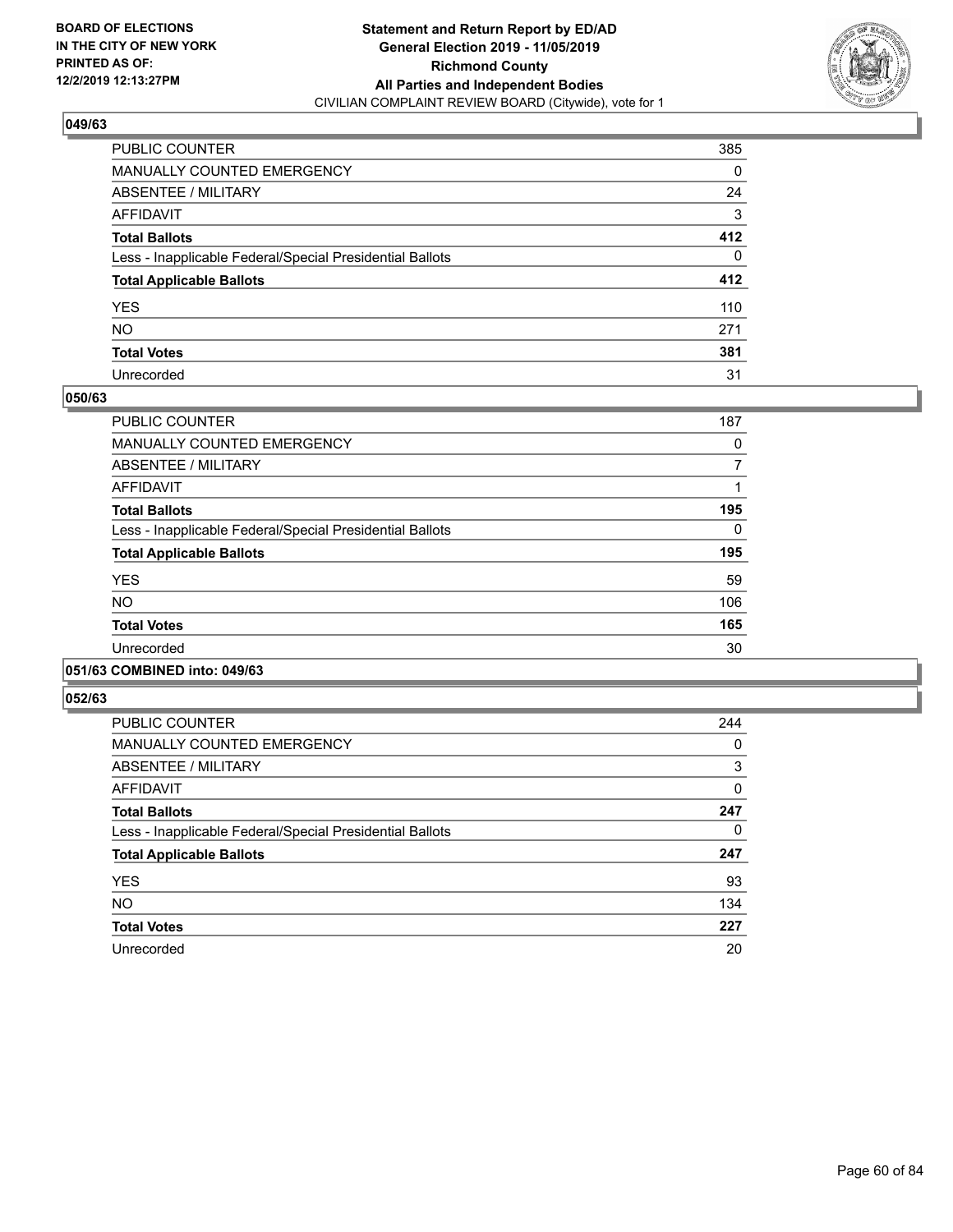

| PUBLIC COUNTER                                           | 210          |
|----------------------------------------------------------|--------------|
| MANUALLY COUNTED EMERGENCY                               | $\mathbf{0}$ |
| ABSENTEE / MILITARY                                      | 17           |
| AFFIDAVIT                                                |              |
| Total Ballots                                            | 228          |
| Less - Inapplicable Federal/Special Presidential Ballots | 0            |
| <b>Total Applicable Ballots</b>                          | 228          |
| YES                                                      | 82           |
| NO.                                                      | 104          |
| <b>Total Votes</b>                                       | 186          |
| Unrecorded                                               | 42           |

#### **054/63**

| <b>PUBLIC COUNTER</b>                                    | 196            |
|----------------------------------------------------------|----------------|
| MANUALLY COUNTED EMERGENCY                               | $\Omega$       |
| ABSENTEE / MILITARY                                      | 29             |
| AFFIDAVIT                                                | $\overline{2}$ |
| <b>Total Ballots</b>                                     | 227            |
| Less - Inapplicable Federal/Special Presidential Ballots | 0              |
| <b>Total Applicable Ballots</b>                          | 227            |
| <b>YES</b>                                               | 83             |
| <b>NO</b>                                                | 109            |
| <b>Total Votes</b>                                       | 192            |
| Unrecorded                                               | 35             |

| <b>PUBLIC COUNTER</b>                                    | 161 |
|----------------------------------------------------------|-----|
| <b>MANUALLY COUNTED EMERGENCY</b>                        | 0   |
| ABSENTEE / MILITARY                                      | 8   |
| AFFIDAVIT                                                | 0   |
| <b>Total Ballots</b>                                     | 169 |
| Less - Inapplicable Federal/Special Presidential Ballots | 0   |
| <b>Total Applicable Ballots</b>                          | 169 |
| <b>YES</b>                                               | 59  |
| NO.                                                      | 93  |
| <b>Total Votes</b>                                       | 152 |
| Unrecorded                                               | 17  |
| 056/63 COMBINED into: 057/63                             |     |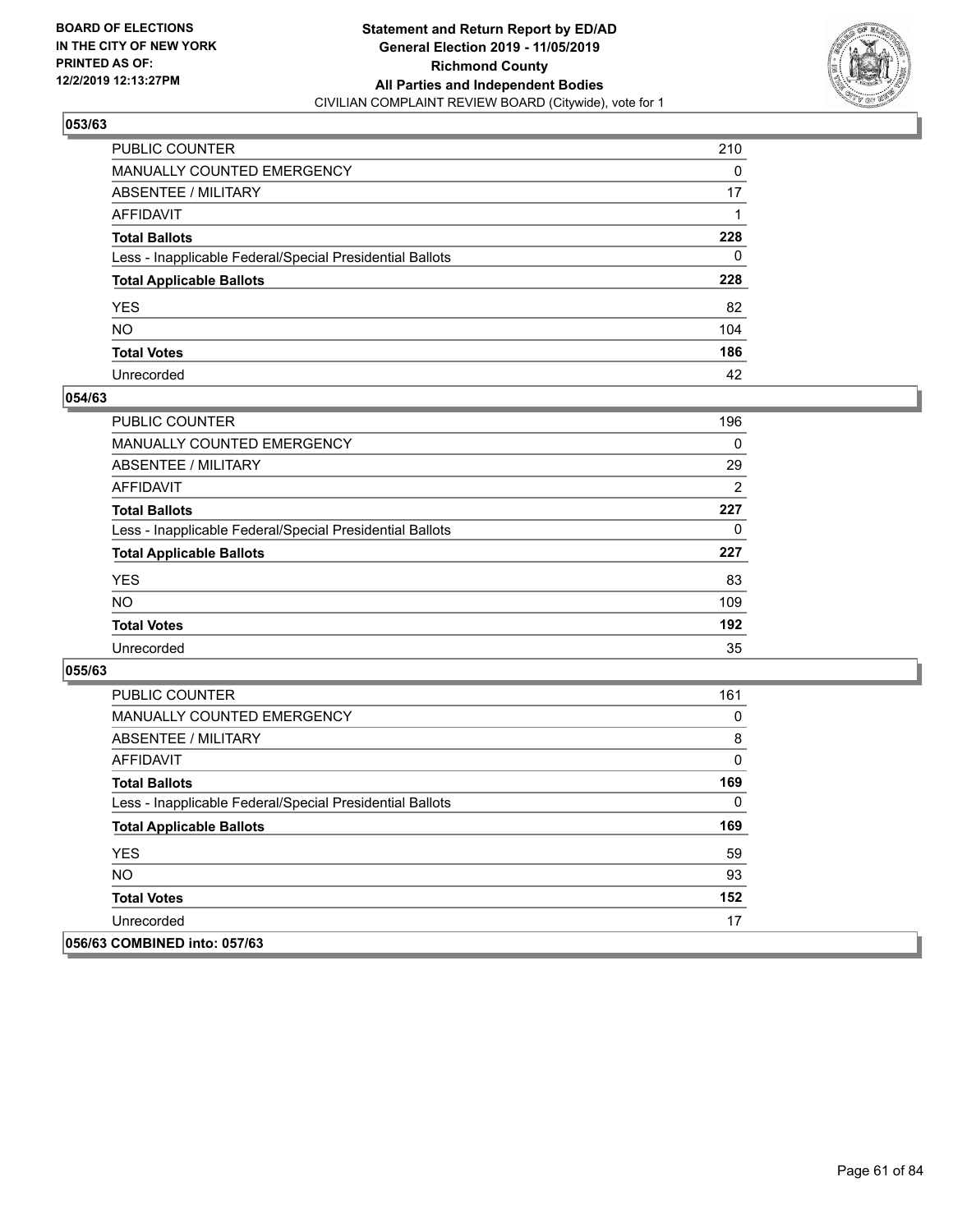

| PUBLIC COUNTER                                           | 379          |
|----------------------------------------------------------|--------------|
| MANUALLY COUNTED EMERGENCY                               | 0            |
| ABSENTEE / MILITARY                                      | 6            |
| AFFIDAVIT                                                | 2            |
| Total Ballots                                            | 387          |
| Less - Inapplicable Federal/Special Presidential Ballots | $\mathbf{0}$ |
| <b>Total Applicable Ballots</b>                          | 387          |
| YES                                                      | 114          |
| NO.                                                      | 233          |
| <b>Total Votes</b>                                       | 347          |
| Unrecorded                                               | 40           |

#### **058/63**

| <b>PUBLIC COUNTER</b>                                    | 181      |
|----------------------------------------------------------|----------|
| <b>MANUALLY COUNTED EMERGENCY</b>                        | $\Omega$ |
| ABSENTEE / MILITARY                                      | 5        |
| AFFIDAVIT                                                | 0        |
| <b>Total Ballots</b>                                     | 186      |
| Less - Inapplicable Federal/Special Presidential Ballots | $\Omega$ |
| <b>Total Applicable Ballots</b>                          | 186      |
| <b>YES</b>                                               | 50       |
| <b>NO</b>                                                | 124      |
| <b>Total Votes</b>                                       | 174      |
| Unrecorded                                               | 12       |

| <b>PUBLIC COUNTER</b>                                    | 368 |
|----------------------------------------------------------|-----|
| <b>MANUALLY COUNTED EMERGENCY</b>                        | 0   |
| ABSENTEE / MILITARY                                      | 8   |
| AFFIDAVIT                                                |     |
| <b>Total Ballots</b>                                     | 377 |
| Less - Inapplicable Federal/Special Presidential Ballots | 0   |
| <b>Total Applicable Ballots</b>                          | 377 |
| <b>YES</b>                                               | 122 |
| <b>NO</b>                                                | 229 |
| <b>Total Votes</b>                                       | 351 |
| Unrecorded                                               | 26  |
| 060/63 COMBINED into: 082/63                             |     |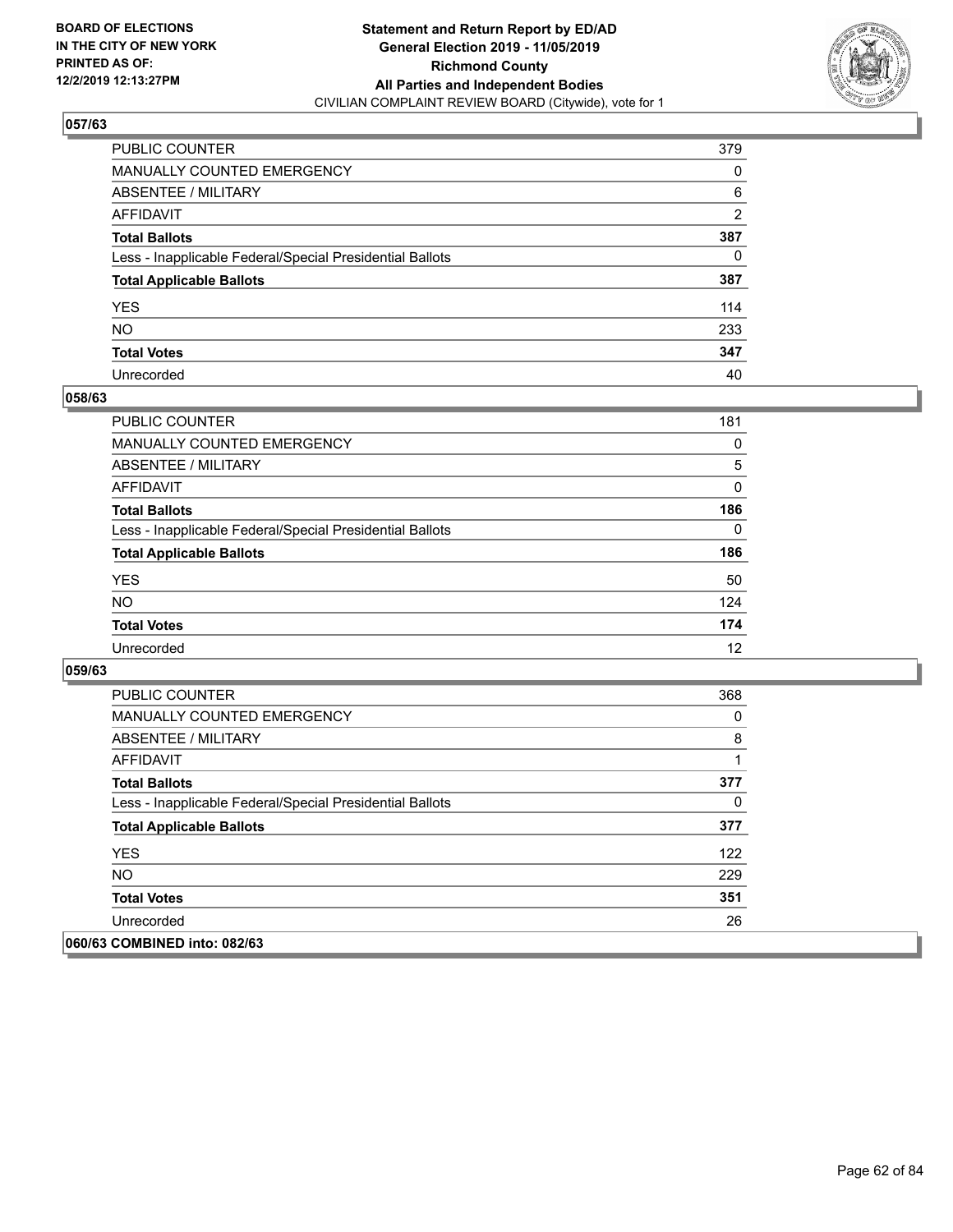

| PUBLIC COUNTER                                           | 234 |
|----------------------------------------------------------|-----|
| MANUALLY COUNTED EMERGENCY                               | 0   |
| ABSENTEE / MILITARY                                      | 18  |
| AFFIDAVIT                                                | 0   |
| Total Ballots                                            | 252 |
| Less - Inapplicable Federal/Special Presidential Ballots | 0   |
| <b>Total Applicable Ballots</b>                          | 252 |
| YES                                                      | 104 |
| NO.                                                      | 140 |
| <b>Total Votes</b>                                       | 244 |
| Unrecorded                                               | 8   |

#### **062/63**

| <b>PUBLIC COUNTER</b>                                    | 338      |
|----------------------------------------------------------|----------|
| <b>MANUALLY COUNTED EMERGENCY</b>                        | 0        |
| ABSENTEE / MILITARY                                      | 16       |
| AFFIDAVIT                                                | 0        |
| <b>Total Ballots</b>                                     | 354      |
| Less - Inapplicable Federal/Special Presidential Ballots | $\Omega$ |
| <b>Total Applicable Ballots</b>                          | 354      |
| <b>YES</b>                                               | 107      |
| <b>NO</b>                                                | 217      |
| <b>Total Votes</b>                                       | 324      |
| Unrecorded                                               | 30       |

| <b>PUBLIC COUNTER</b>                                    | 296      |
|----------------------------------------------------------|----------|
| MANUALLY COUNTED EMERGENCY                               | $\Omega$ |
| ABSENTEE / MILITARY                                      | 10       |
| AFFIDAVIT                                                | $\Omega$ |
| <b>Total Ballots</b>                                     | 306      |
| Less - Inapplicable Federal/Special Presidential Ballots | $\Omega$ |
| <b>Total Applicable Ballots</b>                          | 306      |
| <b>YES</b>                                               | 80       |
| NO.                                                      | 211      |
| <b>Total Votes</b>                                       | 291      |
| Unrecorded                                               | 15       |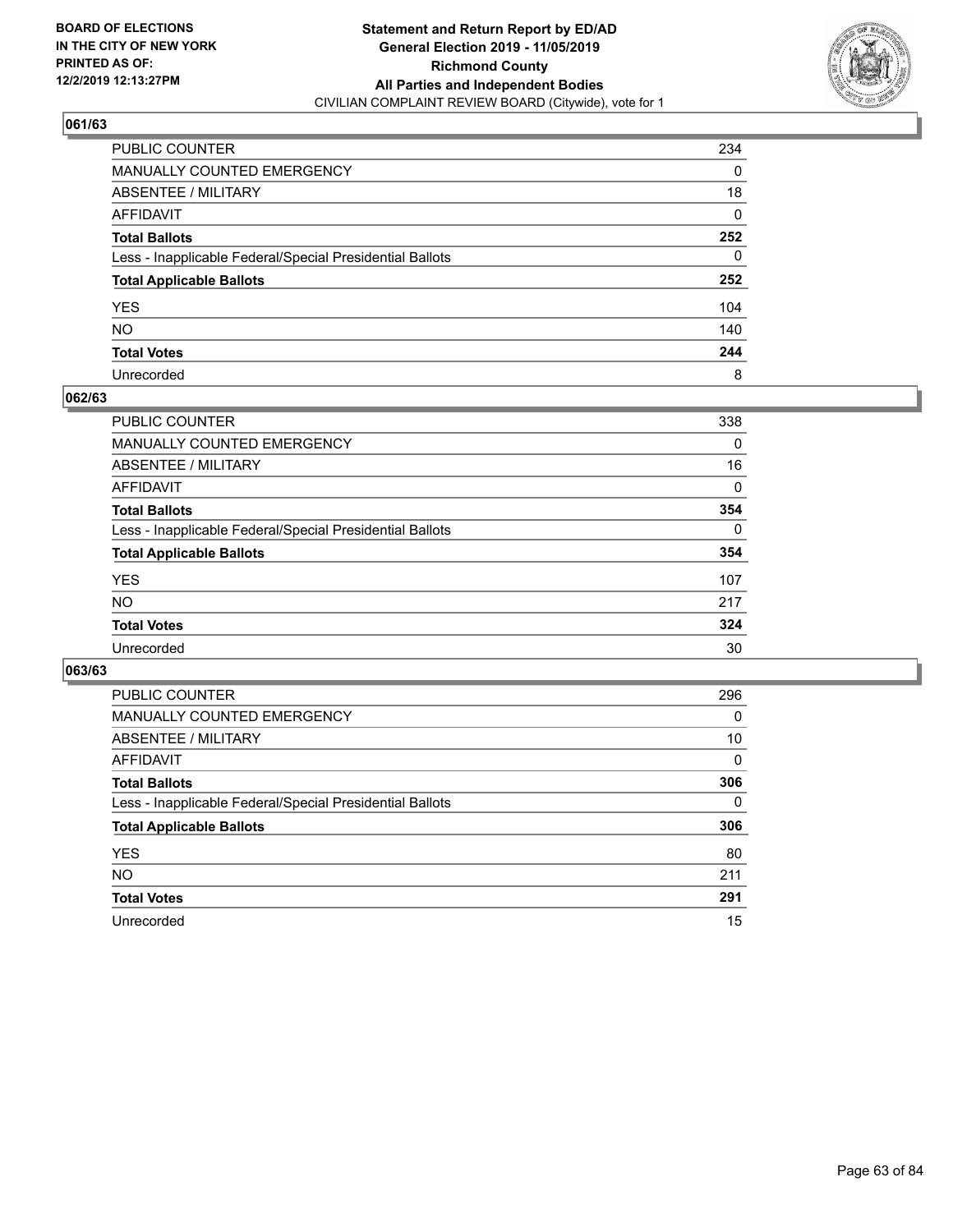

| PUBLIC COUNTER                                           | 531 |
|----------------------------------------------------------|-----|
| MANUALLY COUNTED EMERGENCY                               | 0   |
| ABSENTEE / MILITARY                                      | 13  |
| AFFIDAVIT                                                | 3   |
| Total Ballots                                            | 547 |
| Less - Inapplicable Federal/Special Presidential Ballots | 0   |
| <b>Total Applicable Ballots</b>                          | 547 |
| YES                                                      | 131 |
| NO.                                                      | 395 |
| <b>Total Votes</b>                                       | 526 |
| Unrecorded                                               | 21  |

#### **065/63**

| PUBLIC COUNTER                                           | 247 |
|----------------------------------------------------------|-----|
| <b>MANUALLY COUNTED EMERGENCY</b>                        | 0   |
| ABSENTEE / MILITARY                                      | 2   |
| <b>AFFIDAVIT</b>                                         | 0   |
| <b>Total Ballots</b>                                     | 249 |
| Less - Inapplicable Federal/Special Presidential Ballots | 0   |
| <b>Total Applicable Ballots</b>                          | 249 |
| <b>YES</b>                                               | 80  |
| <b>NO</b>                                                | 155 |
| <b>Total Votes</b>                                       | 235 |
| Unrecorded                                               | 14  |

#### **066/63 COMBINED into: 064/63**

**067/63** 

| PUBLIC COUNTER                                           | 284 |
|----------------------------------------------------------|-----|
| <b>MANUALLY COUNTED EMERGENCY</b>                        | 0   |
| ABSENTEE / MILITARY                                      | 7   |
| AFFIDAVIT                                                | 0   |
| <b>Total Ballots</b>                                     | 291 |
| Less - Inapplicable Federal/Special Presidential Ballots | 0   |
| <b>Total Applicable Ballots</b>                          | 291 |
| <b>YES</b>                                               | 75  |
| <b>NO</b>                                                | 197 |
| <b>Total Votes</b>                                       | 272 |
| Unrecorded                                               | 19  |
| 068/63 COMBINED into: 053/63                             |     |

**069/63 COMBINED into: 083/63**

**070/63 COMBINED into: 052/63**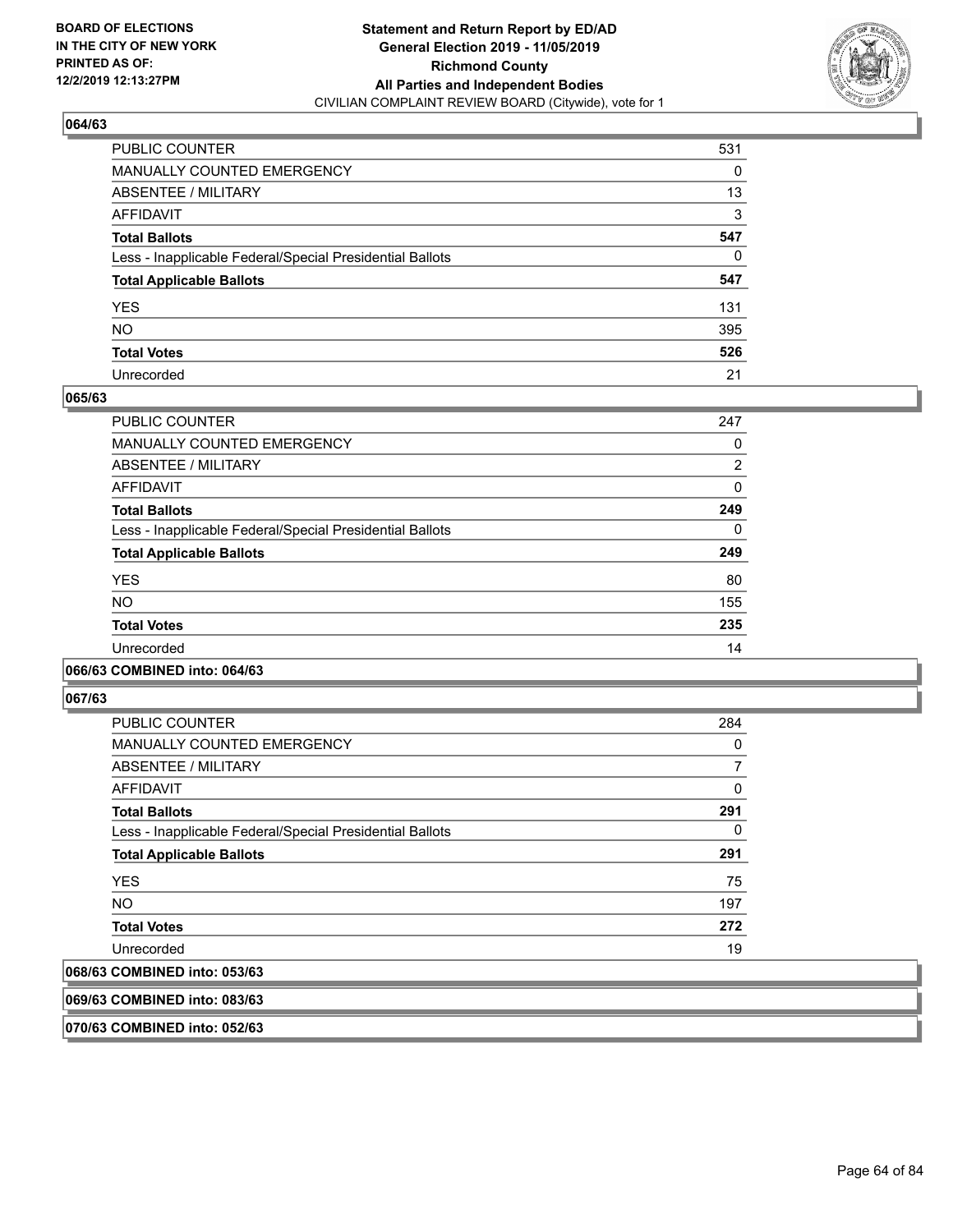

| PUBLIC COUNTER                                           | 119          |
|----------------------------------------------------------|--------------|
| MANUALLY COUNTED EMERGENCY                               | 0            |
| ABSENTEE / MILITARY                                      | 2            |
| AFFIDAVIT                                                |              |
| Total Ballots                                            | 122          |
| Less - Inapplicable Federal/Special Presidential Ballots | $\mathbf{0}$ |
| <b>Total Applicable Ballots</b>                          | 122          |
| YES                                                      | 76           |
| NO.                                                      | 15           |
| <b>Total Votes</b>                                       | 91           |
| Unrecorded                                               | 31           |

### **072/63**

| <b>PUBLIC COUNTER</b>                                    | 233      |
|----------------------------------------------------------|----------|
| MANUALLY COUNTED EMERGENCY                               | $\Omega$ |
| ABSENTEE / MILITARY                                      | 4        |
| AFFIDAVIT                                                |          |
| <b>Total Ballots</b>                                     | 238      |
| Less - Inapplicable Federal/Special Presidential Ballots | 0        |
| <b>Total Applicable Ballots</b>                          | 238      |
| <b>YES</b>                                               | 73       |
| <b>NO</b>                                                | 148      |
| <b>Total Votes</b>                                       | 221      |
| Unrecorded                                               | 17       |

| <b>PUBLIC COUNTER</b>                                    | 181 |
|----------------------------------------------------------|-----|
| <b>MANUALLY COUNTED EMERGENCY</b>                        | 0   |
| ABSENTEE / MILITARY                                      | 6   |
| AFFIDAVIT                                                | 0   |
| <b>Total Ballots</b>                                     | 187 |
| Less - Inapplicable Federal/Special Presidential Ballots | 0   |
| <b>Total Applicable Ballots</b>                          | 187 |
| <b>YES</b>                                               | 60  |
| <b>NO</b>                                                | 111 |
| <b>Total Votes</b>                                       | 171 |
| Unrecorded                                               | 16  |
| 074/63 COMBINED into: 062/63                             |     |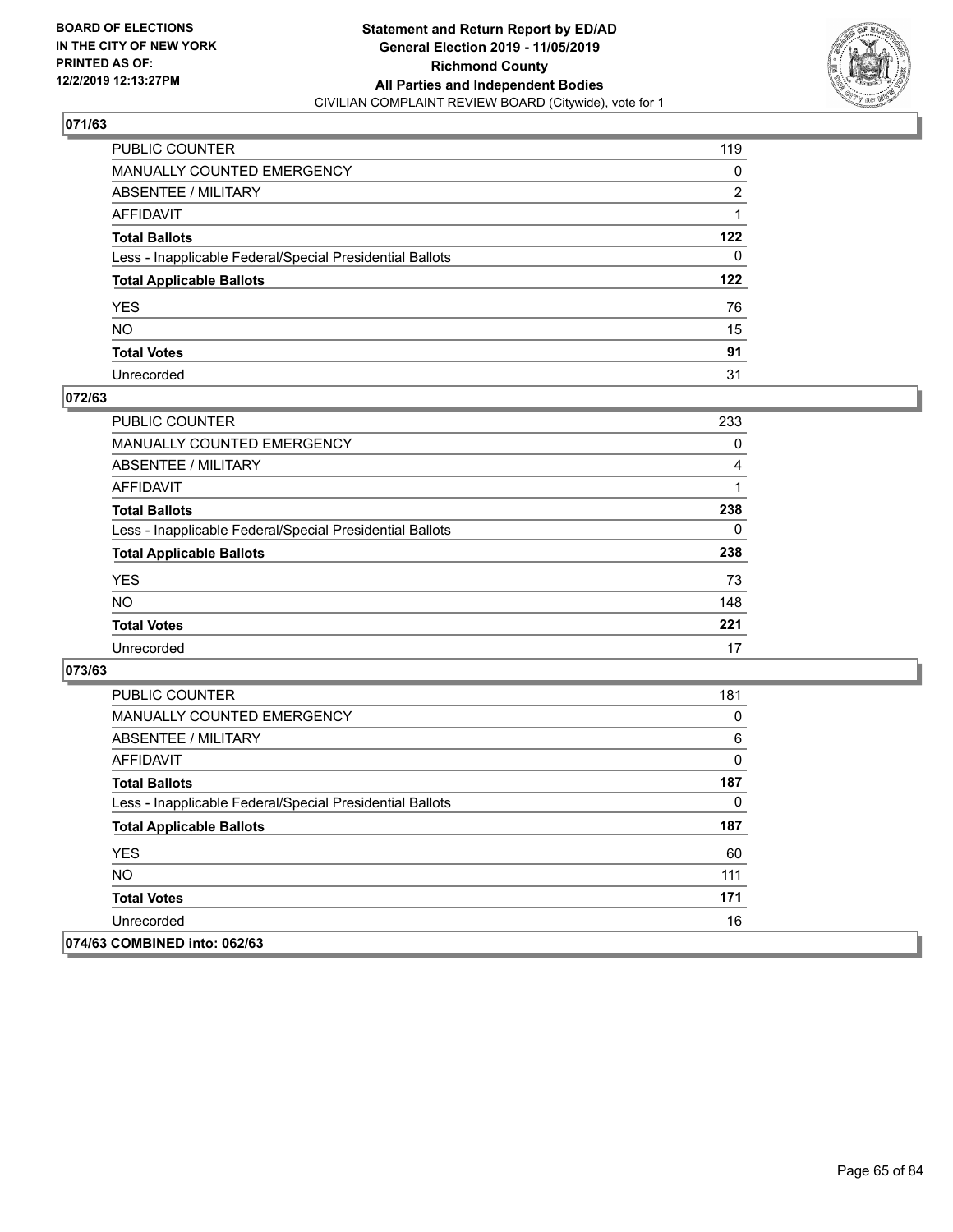

| PUBLIC COUNTER                                           | 79           |
|----------------------------------------------------------|--------------|
| MANUALLY COUNTED EMERGENCY                               | 0            |
| ABSENTEE / MILITARY                                      | 5            |
| AFFIDAVIT                                                | 0            |
| Total Ballots                                            | 84           |
| Less - Inapplicable Federal/Special Presidential Ballots | $\mathbf{0}$ |
| <b>Total Applicable Ballots</b>                          | 84           |
| YES                                                      | 33           |
| NO.                                                      | 23           |
| <b>Total Votes</b>                                       | 56           |
| Unrecorded                                               | 28           |

#### **076/63**

| <b>PUBLIC COUNTER</b>                                    | 189      |
|----------------------------------------------------------|----------|
| <b>MANUALLY COUNTED EMERGENCY</b>                        | 0        |
| ABSENTEE / MILITARY                                      | 4        |
| AFFIDAVIT                                                | 0        |
| <b>Total Ballots</b>                                     | 193      |
| Less - Inapplicable Federal/Special Presidential Ballots | $\Omega$ |
| <b>Total Applicable Ballots</b>                          | 193      |
| <b>YES</b>                                               | 65       |
| <b>NO</b>                                                | 107      |
| <b>Total Votes</b>                                       | 172      |
| Unrecorded                                               | 21       |

#### **077/63**

**079/63 COMBINED into: 029/63**

| <b>PUBLIC COUNTER</b>                                    | 142 |
|----------------------------------------------------------|-----|
| <b>MANUALLY COUNTED EMERGENCY</b>                        | 0   |
| ABSENTEE / MILITARY                                      | 6   |
| <b>AFFIDAVIT</b>                                         | 0   |
| <b>Total Ballots</b>                                     | 148 |
| Less - Inapplicable Federal/Special Presidential Ballots | 0   |
| <b>Total Applicable Ballots</b>                          | 148 |
| <b>YES</b>                                               | 65  |
| NO.                                                      | 59  |
| <b>Total Votes</b>                                       | 124 |
| Unrecorded                                               | 24  |
| 078/63 COMBINED into: 027/63                             |     |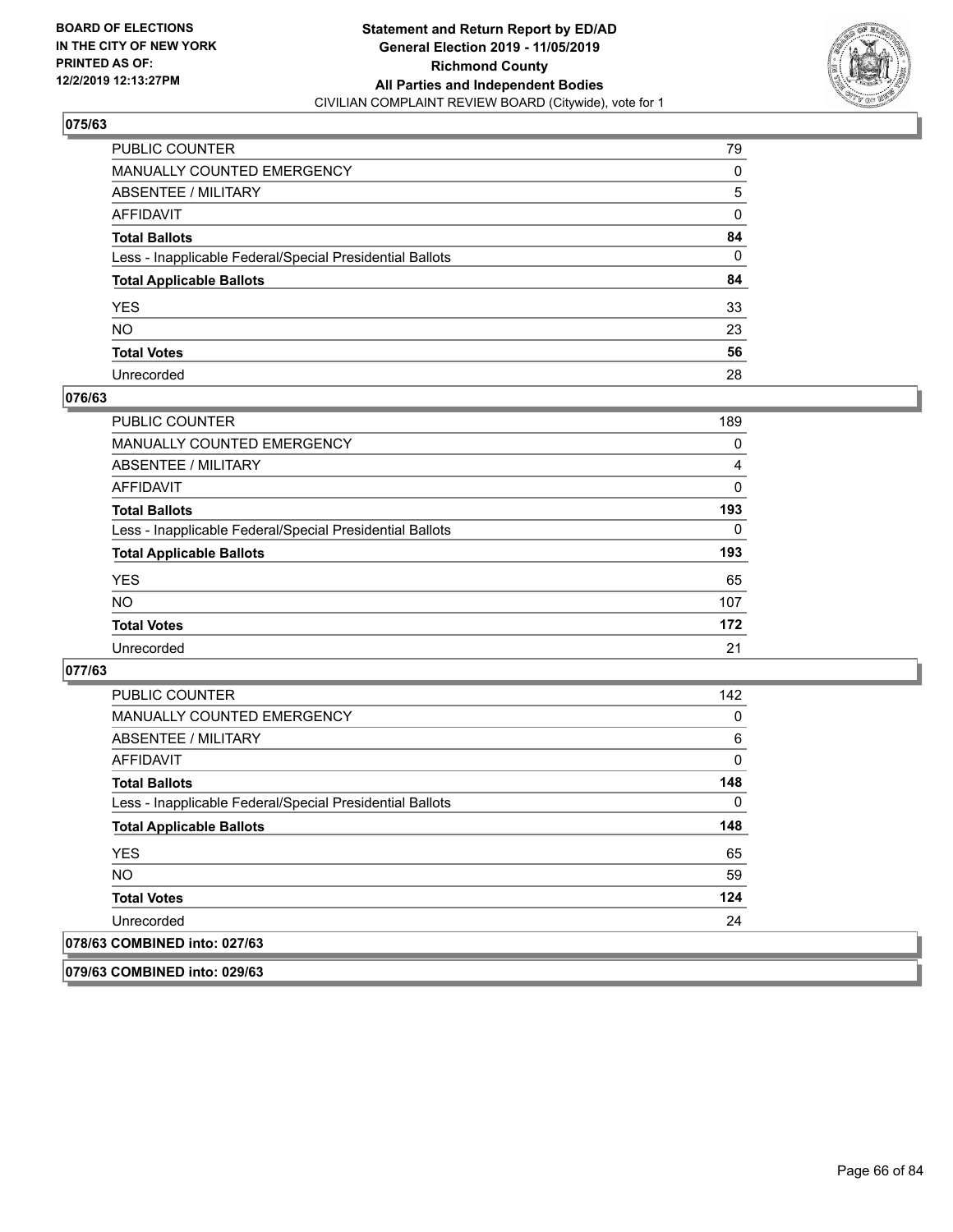

| <b>PUBLIC COUNTER</b>                                    | 151 |
|----------------------------------------------------------|-----|
| MANUALLY COUNTED EMERGENCY                               | 0   |
| ABSENTEE / MILITARY                                      | 4   |
| AFFIDAVIT                                                | 0   |
| <b>Total Ballots</b>                                     | 155 |
| Less - Inapplicable Federal/Special Presidential Ballots | 0   |
| <b>Total Applicable Ballots</b>                          | 155 |
| <b>YES</b>                                               | 80  |
| <b>NO</b>                                                | 52  |
| <b>Total Votes</b>                                       | 132 |
| Unrecorded                                               | 23  |

### **081/63 COMBINED into: 059/63**

#### **082/63**

| PUBLIC COUNTER                                           | 259      |
|----------------------------------------------------------|----------|
| <b>MANUALLY COUNTED EMERGENCY</b>                        | $\Omega$ |
| ABSENTEE / MILITARY                                      | 8        |
| AFFIDAVIT                                                |          |
| <b>Total Ballots</b>                                     | 268      |
| Less - Inapplicable Federal/Special Presidential Ballots | 0        |
| <b>Total Applicable Ballots</b>                          | 268      |
| <b>YES</b>                                               | 87       |
| <b>NO</b>                                                | 158      |
| <b>Total Votes</b>                                       | 245      |
| Unrecorded                                               | 23       |
|                                                          |          |

| <b>PUBLIC COUNTER</b>                                    | 269      |
|----------------------------------------------------------|----------|
| MANUALLY COUNTED EMERGENCY                               | 0        |
| ABSENTEE / MILITARY                                      | 35       |
| AFFIDAVIT                                                | 5        |
| <b>Total Ballots</b>                                     | 309      |
| Less - Inapplicable Federal/Special Presidential Ballots | $\Omega$ |
| <b>Total Applicable Ballots</b>                          | 309      |
| <b>YES</b>                                               | 118      |
| <b>NO</b>                                                | 141      |
| <b>Total Votes</b>                                       | 259      |
| Unrecorded                                               | 50       |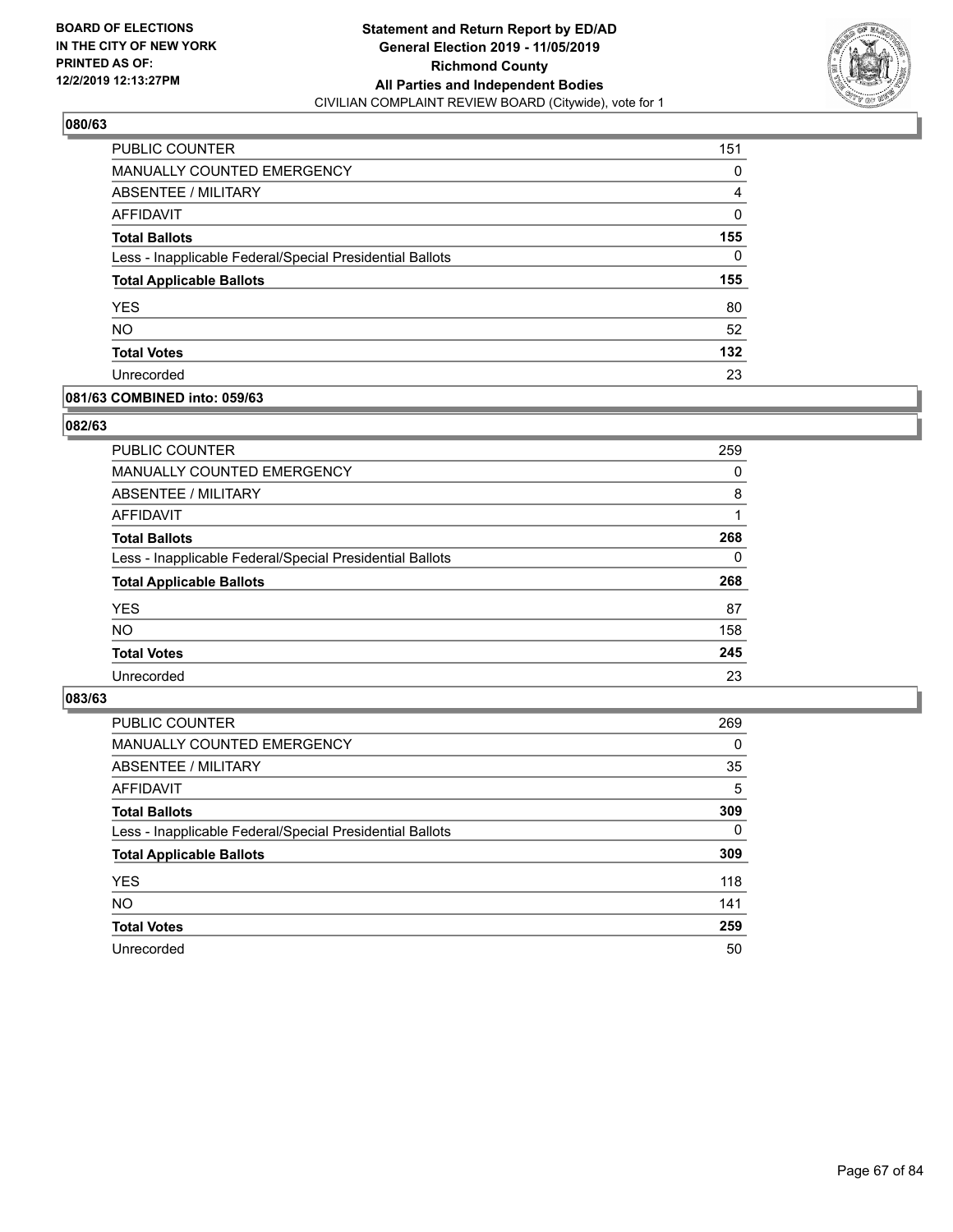

| PUBLIC COUNTER                                           | 168 |  |
|----------------------------------------------------------|-----|--|
| MANUALLY COUNTED EMERGENCY                               | 0   |  |
| <b>ABSENTEE / MILITARY</b>                               | 9   |  |
| <b>AFFIDAVIT</b>                                         | 0   |  |
| <b>Total Ballots</b>                                     | 177 |  |
| Less - Inapplicable Federal/Special Presidential Ballots | 0   |  |
| <b>Total Applicable Ballots</b>                          | 177 |  |
| <b>YES</b>                                               | 65  |  |
| <b>NO</b>                                                | 89  |  |
| <b>Total Votes</b>                                       | 154 |  |
| Unrecorded                                               | 23  |  |
| 085/63 COMBINED into: 007/63                             |     |  |
| 086/63 COMBINED into: 009/63                             |     |  |
| 087/63 COMBINED into: 084/63                             |     |  |
| 088/63 COMBINED into: 009/63                             |     |  |
| 089/63 COMBINED into: 073/63                             |     |  |
| 090/63 COMBINED into: 009/63                             |     |  |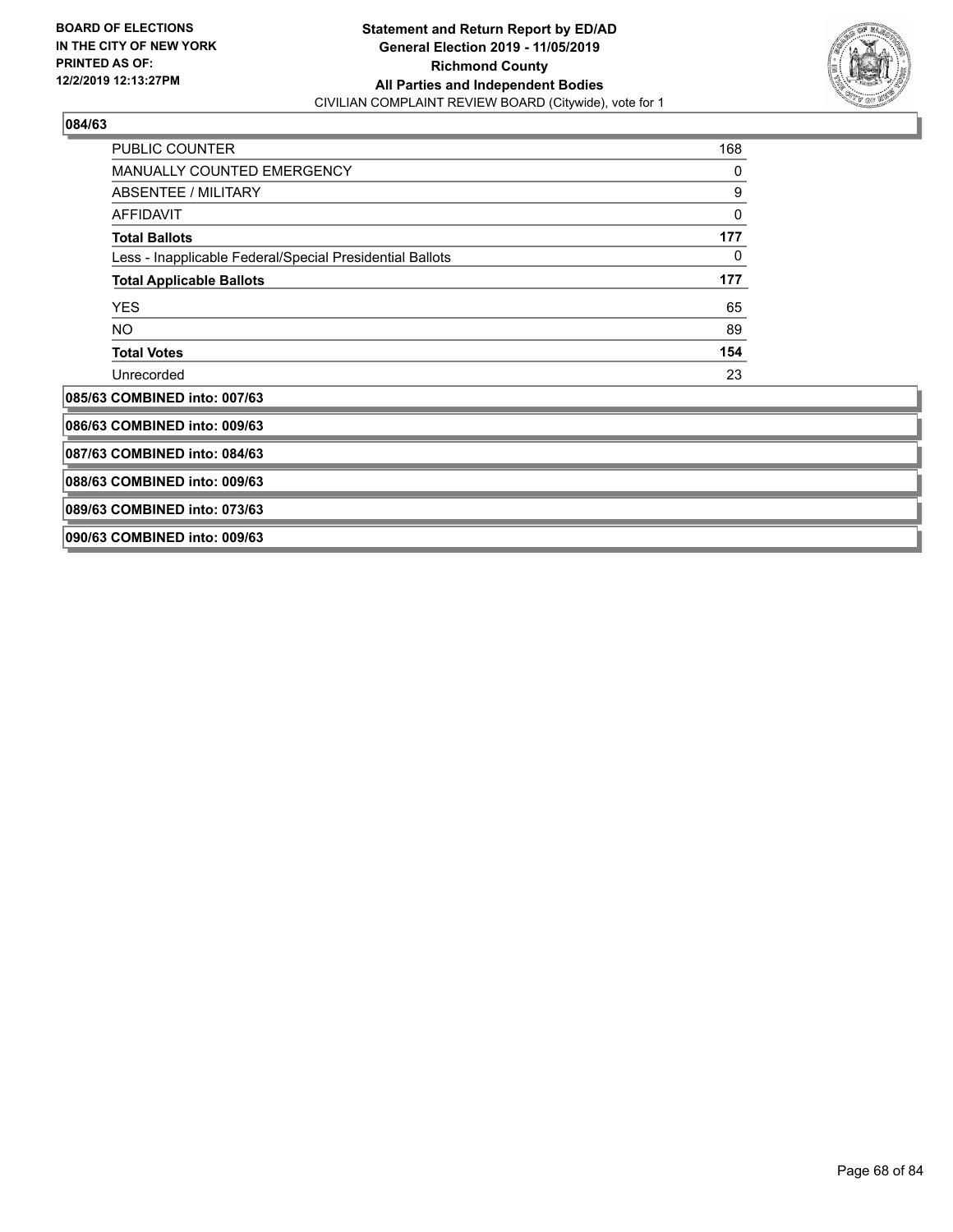

| PUBLIC COUNTER                                           | 154 |
|----------------------------------------------------------|-----|
| MANUALLY COUNTED EMERGENCY                               | 0   |
| ABSENTEE / MILITARY                                      | 3   |
| AFFIDAVIT                                                | 0   |
| Total Ballots                                            | 157 |
| Less - Inapplicable Federal/Special Presidential Ballots | 0   |
| <b>Total Applicable Ballots</b>                          | 157 |
| YES                                                      | 34  |
| NO.                                                      | 113 |
| <b>Total Votes</b>                                       | 147 |
| Unrecorded                                               |     |

### **002/64**

| <b>PUBLIC COUNTER</b>                                    | 214 |
|----------------------------------------------------------|-----|
| MANUALLY COUNTED EMERGENCY                               | 0   |
| ABSENTEE / MILITARY                                      | 8   |
| AFFIDAVIT                                                | 0   |
| <b>Total Ballots</b>                                     | 222 |
| Less - Inapplicable Federal/Special Presidential Ballots | 0   |
| <b>Total Applicable Ballots</b>                          | 222 |
| <b>YES</b>                                               | 44  |
| <b>NO</b>                                                | 168 |
| <b>Total Votes</b>                                       | 212 |
| Unrecorded                                               | 10  |

| <b>PUBLIC COUNTER</b>                                    | 390 |
|----------------------------------------------------------|-----|
| <b>MANUALLY COUNTED EMERGENCY</b>                        | 0   |
| ABSENTEE / MILITARY                                      | 16  |
| AFFIDAVIT                                                | 3   |
| <b>Total Ballots</b>                                     | 409 |
| Less - Inapplicable Federal/Special Presidential Ballots | 0   |
| <b>Total Applicable Ballots</b>                          | 409 |
| <b>YES</b>                                               | 71  |
| NO.                                                      | 316 |
| <b>Total Votes</b>                                       | 387 |
| Unrecorded                                               | 22  |
| 004/64 COMBINED into: 003/64                             |     |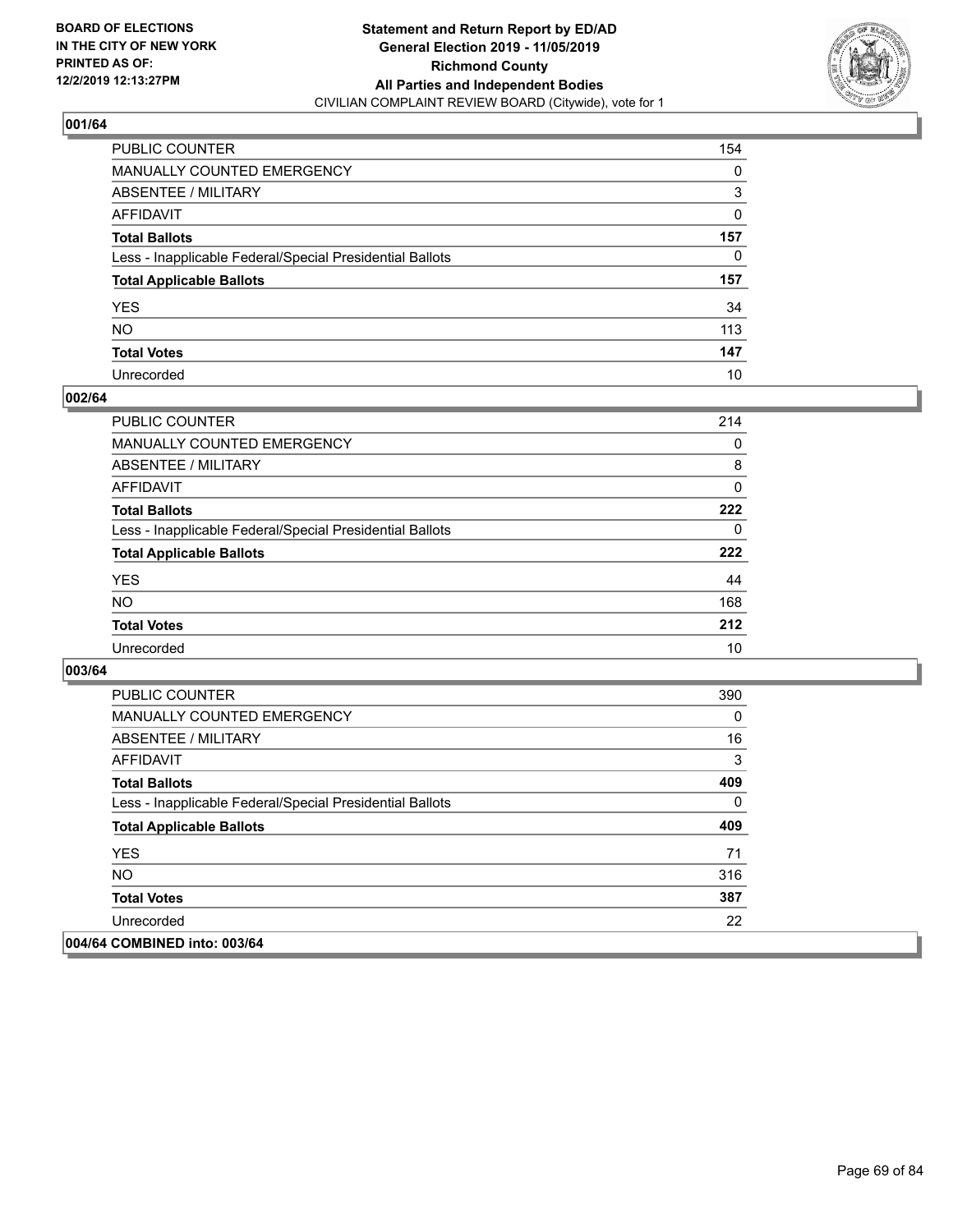

| PUBLIC COUNTER                                           | 429      |
|----------------------------------------------------------|----------|
| MANUALLY COUNTED EMERGENCY                               | 0        |
| ABSENTEE / MILITARY                                      | 20       |
| AFFIDAVIT                                                | 6        |
| Total Ballots                                            | 455      |
| Less - Inapplicable Federal/Special Presidential Ballots | $\Omega$ |
| <b>Total Applicable Ballots</b>                          | 455      |
| YES                                                      | 105      |
| NO.                                                      | 316      |
| <b>Total Votes</b>                                       | 421      |
| Unrecorded                                               | 34       |

#### **006/64**

| <b>PUBLIC COUNTER</b>                                    | 244            |
|----------------------------------------------------------|----------------|
| <b>MANUALLY COUNTED EMERGENCY</b>                        | $\Omega$       |
| ABSENTEE / MILITARY                                      | 6              |
| AFFIDAVIT                                                | $\overline{2}$ |
| <b>Total Ballots</b>                                     | 252            |
| Less - Inapplicable Federal/Special Presidential Ballots | $\Omega$       |
| <b>Total Applicable Ballots</b>                          | 252            |
| <b>YES</b>                                               | 61             |
| <b>NO</b>                                                | 178            |
| <b>Total Votes</b>                                       | 239            |
| Unrecorded                                               | 13             |

| <b>PUBLIC COUNTER</b>                                    | 248      |
|----------------------------------------------------------|----------|
| <b>MANUALLY COUNTED EMERGENCY</b>                        | 0        |
| ABSENTEE / MILITARY                                      | 7        |
| AFFIDAVIT                                                | 0        |
| <b>Total Ballots</b>                                     | 255      |
| Less - Inapplicable Federal/Special Presidential Ballots | $\Omega$ |
| <b>Total Applicable Ballots</b>                          | 255      |
| <b>YES</b>                                               | 60       |
| <b>NO</b>                                                | 183      |
| <b>Total Votes</b>                                       | 243      |
| Unrecorded                                               | 12       |
| 008/64 COMBINED into: 005/64                             |          |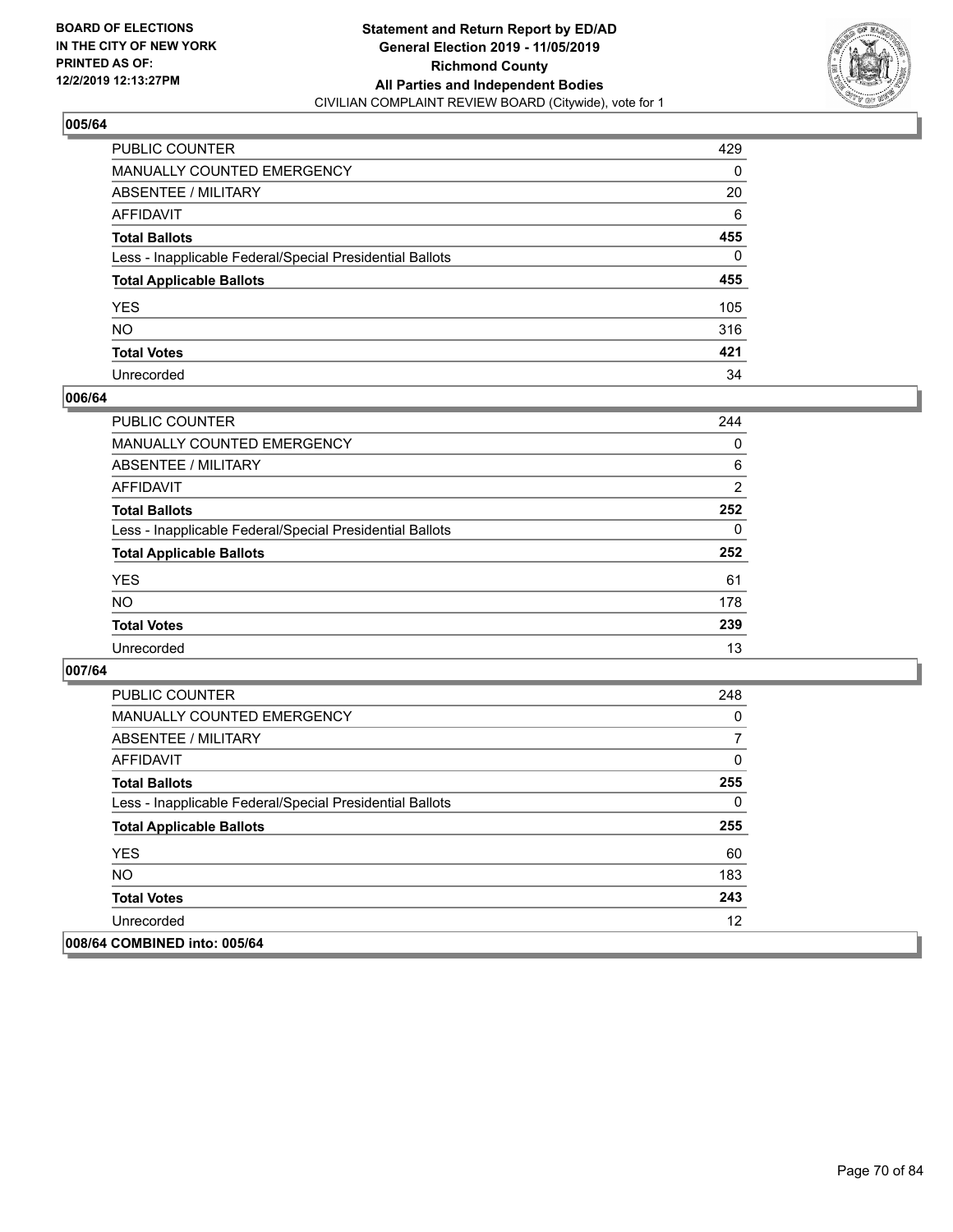

| PUBLIC COUNTER                                           | 321 |
|----------------------------------------------------------|-----|
| <b>MANUALLY COUNTED EMERGENCY</b>                        | 0   |
| ABSENTEE / MILITARY                                      |     |
| AFFIDAVIT                                                |     |
| <b>Total Ballots</b>                                     | 329 |
| Less - Inapplicable Federal/Special Presidential Ballots | 0   |
| <b>Total Applicable Ballots</b>                          | 329 |
| <b>YES</b>                                               | 59  |
| <b>NO</b>                                                | 255 |
| <b>Total Votes</b>                                       | 314 |
| Unrecorded                                               | 15  |

### **010/64 COMBINED into: 009/64**

#### **011/64**

| <b>PUBLIC COUNTER</b>                                    | 296          |
|----------------------------------------------------------|--------------|
| <b>MANUALLY COUNTED EMERGENCY</b>                        | 0            |
| ABSENTEE / MILITARY                                      | 10           |
| AFFIDAVIT                                                | $\mathbf{0}$ |
| <b>Total Ballots</b>                                     | 306          |
| Less - Inapplicable Federal/Special Presidential Ballots | 0            |
| <b>Total Applicable Ballots</b>                          | 306          |
| <b>YES</b>                                               | 58           |
| <b>NO</b>                                                | 216          |
| <b>Total Votes</b>                                       | 274          |
| Unrecorded                                               | 32           |
|                                                          |              |

# **012/64 COMBINED into: 011/64**

#### **013/64 COMBINED into: 011/64**

| <b>PUBLIC COUNTER</b>                                    | 409 |
|----------------------------------------------------------|-----|
| <b>MANUALLY COUNTED EMERGENCY</b>                        | 0   |
| ABSENTEE / MILITARY                                      | 17  |
| AFFIDAVIT                                                | 0   |
| <b>Total Ballots</b>                                     | 426 |
| Less - Inapplicable Federal/Special Presidential Ballots | 0   |
| <b>Total Applicable Ballots</b>                          | 426 |
| <b>YES</b>                                               | 110 |
| NO.                                                      | 303 |
| <b>Total Votes</b>                                       | 413 |
| Unrecorded                                               | 13  |
| 015/64 COMBINED into: 014/64                             |     |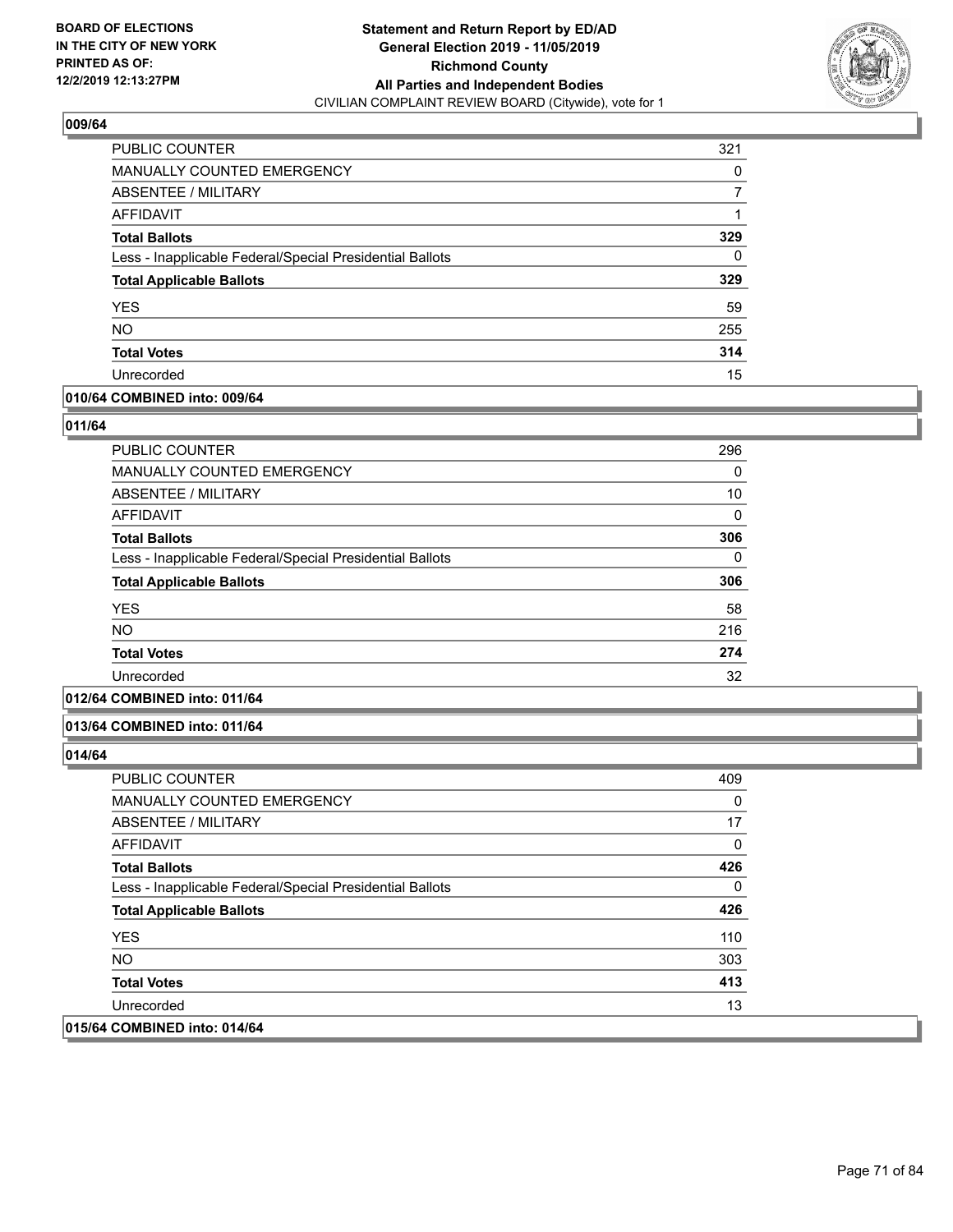

| PUBLIC COUNTER                                           | 436 |
|----------------------------------------------------------|-----|
| <b>MANUALLY COUNTED EMERGENCY</b>                        | 0   |
| ABSENTEE / MILITARY                                      | 23  |
| AFFIDAVIT                                                |     |
| <b>Total Ballots</b>                                     | 460 |
| Less - Inapplicable Federal/Special Presidential Ballots | 0   |
| <b>Total Applicable Ballots</b>                          | 460 |
| <b>YES</b>                                               | 121 |
| <b>NO</b>                                                | 294 |
| <b>Total Votes</b>                                       | 415 |
| Unrecorded                                               | 45  |

### **017/64 COMBINED into: 016/64**

### **018/64**

| PUBLIC COUNTER                                           | 145      |
|----------------------------------------------------------|----------|
| MANUALLY COUNTED EMERGENCY                               | $\Omega$ |
| ABSENTEE / MILITARY                                      | 8        |
| AFFIDAVIT                                                | $\Omega$ |
| <b>Total Ballots</b>                                     | 153      |
| Less - Inapplicable Federal/Special Presidential Ballots | $\Omega$ |
| <b>Total Applicable Ballots</b>                          | 153      |
| <b>YES</b>                                               | 64       |
| <b>NO</b>                                                | 73       |
| <b>Total Votes</b>                                       | 137      |
| Unrecorded                                               | 16       |
|                                                          |          |

| <b>PUBLIC COUNTER</b>                                    | 109      |
|----------------------------------------------------------|----------|
| MANUALLY COUNTED EMERGENCY                               | 0        |
| ABSENTEE / MILITARY                                      | 29       |
| AFFIDAVIT                                                |          |
| <b>Total Ballots</b>                                     | 139      |
| Less - Inapplicable Federal/Special Presidential Ballots | $\Omega$ |
| <b>Total Applicable Ballots</b>                          | 139      |
| <b>YES</b>                                               | 67       |
| <b>NO</b>                                                | 45       |
| <b>Total Votes</b>                                       | 112      |
| Unrecorded                                               | 27       |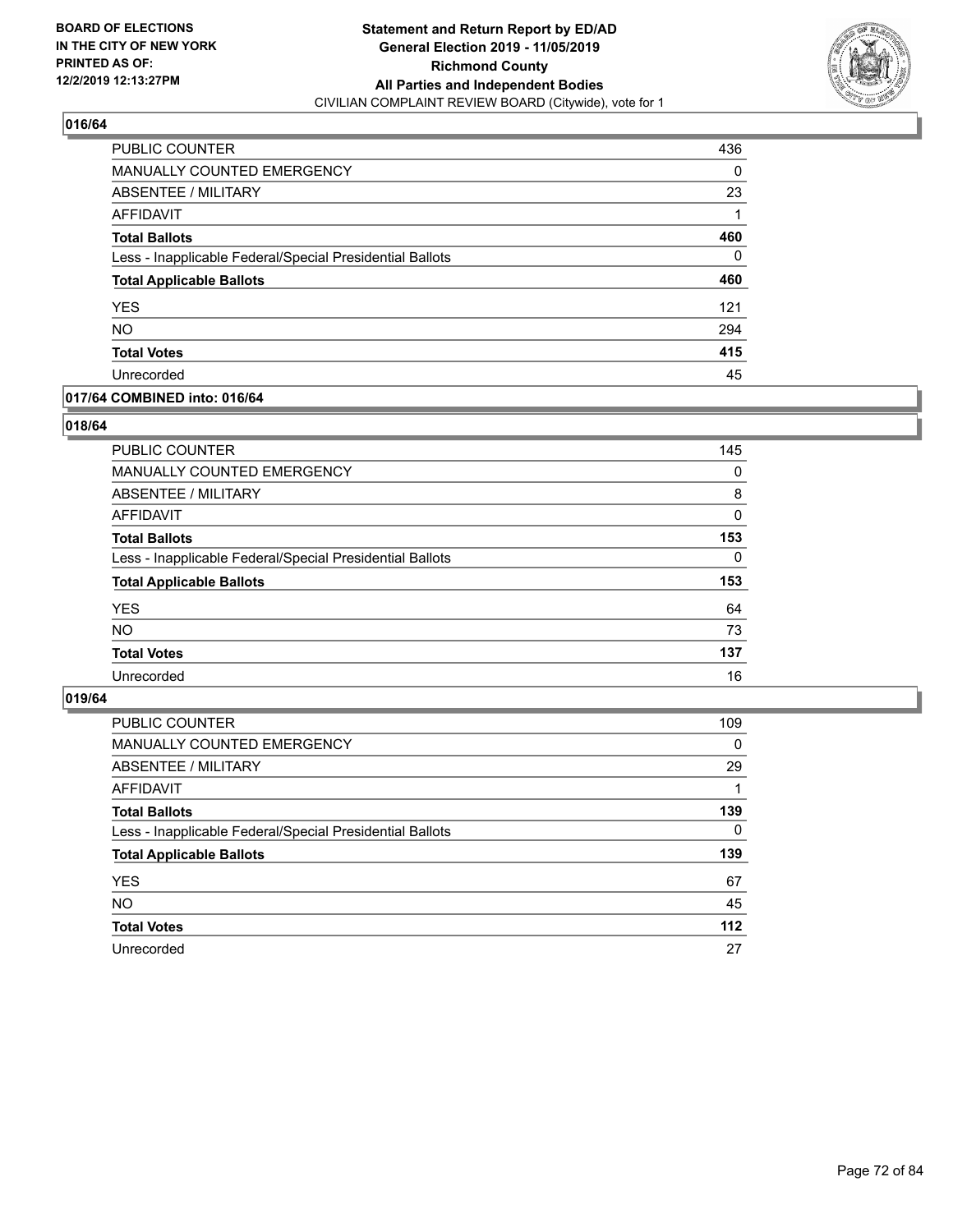

| PUBLIC COUNTER                                           | 149          |
|----------------------------------------------------------|--------------|
| MANUALLY COUNTED EMERGENCY                               | 0            |
| ABSENTEE / MILITARY                                      | 5            |
| AFFIDAVIT                                                | 0            |
| Total Ballots                                            | 154          |
| Less - Inapplicable Federal/Special Presidential Ballots | $\mathbf{0}$ |
| <b>Total Applicable Ballots</b>                          | 154          |
| YES                                                      | 47           |
| NO.                                                      | 89           |
| <b>Total Votes</b>                                       | 136          |
| Unrecorded                                               | 18           |

## **021/64**

| PUBLIC COUNTER                                           | 158      |
|----------------------------------------------------------|----------|
| MANUALLY COUNTED EMERGENCY                               | 0        |
| ABSENTEE / MILITARY                                      | 9        |
| AFFIDAVIT                                                | 2        |
| <b>Total Ballots</b>                                     | 169      |
| Less - Inapplicable Federal/Special Presidential Ballots | $\Omega$ |
| <b>Total Applicable Ballots</b>                          | 169      |
| <b>YES</b>                                               | 46       |
| <b>NO</b>                                                | 113      |
| <b>Total Votes</b>                                       | 159      |
| Unrecorded                                               | 10       |

| PUBLIC COUNTER                                           | 424      |
|----------------------------------------------------------|----------|
| MANUALLY COUNTED EMERGENCY                               | $\Omega$ |
| ABSENTEE / MILITARY                                      | 27       |
| AFFIDAVIT                                                |          |
| <b>Total Ballots</b>                                     | 452      |
| Less - Inapplicable Federal/Special Presidential Ballots | 0        |
| <b>Total Applicable Ballots</b>                          | 452      |
| <b>YES</b>                                               | 117      |
| NO.                                                      | 302      |
| <b>Total Votes</b>                                       | 419      |
| Unrecorded                                               | 33       |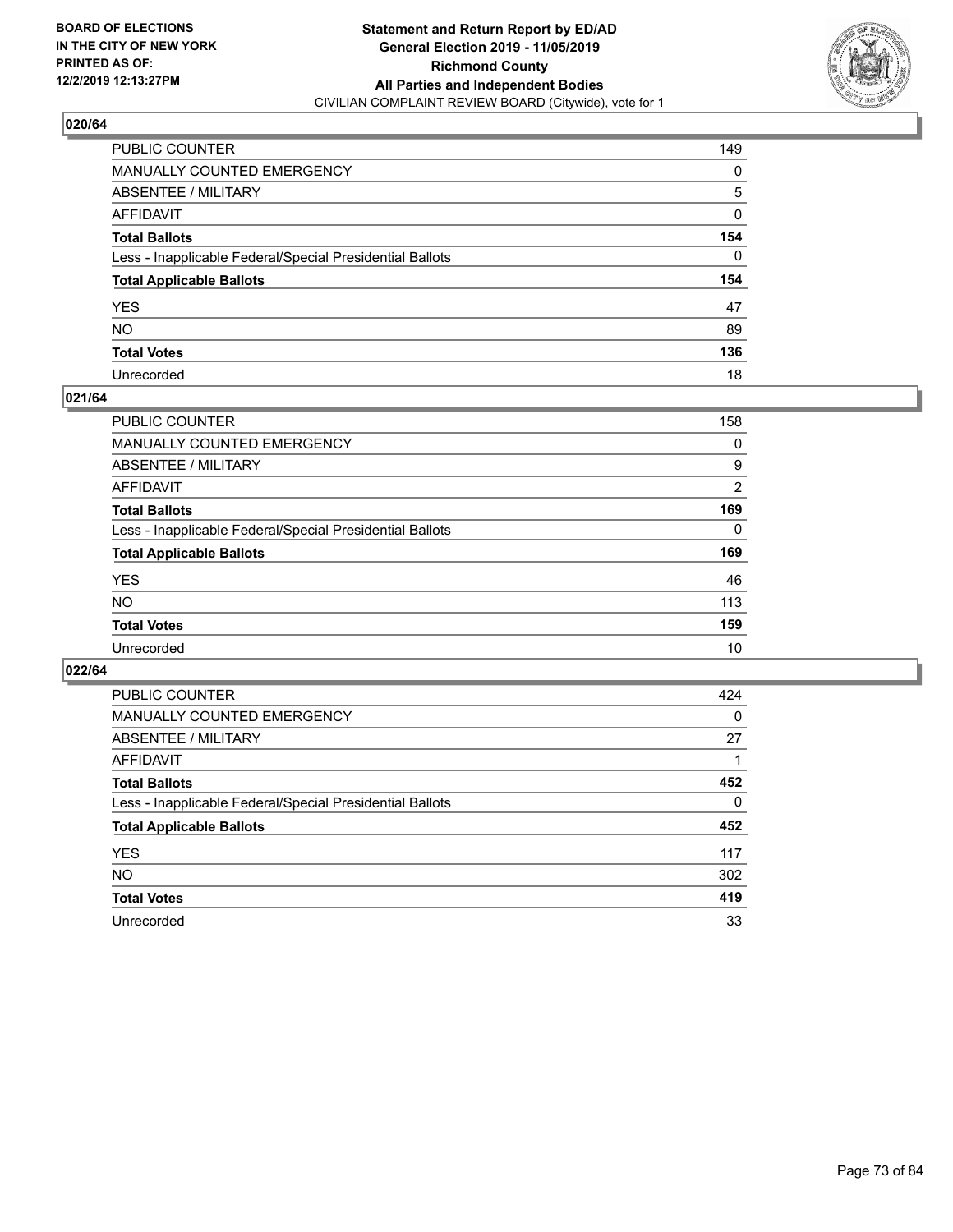

| PUBLIC COUNTER                                           | 352 |
|----------------------------------------------------------|-----|
| MANUALLY COUNTED EMERGENCY                               | 0   |
| ABSENTEE / MILITARY                                      | 8   |
| AFFIDAVIT                                                | 0   |
| Total Ballots                                            | 360 |
| Less - Inapplicable Federal/Special Presidential Ballots | 0   |
| <b>Total Applicable Ballots</b>                          | 360 |
| YES                                                      | 74  |
| NO.                                                      | 252 |
| <b>Total Votes</b>                                       | 326 |
| Unrecorded                                               | 34  |

## **024/64**

| PUBLIC COUNTER                                           | 288      |
|----------------------------------------------------------|----------|
| <b>MANUALLY COUNTED EMERGENCY</b>                        | $\Omega$ |
| <b>ABSENTEE / MILITARY</b>                               | 16       |
| <b>AFFIDAVIT</b>                                         |          |
| <b>Total Ballots</b>                                     | 305      |
| Less - Inapplicable Federal/Special Presidential Ballots | $\Omega$ |
| <b>Total Applicable Ballots</b>                          | 305      |
| <b>YES</b>                                               | 100      |
| <b>NO</b>                                                | 176      |
| <b>Total Votes</b>                                       | 276      |
| Unrecorded                                               | 29       |

| <b>PUBLIC COUNTER</b>                                    | 165      |
|----------------------------------------------------------|----------|
| <b>MANUALLY COUNTED EMERGENCY</b>                        | $\Omega$ |
| ABSENTEE / MILITARY                                      | 13       |
| AFFIDAVIT                                                | 2        |
| <b>Total Ballots</b>                                     | 180      |
| Less - Inapplicable Federal/Special Presidential Ballots | $\Omega$ |
| <b>Total Applicable Ballots</b>                          | 180      |
| <b>YES</b>                                               | 59       |
| NO.                                                      | 100      |
| <b>Total Votes</b>                                       | 159      |
| Unrecorded                                               | 21       |
| 026/64 COMBINED into: 023/64                             |          |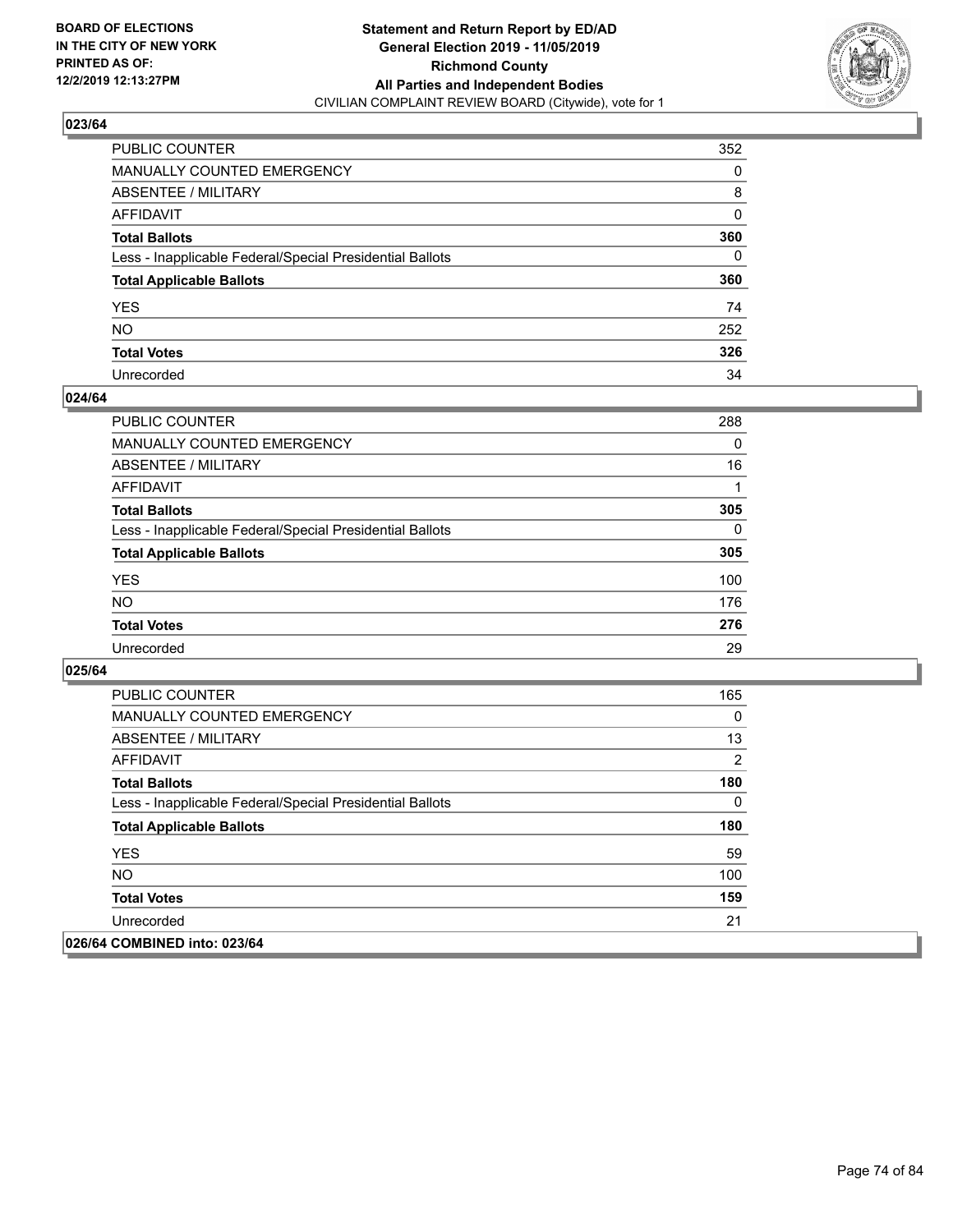

| PUBLIC COUNTER                                           | 150 |
|----------------------------------------------------------|-----|
| MANUALLY COUNTED EMERGENCY                               | 0   |
| ABSENTEE / MILITARY                                      | 3   |
| AFFIDAVIT                                                | 0   |
| Total Ballots                                            | 153 |
| Less - Inapplicable Federal/Special Presidential Ballots | 0   |
| <b>Total Applicable Ballots</b>                          | 153 |
| YES                                                      | 45  |
| NO.                                                      | 95  |
| <b>Total Votes</b>                                       | 140 |
| Unrecorded                                               | 13  |

## **028/64**

| <b>PUBLIC COUNTER</b>                                    | 300 |
|----------------------------------------------------------|-----|
| <b>MANUALLY COUNTED EMERGENCY</b>                        | 0   |
| ABSENTEE / MILITARY                                      | 5   |
| <b>AFFIDAVIT</b>                                         |     |
| <b>Total Ballots</b>                                     | 306 |
| Less - Inapplicable Federal/Special Presidential Ballots | 0   |
| <b>Total Applicable Ballots</b>                          | 306 |
| <b>YES</b>                                               | 66  |
| NO                                                       | 199 |
| <b>Total Votes</b>                                       | 265 |
| Unrecorded                                               | 41  |
|                                                          |     |

#### **029/64 COMBINED into: 028/64**

| PUBLIC COUNTER                                           | 306 |
|----------------------------------------------------------|-----|
| <b>MANUALLY COUNTED EMERGENCY</b>                        | 0   |
| ABSENTEE / MILITARY                                      | 10  |
| AFFIDAVIT                                                | 2   |
| <b>Total Ballots</b>                                     | 318 |
| Less - Inapplicable Federal/Special Presidential Ballots | 0   |
| <b>Total Applicable Ballots</b>                          | 318 |
| <b>YES</b>                                               | 103 |
| NO.                                                      | 187 |
| <b>Total Votes</b>                                       | 290 |
| Unrecorded                                               | 28  |
| 031/64 COMBINED into: 030/64                             |     |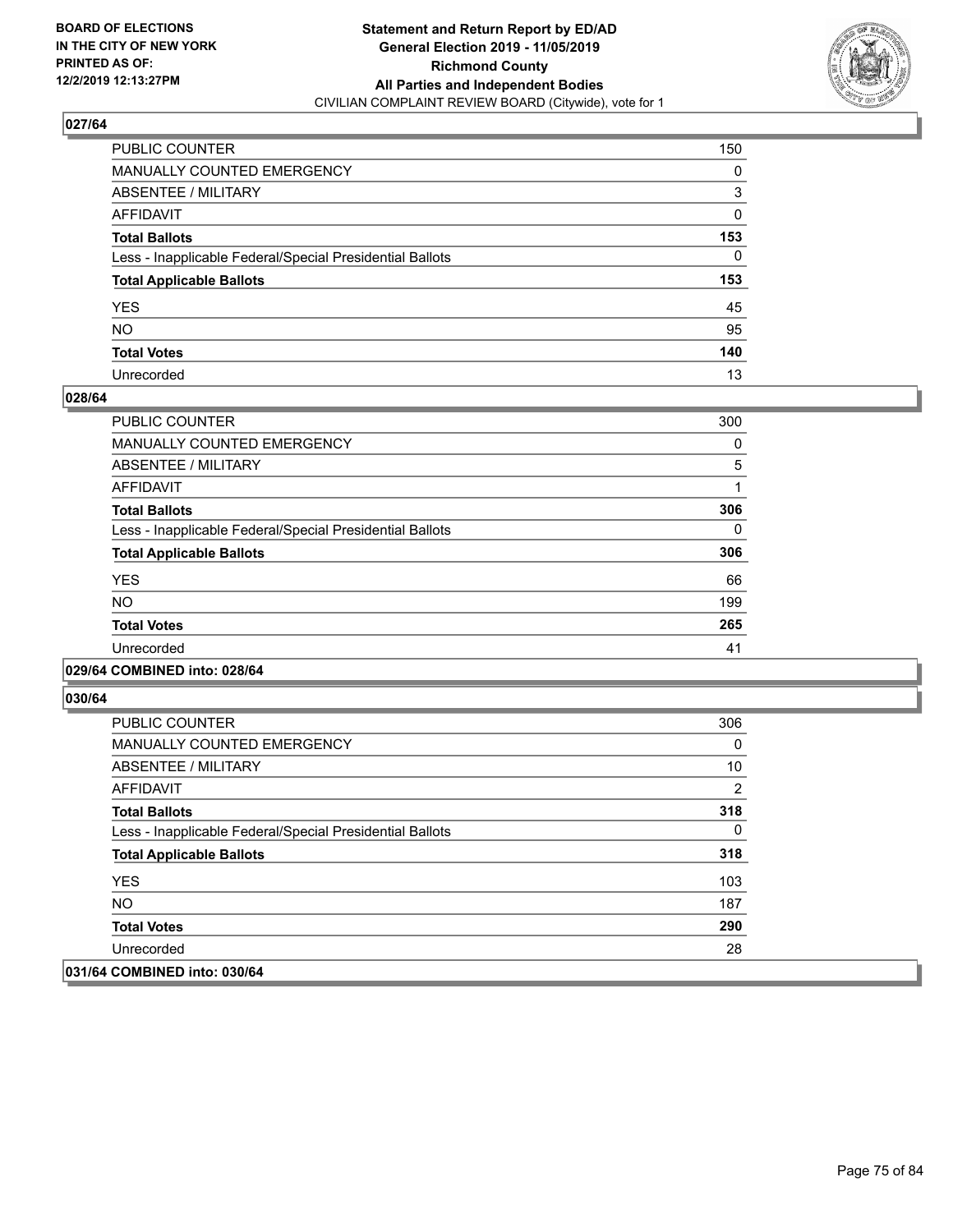

| PUBLIC COUNTER                                           | 323          |
|----------------------------------------------------------|--------------|
| MANUALLY COUNTED EMERGENCY                               | 0            |
| ABSENTEE / MILITARY                                      | 32           |
| AFFIDAVIT                                                | $\Omega$     |
| Total Ballots                                            | 355          |
| Less - Inapplicable Federal/Special Presidential Ballots | $\mathbf{0}$ |
| <b>Total Applicable Ballots</b>                          | 355          |
| YES                                                      | 115          |
| NO.                                                      | 195          |
| <b>Total Votes</b>                                       | 310          |
| Unrecorded                                               | 45           |

## **033/64**

| PUBLIC COUNTER                                           | 147      |
|----------------------------------------------------------|----------|
| <b>MANUALLY COUNTED EMERGENCY</b>                        | 0        |
| ABSENTEE / MILITARY                                      | 6        |
| <b>AFFIDAVIT</b>                                         | 0        |
| <b>Total Ballots</b>                                     | 153      |
| Less - Inapplicable Federal/Special Presidential Ballots | $\Omega$ |
| <b>Total Applicable Ballots</b>                          | 153      |
| <b>YES</b>                                               | 36       |
| <b>NO</b>                                                | 107      |
| <b>Total Votes</b>                                       | 143      |
| Unrecorded                                               | 10       |
|                                                          |          |

# **034/64 COMBINED into: 032/64**

| <b>PUBLIC COUNTER</b>                                    | 169      |
|----------------------------------------------------------|----------|
| <b>MANUALLY COUNTED EMERGENCY</b>                        | $\Omega$ |
| ABSENTEE / MILITARY                                      | 11       |
| <b>AFFIDAVIT</b>                                         | $\Omega$ |
| <b>Total Ballots</b>                                     | 180      |
| Less - Inapplicable Federal/Special Presidential Ballots | $\Omega$ |
| <b>Total Applicable Ballots</b>                          | 180      |
| <b>YES</b>                                               | 55       |
| <b>NO</b>                                                | 111      |
| <b>Total Votes</b>                                       | 166      |
| Unrecorded                                               | 14       |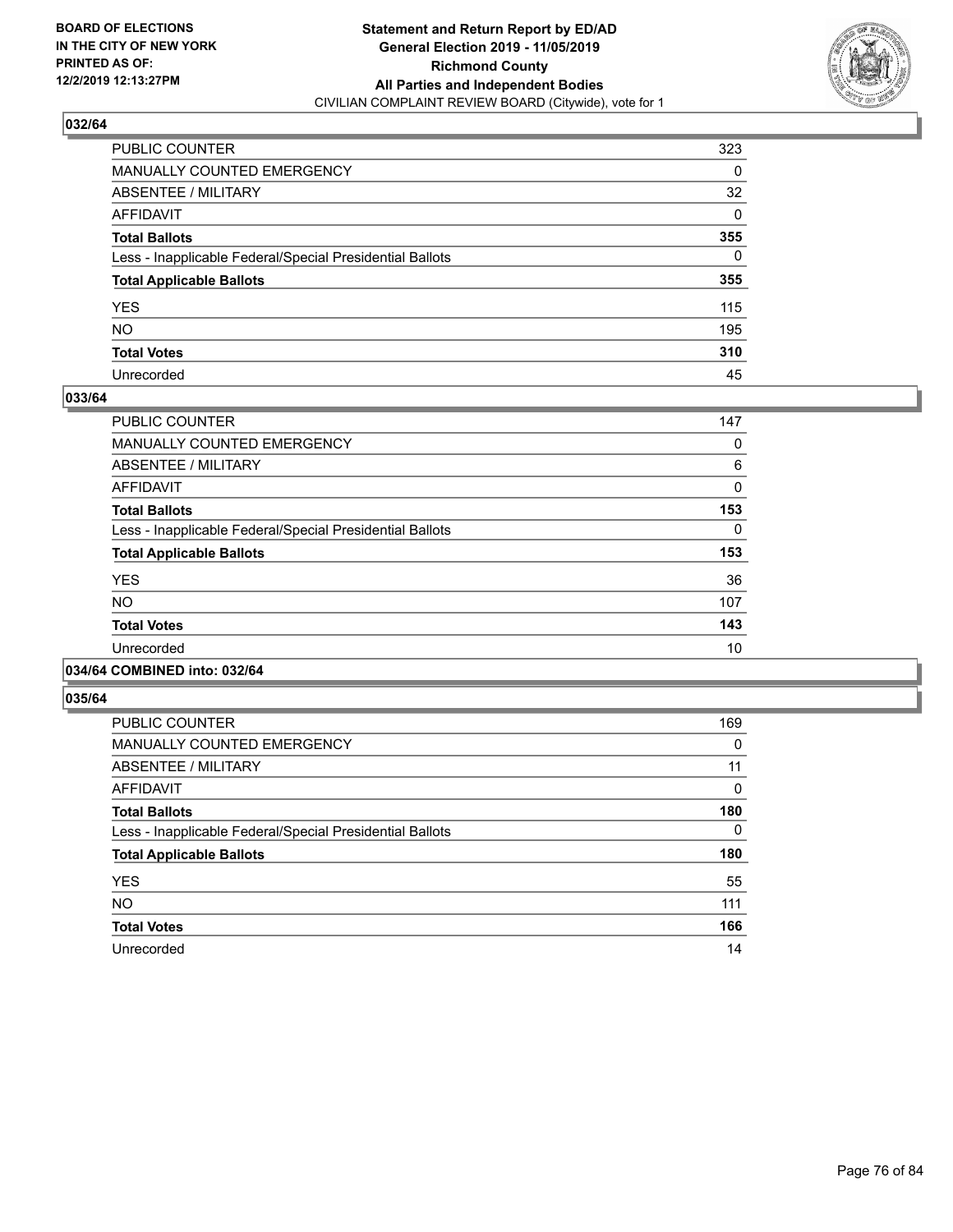

| PUBLIC COUNTER                                           | 320          |
|----------------------------------------------------------|--------------|
| MANUALLY COUNTED EMERGENCY                               | 0            |
| ABSENTEE / MILITARY                                      | 13           |
| AFFIDAVIT                                                |              |
| Total Ballots                                            | 334          |
| Less - Inapplicable Federal/Special Presidential Ballots | $\mathbf{0}$ |
| <b>Total Applicable Ballots</b>                          | 334          |
| YES                                                      | 102          |
| NO.                                                      | 188          |
| <b>Total Votes</b>                                       | 290          |
| Unrecorded                                               | 44           |

## **037/64**

| <b>PUBLIC COUNTER</b>                                    | 290      |
|----------------------------------------------------------|----------|
| <b>MANUALLY COUNTED EMERGENCY</b>                        | 0        |
| ABSENTEE / MILITARY                                      | 13       |
| AFFIDAVIT                                                |          |
| <b>Total Ballots</b>                                     | 304      |
| Less - Inapplicable Federal/Special Presidential Ballots | $\Omega$ |
| <b>Total Applicable Ballots</b>                          | 304      |
| <b>YES</b>                                               | 76       |
| <b>NO</b>                                                | 195      |
| <b>Total Votes</b>                                       | 271      |
| Unrecorded                                               | 33       |

| <b>PUBLIC COUNTER</b>                                    | 159            |
|----------------------------------------------------------|----------------|
| <b>MANUALLY COUNTED EMERGENCY</b>                        | 0              |
| ABSENTEE / MILITARY                                      | 9              |
| AFFIDAVIT                                                | $\overline{2}$ |
| <b>Total Ballots</b>                                     | 170            |
| Less - Inapplicable Federal/Special Presidential Ballots | 0              |
| <b>Total Applicable Ballots</b>                          | 170            |
| <b>YES</b>                                               | 58             |
| NO.                                                      | 98             |
| <b>Total Votes</b>                                       | 156            |
| Unrecorded                                               | 14             |
| 039/64 COMBINED into: 037/64                             |                |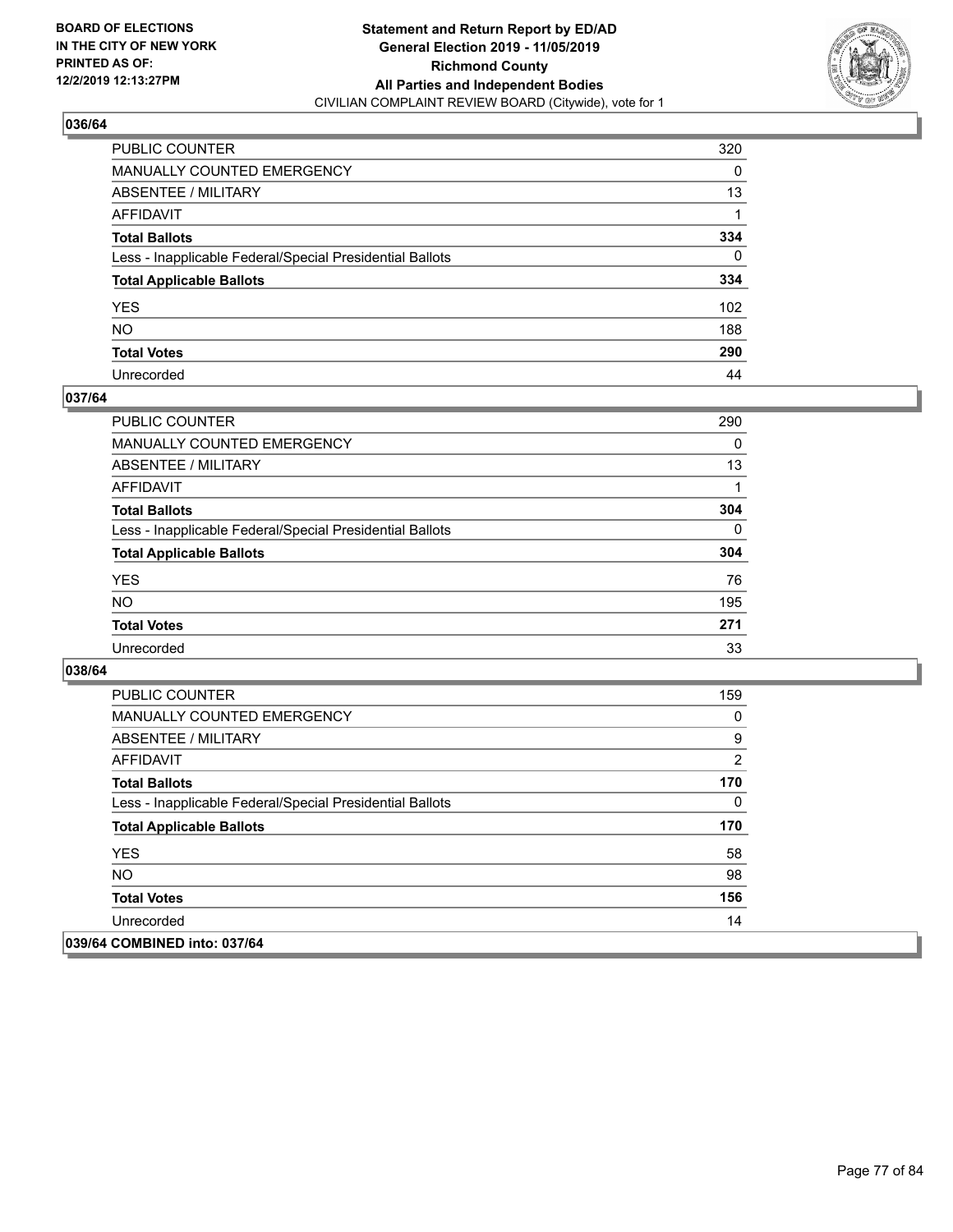

| PUBLIC COUNTER                                           | 138 |
|----------------------------------------------------------|-----|
| MANUALLY COUNTED EMERGENCY                               | 0   |
| ABSENTEE / MILITARY                                      | 8   |
| AFFIDAVIT                                                |     |
| Total Ballots                                            | 147 |
| Less - Inapplicable Federal/Special Presidential Ballots | 0   |
| <b>Total Applicable Ballots</b>                          | 147 |
| YES                                                      | 85  |
| NO.                                                      | 42  |
| <b>Total Votes</b>                                       | 127 |
| Unrecorded                                               | 20  |

## **041/64**

| <b>PUBLIC COUNTER</b>                                    | 247            |
|----------------------------------------------------------|----------------|
| MANUALLY COUNTED EMERGENCY                               | 0              |
| ABSENTEE / MILITARY                                      | 5              |
| AFFIDAVIT                                                | $\overline{2}$ |
| <b>Total Ballots</b>                                     | 254            |
| Less - Inapplicable Federal/Special Presidential Ballots | $\Omega$       |
| <b>Total Applicable Ballots</b>                          | 254            |
| <b>YES</b>                                               | 89             |
| <b>NO</b>                                                | 153            |
| <b>Total Votes</b>                                       | 242            |
| Unrecorded                                               | 12             |

| PUBLIC COUNTER                                           | 128      |
|----------------------------------------------------------|----------|
| MANUALLY COUNTED EMERGENCY                               | 0        |
| ABSENTEE / MILITARY                                      | 5        |
| AFFIDAVIT                                                | $\Omega$ |
| <b>Total Ballots</b>                                     | 133      |
| Less - Inapplicable Federal/Special Presidential Ballots | $\Omega$ |
| <b>Total Applicable Ballots</b>                          | 133      |
| <b>YES</b>                                               | 59       |
| <b>NO</b>                                                | 64       |
| <b>Total Votes</b>                                       | 123      |
| Unrecorded                                               | 10       |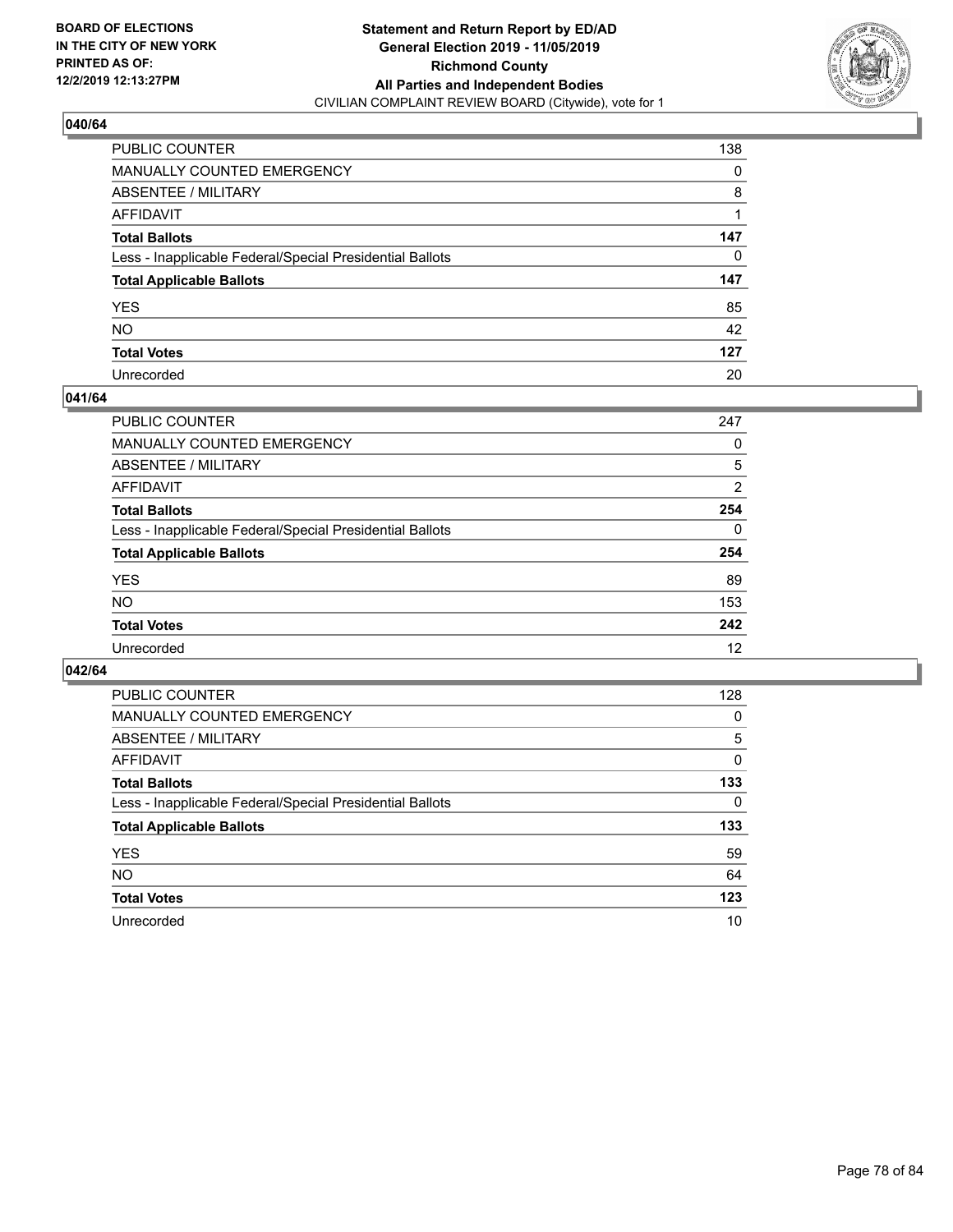

| PUBLIC COUNTER                                           | 214          |
|----------------------------------------------------------|--------------|
| MANUALLY COUNTED EMERGENCY                               | $\mathbf{0}$ |
| ABSENTEE / MILITARY                                      | 13           |
| AFFIDAVIT                                                |              |
| Total Ballots                                            | 228          |
| Less - Inapplicable Federal/Special Presidential Ballots | 0            |
| <b>Total Applicable Ballots</b>                          | 228          |
| YES                                                      | 81           |
| NO.                                                      | 115          |
| <b>Total Votes</b>                                       | 196          |
| Unrecorded                                               | 32           |

## **044/64**

| PUBLIC COUNTER                                           | 144 |
|----------------------------------------------------------|-----|
| <b>MANUALLY COUNTED EMERGENCY</b>                        | 0   |
| ABSENTEE / MILITARY                                      | 5   |
| AFFIDAVIT                                                |     |
| <b>Total Ballots</b>                                     | 150 |
| Less - Inapplicable Federal/Special Presidential Ballots | 0   |
| <b>Total Applicable Ballots</b>                          | 150 |
| <b>YES</b>                                               | 70  |
| <b>NO</b>                                                | 51  |
| <b>Total Votes</b>                                       | 121 |
| Unrecorded                                               | 29  |
|                                                          |     |

#### **045/64 COMBINED into: 043/64**

# **046/64 COMBINED into: 036/64**

| <b>PUBLIC COUNTER</b>                                    | 367      |
|----------------------------------------------------------|----------|
| <b>MANUALLY COUNTED EMERGENCY</b>                        | 0        |
| ABSENTEE / MILITARY                                      | 15       |
| AFFIDAVIT                                                | 0        |
| <b>Total Ballots</b>                                     | 382      |
| Less - Inapplicable Federal/Special Presidential Ballots | $\Omega$ |
| <b>Total Applicable Ballots</b>                          | 382      |
| <b>YES</b>                                               | 146      |
| <b>NO</b>                                                | 204      |
| <b>Total Votes</b>                                       | 350      |
| Unrecorded                                               | 32       |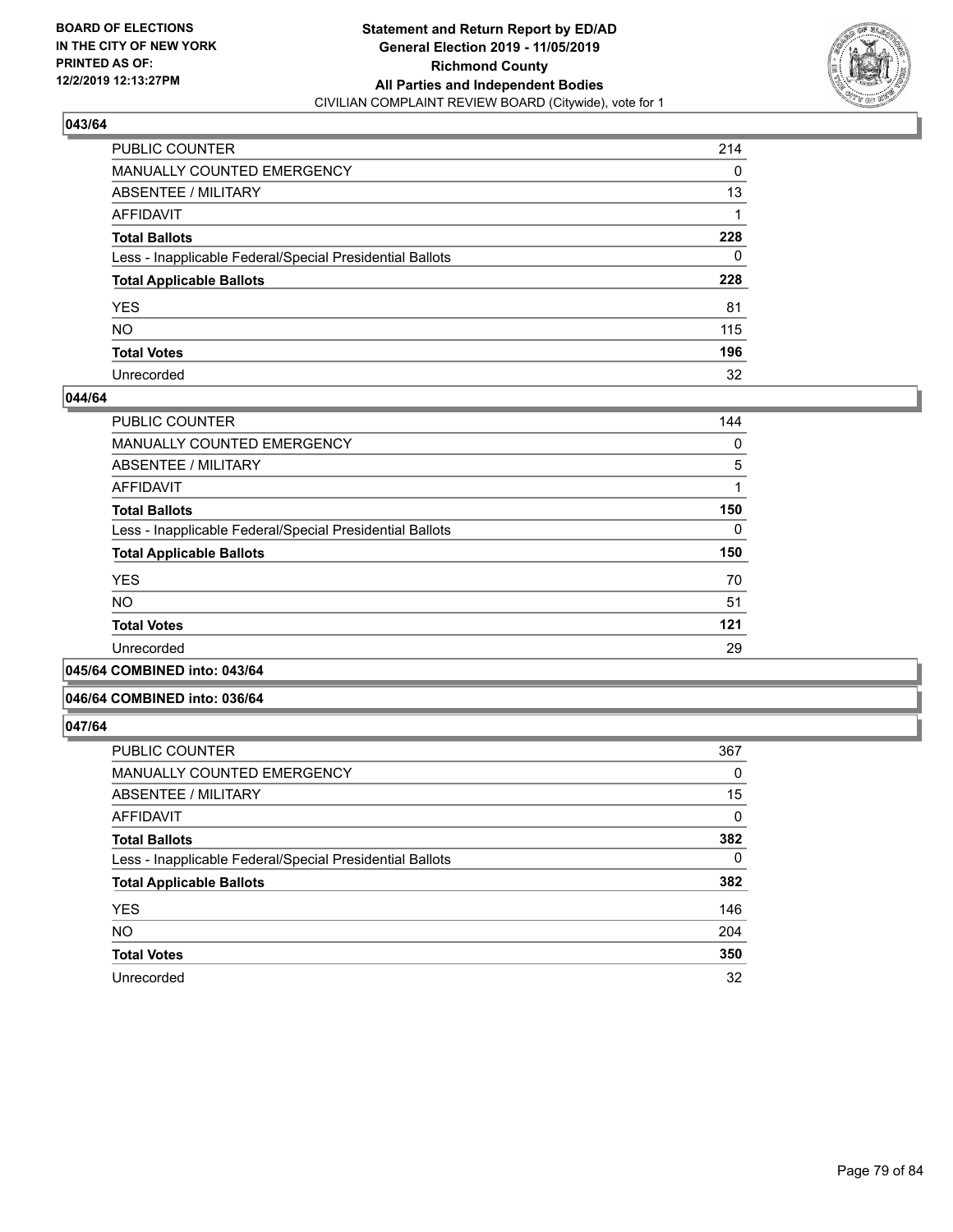

| PUBLIC COUNTER                                           | 211 |
|----------------------------------------------------------|-----|
| MANUALLY COUNTED EMERGENCY                               | 0   |
| ABSENTEE / MILITARY                                      | 6   |
| AFFIDAVIT                                                | 0   |
| Total Ballots                                            | 217 |
| Less - Inapplicable Federal/Special Presidential Ballots | 0   |
| <b>Total Applicable Ballots</b>                          | 217 |
| YES                                                      | 48  |
| NO.                                                      | 157 |
| <b>Total Votes</b>                                       | 205 |
| Unrecorded                                               | 12  |

## **049/64**

| PUBLIC COUNTER                                           | 205      |
|----------------------------------------------------------|----------|
| MANUALLY COUNTED EMERGENCY                               | $\Omega$ |
| ABSENTEE / MILITARY                                      | 15       |
| AFFIDAVIT                                                |          |
| <b>Total Ballots</b>                                     | 221      |
| Less - Inapplicable Federal/Special Presidential Ballots | 0        |
| <b>Total Applicable Ballots</b>                          | 221      |
| <b>YES</b>                                               | 90       |
| NO.                                                      | 90       |
| <b>Total Votes</b>                                       | 180      |
| Unrecorded                                               | 41       |
|                                                          |          |

# **050/64 COMBINED into: 047/64**

| <b>PUBLIC COUNTER</b>                                    | 303 |
|----------------------------------------------------------|-----|
| <b>MANUALLY COUNTED EMERGENCY</b>                        | 0   |
| ABSENTEE / MILITARY                                      | 8   |
| AFFIDAVIT                                                |     |
| <b>Total Ballots</b>                                     | 312 |
| Less - Inapplicable Federal/Special Presidential Ballots | 0   |
| <b>Total Applicable Ballots</b>                          | 312 |
| <b>YES</b>                                               | 135 |
| NO.                                                      | 157 |
| <b>Total Votes</b>                                       | 292 |
| Unrecorded                                               | 20  |
| 052/64 COMBINED into: 051/64                             |     |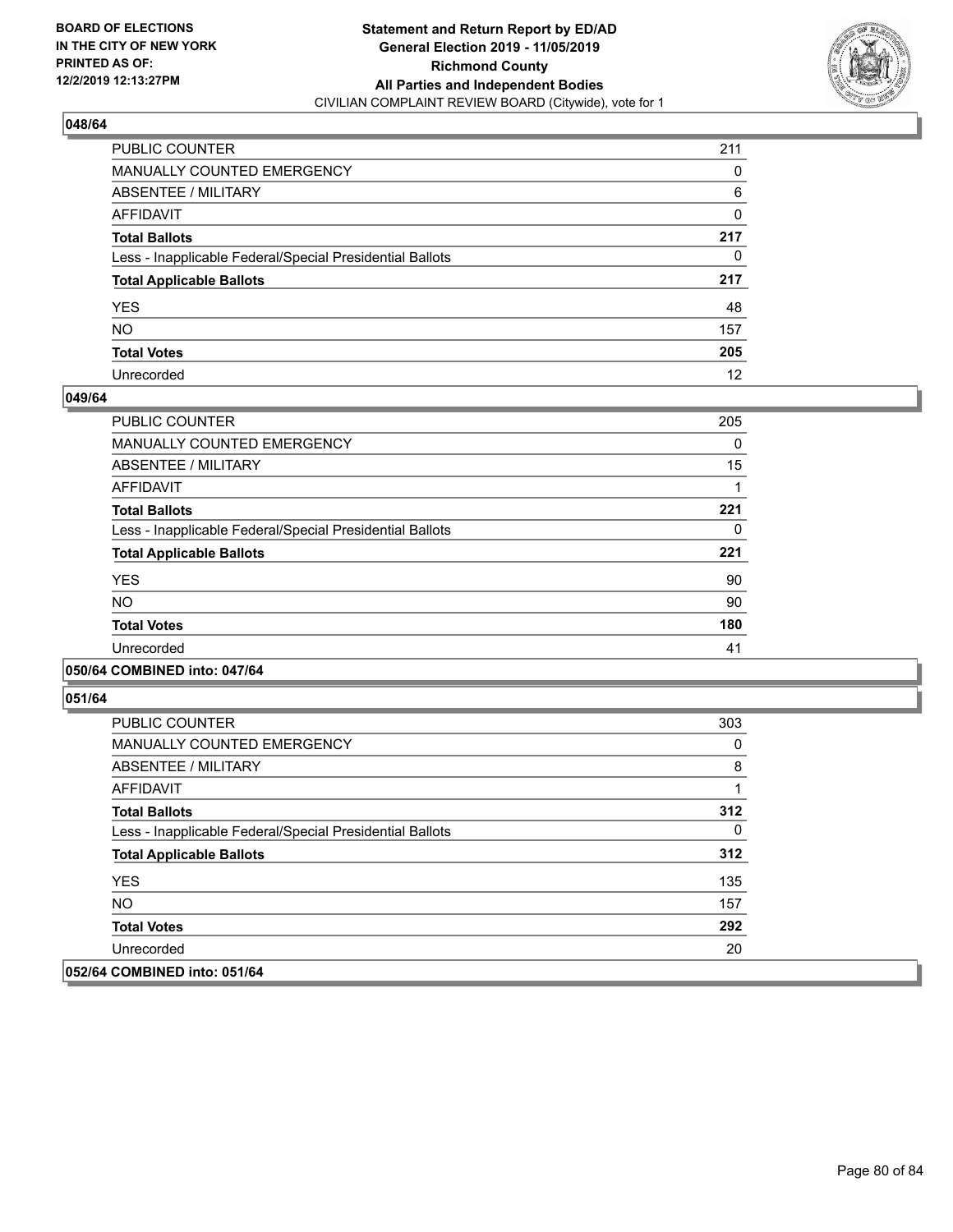

| PUBLIC COUNTER                                           | 266 |
|----------------------------------------------------------|-----|
| MANUALLY COUNTED EMERGENCY                               | 0   |
| ABSENTEE / MILITARY                                      | 11  |
| AFFIDAVIT                                                | 0   |
| Total Ballots                                            | 277 |
| Less - Inapplicable Federal/Special Presidential Ballots | 0   |
| <b>Total Applicable Ballots</b>                          | 277 |
| YES                                                      | 98  |
| NO.                                                      | 142 |
| <b>Total Votes</b>                                       | 240 |
| Unrecorded                                               | 37  |

## **054/64**

| <b>PUBLIC COUNTER</b>                                    | 229      |
|----------------------------------------------------------|----------|
| MANUALLY COUNTED EMERGENCY                               | 0        |
| ABSENTEE / MILITARY                                      | 9        |
| AFFIDAVIT                                                |          |
| <b>Total Ballots</b>                                     | 239      |
| Less - Inapplicable Federal/Special Presidential Ballots | $\Omega$ |
| <b>Total Applicable Ballots</b>                          | 239      |
| <b>YES</b>                                               | 48       |
| <b>NO</b>                                                | 177      |
| <b>Total Votes</b>                                       | 225      |
| Unrecorded                                               | 14       |

**055/64** 

| <b>PUBLIC COUNTER</b>                                    | 176 |
|----------------------------------------------------------|-----|
| <b>MANUALLY COUNTED EMERGENCY</b>                        | 0   |
| ABSENTEE / MILITARY                                      | 6   |
| AFFIDAVIT                                                |     |
| <b>Total Ballots</b>                                     | 183 |
| Less - Inapplicable Federal/Special Presidential Ballots | 0   |
| <b>Total Applicable Ballots</b>                          | 183 |
| <b>YES</b>                                               | 56  |
| NO.                                                      | 118 |
| <b>Total Votes</b>                                       | 174 |
| Unrecorded                                               | 9   |
| 056/64 COMBINED into: 022/64                             |     |

**057/64 COMBINED into: 024/64**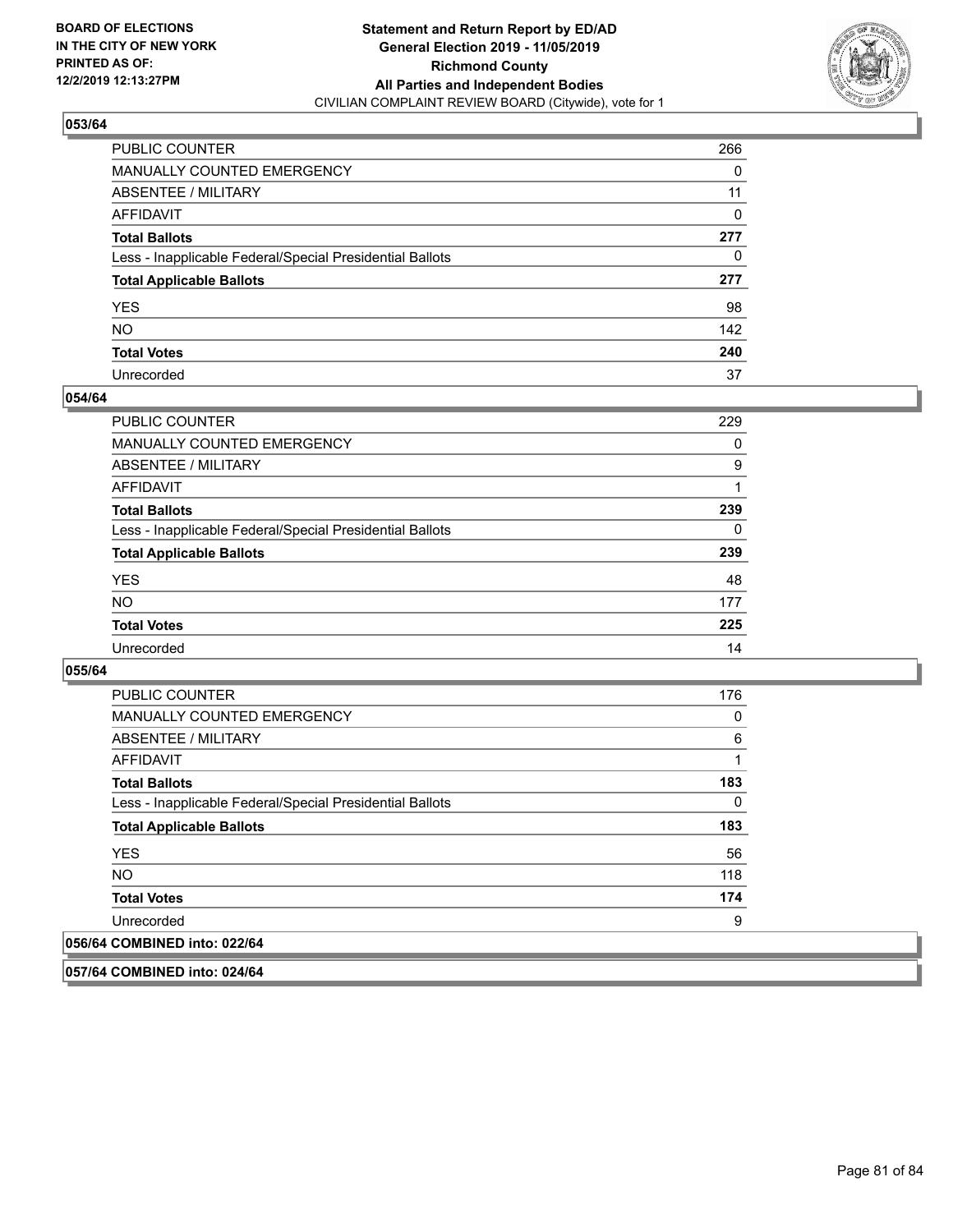

| PUBLIC COUNTER                                           | 175 |
|----------------------------------------------------------|-----|
| MANUALLY COUNTED EMERGENCY                               | 0   |
| ABSENTEE / MILITARY                                      |     |
| AFFIDAVIT                                                |     |
| Total Ballots                                            | 177 |
| Less - Inapplicable Federal/Special Presidential Ballots | 0   |
| <b>Total Applicable Ballots</b>                          | 177 |
| YES                                                      | 40  |
| NO.                                                      | 126 |
| <b>Total Votes</b>                                       | 166 |
| Unrecorded                                               | 11  |

## **059/64**

| PUBLIC COUNTER                                           | 138      |
|----------------------------------------------------------|----------|
|                                                          |          |
| MANUALLY COUNTED EMERGENCY                               | 0        |
| ABSENTEE / MILITARY                                      | 4        |
| AFFIDAVIT                                                | $\Omega$ |
| <b>Total Ballots</b>                                     | 142      |
| Less - Inapplicable Federal/Special Presidential Ballots | $\Omega$ |
| <b>Total Applicable Ballots</b>                          | 142      |
| <b>YES</b>                                               | 46       |
| <b>NO</b>                                                | 78       |
| <b>Total Votes</b>                                       | 124      |
| Unrecorded                                               | 18       |
|                                                          |          |

**060/64 COMBINED into: 041/64**

### **061/64 COMBINED into: 053/64**

| <b>PUBLIC COUNTER</b>                                    | 172      |
|----------------------------------------------------------|----------|
| <b>MANUALLY COUNTED EMERGENCY</b>                        | 0        |
| ABSENTEE / MILITARY                                      | 16       |
| AFFIDAVIT                                                | 0        |
| <b>Total Ballots</b>                                     | 188      |
| Less - Inapplicable Federal/Special Presidential Ballots | $\Omega$ |
| <b>Total Applicable Ballots</b>                          | 188      |
| <b>YES</b>                                               | 62       |
| <b>NO</b>                                                | 111      |
| <b>Total Votes</b>                                       | 173      |
| Unrecorded                                               | 15       |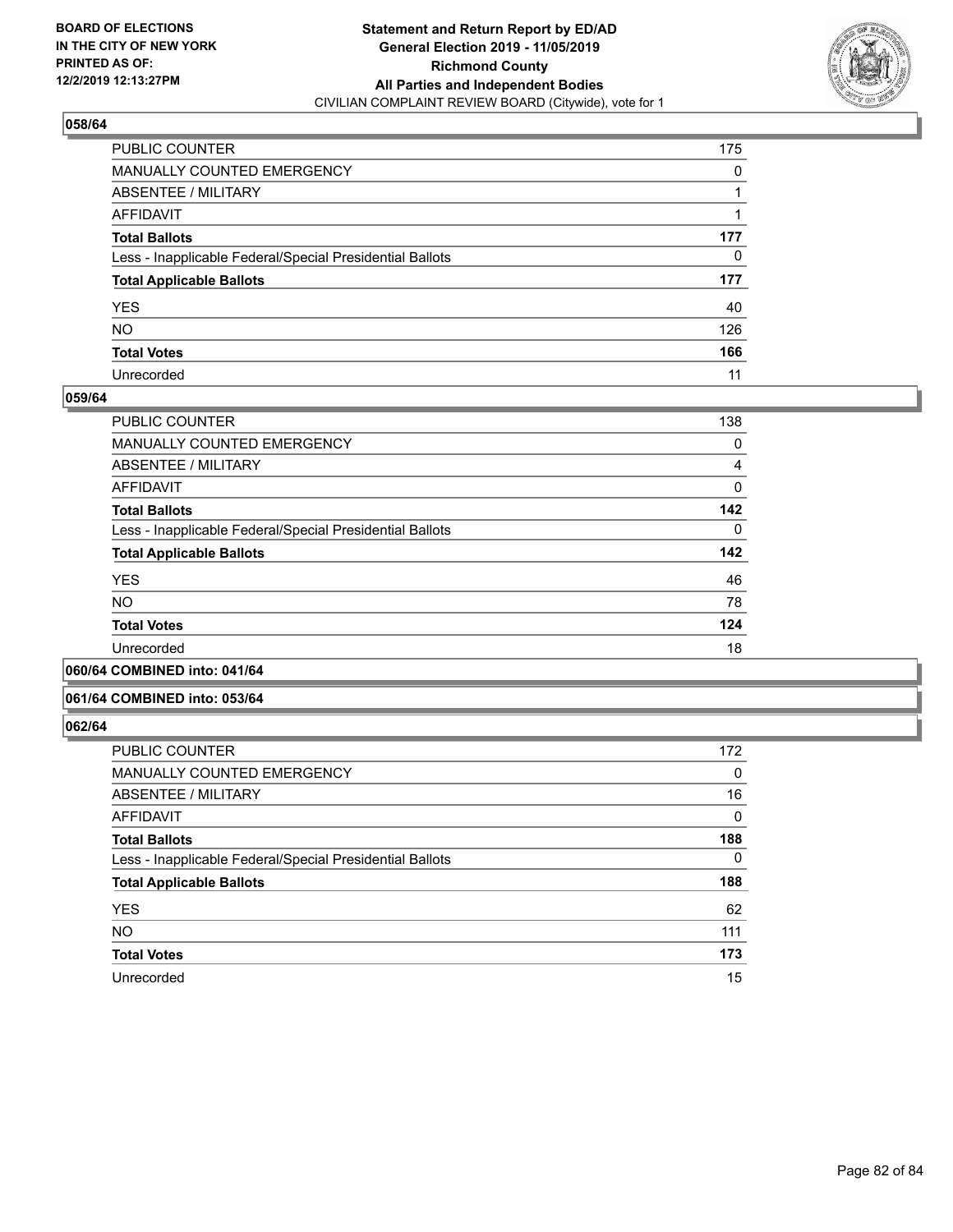

| <b>PUBLIC COUNTER</b>                                    | 166 |
|----------------------------------------------------------|-----|
| <b>MANUALLY COUNTED EMERGENCY</b>                        | 0   |
| <b>ABSENTEE / MILITARY</b>                               | 4   |
| <b>AFFIDAVIT</b>                                         | 1   |
| <b>Total Ballots</b>                                     | 171 |
| Less - Inapplicable Federal/Special Presidential Ballots | 0   |
| <b>Total Applicable Ballots</b>                          | 171 |
| <b>YES</b>                                               | 66  |
| NO.                                                      | 81  |
| <b>Total Votes</b>                                       | 147 |
| Unrecorded                                               | 24  |
| 064/64 COMBINED into: 009/63                             |     |
| 065/64 COMBINED into: 048/64                             |     |
| 066/64 COMBINED into: 009/63                             |     |
| 067/64 COMBINED into: 009/63                             |     |
| 068/64 COMBINED into: 009/63                             |     |
| 069/64 COMBINED into: 048/64                             |     |
| 070/64 COMBINED into: 009/63                             |     |